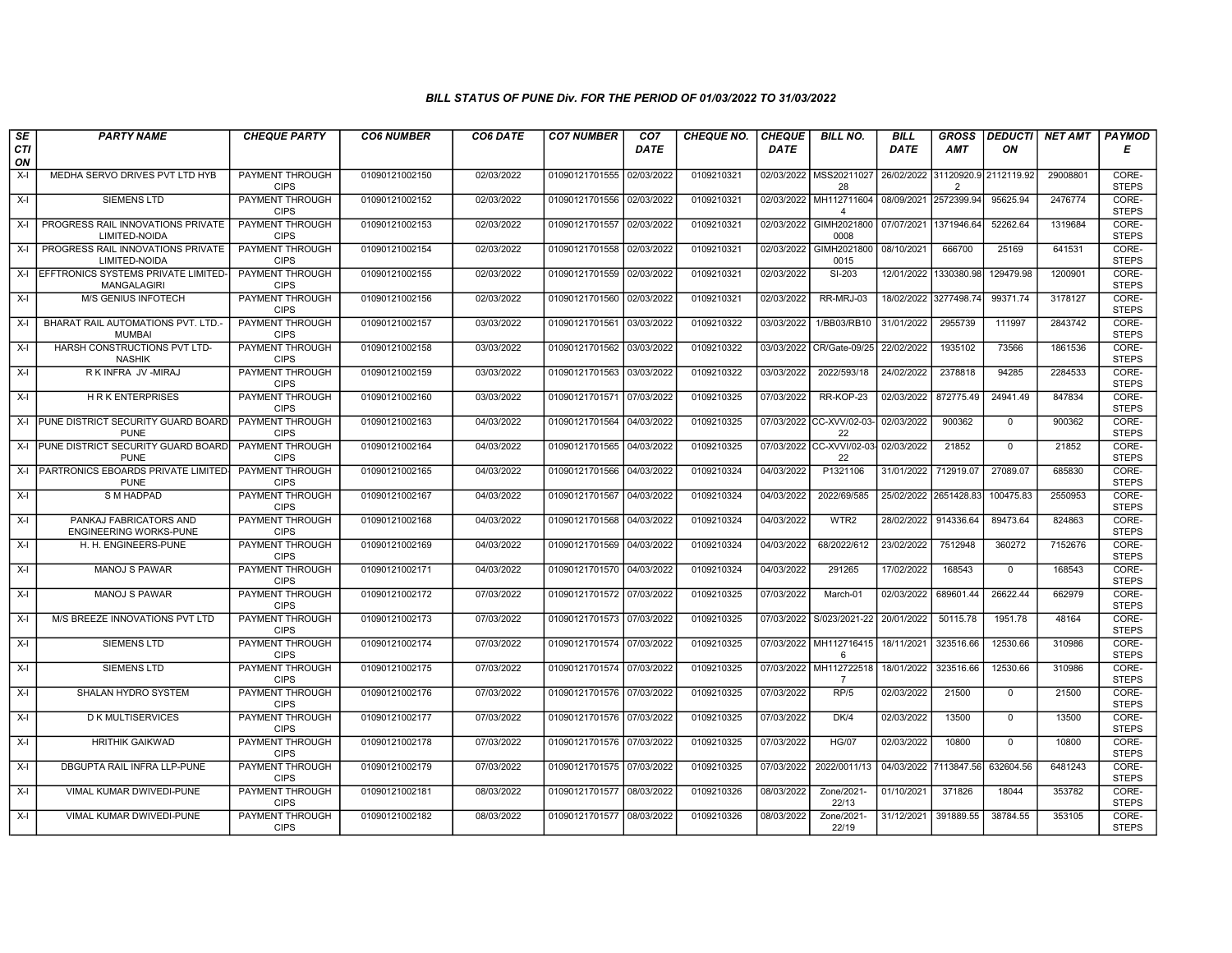| SE        | <b>PARTY NAME</b>                                            | <b>CHEQUE PARTY</b>                   | <b>CO6 NUMBER</b> | CO6 DATE   | <b>CO7 NUMBER</b>         | CO <sub>7</sub> | <b>CHEQUE NO.</b> | <b>CHEQUE</b> | <b>BILL NO.</b>                | <b>BILL</b> | <b>GROSS</b> |           | <b>DEDUCTI NET AMT</b> | PAYMOD                |
|-----------|--------------------------------------------------------------|---------------------------------------|-------------------|------------|---------------------------|-----------------|-------------------|---------------|--------------------------------|-------------|--------------|-----------|------------------------|-----------------------|
| CTI<br>ON |                                                              |                                       |                   |            |                           | <b>DATE</b>     |                   | <b>DATE</b>   |                                | <b>DATE</b> | <b>AMT</b>   | ON        |                        | Е                     |
| $X-I$     | VIMAL KUMAR DWIVEDI-PUNE                                     | PAYMENT THROUGH<br><b>CIPS</b>        | 01090121002183    | 08/03/2022 | 01090121701577 08/03/2022 |                 | 0109210326        | 08/03/2022    | Zone/2021-<br>22/22            | 31/12/2021  | 61386        | 31277     | 30109                  | CORE-<br><b>STEPS</b> |
| X-I       | SOLABAN MALLAPPA HADAPAD-SATARA                              | <b>PAYMENT THROUGH</b><br><b>CIPS</b> | 01090121002184    | 08/03/2022 | 01090121701578 08/03/2022 |                 | 0109210326        | 08/03/2022    | 2022/72/615                    | 07/03/2022  | 2841633      | 137549    | 2704084                | CORE-<br><b>STEPS</b> |
| X-I       | SAHYADRI CONSTRUCTION COMPANY-<br>SANGLI                     | PAYMENT THROUGH<br><b>CIPS</b>        | 01090121002185    | 08/03/2022 | 01090121701579 08/03/2022 |                 | 0109210326        | 08/03/2022    | Ballast/01                     | 22/02/2022  | 1600019      | 179819    | 1420200                | CORE-<br><b>STEPS</b> |
| X-I       | MANGALMURTI CONSTRUCTION-PUNE                                | <b>PAYMENT THROUGH</b><br><b>CIPS</b> | 01090121002186    | 08/03/2022 | 01090121701580 08/03/2022 |                 | 0109210326        | 08/03/2022    | 36/2021-22                     | 06/03/2022  | 7953327.79   | 759907.79 | 7193420                | CORE-<br><b>STEPS</b> |
| $X-I$     | R K INFRA JV -MIRAJ                                          | <b>PAYMENT THROUGH</b><br><b>CIPS</b> | 01090121002187    | 08/03/2022 | 01090121701581 08/03/2022 |                 | 0109210326        | 08/03/2022    | 2022/593/19                    | 02/03/2022  | 2271834.99   | 88942.99  | 2182892                | CORE-<br><b>STEPS</b> |
| $X-I$     | <b>SAI STONE CRUSHER</b>                                     | <b>PAYMENT THROUGH</b><br><b>CIPS</b> | 01090121002189    | 08/03/2022 | 01090121701582 08/03/2022 |                 | 0109210326        | 08/03/2022    | A/43                           | 05/03/2022  | 422962       | 410846    | 12116                  | CORE-<br><b>STEPS</b> |
| X-I       | S M HADPAD                                                   | PAYMENT THROUGH<br><b>CIPS</b>        | 01090121002190    | 08/03/2022 | 01090121701583 08/03/2022 |                 | 0109210326        | 08/03/2022    | 2021/55/601                    | 31/12/2021  | 157442.05    | 6060.05   | 151382                 | CORE-<br><b>STEPS</b> |
| $X-I$     | PROGRESS RAIL INNOVATIONS PRIVATE<br>LIMITED-NOIDA           | <b>PAYMENT THROUGH</b><br><b>CIPS</b> | 01090121002191    | 08/03/2022 | 01090121701584 08/03/2022 |                 | 0109210326        | 08/03/2022    | GIMH2021800<br>0021            | 28/12/2021  | 333350       | 13053     | 320297                 | CORE-<br><b>STEPS</b> |
| $X-I$     | SHUBHAM ENTERPRISES                                          | <b>PAYMENT THROUGH</b><br><b>CIPS</b> | 01090121002192    | 08/03/2022 | 01090121701585 08/03/2022 |                 | 0109210326        |               | 08/03/2022 2021/ENGG/06        | 03/03/2022  | 145928.88    | 4159.88   | 141769                 | CORE-<br><b>STEPS</b> |
| X-I       | HINGNE TOURS & TRAVELS                                       | <b>PAYMENT THROUGH</b><br><b>CIPS</b> | 01090121002194    | 08/03/2022 | 01090121701586 09/03/2022 |                 | 0109210329        |               | 09/03/2022 CC-XVI/03-03-<br>22 | 03/03/2022  | 36686.28     | 1325.28   | 35361                  | CORE-<br><b>STEPS</b> |
| $X-I$     | DINESH EKNATH CHAUDHARY-JALGAON                              | PAYMENT THROUGH<br><b>CIPS</b>        | 01090121002195    | 09/03/2022 | 01090121701587 09/03/2022 |                 | 0109210329        | 09/03/2022    | A/41                           | 14/02/2022  | 2903616      | 313499    | 2590117                | CORE-<br><b>STEPS</b> |
| X-I       | <b>JANHAVI ENTERPRISES</b>                                   | PAYMENT THROUGH<br><b>CIPS</b>        | 01090121002196    | 09/03/2022 | 01090121701588            | 09/03/2022      | 0109210329        | 09/03/2022    | 020/2021-22                    | 17/02/2022  | 144890.7     | 5042.7    | 139848                 | CORE-<br><b>STEPS</b> |
| X-I       | PANKAJ FABRICATORS AND ENGG<br><b>WORKS</b>                  | <b>PAYMENT THROUGH</b><br><b>CIPS</b> | 01090121002197    | 09/03/2022 | 01090121701589 09/03/2022 |                 | 0109210329        | 09/03/2022    | GPR/5/03-2022                  | 04/03/2022  | 688662.69    | 26171.69  | 662491                 | CORE-<br><b>STEPS</b> |
| X-I       | SHUBHAM ENTERPRISES                                          | <b>PAYMENT THROUGH</b><br><b>CIPS</b> | 01090121002198    | 09/03/2022 | 01090121701590 09/03/2022 |                 | 0109210329        | 09/03/2022    | SE/SnT/TGN/0 02/03/2022<br>3   |             | 41686.51     | 1311.51   | 40375                  | CORE-<br><b>STEPS</b> |
|           | X-I VBRL INFRA PROJECTS PRIVATE LIMITED-<br><b>BANGALORE</b> | <b>PAYMENT THROUGH</b><br><b>CIPS</b> | 01090121002202    | 10/03/2022 | 01090121701591            | 10/03/2022      | 0109210330        | 10/03/2022    | 2022/637/12                    | 07/03/2022  | 3856995.93   | 184684.93 | 3672311                | CORE-<br><b>STEPS</b> |
| X-I       | MARULARADHYA SIDRAM PATIL-SOLAPUR                            | PAYMENT THROUGH<br><b>CIPS</b>        | 01090121002203    | 10/03/2022 | 01090121701592            | 10/03/2022      | 0109210330        |               | 10/03/2022 2021/0003/B10       | 08/03/2022  | 2622357      | 102398    | 2519959                | CORE-<br><b>STEPS</b> |
| X-I       | <b>M/S GENIUS INFOTECH</b>                                   | PAYMENT THROUGH<br><b>CIPS</b>        | 01090121002204    | 10/03/2022 | 01090121701593            | 10/03/2022      | 0109210330        | 10/03/2022    | Parcel/PA/04                   | 09/03/2022  | 791713.31    | 70082.31  | 721631                 | CORE-<br><b>STEPS</b> |
| X-I       | <b>R S K BUSINESS CENTRE</b>                                 | <b>PAYMENT THROUGH</b><br><b>CIPS</b> | 01090121002205    | 10/03/2022 | 01090121701594            | 10/03/2022      | 0109210330        | 10/03/2022    | 343                            | 02/03/2022  | 44936.76     | 1310.76   | 43626                  | CORE-<br><b>STEPS</b> |
| $X-I$     | <b>HRK ENTERPRISES</b>                                       | PAYMENT THROUGH<br><b>CIPS</b>        | 01090121002206    | 10/03/2022 | 01090121701595            | 10/03/2022      | 0109210330        | 10/03/2022    | HOV-MRJ-21                     | 02/03/2022  | 82096.54     | 2485.54   | 79611                  | CORE-<br><b>STEPS</b> |
| X-I       | <b>HRK ENTERPRISES</b>                                       | PAYMENT THROUGH<br><b>CIPS</b>        | 01090121002207    | 10/03/2022 | 01090121701596            | 10/03/2022      | 0109210330        | 10/03/2022    | HOV-GPR-21                     | 02/03/2022  | 77957.74     | 2565.74   | 75392                  | CORE-<br><b>STEPS</b> |
| X-I       | YOGESH MADHUKAR SATPUTE                                      | PAYMENT THROUGH<br><b>CIPS</b>        | 01090121002208    | 10/03/2022 | 01090121701597            | 10/03/2022      | 0109210330        | 10/03/2022    | YMS-MRJ-<br>Truck-08           | 26/02/2022  | 228442.18    | 6736.18   | 221706                 | CORE-<br><b>STEPS</b> |
| X-I       | VIMAL KUMAR DWIVEDI-PUNE                                     | PAYMENT THROUGH<br><b>CIPS</b>        | 01090121002211    | 11/03/2022 | 01090121701608            | 11/03/2022      | 0109210331        | 11/03/2022    | Zone/2021-<br>22/14            | 01/12/2021  | 408856.99    | 44534.99  | 364322                 | CORE-<br><b>STEPS</b> |
| $X-I$     | VIMAL KUMAR DWIVEDI-PUNE                                     | PAYMENT THROUGH<br><b>CIPS</b>        | 01090121002212    | 11/03/2022 | 01090121701608            | 11/03/2022      | 0109210331        | 11/03/2022    | Zone/2021<br>22/15             | 01/12/2021  | 312622.99    | 38841.99  | 273781                 | CORE-<br><b>STEPS</b> |
| $X-I$     | VIMAL KUMAR DWIVEDI-PUNE                                     | PAYMENT THROUGH<br><b>CIPS</b>        | 01090121002213    | 11/03/2022 | 01090121701608            | 11/03/2022      | 0109210331        | 11/03/2022    | Zone/2021-<br>22/16            | 28/12/2021  | 336844.96    | 40133.96  | 296711                 | CORE-<br><b>STEPS</b> |
| $X-I$     | VIMAL KUMAR DWIVEDI-PUNE                                     | PAYMENT THROUGH<br><b>CIPS</b>        | 01090121002214    | 11/03/2022 | 01090121701608            | 11/03/2022      | 0109210331        | 11/03/2022    | Zone/2021<br>22/17             | 28/12/2021  | 184178       | 22143     | 162035                 | CORE-<br><b>STEPS</b> |
| X-I       | VIMAL KUMAR DWIVEDI-PUNE                                     | <b>PAYMENT THROUGH</b><br><b>CIPS</b> | 01090121002215    | 11/03/2022 | 01090121701608            | 11/03/2022      | 0109210331        | 11/03/2022    | Zone/2021<br>22/21             | 31/12/2021  | 475622       | 46978     | 428644                 | CORE-<br><b>STEPS</b> |
|           | X-I   TUV SUD SOUTH ASIA PVT.LTD.-MUMBAI                     | PAYMENT THROUGH<br><b>CIPS</b>        | 01090121002217    | 11/03/2022 | 01090121701598 11/03/2022 |                 | 0109210331        | 11/03/2022    | GG270003795<br>6               | 25/01/2022  | 224200       | 11396     | 212804                 | CORE-<br><b>STEPS</b> |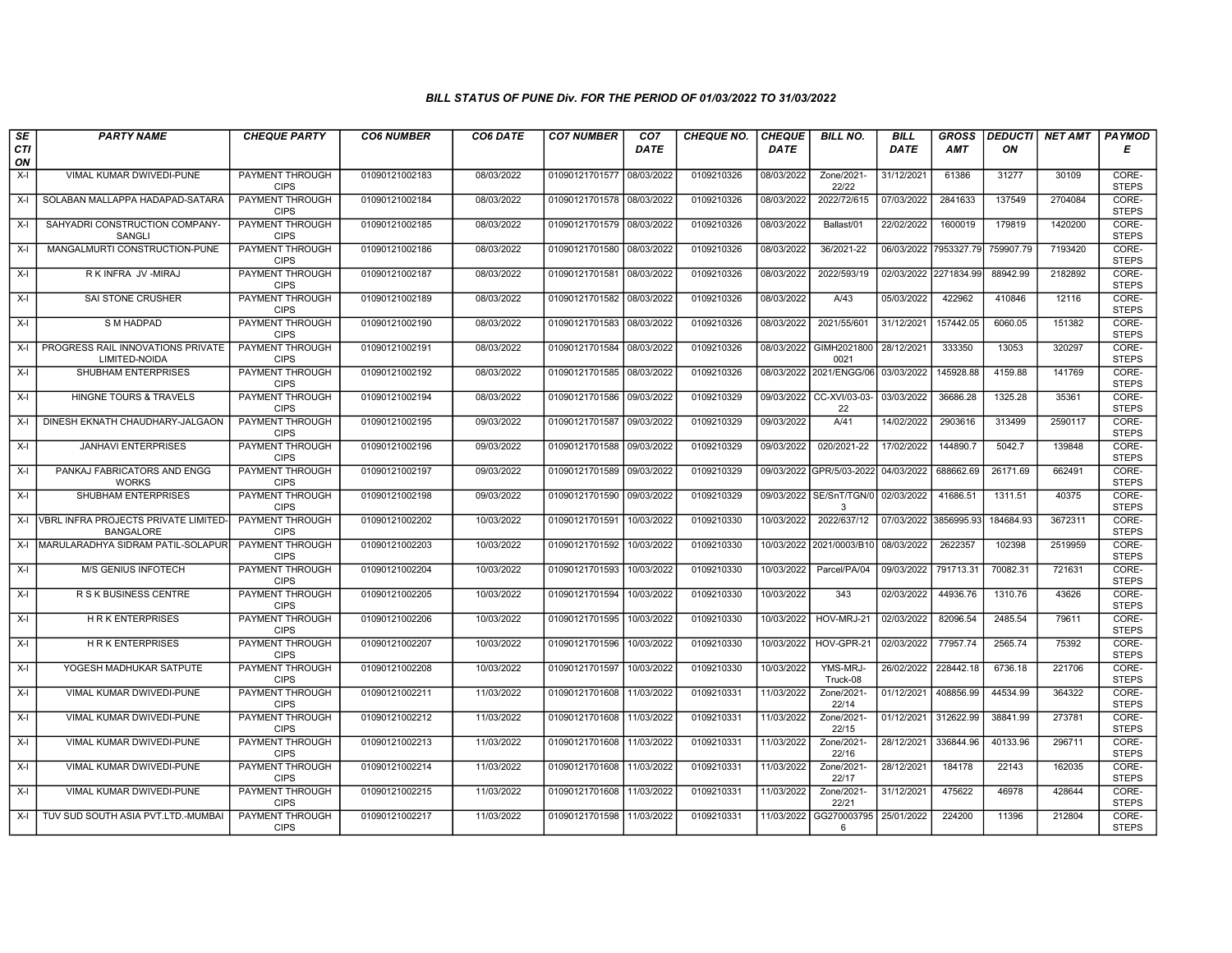| SE<br><b>CTI</b> | <b>PARTY NAME</b>                         | <b>CHEQUE PARTY</b>                   | <b>CO6 NUMBER</b> | CO6 DATE   | <b>CO7 NUMBER</b> | CO <sub>7</sub><br><b>DATE</b> | <b>CHEQUE NO.</b> | <b>CHEQUE</b><br><b>DATE</b> | <b>BILL NO.</b>                      | <b>BILL</b><br><b>DATE</b> | <b>GROSS</b><br><b>AMT</b> | <b>DEDUCTI</b><br>ON | NET AMT | PAYMOD<br>Е           |
|------------------|-------------------------------------------|---------------------------------------|-------------------|------------|-------------------|--------------------------------|-------------------|------------------------------|--------------------------------------|----------------------------|----------------------------|----------------------|---------|-----------------------|
| ON               |                                           |                                       |                   |            |                   |                                |                   |                              |                                      |                            |                            |                      |         |                       |
| $X-I$            | SAHYADRI DESIGNERS PUNE                   | <b>PAYMENT THROUGH</b><br><b>CIPS</b> | 01090121002218    | 11/03/2022 | 01090121701599    | 11/03/2022                     | 0109210331        | 11/03/2022                   | 252122                               | 15/12/2021                 | 14986                      | 1308                 | 13678   | CORE-<br><b>STEPS</b> |
| $X-I$            | PHOEBUS SOLUTIONS                         | PAYMENT THROUGH<br><b>CIPS</b>        | 01090121002219    | 11/03/2022 | 01090121701600    | 11/03/2022                     | 0109210331        |                              | 11/03/2022 02EMUSLIDIN<br>G          | 02/02/2022                 | 91427.6                    | 3721.6               | 87706   | CORE-<br><b>STEPS</b> |
| X-I              | SAHYADRI DESIGNERS PUNE                   | PAYMENT THROUGH<br><b>CIPS</b>        | 01090121002220    | 11/03/2022 | 01090121701601    | 11/03/2022                     | 0109210331        | 11/03/2022                   | 242122                               | 06/12/2021                 | 28859.31                   | 1023.31              | 27836   | CORE-<br><b>STEPS</b> |
| X-I              | ABRO TECHNOLOGIES PVT LTD NDLS            | PAYMENT THROUGH<br><b>CIPS</b>        | 01090121002221    | 11/03/2022 | 01090121701602    | 11/03/2022                     | 0109210331        | 11/03/2022                   | 075729032122<br>Α                    | 25/11/2021                 | 24780                      | 1161                 | 23619   | CORE-<br><b>STEPS</b> |
| $X-I$            | <b>MALATI TRAVELS</b>                     | <b>PAYMENT THROUGH</b><br><b>CIPS</b> | 01090121002222    | 11/03/2022 | 01090121701603    | 11/03/2022                     | 0109210331        |                              | 11/03/2022 MT/Sr/DEE/T/1<br>$\Omega$ | 01/02/2022                 | 91988.79                   | 2772.79              | 89216   | CORE-<br><b>STEPS</b> |
| X-I              | <b>MEGHA POWER SOLUTIONS</b>              | <b>PAYMENT THROUGH</b><br><b>CIPS</b> | 01090121002223    | 11/03/2022 | 01090121701604    | 11/03/2022                     | 0109210331        |                              | 11/03/2022 MPS/ERPS/20<br>22         | 10/02/2022                 | 73997.58                   | 4556.58              | 69441   | CORE-<br><b>STEPS</b> |
| $X-I$            | PARTRONICS E BOARDS PVT LTD               | PAYMENT THROUGH<br><b>CIPS</b>        | 01090121002224    | 11/03/2022 | 01090121701605    | 11/03/2022                     | 0109210331        | 11/03/2022                   | P1321104                             | 03/03/2022                 | 330772.89                  | 32167.89             | 298605  | CORE-<br><b>STEPS</b> |
| $X-I$            | GLOBAL ENVIROS-NEW MUMBAI.                | PAYMENT THROUGH<br><b>CIPS</b>        | 01090121002225    | 11/03/2022 | 01090121701606    | 11/03/2022                     | 0109210331        | 11/03/2022                   | 162/2022                             | 08/03/2022                 | 840396.49                  | 74174.49             | 766222  | CORE-<br><b>STEPS</b> |
| X-I              | ORIENTAL SECURITY SERVICE                 | <b>PAYMENT THROUGH</b><br><b>CIPS</b> | 01090121002226    | 11/03/2022 | 01090121701607    | 11/03/2022                     | 0109210331        | 11/03/2022                   | PUNE/RR/241<br>2                     |                            | 04/03/2022 2955736.38      | 117305.38            | 2838431 | CORE-<br><b>STEPS</b> |
| X-I              | <b>MANOJ S PAWAR</b>                      | <b>PAYMENT THROUGH</b><br><b>CIPS</b> | 01090121002228    | 11/03/2022 | 01090121701609    | 11/03/2022                     | 0109210331        | 11/03/2022                   | March-03                             | 08/03/2022                 | 771201.73                  | 29503.73             | 741698  | CORE-<br><b>STEPS</b> |
| X-I              | UNITECH SERVICES GROUP                    | PAYMENT THROUGH<br><b>CIPS</b>        | 01090121002229    | 14/03/2022 | 01090121701619    | 14/03/2022                     | 0109210332        | 14/03/2022                   | <b>USG/21-</b><br>2200184            | 15/02/2022                 | 40950                      | 1599                 | 39351   | CORE-<br><b>STEPS</b> |
| X-I              | BASVESHWAR ANANDRAO SATPUTE-<br>SANGLI    | PAYMENT THROUGH<br><b>CIPS</b>        | 01090121002230    | 14/03/2022 | 01090121701610    | 14/03/2022                     | 0109210332        | 14/03/2022                   | 2021-22/B4                           | 07/03/2022                 | 1565822                    | 105714               | 1460108 | CORE-<br><b>STEPS</b> |
| X-I              | SHIVSHAKTI CONSTRUCTION COMPANY-<br>SANGL | <b>PAYMENT THROUGH</b><br><b>CIPS</b> | 01090121002231    | 14/03/2022 | 01090121701611    | 14/03/2022                     | 0109210332        | 14/03/2022                   | 41                                   | 09/03/2022                 | 1711915                    | 65948                | 1645967 | CORE-<br><b>STEPS</b> |
| X-I              | <b>RSG ELECTRONICS-PUNE</b>               | <b>PAYMENT THROUGH</b><br><b>CIPS</b> | 01090121002232    | 14/03/2022 | 01090121701612    | 14/03/2022                     | 0109210332        | 14/03/2022                   | RSG/PA/CTR/<br>11                    | 04/03/2022                 | 87392.81                   | 2534.81              | 84858   | CORE-<br><b>STEPS</b> |
| $X-I$            | ANSH ENTERPRISES-RAIGAD                   | PAYMENT THROUGH<br><b>CIPS</b>        | 01090121002233    | 14/03/2022 | 01090121701613    | 14/03/2022                     | 0109210332        |                              | 14/03/2022 AE/02/2022/01             | 21/02/2022                 | 1406696                    | 53325                | 1353371 | CORE-<br><b>STEPS</b> |
| X-I              | LAXMI ENTERPRISES DOMBIVALI               | PAYMENT THROUGH<br><b>CIPS</b>        | 01090121002234    | 14/03/2022 | 01090121701614    | 14/03/2022                     | 0109210332        | 14/03/2022                   | LE/051/2021-<br>22                   | 11/01/2022                 | 248720.4                   | 15196.4              | 233524  | CORE-<br><b>STEPS</b> |
| X-I              | PARTRONICS E BOARDS PVT LTD               | PAYMENT THROUGH<br><b>CIPS</b>        | 01090121002235    | 14/03/2022 | 01090121701615    | 14/03/2022                     | 0109210332        | 14/03/2022                   | P1321103                             | 03/03/2022                 | 356428.39                  | 57911.39             | 298517  | CORE-<br><b>STEPS</b> |
| X-I              | AADYAM YOGA INSTITUTE                     | <b>PAYMENT THROUGH</b><br><b>CIPS</b> | 01090121002236    | 14/03/2022 | 01090121701627    | 15/03/2022                     | 0109210335        | 16/03/2022                   | AYI/7                                | 10/03/2022                 | 13500                      | $\mathbf 0$          | 13500   | CORE-<br><b>STEPS</b> |
| X-I              | AADYAM YOGA INSTITUTE                     | PAYMENT THROUGH<br><b>CIPS</b>        | 01090121002237    | 14/03/2022 | 01090121701627    | 15/03/2022                     | 0109210335        | 16/03/2022                   | AYI/8                                | 10/03/2022                 | 22300                      | $\mathbf 0$          | 22300   | CORE-<br><b>STEPS</b> |
| $X-I$            | <b>ANSH ENTERPRISES</b>                   | PAYMENT THROUGH<br><b>CIPS</b>        | 01090121002238    | 14/03/2022 | 01090121701616    | 14/03/2022                     | 0109210332        | 14/03/2022                   | AE/03/2022/04                        | 03/03/2022                 | 173637                     | 10548                | 163089  | CORE-<br><b>STEPS</b> |
| X-I              | SHUBHAM ENTERPRISES                       | PAYMENT THROUGH<br><b>CIPS</b>        | 01090121002239    | 14/03/2022 | 01090121701617    | 14/03/2022                     | 0109210332        |                              | 14/03/2022 2022/LNL/S/17             | 07/03/2022                 | 45203.56                   | 1865.56              | 43338   | CORE-<br><b>STEPS</b> |
| X-I              | DBGUPTA RAIL INFRA LLP-PUNE               | <b>PAYMENT THROUGH</b><br><b>CIPS</b> | 01090121002240    | 14/03/2022 | 01090121701618    | 14/03/2022                     | 0109210332        | 14/03/2022                   | 2022/0005/04                         | 10/03/2022                 | 5798968                    | 568168               | 5230800 | CORE-<br><b>STEPS</b> |
| X-I              | HYT ENGINEERING CO PVT LTD                | PAYMENT THROUGH<br><b>CIPS</b>        | 01090121002241    | 15/03/2022 | 01090121701620    | 15/03/2022                     | 0109210334        | 15/03/2022                   | 184361                               | 03/03/2022                 | 294633                     | 0                    | 294633  | CORE-<br><b>STEPS</b> |
| $X-I$            | S M HADPAD                                | PAYMENT THROUGH<br><b>CIPS</b>        | 01090121002242    | 15/03/2022 | 01090121701620    | 15/03/2022                     | 0109210334        | 15/03/2022                   | 291266                               | 08/03/2022                 | 1408100                    | $\mathbf 0$          | 1408100 | CORE-<br><b>STEPS</b> |
| X-I              | TRACK TECH ENTERPRISE-PALGHAR             | PAYMENT THROUGH<br><b>CIPS</b>        | 01090121002243    | 15/03/2022 | 01090121701620    | 15/03/2022                     | 0109210334        | 15/03/2022                   | 223346                               | 10/03/2022                 | 15920                      | $\Omega$             | 15920   | CORE-<br><b>STEPS</b> |
| $X-I$            | S D ENTERPRISES                           | <b>PAYMENT THROUGH</b><br><b>CIPS</b> | 01090121002244    | 15/03/2022 | 01090121701621    | 15/03/2022                     | 0109210334        | 15/03/2022                   | SD/20/2020                           | 02/03/2022                 | 41891                      | 1317                 | 40574   | CORE-<br><b>STEPS</b> |
| $X-I$            | SANKET ENTERPTISES                        | <b>PAYMENT THROUGH</b><br><b>CIPS</b> | 01090121002245    | 15/03/2022 | 01090121701622    | 15/03/2022                     | 0109210334        | 15/03/2022                   | 2021/04/PA                           | 17/02/2022                 | 68499.99                   | 1989.99              | 66510   | CORE-<br><b>STEPS</b> |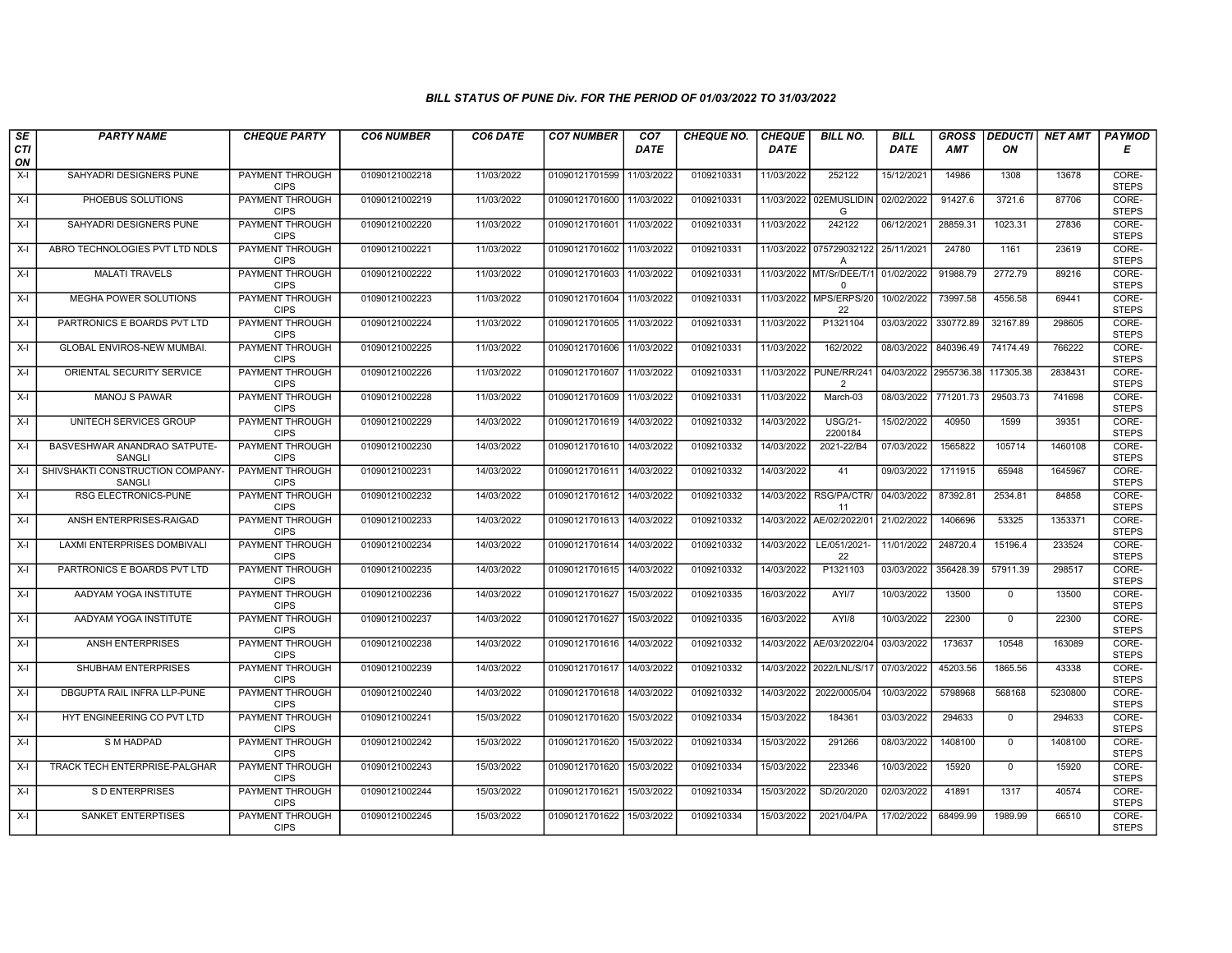| SE        | <b>PARTY NAME</b>                                         | <b>CHEQUE PARTY</b>                   | <b>CO6 NUMBER</b> | CO6 DATE   | <b>CO7 NUMBER</b>         | CO <sub>7</sub> | <b>CHEQUE NO.</b> | <b>CHEQUE</b> | <b>BILL NO.</b>          | <b>BILL</b>           | <b>GROSS</b>          |           | <b>DEDUCTI NET AMT</b> | <b>PAYMOD</b>         |
|-----------|-----------------------------------------------------------|---------------------------------------|-------------------|------------|---------------------------|-----------------|-------------------|---------------|--------------------------|-----------------------|-----------------------|-----------|------------------------|-----------------------|
| CTI<br>ON |                                                           |                                       |                   |            |                           | <b>DATE</b>     |                   | <b>DATE</b>   |                          | <b>DATE</b>           | <b>AMT</b>            | ON        |                        | Е                     |
| X-I       | SANKET ENTERPTISES                                        | PAYMENT THROUGH<br><b>CIPS</b>        | 01090121002246    | 15/03/2022 | 01090121701623            | 15/03/2022      | 0109210334        | 15/03/2022    | 2021/05/KH               | 01/03/2022            | 73999.99              | 2149.99   | 71850                  | CORE-<br><b>STEPS</b> |
| X-I       | DBGUPTA RAIL INFRA LLP-PUNE                               | <b>PAYMENT THROUGH</b><br><b>CIPS</b> | 01090121002247    | 15/03/2022 | 01090121701624            | 15/03/2022      | 0109210334        | 15/03/2022    | 2022/0011/14             | 11/03/2022 5258231.69 |                       | 252787.69 | 5005444                | CORE-<br><b>STEPS</b> |
| X-I       | SAPHALYA TRADING CORPORATION-NAV<br><b>MUMBAI</b>         | PAYMENT THROUGH<br><b>CIPS</b>        | 01090121002248    | 15/03/2022 | 01090121701625            | 15/03/2022      | 0109210334        | 15/03/2022    | STC/21-22/19             | 22/02/2022            | 3798236.99            | 373056.99 | 3425180                | CORE-<br><b>STEPS</b> |
| $X-I$     | MEDHA SERVO DRIVES PVT LTD HYB                            | <b>PAYMENT THROUGH</b><br><b>CIPS</b> | 01090121002250    | 15/03/2022 | 01090121701620            | 15/03/2022      | 0109210334        | 15/03/2022    | 206258                   | 02/03/2022            | 46052                 | 0         | 46052                  | CORE-<br><b>STEPS</b> |
| $X-I$     | MALLIKARJUN S BANKAPURE ENGINEERS<br>AND CONTRACTORS-PUNE | <b>PAYMENT THROUGH</b><br><b>CIPS</b> | 01090121002251    | 15/03/2022 | 01090121701626            | 15/03/2022      | 0109210334        | 15/03/2022    | 43/21-22                 |                       | 14/03/2022 1031106.69 | 39342.69  | 991764                 | CORE-<br><b>STEPS</b> |
| X-I       | YASH ENTERPRISES-PUNE                                     | <b>PAYMENT THROUGH</b><br><b>CIPS</b> | 01090121002252    | 16/03/2022 | 01090121701628            | 16/03/2022      | 0109210335        | 16/03/2022    | 2022/PA/05               | 28/02/2022            | 318371                | 15655     | 302716                 | CORE-<br><b>STEPS</b> |
| $X-I$     | N RAMKRISHNA-SANGLI                                       | <b>PAYMENT THROUGH</b><br><b>CIPS</b> | 01090121002253    | 16/03/2022 | 01090121701629            | 16/03/2022      | 0109210335        | 16/03/2022    | 2022/516/B/3             | 14/03/2022            | 2633078.95            | 223999.95 | 2409079                | CORE-<br><b>STEPS</b> |
| X-I       | P.S.ENGINEERING SERVICES                                  | PAYMENT THROUGH<br><b>CIPS</b>        | 01090121002255    | 16/03/2022 | 01090121701630            | 16/03/2022      | 0109210335        | 16/03/2022    | <b>PSES150</b>           | 04/10/2021            | 283200                | 10564     | 272636                 | CORE-<br><b>STEPS</b> |
| $X-I$     | MAHARASHTRA ENVIRO POWER LTD                              | PAYMENT THROUGH<br><b>CIPS</b>        | 01090121002256    | 16/03/2022 | 01090121701631            | 16/03/2022      | 0109210335        | 16/03/2022    | 330221009213             | 31/10/2021            | 723601.06             | 27092.06  | 696509                 | CORE-<br><b>STEPS</b> |
| $X-I$     | UDHAS NATH BABA SERVICES PALWAL<br><b>HARYANA</b>         | <b>PAYMENT THROUGH</b><br><b>CIPS</b> | 01090121002257    | 16/03/2022 | 01090121701632            | 16/03/2022      | 0109210335        | 16/03/2022    | <b>SE/04</b>             | 24/02/2022            | 379081.95             | 54061.95  | 325020                 | CORE-<br><b>STEPS</b> |
| $X-I$     | <b>GULMOHAR ELECTRICALS</b>                               | PAYMENT THROUGH<br><b>CIPS</b>        | 01090121002258    | 16/03/2022 | 01090121701633            | 16/03/2022      | 0109210335        | 16/03/2022    | GE202035                 | 12/01/2022            | 52874.05              | 1844.05   | 51030                  | CORE-<br><b>STEPS</b> |
| X-I       | DBGUPTA RAIL INFRA LLP-PUNE                               | PAYMENT THROUGH<br><b>CIPS</b>        | 01090121002265    | 17/03/2022 | 01090121701634 17/03/2022 |                 | 0109210337        | 17/03/2022    | 2022/0006/06             | 15/03/2022            | 3867055.99            | 554898.99 | 3312157                | CORE-<br><b>STEPS</b> |
| X-I       | YOGESH MADHUKAR SATPUTE                                   | <b>PAYMENT THROUGH</b><br><b>CIPS</b> | 01090121002266    | 17/03/2022 | 01090121701635            | 17/03/2022      | 0109220003        | 01/04/2022    | YMS/STR/Truc<br>k/05     | 22/02/2022            | 202840.26             | 17583.26  | 185257                 | CORE-<br><b>STEPS</b> |
| $X-I$     | <b>SANKET ENTERPTISES</b>                                 | PAYMENT THROUGH<br><b>CIPS</b>        | 01090121002267    | 17/03/2022 | 01090121701636            | 17/03/2022      | 0109220003        | 01/04/2022    | 2021/Store/08            | 26/02/2022            | 47715                 | 1386      | 46329                  | CORE-<br><b>STEPS</b> |
| $X-I$     | HINGNE TOURS & TRAVELS                                    | <b>PAYMENT THROUGH</b><br><b>CIPS</b> | 01090121002268    | 17/03/2022 | 01090121701641 17/03/2022 |                 | 0109210338        | 17/03/2022    | CC-XV/08-03<br>2022      | 08/03/2022            | 248043.26             | 7623.26   | 240420                 | CORE-<br><b>STEPS</b> |
| $X-I$     | JAY AMBE TOURS AND TRAVELS                                | <b>PAYMENT THROUGH</b><br><b>CIPS</b> | 01090121002269    | 17/03/2022 | 01090121701642            | 17/03/2022      | 0109210338        | 17/03/2022    | CC-XIII/08-03-<br>22     | 08/03/2022            | 67618.92              | 2223.92   | 65395                  | CORE-<br><b>STEPS</b> |
| X-I       | R B CONSTRUCTION-THANE                                    | <b>PAYMENT THROUGH</b><br><b>CIPS</b> | 01090121002270    | 17/03/2022 | 01090121701643 17/03/2022 |                 | 0109210338        | 17/03/2022    | CC-XIII/15-02-<br>22     | 15/02/2022            | 544410.12             | 16836.12  | 527574                 | CORE-<br><b>STEPS</b> |
| X-I       | AKRUTI ASSOCIATES-NASHIK                                  | <b>PAYMENT THROUGH</b><br><b>CIPS</b> | 01090121002271    | 17/03/2022 | 01090121701644            | 17/03/2022      | 0109210338        | 17/03/2022    | CC-V/09-03-<br>2022      | 09/03/2022            | 345088.49             | 14421.49  | 330667                 | CORE-<br><b>STEPS</b> |
| $X-I$     | SAI STONE CRUSHER-PUNE                                    | PAYMENT THROUGH<br><b>CIPS</b>        | 01090121002272    | 17/03/2022 | 01090121701637            | 17/03/2022      | 0109210337        |               | 17/03/2022 2022/LNL/S/19 | 09/03/2022 5063394.99 |                       | 370176.99 | 4693218                | CORE-<br><b>STEPS</b> |
| $X-I$     | N RAMKRISHNA-SANGLI                                       | <b>PAYMENT THROUGH</b><br><b>CIPS</b> | 01090121002273    | 17/03/2022 | 01090121701638            | 17/03/2022      | 0109210337        | 17/03/2022    | 2022/517/09              | 04/03/2022            | 1729443.6             | 65987.6   | 1663456                | CORE-<br><b>STEPS</b> |
| $X-I$     | N RAMKRISHNA-SANGLI                                       | <b>PAYMENT THROUGH</b><br><b>CIPS</b> | 01090121002274    | 17/03/2022 | 01090121701639            | 17/03/2022      | 0109210337        | 17/03/2022    | 75/2021-<br>22/545       | 10/03/2022            | 1679521.99            | 63681.99  | 1615840                | CORE-<br><b>STEPS</b> |
| $X-I$     | PARVATE PATIL CONSTRUCTIONS-<br><b>KOLHAPUR</b>           | PAYMENT THROUGH<br><b>CIPS</b>        | 01090121002275    | 17/03/2022 | 01090121701640 17/03/2022 |                 | 0109210337        | 17/03/2022    | 72/2021-22               | 07/03/2022            | 402768                | 16181     | 386587                 | CORE-<br><b>STEPS</b> |
| $X-I$     | SAI STONE CRUSHER-PUNE                                    | PAYMENT THROUGH<br><b>CIPS</b>        | 01090121002276    | 21/03/2022 | 01090121701684            | 31/03/2022      | 0109220003        | 01/04/2022    | 2020/0012/B4             | 16/03/2022            | 2760721               | 248680    | 2512041                | CORE-<br><b>STEPS</b> |
| $X-I$     | AGRAWWAAL TELECOMM SERVICES                               | PAYMENT THROUGH<br><b>CIPS</b>        | 01090121002277    | 21/03/2022 | 01090121701675            | 31/03/2022      | 0109220003        | 01/04/2022    | 2021-22/125              | 07/03/2022            | 165234.16             | 4900.16   | 160334                 | CORE-<br><b>STEPS</b> |
| X-I       | VAISHNAVI CONSTRUCTIONS                                   | <b>PAYMENT THROUGH</b><br><b>CIPS</b> | 01090121002278    | 21/03/2022 | 01090121701645 21/03/2022 |                 | 0109210340        | 22/03/2022    | CC-IX/10-03-<br>2022     | 10/03/2022            | 325039.97             | 10264.97  | 314775                 | CORE-<br><b>STEPS</b> |
| $X-I$     | <b>SUJOY BHOWMIK-SOLAPUR</b>                              | <b>PAYMENT THROUGH</b><br><b>CIPS</b> | 01090121002279    | 21/03/2022 | 01090121701646 21/03/2022 |                 | 0109210339        | 21/03/2022    | 2021/22/51               | 09/03/2022            | 12154206              | 1221689   | 10932517               | CORE-<br><b>STEPS</b> |
| X-I       | <b>AMAR ENTERPRISES</b>                                   | PAYMENT THROUGH<br><b>CIPS</b>        | 01090121002280    | 22/03/2022 | 01090122700016 05/04/2022 |                 | 0109220006        |               | 05/04/2022 AE/ADRM/09/A  | 07/03/2022            | 42551                 | 1662      | 40889                  | CORE-<br><b>STEPS</b> |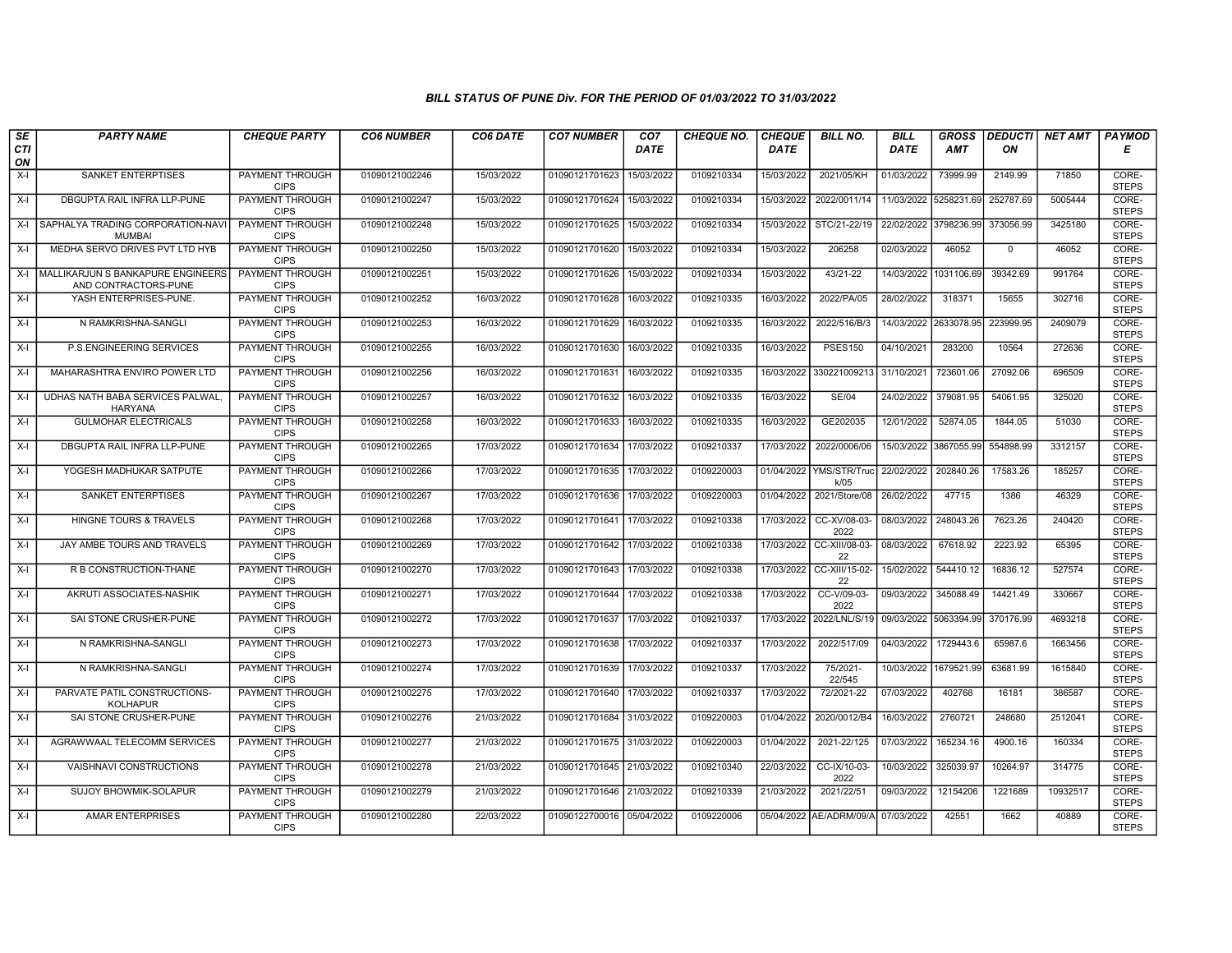| SE        | <b>PARTY NAME</b>                                     | <b>CHEQUE PARTY</b>                   | <b>CO6 NUMBER</b> | CO6 DATE   | <b>CO7 NUMBER</b>         | CO <sub>7</sub> | <b>CHEQUE NO.</b> | <b>CHEQUE</b> | <b>BILL NO.</b>                     | <b>BILL</b>           | <b>GROSS</b>          |              | <b>DEDUCTI NET AMT</b> | <b>PAYMOD</b>         |
|-----------|-------------------------------------------------------|---------------------------------------|-------------------|------------|---------------------------|-----------------|-------------------|---------------|-------------------------------------|-----------------------|-----------------------|--------------|------------------------|-----------------------|
| CTI<br>ON |                                                       |                                       |                   |            |                           | <b>DATE</b>     |                   | <b>DATE</b>   |                                     | <b>DATE</b>           | <b>AMT</b>            | ON           |                        | Е                     |
| $X-I$     | Tushar Tours and Travels                              | <b>PAYMENT THROUGH</b><br><b>CIPS</b> | 01090121002281    | 22/03/2022 | 01090121701647            | 22/03/2022      | 0109210340        | 22/03/2022    | GEM/DSTE/01                         | 27/12/2021            | 46444.76              | 1813.76      | 44631                  | CORE-<br><b>STEPS</b> |
| $X-I$     | <b>Tushar Tours and Travels</b>                       | <b>PAYMENT THROUGH</b><br><b>CIPS</b> | 01090121002282    | 22/03/2022 | 01090121701647 22/03/2022 |                 | 0109210340        | 22/03/2022    | GeM/DSTE/02                         | 28/12/2021            | 54344.85              | 2122.85      | 52222                  | CORE-<br><b>STEPS</b> |
| $X-I$     | S N NAIK AND BROTHERS-NAVI MUMBAI                     | PAYMENT THROUGH<br><b>CIPS</b>        | 01090121002283    | 22/03/2022 | 01090121701648 22/03/2022 |                 | 0109210340        | 22/03/2022    | 08/2022/589                         | 05/02/2022            | 2263909               | 137677       | 2126232                | CORE-<br><b>STEPS</b> |
| $X-I$     | VIMAL KUMAR DWIVEDI-PUNE                              | PAYMENT THROUGH<br><b>CIPS</b>        | 01090121002284    | 22/03/2022 | 01090121701704 31/03/2022 |                 | 0109210351        | 31/03/2022    | 2020/9                              | 26/05/2020            | 1061633               | 233604       | 828029                 | CORE-<br><b>STEPS</b> |
| $X-I$     | N RAMKRISHNA-SANGLI                                   | <b>PAYMENT THROUGH</b><br><b>CIPS</b> | 01090121002285    | 22/03/2022 | 01090121701649 22/03/2022 |                 | 0109210340        | 22/03/2022    | 0007/B4                             | 10/03/2022            | 732867.87             | 71717.87     | 661150                 | CORE-<br><b>STEPS</b> |
| $X-I$     | SHUBHAM ENTERPRISES                                   | <b>PAYMENT THROUGH</b><br><b>CIPS</b> | 01090121002287    | 22/03/2022 | 01090121701650 22/03/2022 |                 | 0109210340        | 22/03/2022    | SE/SnT/TGN/0<br>$\overline{4}$      | 19/03/2022            | 41891.51              | 1317.51      | 40574                  | CORE-<br><b>STEPS</b> |
| $X-I$     | SHREE TUULJAI ELECTRICAL PRIVATE<br>LIMITED-PUNE      | PAYMENT THROUGH<br><b>CIPS</b>        | 01090121002288    | 22/03/2022 | 01090121701705 31/03/2022 |                 | 0109210351        | 31/03/2022    | STEPL/3921/2<br>$\overline{2}$      | 03/03/2022            | 997054                | 137869       | 859185                 | CORE-<br><b>STEPS</b> |
| $X-I$     | PROGRESS RAIL INNOVATIONS PRIVATE<br>LIMITED-NOIDA    | PAYMENT THROUGH<br><b>CIPS</b>        | 01090121002289    | 22/03/2022 | 01090121701676 31/03/2022 |                 | 0109220003        | 01/04/2022    | GIMH2028000<br>009                  | 07/07/2021 6173759.84 |                       | 230087.84    | 5943672                | CORE-<br><b>STEPS</b> |
| $X-I$     | PROGRESS RAIL INNOVATIONS PRIVATE<br>LIMITED-NOIDA    | <b>PAYMENT THROUGH</b><br><b>CIPS</b> | 01090121002290    | 22/03/2022 | 01090121701677 31/03/2022 |                 | 0109220003        | 01/04/2022    | GIMH2021800<br>0013                 | 22/09/2021            | 13376479.6<br>9       | 494785.69    | 12881694               | CORE-<br><b>STEPS</b> |
| $X-I$     | AP ENTERPRISES AP STEEL                               | <b>PAYMENT THROUGH</b><br><b>CIPS</b> | 01090121002299    | 23/03/2022 | 01090121701651 23/03/2022 |                 | 0109210341        | 23/03/2022    | 2021-22/48                          | 11/03/2022            | 82758.99              | 2504.99      | 80254                  | CORE-<br><b>STEPS</b> |
| $X-I$     | R K INFRA JV - MIRAJ                                  | PAYMENT THROUGH<br><b>CIPS</b>        | 01090121002300    | 23/03/2022 | 01090121701652            | 23/03/2022      | 0109210341        | 23/03/2022    | 2022/593/20                         | 21/03/2022            | 3624350               | 248041       | 3376309                | CORE-<br><b>STEPS</b> |
| X-I       | MEDHA SERVO DRIVES PVT LTD HYB                        | PAYMENT THROUGH<br><b>CIPS</b>        | 01090121002303    | 23/03/2022 | 01090121701678 31/03/2022 |                 | 0109220003        | 01/04/2022    | MSS20211007<br>90                   | 12/07/2021            | 1881156               | 69607        | 1811549                | CORE-<br><b>STEPS</b> |
| $X-I$     | SANDEEP TRANSPORT                                     | <b>PAYMENT THROUGH</b><br><b>CIPS</b> | 01090121002304    | 23/03/2022 | 01090121701679 31/03/2022 |                 | 0109220003        | 01/04/2022    | ST/Con/21/21-<br>22                 | 02/02/2022            | 1847601.85            | 96244.85     | 1751357                | CORE-<br><b>STEPS</b> |
| $X-I$     | HARSH CONSTRUCTIONS PVT LTD-<br><b>NASHIK</b>         | <b>PAYMENT THROUGH</b><br><b>CIPS</b> | 01090121002313    | 24/03/2022 | 01090121701653 24/03/2022 |                 | 0109210343        | 24/03/2022    | CR/Gate-09/26                       | 21/03/2022 5265288.72 |                       | 199637.72    | 5065651                | CORE-<br><b>STEPS</b> |
| $X-I$     | DRONKAR AND BROTHERS-Indore                           | PAYMENT THROUGH<br><b>CIPS</b>        | 01090121002314    | 24/03/2022 | 01090121701654 24/03/2022 |                 | 0109210343        | 24/03/2022    | GSA21-1254                          | 30/12/2021            | 779830.98             | 137611.98    | 642219                 | CORE-<br><b>STEPS</b> |
| $X-I$     | <b>MANOJ S PAWAR</b>                                  | PAYMENT THROUGH<br><b>CIPS</b>        | 01090121002315    | 24/03/2022 | 01090121701655 24/03/2022 |                 | 0109210343        | 24/03/2022    | 291268                              | 11/03/2022            | 204560                | $\mathbf{0}$ | 204560                 | CORE-<br><b>STEPS</b> |
| $X-I$     | <b>GRAVITY INFRASTRUCTURE</b>                         | PAYMENT THROUGH<br><b>CIPS</b>        | 01090121002316    | 24/03/2022 | 01090121701655 24/03/2022 |                 | 0109210343        | 24/03/2022    | 223347                              | 22/03/2022            | 31022                 | $\mathbf 0$  | 31022                  | CORE-<br><b>STEPS</b> |
| $X-I$     | <b>GALAXY ENTERPRISES PUNE</b>                        | <b>PAYMENT THROUGH</b><br><b>CIPS</b> | 01090121002317    | 24/03/2022 | 01090121701655 24/03/2022 |                 | 0109210343        | 24/03/2022    | 233281                              | 15/03/2022            | 9400                  | $\mathbf 0$  | 9400                   | CORE-<br><b>STEPS</b> |
| $X-I$     | VBRLINFRA PROJECTS PVT LTD                            | PAYMENT THROUGH<br><b>CIPS</b>        | 01090121002318    | 24/03/2022 | 01090121701655 24/03/2022 |                 | 0109210343        | 24/03/2022    | 291267                              | 11/03/2022            | 471119                | $\mathbf{0}$ | 471119                 | CORE-<br><b>STEPS</b> |
| $X-I$     | <b>BURBURE ELECTRIC STORES</b>                        | PAYMENT THROUGH<br><b>CIPS</b>        | 01090121002321    | 24/03/2022 | 01090122700018 05/04/2022 |                 | 0109220006        | 05/04/2022    | 40                                  | 31/01/2022            | 1035611               | 28963        | 1006648                | CORE-<br><b>STEPS</b> |
| $X-I$     | VISHVAS POWER ENGINEERING<br>SERVICES PVT.LTD.-NAGPUR | PAYMENT THROUGH<br><b>CIPS</b>        | 01090121002322    | 24/03/2022 | 01090122700019 05/04/2022 |                 | 0109220006        | 05/04/2022    | PROJ/21-<br>22/037                  | 27/12/2021            | 929250                | 81135        | 848115                 | CORE-<br><b>STEPS</b> |
| $X-I$     | <b>VINAYAK ENTERPRISES</b>                            | PAYMENT THROUGH<br><b>CIPS</b>        | 01090121002323    | 24/03/2022 | 01090122700020 05/04/2022 |                 | 0109220006        | 05/04/2022    | 65                                  | 08/01/2022            | 568826.99             | 22123.99     | 546703                 | CORE-<br><b>STEPS</b> |
| $X-I$     | <b>OMEGA ELEVATORS</b>                                | PAYMENT THROUGH<br><b>CIPS</b>        | 01090121002324    | 24/03/2022 | 01090122700021            | 05/04/2022      | 0109220006        | 05/04/2022    | GJ/2122/R/010<br>44                 | 23/02/2022            | 816520.6              | 82784.6      | 733736                 | CORE-<br><b>STEPS</b> |
| $X-I$     | STATCON ELECTRONICS INDIA LTD<br><b>NOIDA</b>         | PAYMENT THROUGH<br><b>CIPS</b>        | 01090121002325    | 24/03/2022 | 01090121701680            | 31/03/2022      | 0109220003        | 01/04/2022    | SER/21-22/179                       | 22/02/2022            | 1361407.68            | 50403.68     | 1311004                | CORE-<br><b>STEPS</b> |
| $X-I$     | DHARA RAIL PROJECTS PVT LTD                           | PAYMENT THROUGH<br><b>CIPS</b>        | 01090121002326    | 24/03/2022 | 01090122700022 05/04/2022 |                 | 0109220006        | 05/04/2022    | DRPPL/049                           | 09/03/2022            | 1115251               | 97309        | 1017942                | CORE-<br><b>STEPS</b> |
| $X-I$     | A K SUPPLIERS AND CONTRACTORS                         | <b>PAYMENT THROUGH</b><br><b>CIPS</b> | 01090121002327    | 24/03/2022 | 01090122700023 05/04/2022 |                 | 0109220006        |               | 05/04/2022 AKSC/Tempo/1<br>$\Omega$ | 15/12/2021            | 87813.88              | 2651.88      | 85162                  | CORE-<br><b>STEPS</b> |
| $X-I$     | R P CHITRODA-PUNE                                     | PAYMENT THROUGH<br><b>CIPS</b>        | 01090121002331    | 25/03/2022 | 01090121701657 25/03/2022 |                 | 0109210344        | 25/03/2022    | CC-II/22-02-<br>2022                |                       | 22/02/2022 2246728.05 | 221083.05    | 2025645                | CORE-<br><b>STEPS</b> |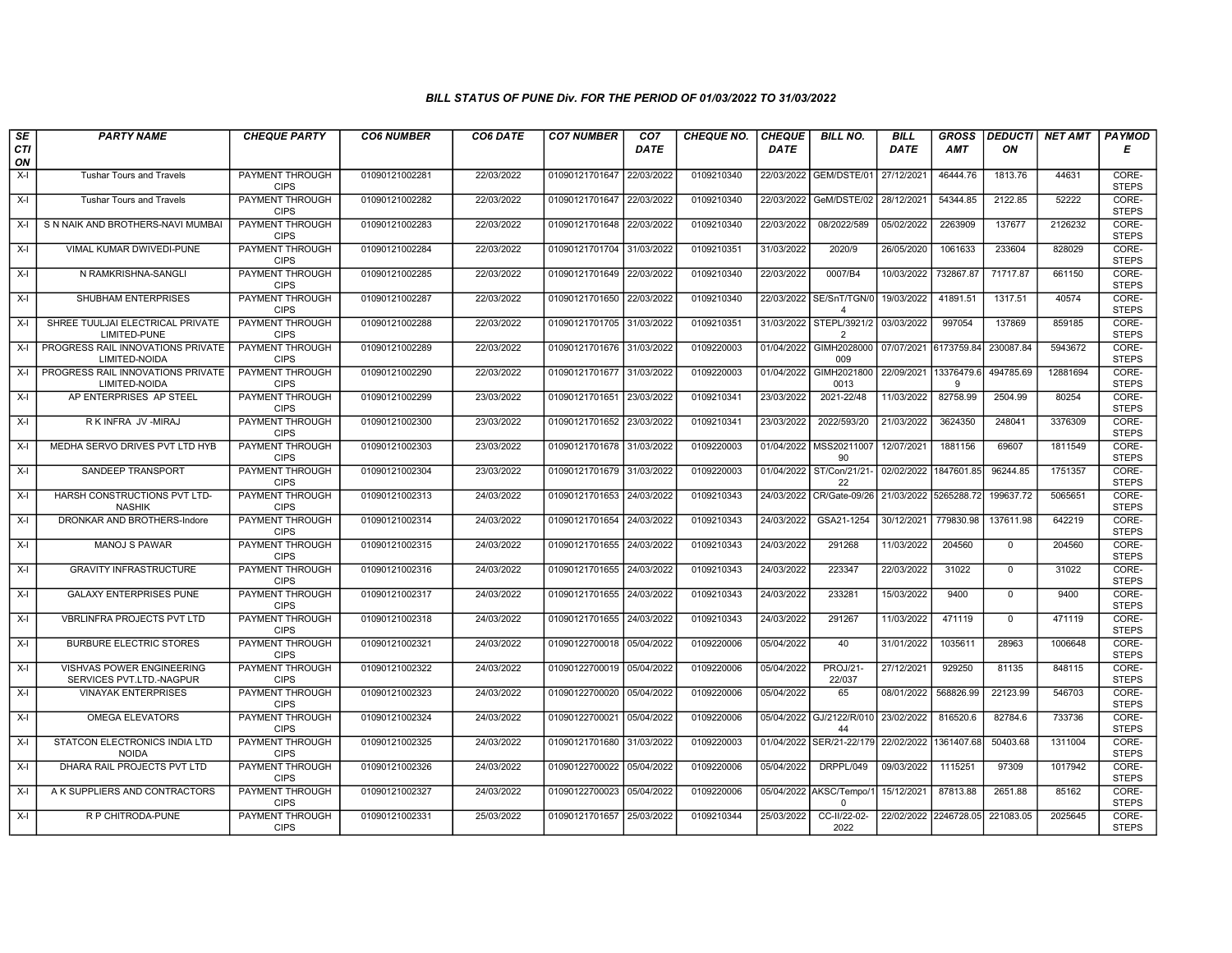| SE        | <b>PARTY NAME</b>                                            | <b>CHEQUE PARTY</b>                   | <b>CO6 NUMBER</b> | CO6 DATE   | <b>CO7 NUMBER</b>         | CO <sub>7</sub> | <b>CHEQUE NO.</b> | <b>CHEQUE</b> | <b>BILL NO.</b>                   | <b>BILL</b> | <b>GROSS</b>          |           | DEDUCTI NET AMT | <b>PAYMOD</b>         |
|-----------|--------------------------------------------------------------|---------------------------------------|-------------------|------------|---------------------------|-----------------|-------------------|---------------|-----------------------------------|-------------|-----------------------|-----------|-----------------|-----------------------|
| CTI<br>ON |                                                              |                                       |                   |            |                           | <b>DATE</b>     |                   | <b>DATE</b>   |                                   | <b>DATE</b> | <b>AMT</b>            | ON        |                 | Е                     |
| X-I       | VIMAL KUMAR DWIVEDI                                          | PAYMENT THROUGH<br><b>CIPS</b>        | 01090121002332    | 25/03/2022 | 01090121701656            | 25/03/2022      | 0109210344        | 25/03/2022    | CC-VIII/24-02-<br>22              | 24/02/2022  | 716622.48             | 558260.48 | 158362          | CORE-<br><b>STEPS</b> |
| $X-I$     | PARADIGM CONSTRUCTIONS PRIVATE<br>LIMITED                    | <b>PAYMENT THROUGH</b><br><b>CIPS</b> | 01090121002333    | 25/03/2022 | 01090121701658            | 25/03/2022      | 0109210344        | 25/03/2022    | CC-I/24-02-<br>2022               | 24/02/2022  | 1464054.35            | 287279.35 | 1176775         | CORE-<br><b>STEPS</b> |
| $X-I$     | SANDEEP SHRICHAND ROOPCHANDANI-<br><b>SOLAPUR</b>            | PAYMENT THROUGH<br><b>CIPS</b>        | 01090121002335    | 25/03/2022 | 01090121701659            | 25/03/2022      | 0109210344        | 25/03/2022    | MH-10-A                           | 07/03/2022  | 4487899.99            | 484052.99 | 4003847         | CORE-<br><b>STEPS</b> |
| $X-I$     | A2Z INFRA SERVICES LTD                                       | <b>PAYMENT THROUGH</b><br><b>CIPS</b> | 01090121002336    | 25/03/2022 | 01090122700004 04/04/2022 |                 | 0109220005        | 04/04/2022    | A2ZMH/22/01<br>0001               | 01/02/2022  | 11368967.0<br>7       | 685183.07 | 10683784        | CORE-<br><b>STEPS</b> |
| $X-I$     | TRULY PEST SOLUTION PVT LTD                                  | PAYMENT THROUGH<br><b>CIPS</b>        | 01090121002339    | 25/03/2022 | 01090122700005 04/04/2022 |                 | 0109220005        | 04/04/2022    | 8101900227                        |             | 31/01/2022 1518333.61 | 71201.61  | 1447132         | CORE-<br><b>STEPS</b> |
| X-I       | A2Z INFRA SERVICES LTD                                       | <b>PAYMENT THROUGH</b><br><b>CIPS</b> | 01090121002341    | 25/03/2022 | 01090122700006 04/04/2022 |                 | 0109220005        |               | 04/04/2022   A2ZMH/22/02/<br>0002 |             | 16/03/2022 9485877.25 | 582388.25 | 8903489         | CORE-<br><b>STEPS</b> |
| $X-I$     | A2Z INFRA SERVICES LTD                                       | PAYMENT THROUGH<br><b>CIPS</b>        | 01090121002342    | 25/03/2022 | 01090122700006 04/04/2022 |                 | 0109220005        | 04/04/2022    | A2ZMH/22/02/<br>0001              | 16/03/2022  | 7473762.56            | 428362.56 | 7045400         | CORE-<br><b>STEPS</b> |
| X-I       | M/S HI TECH SERVICES (JV)                                    | PAYMENT THROUGH<br><b>CIPS</b>        | 01090121002343    | 25/03/2022 | 01090122700007            | 04/04/2022      | 0109220005        | 04/04/2022    | HITECH025                         | 16/03/2022  | 1003902.69            | 63902.69  | 940000          | CORE-<br><b>STEPS</b> |
| $X-I$     | ADVANCED BOLTING SOLUTIONS PVT LTD-<br><b>NAVI MUMBAI</b>    | <b>PAYMENT THROUGH</b><br><b>CIPS</b> | 01090121002344    | 25/03/2022 | 01090122700024 05/04/2022 |                 | 0109220006        | 05/04/2022    | <b>MHSI-740-</b><br>2021          | 31/01/2022  | 83209.77              | 11654.77  | 71555           | CORE-<br><b>STEPS</b> |
| X-I       | S D HARPALE                                                  | <b>PAYMENT THROUGH</b><br><b>CIPS</b> | 01090121002349    | 28/03/2022 | 01090121701660 28/03/2022 |                 | 0109210345        | 28/03/2022    | SDH/21-22/20                      | 01/03/2022  | 958853                | 27372     | 931481          | CORE-<br><b>STEPS</b> |
| $X-I$     | UNITECH SERVICES GROUP                                       | PAYMENT THROUGH<br><b>CIPS</b>        | 01090121002350    | 28/03/2022 | 01090121701661 28/03/2022 |                 | 0109210345        | 28/03/2022    | <b>USG/21-</b><br>22/00200        | 10/03/2022  | 40950                 | 1599      | 39351           | CORE-<br><b>STEPS</b> |
| X-I       | LAXMI ENGINEERING SERVICES-DELHI                             | PAYMENT THROUGH<br><b>CIPS</b>        | 01090121002352    | 28/03/2022 | 01090122700025 05/04/2022 |                 | 0109220006        | 05/04/2022    | LES/2021-<br>22/37                | 31/10/2021  | 223304.6              | 14010.6   | 209294          | CORE-<br><b>STEPS</b> |
| X-I       | <b>GREEN IVY-HUBLI</b>                                       | <b>PAYMENT THROUGH</b><br><b>CIPS</b> | 01090121002362    | 29/03/2022 | 01090121701662            | 29/03/2022      | 0109210347        | 30/03/2022    | CC-I/24-03-22                     | 24/03/2022  | 799822.7              | 71939.7   | 727883          | CORE-<br><b>STEPS</b> |
| $X-I$     | KRISHNA ARJUNRAO DEVKAR                                      | <b>PAYMENT THROUGH</b><br><b>CIPS</b> | 01090121002363    | 29/03/2022 | 01090121701663            | 29/03/2022      | 0109210347        | 30/03/2022    | CC-V/22-03-<br>2022               | 22/03/2022  | 98190                 | 31544     | 66646           | CORE-<br><b>STEPS</b> |
| $X-I$     | ELDYNE ELECTRO SYSTEMS PVT LTD-<br><b>KOLKATA</b>            | PAYMENT THROUGH<br><b>CIPS</b>        | 01090121002364    | 29/03/2022 | 01090121701665            | 29/03/2022      | 0109210346        | 29/03/2022    | ELD/SM/2122/<br>47                | 26/03/2022  | 25120895              | 2296868   | 22824027        | CORE-<br><b>STEPS</b> |
| $X-I$     | <b>VAISHNAVI CONSTRUCTIONS</b>                               | <b>PAYMENT THROUGH</b><br><b>CIPS</b> | 01090121002365    | 29/03/2022 | 01090121701664 29/03/2022 |                 | 0109210347        | 30/03/2022    | CC-X/24-03-<br>2022               | 24/03/2022  | 325039.96             | 9764.96   | 315275          | CORE-<br><b>STEPS</b> |
| X-I       | H. H. ENGINEERS-PUNE                                         | <b>PAYMENT THROUGH</b><br><b>CIPS</b> | 01090121002366    | 29/03/2022 | 01090121701666 29/03/2022 |                 | 0109210346        | 29/03/2022    | 69/2022/612                       | 23/03/2022  | 3921581.65            | 188192.65 | 3733389         | CORE-<br><b>STEPS</b> |
| $X-I$     | PANKAJ FABRICATORS AND ENGG<br><b>WORKS</b>                  | <b>PAYMENT THROUGH</b><br><b>CIPS</b> | 01090121002368    | 29/03/2022 | 01090122700008            | 04/04/2022      | 0109220005        | 04/04/2022    | GPR/6/03/2022                     | 16/03/2022  | 434463.48             | 16548.48  | 417915          | CORE-<br><b>STEPS</b> |
| X-I       | RAJENDRA ASHOK AKOLKAR                                       | PAYMENT THROUGH<br><b>CIPS</b>        | 01090121002369    | 29/03/2022 | 01090122700009 04/04/2022 |                 | 0109220005        | 04/04/2022    | 12/21-22                          | 11/12/2021  | 400760                | 15481     | 385279          | CORE-<br><b>STEPS</b> |
| X-I       | MALLIKARJUN S BANKAPURE ENGINEERS<br>AND CONTRACTORS-PUNE    | <b>PAYMENT THROUGH</b><br><b>CIPS</b> | 01090121002370    | 29/03/2022 | 01090121701685            | 31/03/2022      | 0109220003        | 01/04/2022    | 44                                | 22/03/2022  | 1382127               | 52323     | 1329804         | CORE-<br><b>STEPS</b> |
| $X-I$     | <b>SACHIN FABRICATORS</b>                                    | <b>PAYMENT THROUGH</b><br><b>CIPS</b> | 01090121002371    | 29/03/2022 | 01090122700010 04/04/2022 |                 | 0109220005        | 04/04/2022    | SF/ST/155/21-<br>22               | 21/03/2022  | 3529013               | 205785    | 3323228         | CORE-<br><b>STEPS</b> |
| $X-I$     | <b>SAI STONE CRUSHER</b>                                     | PAYMENT THROUGH<br><b>CIPS</b>        | 01090121002372    | 29/03/2022 | 01090122700011 04/04/2022 |                 | 0109220005        | 04/04/2022    | A/45                              | 23/03/2022  | 114741.9              | 68587.9   | 46154           | CORE-<br><b>STEPS</b> |
| $X-I$     | S K SETH AND COMPANY-BATHINDA                                | PAYMENT THROUGH<br><b>CIPS</b>        | 01090121002373    | 29/03/2022 | 01090122700012 04/04/2022 |                 | 0109220005        | 04/04/2022    | 22/21-22                          | 23/03/2022  | 1200680.72            | 116405.72 | 1084275         | CORE-<br><b>STEPS</b> |
| $X-I$     | SIDWAL REFRIGERATION INDUSTRIES<br>PRIVATE LIMITED-FARIDABAD | PAYMENT THROUGH<br><b>CIPS</b>        | 01090121002376    | 29/03/2022 | 01090121701681 31/03/2022 |                 | 0109220003        | 01/04/2022    | SI2122602-<br>00065               | 30/10/2021  | 1928758.52            | 583702.52 | 1345056         | CORE-<br><b>STEPS</b> |
| X-I       | EFFTRONICS SYSTEMS PRIVATE LIMITED-<br><b>MANGALAGIRI</b>    | <b>PAYMENT THROUGH</b><br><b>CIPS</b> | 01090121002377    | 29/03/2022 | 01090121701696            | 31/03/2022      | 0109220003        | 01/04/2022    | SI-283                            | 10/03/2022  | 1377529               | 133651    | 1243878         | CORE-<br><b>STEPS</b> |
| $X-I$     | STAR CRANES AND SERVICES                                     | <b>PAYMENT THROUGH</b><br><b>CIPS</b> | 01090121002378    | 29/03/2022 | 01090122700026 05/04/2022 |                 | 0109220006        | 05/04/2022    | SCS/2022-32                       | 28/03/2022  | 91874.8               | 6538.8    | 85336           | CORE-<br><b>STEPS</b> |
| X-I       | PEYUSH TRADERS                                               | <b>PAYMENT THROUGH</b><br><b>CIPS</b> | 01090121002379    | 29/03/2022 | 01090122700013 04/04/2022 |                 | 0109220005        | 04/04/2022    | KOPOBHS/41/<br>PT214              | 10/02/2022  | 2101115               | 321053    | 1780062         | CORE-<br><b>STEPS</b> |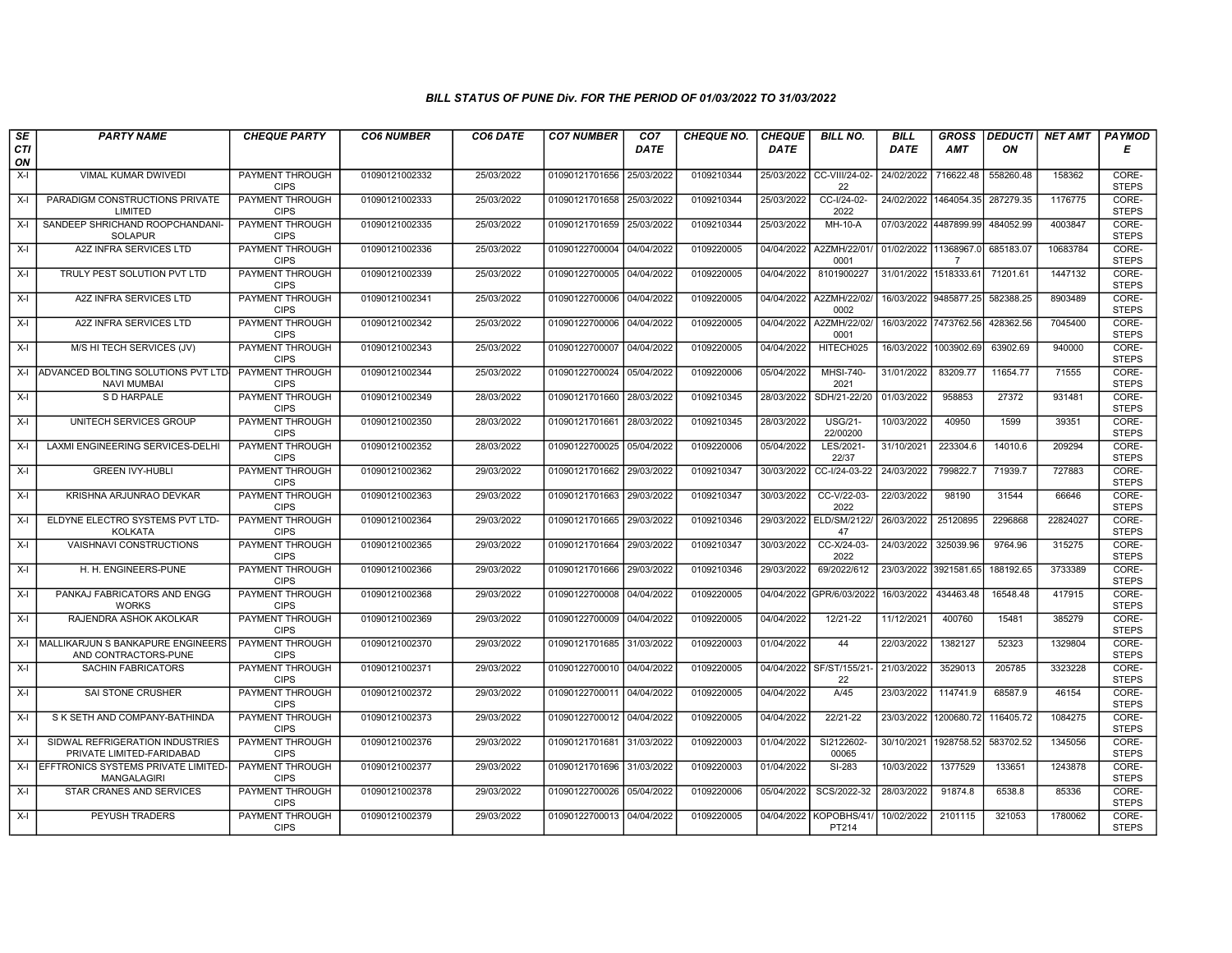| SE        | <b>PARTY NAME</b>                                       | <b>CHEQUE PARTY</b>                   | <b>CO6 NUMBER</b> | CO6 DATE   | <b>CO7 NUMBER</b>         | CO <sub>7</sub> | <b>CHEQUE NO.</b> | <b>CHEQUE</b> | <b>BILL NO.</b>                            | <b>BILL</b> | <b>GROSS</b>          |            | DEDUCTI NET AMT | <b>PAYMOD</b>         |
|-----------|---------------------------------------------------------|---------------------------------------|-------------------|------------|---------------------------|-----------------|-------------------|---------------|--------------------------------------------|-------------|-----------------------|------------|-----------------|-----------------------|
| CTI<br>ON |                                                         |                                       |                   |            |                           | <b>DATE</b>     |                   | <b>DATE</b>   |                                            | <b>DATE</b> | <b>AMT</b>            | ON         |                 | Е                     |
| X-I       | RAJEEV MISHRA                                           | PAYMENT THROUGH<br><b>CIPS</b>        | 01090121002380    | 29/03/2022 | 01090122700027 05/04/2022 |                 | 0109220006        | 05/04/2022    | RM/101/2022                                | 21/02/2022  | 583316.55             | 32143.55   | 551173          | CORE-<br><b>STEPS</b> |
| X-I       | TRULY PEST SOLUTION PVT LTD                             | <b>PAYMENT THROUGH</b><br><b>CIPS</b> | 01090121002382    | 29/03/2022 | 01090122700014 04/04/2022 |                 | 0109220005        | 04/04/2022    | 8101900260                                 | 25/03/2022  | 452753.2              | 24829.2    | 427924          | CORE-<br><b>STEPS</b> |
| X-I       | KIRAN PRINTERS PVT. LTD.                                | PAYMENT THROUGH<br><b>CIPS</b>        | 01090121002384    | 29/03/2022 | 01090121701667            | 30/03/2022      | 0109210348        | 31/03/2022    | CC-II/10-01-<br>2022                       | 10/01/2022  | 90865                 | 13129      | 77736           | CORE-<br><b>STEPS</b> |
| $X-I$     | KIRAN PRINTERS PVT. LTD.                                | PAYMENT THROUGH<br><b>CIPS</b>        | 01090121002385    | 29/03/2022 | 01090121701668            | 30/03/2022      | 0109210348        | 31/03/2022    | CC-IV/25-10-<br>2021                       | 25/10/2021  | 35042.11              | 2081.11    | 32961           | CORE-<br><b>STEPS</b> |
| $X-I$     | PAWAR MANOJ SAMPATRAO-SANGLI                            | <b>PAYMENT THROUGH</b><br><b>CIPS</b> | 01090121002386    | 30/03/2022 | 01090121701670 30/03/2022 |                 | 0109210347        | 30/03/2022    | MARCH-06                                   | 28/03/2022  | 1724092.58            | 66409.58   | 1657683         | CORE-<br><b>STEPS</b> |
| X-I       | MAHESH SHRICHAND ROOPCHANDANI-<br><b>SOLAPUR</b>        | <b>PAYMENT THROUGH</b><br><b>CIPS</b> | 01090121002387    | 30/03/2022 | 01090121701671 30/03/2022 |                 | 0109210347        | 30/03/2022    | 2022/LNL/S/6                               |             | 26/03/2022 2792422.98 | 174152.98  | 2618270         | CORE-<br><b>STEPS</b> |
| $X-I$     | DAS OFFSHORE ENGINEERING PRIVATE<br>LIMITED-NAVI MUMBAI | PAYMENT THROUGH<br><b>CIPS</b>        | 01090121002388    | 30/03/2022 | 01090121701672 30/03/2022 |                 | 0109210347        | 30/03/2022    | I/21-22/048                                | 26/03/2022  | 2228144.8             | 175435.8   | 2052709         | CORE-<br><b>STEPS</b> |
| X-I       | SACHIN FABRICATION-PUNE                                 | PAYMENT THROUGH<br><b>CIPS</b>        | 01090121002389    | 30/03/2022 | 01090121701673            | 30/03/2022      | 0109210347        | 30/03/2022    | SF/ST154/202<br>$1 - 22$                   | 21/03/2022  | 2415966               | 92187      | 2323779         | CORE-<br><b>STEPS</b> |
| $X-I$     | ELDYNE ELECTRO SYSTEMS PVT LTD-<br>KOLKATA              | <b>PAYMENT THROUGH</b><br><b>CIPS</b> | 01090121002404    | 30/03/2022 | 01090121701674 30/03/2022 |                 | 0109210347        |               | 30/03/2022 ELD/SM/2122/<br>48              | 29/03/2022  | 11130799.6<br>8       | 1017773.68 | 10113026        | CORE-<br><b>STEPS</b> |
| $X-I$     | <b>HINGNE TOURS &amp; TRAVELS</b>                       | <b>PAYMENT THROUGH</b><br><b>CIPS</b> | 01090121002405    | 30/03/2022 | 01090122700028 05/04/2022 |                 | 0109220006        |               | 05/04/2022 2021/11/07AS<br>CO <sub>4</sub> | 07/11/2021  | 43743                 | 1271       | 42472           | CORE-<br><b>STEPS</b> |
| $X-I$     | <b>GEETAI ENTERPRISES</b>                               | <b>PAYMENT THROUGH</b><br><b>CIPS</b> | 01090121002406    | 30/03/2022 | 01090122700029            | 05/04/2022      | 0109220006        | 05/04/2022    | GE/21-<br>22/04/21-7                       | 06/12/2021  | 49599                 | 1541       | 48058           | CORE-<br><b>STEPS</b> |
| X-I       | YOGESH MADHUKAR SATPUTE                                 | <b>PAYMENT THROUGH</b><br><b>CIPS</b> | 01090121002407    | 30/03/2022 | 01090122700030 05/04/2022 |                 | 0109220006        | 05/04/2022    | YMS/RPF/KOP<br>/16                         | 17/11/2021  | 43425.39              | 1361.39    | 42064           | CORE-<br><b>STEPS</b> |
| X-I       | S D ENTERPRISES                                         | <b>PAYMENT THROUGH</b><br><b>CIPS</b> | 01090121002408    | 30/03/2022 | 01090122700031 05/04/2022 |                 | 0109220006        | 05/04/2022    | SD/DSC/CIB/1<br>$\overline{7}$             | 16/12/2021  | 36813                 | 1170       | 35643           | CORE-<br><b>STEPS</b> |
| $X-I$     | <b>MALATI TRAVELS</b>                                   | PAYMENT THROUGH<br><b>CIPS</b>        | 01090121002409    | 30/03/2022 | 01090122700032 05/04/2022 |                 | 0109220006        | 05/04/2022    | MT/DSC/SIB/1<br>5                          | 26/10/2021  | 53607.85              | 1657.85    | 51950           | CORE-<br><b>STEPS</b> |
| X-I       | <b>MALATI TRAVELS</b>                                   | PAYMENT THROUGH<br><b>CIPS</b>        | 01090121002410    | 30/03/2022 | 01090122700032 05/04/2022 |                 | 0109220006        |               | 05/04/2022 MT/DSC/SIB/1<br>$\Delta$        | 27/09/2021  | 57352.84              | 1766.84    | 55586           | CORE-<br><b>STEPS</b> |
| $X-I$     | <b>MALATI TRAVELS</b>                                   | <b>PAYMENT THROUGH</b><br><b>CIPS</b> | 01090121002411    | 30/03/2022 | 01090122700033 05/04/2022 |                 | 0109220006        |               | 05/04/2022 MT/DSC/DEHR<br>/18              | 15/12/2021  | 44142.47              | 1382.47    | 42760           | CORE-<br><b>STEPS</b> |
| X-I       | NELCO NETWORK PRODUCTS LIMITED                          | <b>PAYMENT THROUGH</b><br><b>CIPS</b> | 01090121002412    | 30/03/2022 | 01090122700034 05/04/2022 |                 | 0109220006        | 05/04/2022    | SIL20210015                                | 17/05/2021  | 45108.5               | 1767.5     | 43341           | CORE-<br><b>STEPS</b> |
| X-I       | NELCO NETWORK PRODUCTS LIMITED                          | <b>PAYMENT THROUGH</b><br><b>CIPS</b> | 01090121002413    | 30/03/2022 | 01090122700034            | 05/04/2022      | 0109220006        | 05/04/2022    | 9272100219                                 | 06/12/2021  | 22554                 | 934        | 21620           | CORE-<br><b>STEPS</b> |
| $X-I$     | ARYAN DRYCLEANER                                        | PAYMENT THROUGH<br><b>CIPS</b>        | 01090121002415    | 30/03/2022 | 01090121701669 30/03/2022 |                 | 0109210348        | 31/03/2022    | CC-IX/10-03-<br>2022                       | 10/03/2022  | 10774.82              | 3246.82    | 7528            | CORE-<br><b>STEPS</b> |
| $X-I$     | AGRAWWAAL TELECOMM SERVICES                             | PAYMENT THROUGH<br><b>CIPS</b>        | 01090121002424    | 30/03/2022 | 01090121701682            | 31/03/2022      | 0109220003        | 01/04/2022    | 2021-22/124                                | 07/03/2022  | 174515.14             | 5169.14    | 169346          | CORE-<br><b>STEPS</b> |
| $X-I$     | <b>VIBHU ENTERPRISES</b>                                | <b>PAYMENT THROUGH</b><br><b>CIPS</b> | 01090121002431    | 31/03/2022 | 01090121701683            | 31/03/2022      | 0109220003        | 01/04/2022    | 01Pune                                     | 03/02/2022  | 989671                | 97264      | 892407          | CORE-<br><b>STEPS</b> |
| X-I       | LKT ENGINEERING CONSULTANTS LTD-<br><b>NEW DELHI</b>    | PAYMENT THROUGH<br><b>CIPS</b>        | 01090121002432    | 31/03/2022 | 01090121701687 31/03/2022 |                 | 0109210349        | 31/03/2022    | LKT/101/2021<br>22                         | 07/03/2022  | 1708819               | 165769     | 1543050         | CORE-<br><b>STEPS</b> |
| X-I       | <b>GHAI ENTERPRISES-PUNE</b>                            | PAYMENT THROUGH<br><b>CIPS</b>        | 01090121002433    | 31/03/2022 | 01090121701688            | 31/03/2022      | 0109210349        |               | 31/03/2022 GE/PAKRD/TS<br>R/07             | 09/03/2022  | 1693684.              | 64218.7    | 1629466         | CORE-<br><b>STEPS</b> |
| $X-I$     | DBGUPTA RAIL INFRA LLP-PUNE                             | PAYMENT THROUGH<br><b>CIPS</b>        | 01090121002434    | 31/03/2022 | 01090121701691 31/03/2022 |                 | 0109210349        |               | 31/03/2022 PA/2022/0028/<br><b>B4</b>      |             | 14/03/2022 2731120.99 | 296140.99  | 2434980         | CORE-<br><b>STEPS</b> |
| X-I       | SWASTIK ENTERPRISES-ALLAHABAD                           | <b>PAYMENT THROUGH</b><br><b>CIPS</b> | 01090121002435    | 31/03/2022 | 01090121701689            | 31/03/2022      | 0109210349        | 31/03/2022    | SE20220320                                 | 20/03/2022  | 2447119               | 240253     | 2206866         | CORE-<br><b>STEPS</b> |
| $X-I$     | DBGUPTA RAIL INFRA LLP-PUNE                             | <b>PAYMENT THROUGH</b><br><b>CIPS</b> | 01090121002437    | 31/03/2022 | 01090121701690 31/03/2022 |                 | 0109210349        | 31/03/2022    | 2022/0011/15                               | 24/03/2022  | 4014813               | 192138     | 3822675         | CORE-<br><b>STEPS</b> |
| X-I       | STATE BANK OF INDIA                                     | PAYMENT THROUGH<br><b>CIPS</b>        | 01090121002438    | 31/03/2022 | 01090121701686 31/03/2022 |                 | 0109220003        | 01/04/2022    | RT0122272O5<br>25553                       |             | 11/01/2022 7315919.42 | 1208917.42 | 6107002         | CORE-<br><b>STEPS</b> |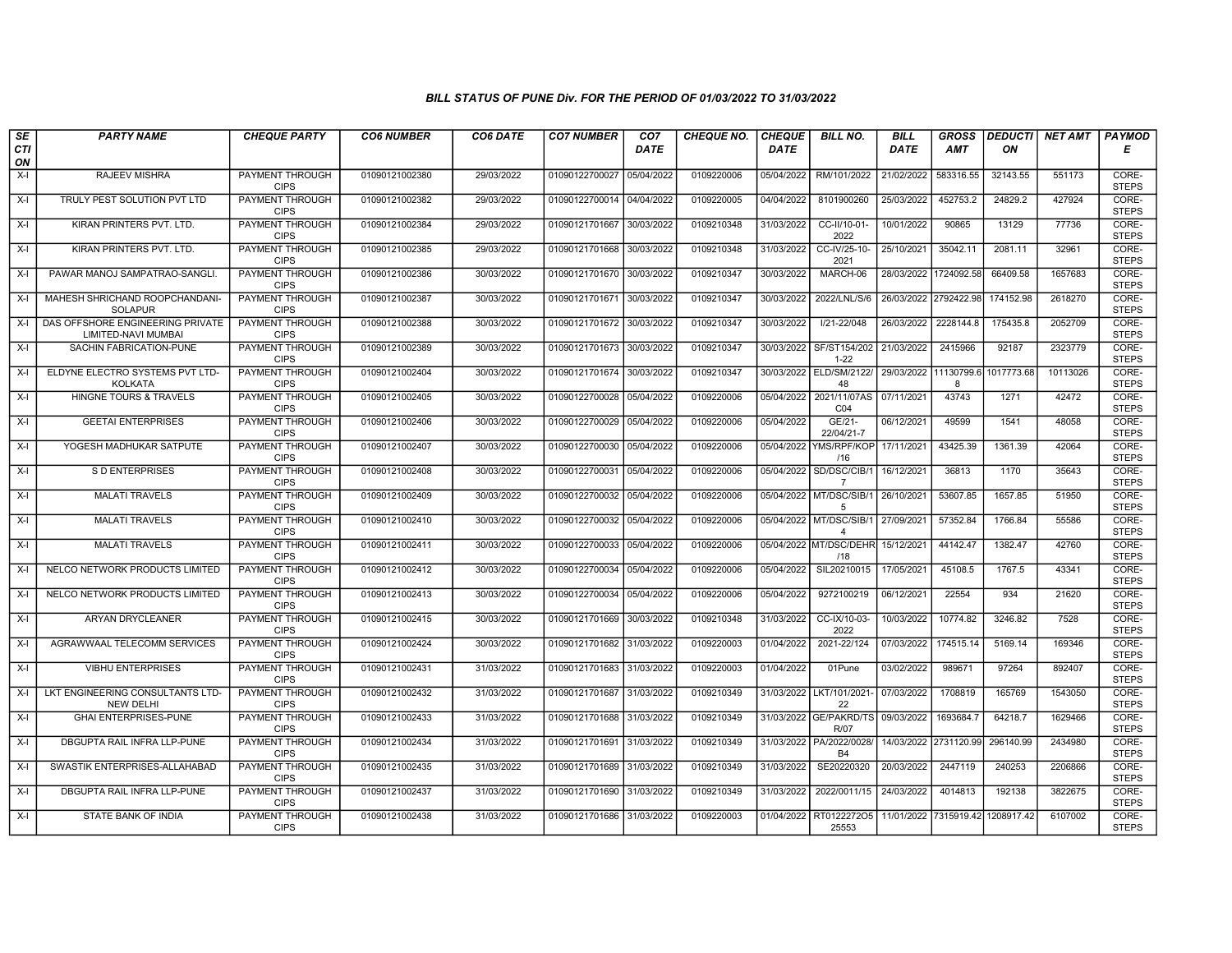| SE        | <b>PARTY NAME</b>                                       | <b>CHEQUE PARTY</b>                   | <b>CO6 NUMBER</b> | CO6 DATE   | <b>CO7 NUMBER</b>         | CO7         | <b>CHEQUE NO.</b> | <b>CHEQUE</b> | <b>BILL NO.</b>            | <b>BILL</b>           | <b>GROSS</b>          | <b>DEDUCTI</b> | NET AMT | <b>PAYMOD</b>         |
|-----------|---------------------------------------------------------|---------------------------------------|-------------------|------------|---------------------------|-------------|-------------------|---------------|----------------------------|-----------------------|-----------------------|----------------|---------|-----------------------|
| CTI<br>ON |                                                         |                                       |                   |            |                           | <b>DATE</b> |                   | <b>DATE</b>   |                            | <b>DATE</b>           | AMT                   | ON             |         | Е                     |
| X-I       | PARVATE PATIL CONSTRUCTIONS-<br><b>KOLHAPUR</b>         | PAYMENT THROUGH<br><b>CIPS</b>        | 01090121002439    | 31/03/2022 | 01090121701692            | 31/03/2022  | 0109210349        | 31/03/2022    | 83/2021-<br>22/597         | 29/03/2022            | 809936.96             | 32151.96       | 777785  | CORE-<br><b>STEPS</b> |
| $X-I$     | HARSH CONSTRUCTIONS PVT LTD-<br><b>NASHIK</b>           | <b>PAYMENT THROUGH</b><br><b>CIPS</b> | 01090121002440    | 31/03/2022 | 01090121701693 31/03/2022 |             | 0109210349        | 31/03/2022    | CR/G-6/20                  | 28/03/2022            | 1674250               | 170329         | 1503921 | CORE-<br><b>STEPS</b> |
| $X-I$     | HARSH CONSTRUCTIONS PVT LTD-<br><b>NASHIK</b>           | PAYMENT THROUGH<br><b>CIPS</b>        | 01090121002441    | 31/03/2022 | 01090121701694            | 31/03/2022  | 0109210349        | 31/03/2022    | CR/Gate-09/27              | 29/03/2022 2298604.97 |                       | 87326.97       | 2211278 | CORE-<br><b>STEPS</b> |
| $X-I$     | <b>HRKENTERPRISES</b>                                   | <b>PAYMENT THROUGH</b><br><b>CIPS</b> | 01090121002442    | 31/03/2022 | 01090121701697            | 31/03/2022  | 0109220003        | 01/04/2022    | TTE/MRJ/06                 | 30/03/2022            | 302478.46             | 9052.46        | 293426  | CORE-<br><b>STEPS</b> |
| $X-I$     | <b>HRK ENTERPRISES</b>                                  | <b>PAYMENT THROUGH</b><br><b>CIPS</b> | 01090121002443    | 31/03/2022 | 01090121701698 31/03/2022 |             | 0109220003        | 01/04/2022    | TTE/KOP/05                 | 30/03/2022            | 993613.54             | 53877.54       | 939736  | CORE-<br><b>STEPS</b> |
| X-I       | M/S GENIUS INFOTECH                                     | <b>PAYMENT THROUGH</b><br><b>CIPS</b> | 01090121002444    | 31/03/2022 | 01090121701699 31/03/2022 |             | 0109220003        | 01/04/2022    | Parcel/PA/05               | 31/03/2022            | 1524198.6             | 134914.6       | 1389284 | CORE-<br><b>STEPS</b> |
| X-I       | <b>M/S KISHOR BAUSKAR</b>                               | PAYMENT THROUGH<br><b>CIPS</b>        | 01090121002445    | 31/03/2022 | 01090121701695            | 31/03/2022  | 0109210350        | 31/03/2022    | CC-VIII/14-03-<br>22       | 14/03/2022            | 978552.1              | 39121.1        | 939431  | CORE-<br><b>STEPS</b> |
|           | X-I ASHIDA ELECTRONICS PRIVATE LIMITED-<br><b>THANE</b> | PAYMENT THROUGH<br><b>CIPS</b>        | 01090121002446    | 31/03/2022 | 01090121701700            | 31/03/2022  | 0109210351        | 31/03/2022    | $21 -$<br>22/191/01844     |                       | 17/12/2021 8970030.69 | 832280.69      | 8137750 | CORE-<br><b>STEPS</b> |
| $X-I$     | RACHANA ENTERPRISES-MUMBAI                              | <b>PAYMENT THROUGH</b><br><b>CIPS</b> | 01090121002447    | 31/03/2022 | 01090121701701            | 31/03/2022  | 0109210351        | 31/03/2022    | 18/GST/21-22               | 21/02/2022            | 4375187               | 431384         | 3943803 | CORE-<br><b>STEPS</b> |
| $X-I$     | ANSH ENTERPRISES-RAIGAD                                 | <b>PAYMENT THROUGH</b><br><b>CIPS</b> | 01090121002448    | 31/03/2022 | 01090121701702 31/03/2022 |             | 0109210351        | 31/03/2022    | AE/102021/01               | 11/10/2021            | 214598                | 20906          | 193692  | CORE-<br><b>STEPS</b> |
| X-I       | ISC PROJECTS PRIVATE LIMITED-PUNE                       | PAYMENT THROUGH<br><b>CIPS</b>        | 01090121002450    | 31/03/2022 | 01090121701703 31/03/2022 |             | 0109210351        | 31/03/2022    | SBSF/00002/2<br>$1 - 22$   | 11/03/2022            | 3288929               | 354735         | 2934194 | CORE-<br><b>STEPS</b> |
| $X-I$     | K.P. POWER ELECTRICAL CONTRACTOR-<br><b>PUNE</b>        | PAYMENT THROUGH<br><b>CIPS</b>        | 01090121002451    | 31/03/2022 | 01090121701706 31/03/2022 |             | 0109210351        | 31/03/2022    | KP/68/21-22                | 21/02/2022            | 948326.98             | 49759.98       | 898567  | CORE-<br><b>STEPS</b> |
| $X-I$     | TEQSOL SERVICES-NAVI MUMBAI                             | <b>PAYMENT THROUGH</b><br><b>CIPS</b> | 01090121002453    | 31/03/2022 | 01090121701707            | 31/03/2022  | 0109210351        | 31/03/2022    | <b>TQ/RLY/21-</b><br>22/02 | 01/03/2022            | 632347                | 55800          | 576547  | CORE-<br><b>STEPS</b> |
| $X-I$     | N RAMKRISHNA-SANGLI                                     | <b>PAYMENT THROUGH</b><br><b>CIPS</b> | 01090121002454    | 31/03/2022 | 01090121701708 31/03/2022 |             | 0109210351        | 31/03/2022    | $CC-3$                     | 29/03/2022            | 5003889               | 489667         | 4514222 | CORE-<br><b>STEPS</b> |
| $X-I$     | DBGUPTA RAIL INFRA LLP-PUNE                             | PAYMENT THROUGH<br><b>CIPS</b>        | 01090121002455    | 31/03/2022 | 01090121701709 31/03/2022 |             | 0109210351        | 31/03/2022    | 2022/0012/01               | 31/03/2022            | 3760178               | 422885         | 3337293 | CORE-<br><b>STEPS</b> |
| $X-I$     | R K INFRA JV - MIRAJ                                    | <b>PAYMENT THROUGH</b><br><b>CIPS</b> | 01090121002456    | 31/03/2022 | 01090121701710 31/03/2022 |             | 0109210351        | 31/03/2022    | 2022/593/21                | 30/03/2022            | 8877692               | 423262         | 8454430 | CORE-<br><b>STEPS</b> |
| X-I       | N RAMKRISHNA-SANGLI                                     | PAYMENT THROUGH<br><b>CIPS</b>        | 01090121002459    | 31/03/2022 | 01090121701711            | 31/03/2022  | 0109210351        | 31/03/2022    | $2021 -$<br>22/591/25      |                       | 28/03/2022 4296662.99 | 233662.99      | 4063000 | CORE-<br><b>STEPS</b> |
| X-II      | VENTURES ADVERTISING PVT. LTD                           | <b>PAYMENT THROUGH</b><br><b>CIPS</b> | 01090221006959    | 02/03/2022 | 01090221701626            | 02/03/2022  | 0109210321        | 02/03/2022    | M/0023767                  | 30/10/2021            | 3880                  | $\mathbf 0$    | 3880    | CORE-<br><b>STEPS</b> |
| X-II      | <b>VENTURES ADVERTISING PVT. LTD.</b>                   | PAYMENT THROUGH<br><b>CIPS</b>        | 01090221006960    | 02/03/2022 | 01090221701626 02/03/2022 |             | 0109210321        | 02/03/2022    | M00/23764                  | 30/10/2021            | 8800.6                | 0.6            | 8800    | CORE-<br><b>STEPS</b> |
| $X-H$     | GLOBAL HOSPITAL AND RESEARCH<br>INSTITUE-PUNE           | PAYMENT THROUGH<br><b>CIPS</b>        | 01090221006961    | 02/03/2022 | 01090221701627            | 02/03/2022  | 0109210321        | 02/03/2022    | 760/2021                   | 06/05/2021            | 320860                | $\mathbf 0$    | 320860  | CORE-<br><b>STEPS</b> |
| $X-H$     | <b>SEVEN SEAS ENTERPRISES</b>                           | <b>PAYMENT THROUGH</b><br><b>CIPS</b> | 01090221006962    | 02/03/2022 | 01090221701641            | 04/03/2022  | 0109210324        | 04/03/2022    | 1497                       | 20/08/2021            | 25613                 | 466            | 25147   | CORE-<br><b>STEPS</b> |
| X-II      | <b>SEVEN SEAS ENTERPRISES</b>                           | <b>PAYMENT THROUGH</b><br><b>CIPS</b> | 01090221006963    | 02/03/2022 | 01090221701656 08/03/2022 |             | 0109210328        | 08/03/2022    | 1498                       | 23/08/2021            | 16934                 | 442            | 16492   | CORE-<br><b>STEPS</b> |
| X-II      | PHARMA (INDIA)                                          | PAYMENT THROUGH<br><b>CIPS</b>        | 01090221006964    | 02/03/2022 | 01090221701641            | 04/03/2022  | 0109210324        | 04/03/2022    | S/176781                   | 21/10/2021            | 6436.48               | 0.48           | 6436    | CORE-<br><b>STEPS</b> |
| X-II      | SHREE PHARMA                                            | PAYMENT THROUGH<br><b>CIPS</b>        | 01090221006965    | 02/03/2022 | 01090221701656 08/03/2022 |             | 0109210328        | 08/03/2022    | J/1337                     | 23/08/2021            | 1456                  | 75             | 1381    | CORE-<br><b>STEPS</b> |
| X-II      | SHREE PHARMA                                            | PAYMENT THROUGH<br><b>CIPS</b>        | 01090221006966    | 02/03/2022 | 01090221701656            | 08/03/2022  | 0109210328        | 08/03/2022    | J/1605                     | 18/09/2021            | 870                   | 49             | 821     | CORE-<br><b>STEPS</b> |
| $X-H$     | AASTHA PHARMACEUTICALS-DELHI                            | <b>PAYMENT THROUGH</b><br><b>CIPS</b> | 01090221006967    | 02/03/2022 | 01090221701682            | 15/03/2022  | 0109210334        | 15/03/2022    | AP000314                   | 08/07/2021            | 35840                 | 932            | 34908   | CORE-<br><b>STEPS</b> |
| X-II      | JAINAM PHARMA INDIA PVT LTD                             | PAYMENT THROUGH<br><b>CIPS</b>        | 01090221006968    | 02/03/2022 | 01090221701656 08/03/2022 |             | 0109210328        | 08/03/2022    | SI/3595                    | 30/10/2021            | 17472                 | 978            | 16494   | CORE-<br><b>STEPS</b> |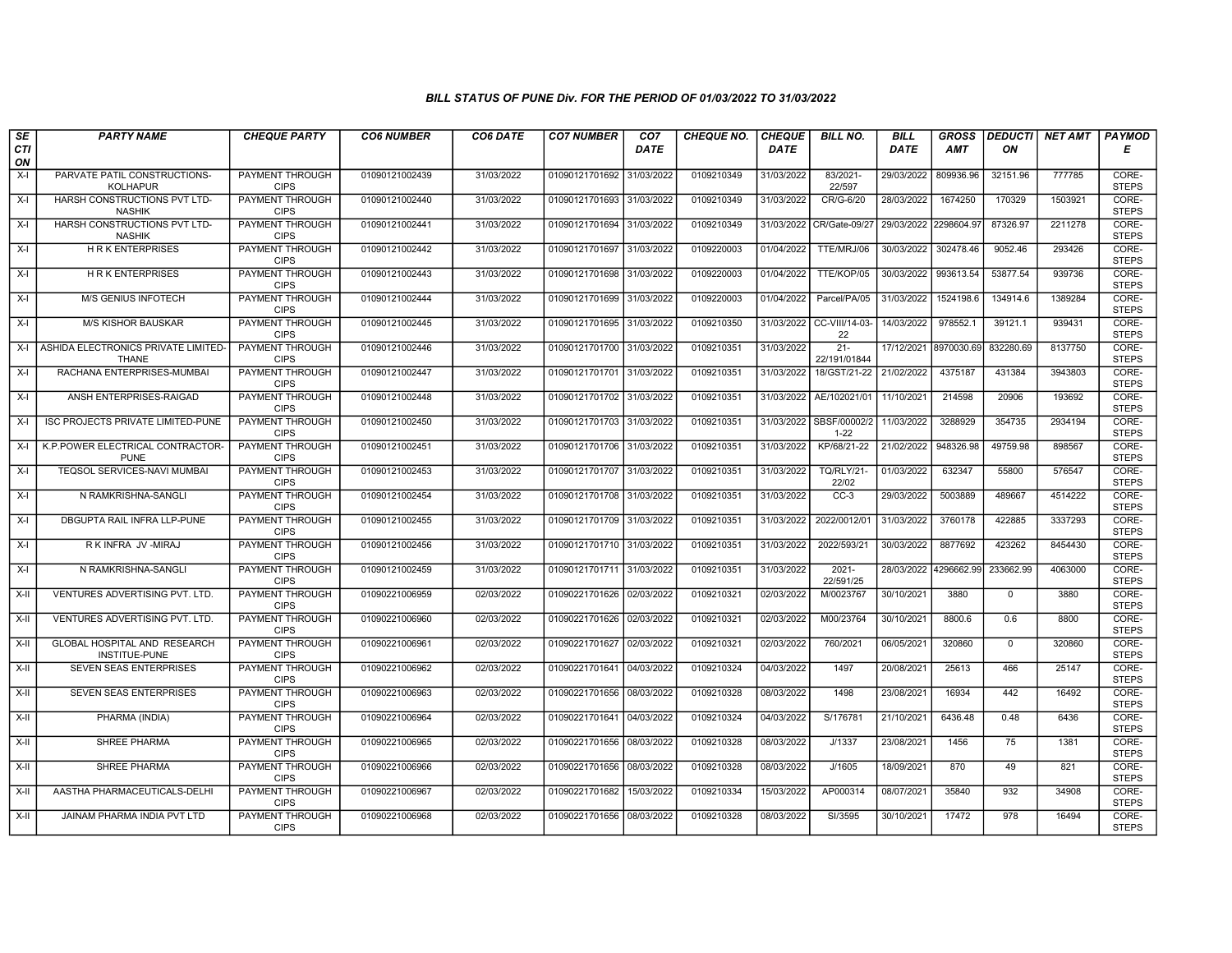| SE        | <b>PARTY NAME</b>                                   | <b>CHEQUE PARTY</b>                   | <b>CO6 NUMBER</b> | CO6 DATE   | <b>CO7 NUMBER</b>         | CO <sub>7</sub> | <b>CHEQUE NO.</b> | <b>CHEQUE</b> | <b>BILL NO.</b>          | <b>BILL</b> | <b>GROSS</b> |                | DEDUCTI NET AMT | <b>PAYMOD</b>         |
|-----------|-----------------------------------------------------|---------------------------------------|-------------------|------------|---------------------------|-----------------|-------------------|---------------|--------------------------|-------------|--------------|----------------|-----------------|-----------------------|
| CTI<br>ON |                                                     |                                       |                   |            |                           | <b>DATE</b>     |                   | <b>DATE</b>   |                          | <b>DATE</b> | AMT          | ON             |                 | Е                     |
| $X-H$     | LT187190101048                                      | <b>PAYMENT THROUGH</b><br><b>CIPS</b> | 01090221006969    | 02/03/2022 | 01090221701628            | 02/03/2022      | 0109210321        | 02/03/2022    | 187190101048             | 16/02/2022  | 18750        | $\mathbf 0$    | 18750           | CORE-<br><b>STEPS</b> |
| $X-H$     | LT170251903304                                      | <b>PAYMENT THROUGH</b><br><b>CIPS</b> | 01090221006970    | 02/03/2022 | 01090221701628 02/03/2022 |                 | 0109210321        |               | 02/03/2022 170251903304  | 15/02/2022  | 11080        | $\mathbf{0}$   | 11080           | CORE-<br><b>STEPS</b> |
| X-II      | SMM D PUNE                                          | PAYMENT THROUGH<br><b>CIPS</b>        | 01090221006971    | 02/03/2022 | 01090221701629 02/03/2022 |                 | 0109210321        | 02/03/2022    | 3579                     | 16/02/2022  | 24618        | $\mathbf 0$    | 24618           | CORE-<br><b>STEPS</b> |
| $X-II$    | LT187191573628                                      | PAYMENT THROUGH<br><b>CIPS</b>        | 01090221006972    | 02/03/2022 | 01090221701628 02/03/2022 |                 | 0109210321        | 02/03/2022    | 187191573628             | 18/02/2022  | 1880         | $\mathbf{0}$   | 1880            | CORE-<br><b>STEPS</b> |
| $X-H$     | LT187191583399                                      | <b>PAYMENT THROUGH</b><br><b>CIPS</b> | 01090221006973    | 02/03/2022 | 01090221701628 02/03/2022 |                 | 0109210321        |               | 02/03/2022 187191583399  | 18/02/2022  | 710          | $\mathbf 0$    | 710             | CORE-<br><b>STEPS</b> |
| $X-H$     | DIVISIONAL SAFETY OFFICER PA                        | <b>PAYMENT THROUGH</b><br><b>CIPS</b> | 01090221006974    | 02/03/2022 | 01090221701629 02/03/2022 |                 | 0109210321        | 02/03/2022    | 260666                   | 24/02/2022  | 4400         | $\overline{0}$ | 4400            | CORE-<br><b>STEPS</b> |
| X-II      | DIVISIONAL SAFETY OFFICER PA                        | <b>PAYMENT THROUGH</b><br><b>CIPS</b> | 01090221006975    | 02/03/2022 | 01090221701629 02/03/2022 |                 | 0109210321        |               | 02/03/2022 PA/S/Insp/202 | 24/02/2022  | 4400         | $\mathbf{0}$   | 4400            | CORE-<br><b>STEPS</b> |
| $X-H$     | LT187191573610                                      | PAYMENT THROUGH<br><b>CIPS</b>        | 01090221006976    | 02/03/2022 | 01090221701628 02/03/2022 |                 | 0109210321        |               | 02/03/2022 187191573610  | 18/02/2022  | 2290         | $\overline{0}$ | 2290            | CORE-<br><b>STEPS</b> |
| $X-H$     | LT211752266221                                      | <b>PAYMENT THROUGH</b><br><b>CIPS</b> | 01090221006977    | 02/03/2022 | 01090221701628 02/03/2022 |                 | 0109210321        |               | 02/03/2022 211752266221  | 18/02/2022  | 5040         | $\mathbf{0}$   | 5040            | CORE-<br><b>STEPS</b> |
| $X-H$     | LT160234899152                                      | PAYMENT THROUGH<br><b>CIPS</b>        | 01090221006978    | 02/03/2022 | 01090221701628 02/03/2022 |                 | 0109210321        |               | 02/03/2022 160234899152  | 19/02/2022  | 1300         | $^{\circ}$     | 1300            | CORE-<br><b>STEPS</b> |
| X-II      | LT181032236311                                      | <b>PAYMENT THROUGH</b><br><b>CIPS</b> | 01090221006979    | 02/03/2022 | 01090221701628 02/03/2022 |                 | 0109210321        | 02/03/2022    | 181032236311             | 17/02/2022  | 10930        | $\mathbf 0$    | 10930           | CORE-<br><b>STEPS</b> |
| X-II      | LT266511073464                                      | PAYMENT THROUGH<br><b>CIPS</b>        | 01090221006980    | 02/03/2022 | 01090221701628 02/03/2022 |                 | 0109210321        |               | 02/03/2022 266511073464  | 15/02/2022  | 17140        | $\mathbf 0$    | 17140           | CORE-<br><b>STEPS</b> |
| $X-H$     | LT250570138908                                      | <b>PAYMENT THROUGH</b><br><b>CIPS</b> | 01090221006981    | 02/03/2022 | 01090221701628 02/03/2022 |                 | 0109210321        | 02/03/2022    | 250570138908             | 14/02/2022  | 370          | $\overline{0}$ | 370             | CORE-<br><b>STEPS</b> |
| $X-H$     | LT266514094951                                      | PAYMENT THROUGH<br><b>CIPS</b>        | 01090221006982    | 02/03/2022 | 01090221701665 10/03/2022 |                 | 0109210330        |               | 10/03/2022 266514094951  | 12/02/2022  | 11920        | $\mathbf{0}$   | 11920           | CORE-<br><b>STEPS</b> |
| X-II      | R R MRJ KOP                                         | PAYMENT THROUGH<br><b>CIPS</b>        | 01090221006983    | 02/03/2022 | 01090221701629 02/03/2022 |                 | 0109210321        |               | 02/03/2022 IMPREST BILL  | 10/02/2022  | 22925        | $\mathbf 0$    | 22925           | CORE-<br><b>STEPS</b> |
|           | X-II   DEEPALI DILIP SATAV DILIP RAGHUNATH<br>SATAV | <b>PAYMENT THROUGH</b><br><b>CIPS</b> | 01090221006984    | 02/03/2022 | 01090221701629 02/03/2022 |                 | 0109210321        | 02/03/2022    | 07                       | 31/01/2022  | 815          | $\mathbf{0}$   | 815             | CORE-<br><b>STEPS</b> |
|           | X-II   DEEPALI DILIP SATAV DILIP RAGHUNATH<br>SATAV | PAYMENT THROUGH<br><b>CIPS</b>        | 01090221006985    | 02/03/2022 | 01090221701629 02/03/2022 |                 | 0109210321        | 02/03/2022    | 08                       | 31/01/2022  | 815          | $\overline{0}$ | 815             | CORE-<br><b>STEPS</b> |
| $X-H$     | AGARWAL NEWS PAPER AGENCY                           | <b>PAYMENT THROUGH</b><br><b>CIPS</b> | 01090221006986    | 02/03/2022 | 01090221701629            | 02/03/2022      | 0109210321        | 02/03/2022    | 337                      | 10/02/2022  | 650          | $\mathbf 0$    | 650             | CORE-<br><b>STEPS</b> |
| $X-H$     | SATYAJIT NEWS AGENCY                                | <b>PAYMENT THROUGH</b><br><b>CIPS</b> | 01090221006987    | 02/03/2022 | 01090221701629 02/03/2022 |                 | 0109210321        | 02/03/2022    | 149                      | 17/02/2022  | 849          | $\mathbf 0$    | 849             | CORE-<br><b>STEPS</b> |
| X-II      | SSE(C&W)PA TOOL VAN                                 | <b>PAYMENT THROUGH</b><br><b>CIPS</b> | 01090221006988    | 02/03/2022 | 01090221701629 02/03/2022 |                 | 0109210321        | 02/03/2022    | Imprest                  | 12/02/2022  | 6835         | $\overline{0}$ | 6835            | CORE-<br><b>STEPS</b> |
| X-II      | <b>SSE PW BVQ</b>                                   | PAYMENT THROUGH<br><b>CIPS</b>        | 01090221006989    | 02/03/2022 | 01090221701629 02/03/2022 |                 | 0109210321        | 02/03/2022    | 20220201                 | 23/02/2022  | 9474         | $\mathbf 0$    | 9474            | CORE-<br><b>STEPS</b> |
| X-II      | R R SATARA                                          | <b>PAYMENT THROUGH</b><br><b>CIPS</b> | 01090221006990    | 02/03/2022 | 01090221701629 02/03/2022 |                 | 0109210321        | 02/03/2022    | <b>IMPREST BILL</b>      | 22/02/2022  | 8000         | $\mathbf 0$    | 8000            | CORE-<br><b>STEPS</b> |
| $X-II$    | <b>SM SANGLI</b>                                    | PAYMENT THROUGH<br><b>CIPS</b>        | 01090221006992    | 02/03/2022 | 01090221701629 02/03/2022 |                 | 0109210321        | 02/03/2022    | 88                       | 28/01/2022  | 12365        | $\mathbf 0$    | 12365           | CORE-<br><b>STEPS</b> |
| X-II      | <b>SSE PW DEHR</b>                                  | PAYMENT THROUGH<br><b>CIPS</b>        | 01090221006993    | 02/03/2022 | 01090221701633 04/03/2022 |                 | 0109210324        | 04/03/2022    | GENL/IMP/DE<br>HR/03     | 06/12/2021  | 5000         | $\mathbf{0}$   | 5000            | CORE-<br><b>STEPS</b> |
| $X-H$     | <b>SRDFM COMPUTERS</b>                              | PAYMENT THROUGH<br><b>CIPS</b>        | 01090221006994    | 02/03/2022 | 01090221701630 02/03/2022 |                 | 0109210321        | 02/03/2022    | computers                | 16/02/2022  | 5000         | $\mathbf 0$    | 5000            | CORE-<br><b>STEPS</b> |
| $X-H$     | <b>SRDFM COMPUTERS</b>                              | PAYMENT THROUGH<br><b>CIPS</b>        | 01090221006995    | 02/03/2022 | 01090221701630 02/03/2022 |                 | 0109210321        | 02/03/2022    | computers                | 28/02/2022  | 5000         | $\mathbf 0$    | 5000            | CORE-<br><b>STEPS</b> |
| X-II      | M/S. HORIZON ADVERTISING                            | PAYMENT THROUGH<br><b>CIPS</b>        | 01090221006996    | 03/03/2022 | 01090221701632 04/03/2022 |                 | 0109210325        | 07/03/2022    | 025112                   | 07/02/2022  | 14183.92     | 0.92           | 14183           | CORE-<br><b>STEPS</b> |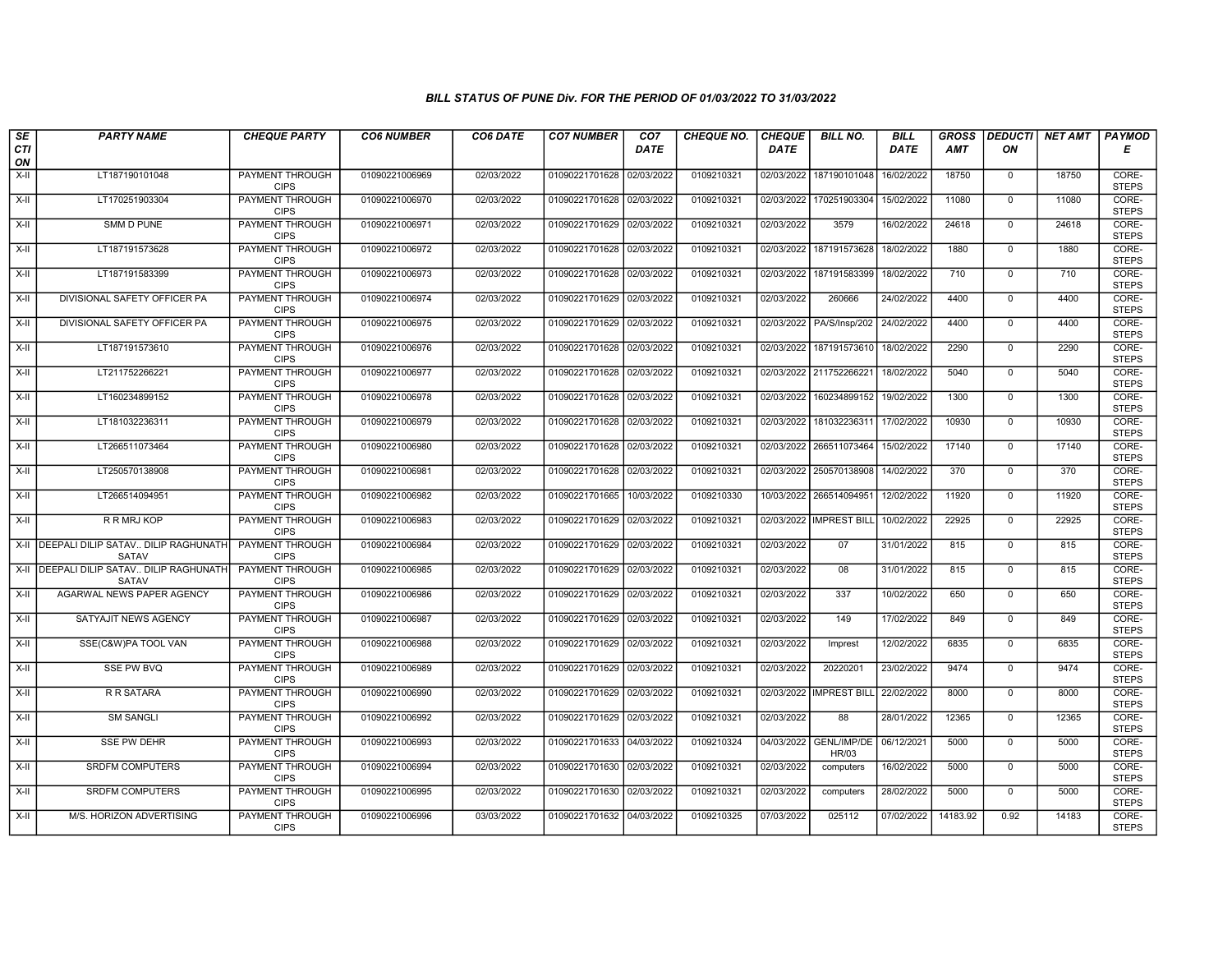| SE        | <b>PARTY NAME</b>                                               | <b>CHEQUE PARTY</b>                   | <b>CO6 NUMBER</b> | CO6 DATE   | <b>CO7 NUMBER</b>         | CO <sub>7</sub> | <b>CHEQUE NO.</b> | <b>CHEQUE</b> | <b>BILL NO.</b>               | <b>BILL</b> | <b>GROSS</b> | <b>DEDUCTI</b> | NET AMT | <b>PAYMOD</b>                |
|-----------|-----------------------------------------------------------------|---------------------------------------|-------------------|------------|---------------------------|-----------------|-------------------|---------------|-------------------------------|-------------|--------------|----------------|---------|------------------------------|
| CTI<br>ON |                                                                 |                                       |                   |            |                           | <b>DATE</b>     |                   | <b>DATE</b>   |                               | <b>DATE</b> | <b>AMT</b>   | ON             |         | Е                            |
| $X-H$     | ADEN(S)PA GENL                                                  | <b>PAYMENT THROUGH</b><br><b>CIPS</b> | 01090221006998    | 03/03/2022 | 01090221701633            | 04/03/2022      | 0109210324        | 04/03/2022    | PA/S/03 Genl<br>Imp           | 16/02/2022  | 9998         | 254.16         | 9744    | CORE-<br><b>STEPS</b>        |
| X-II      | ADEN(S)PA GENL                                                  | <b>PAYMENT THROUGH</b><br><b>CIPS</b> | 01090221006999    | 03/03/2022 | 01090221701633 04/03/2022 |                 | 0109210324        | 04/03/2022    | PA/S/03 Genl<br>Imp           | 31/01/2022  | 9984         | $\mathbf{0}$   | 9984    | CORE-<br><b>STEPS</b>        |
| X-II      | SM WADGAON                                                      | PAYMENT THROUGH<br><b>CIPS</b>        | 01090221007000    | 03/03/2022 | 01090221701633            | 04/03/2022      | 0109210324        | 04/03/2022    | PA/C/GIMP/VD 09/02/2022<br>G  |             | 18625        | $\mathbf 0$    | 18625   | CORE-<br><b>STEPS</b>        |
| $X-H$     | MUNCIPAL COMMISSIONER PMC WATER<br>METER SECTION PUNE           | <b>PAYMENT THROUGH</b><br><b>CIPS</b> | 01090221007001    | 03/03/2022 | 01090221701634            | 04/03/2022      | 0109210324        | 04/03/2022    | 291415                        | 21/02/2022  | 854303       | $\mathbf 0$    | 854303  | CORE-<br><b>STEPS</b>        |
|           | X-II MUNCIPAL COMMISSIONER PMC WATER<br>METER SECTION PUNE      | <b>PAYMENT THROUGH</b><br><b>CIPS</b> | 01090221007002    | 03/03/2022 | 01090221701634 04/03/2022 |                 | 0109210324        | 04/03/2022    | 291417                        | 21/02/2022  | 86108        | $\mathbf 0$    | 86108   | CORE-<br><b>STEPS</b>        |
| $X-H$     | MUNCIPAL COMMISSIONER PMC WATER<br>METER SECTION PUNE           | <b>PAYMENT THROUGH</b><br><b>CIPS</b> | 01090221007003    | 03/03/2022 | 01090221701634            | 04/03/2022      | 0109210324        | 04/03/2022    | 291416                        | 21/02/2022  | 46455        | $\Omega$       | 46455   | CORE-<br><b>STEPS</b>        |
| X-II      | Yourself for D.D                                                | Yourself for D.D                      | 01090221007004    | 03/03/2022 | 01090221701631            | 04/03/2022      | 970393            | 04/03/2022    | 814384                        | 03/03/2022  | 28320        | $\mathbf{0}$   | 28320   | <b>BANK</b><br><b>CHEQUE</b> |
| $X-H$     | MUNCIPAL COMMISSIONER PMC WATER<br>METER SECTION PUNE           | PAYMENT THROUGH<br><b>CIPS</b>        | 01090221007005    | 04/03/2022 | 01090221701634 04/03/2022 |                 | 0109210324        |               | 04/03/2022 BL2022020000<br>76 | 01/02/2022  | 4845857      | $\overline{0}$ | 4845857 | CORE-<br><b>STEPS</b>        |
| X-II      | DRM(W)PA GENL                                                   | <b>PAYMENT THROUGH</b><br><b>CIPS</b> | 01090221007006    | 04/03/2022 | 01090221701642 04/03/2022 |                 | 0109210324        | 04/03/2022    | 518669                        | 03/03/2022  | 5000         | $\mathbf{0}$   | 5000    | CORE-<br><b>STEPS</b>        |
| $X-H$     | DRM(W)PA GENL                                                   | <b>PAYMENT THROUGH</b><br><b>CIPS</b> | 01090221007007    | 04/03/2022 | 01090221701642 04/03/2022 |                 | 0109210324        | 04/03/2022    | 518670                        | 03/03/2022  | 1976         | $\mathbf 0$    | 1976    | CORE-<br><b>STEPS</b>        |
| X-II      | <b>CCCOR LOBBY PA</b>                                           | <b>PAYMENT THROUGH</b><br><b>CIPS</b> | 01090221007008    | 04/03/2022 | 01090221701642            | 04/03/2022      | 0109210324        | 04/03/2022    | General<br>Imprest            | 28/02/2022  | 2930         | $\mathbf 0$    | 2930    | CORE-<br><b>STEPS</b>        |
| X-II      | SR DOM PA                                                       | PAYMENT THROUGH<br><b>CIPS</b>        | 01090221007010    | 04/03/2022 | 01090221701642 04/03/2022 |                 | 0109210324        | 04/03/2022    | 325                           | 03/12/2021  | 15000        | $\mathbf 0$    | 15000   | CORE-<br><b>STEPS</b>        |
| $X-H$     | DRM(W)PA SR DEN(CO)PA FUEL                                      | PAYMENT THROUGH<br><b>CIPS</b>        | 01090221007011    | 04/03/2022 | 01090221701642 04/03/2022 |                 | 0109210324        | 04/03/2022    | Fuel imprest                  | 03/03/2022  | 10000        | $\Omega$       | 10000   | CORE-<br><b>STEPS</b>        |
| X-II      | <b>CCCOR LOBBY GPR</b>                                          | <b>PAYMENT THROUGH</b><br><b>CIPS</b> | 01090221007012    | 04/03/2022 | 01090221701642            | 04/03/2022      | 0109210324        | 04/03/2022    | General<br>Imprest            | 28/02/0222  | 2920         | $\mathbf{0}$   | 2920    | CORE-<br><b>STEPS</b>        |
| X-II      | SR DSTE(W)PA                                                    | PAYMENT THROUGH<br><b>CIPS</b>        | 01090221007013    | 04/03/2022 | 01090221701666            | 10/03/2022      | 0109210336        |               | 16/03/2022 PA.NM.IMP.12       | 20/01/2022  | 1995         | $\Omega$       | 1995    | CORE-<br><b>STEPS</b>        |
| X-II      | <b>SM SHENOLI</b>                                               | <b>PAYMENT THROUGH</b><br><b>CIPS</b> | 01090221007014    | 04/03/2022 | 01090221701642            | 04/03/2022      | 0109210324        | 04/03/2022    | 3                             | 25/12/2021  | 9802         | $\mathbf{0}$   | 9802    | CORE-<br><b>STEPS</b>        |
| X-II      | SR DSTE PA GENERAL                                              | <b>PAYMENT THROUGH</b><br><b>CIPS</b> | 01090221007015    | 04/03/2022 | 01090221701642            | 04/03/2022      | 0109210324        |               | 04/03/2022 PA.NM.GENL<br>10   | 31/01/2022  | 49950        | $\mathbf 0$    | 49950   | CORE-<br><b>STEPS</b>        |
| X-II      | SR DEE TR PA MATADORMFC 821                                     | <b>PAYMENT THROUGH</b><br><b>CIPS</b> | 01090221007016    | 04/03/2022 | 01090221701642            | 04/03/2022      | 0109210324        | 04/03/2022    | L/TR/PA/IMP/5<br>04           | 23/02/2022  | 4000         | $\mathbf 0$    | 4000    | CORE-<br><b>STEPS</b>        |
| X-II      | ADEN MRJ FUEL IMP                                               | PAYMENT THROUGH<br><b>CIPS</b>        | 01090221007017    | 04/03/2022 | 01090221701642 04/03/2022 |                 | 0109210324        |               | 04/03/2022 74/Fuel Imprest    | 11/02/2022  | 10000        | $\mathbf 0$    | 10000   | CORE-<br><b>STEPS</b>        |
| X-II      | <b>ADEN MIRAJ</b>                                               | PAYMENT THROUGH<br><b>CIPS</b>        | 01090221007018    | 04/03/2022 | 01090221701642            | 04/03/2022      | 0109210324        | 04/03/2022    | 74/Imp.Petrol                 | 11/02/2022  | 11450        | $\Omega$       | 11450   | CORE-<br><b>STEPS</b>        |
| X-II      | ADEN(M)MRJ GENL                                                 | PAYMENT THROUGH<br><b>CIPS</b>        | 01090221007019    | 04/03/2022 | 01090221701642 04/03/2022 |                 | 0109210324        | 04/03/2022    | 74/General<br>Impre           | 11/02/2022  | 19987        | 550.26         | 19436   | CORE-<br><b>STEPS</b>        |
| X-II      | FRIENDS OF MORAL RE-ARMAMENT<br>(INDIA)                         | <b>PAYMENT THROUGH</b><br><b>CIPS</b> | 01090221007020    | 04/03/2022 | 01090221701643 04/03/2022 |                 | 0109210325        | 07/03/2022    | 814375                        | 25/02/2022  | 40800        | $\Omega$       | 40800   | CORE-<br><b>STEPS</b>        |
| $X-II$    | M/S. DATTA COMPANY, PUNE                                        | PAYMENT THROUGH<br><b>CIPS</b>        | 01090221007021    | 04/03/2022 | 01090221701642            | 04/03/2022      | 0109210324        | 04/03/2022    | SR072803202                   | 18/03/2021  | 6667         | $\mathbf 0$    | 6667    | CORE-<br><b>STEPS</b>        |
| $X-II$    | RAJESH KUMAR SHEKHAWAT                                          | PAYMENT THROUGH<br><b>CIPS</b>        | 01090221007022    | 04/03/2022 | 01090221701639            | 04/03/2022      | 0109210325        | 07/03/2022    | 814376                        | 25/02/2021  | 5648         | $\Omega$       | 5648    | CORE-<br><b>STEPS</b>        |
| X-II      | ASC RPF PA STORE                                                | PAYMENT THROUGH<br><b>CIPS</b>        | 01090221007023    | 04/03/2022 | 01090221701642 04/03/2022 |                 | 0109210324        | 04/03/2022    | <b>DQM/GI/2022</b>            | 28/02/2022  | 6000         | $\Omega$       | 6000    | CORE-<br><b>STEPS</b>        |
| X-II      | ASSOCIATION FOR ASSISTANCE TO<br><b>IRICEN TRAINEE OFFICERS</b> | <b>PAYMENT THROUGH</b><br><b>CIPS</b> | 01090221007024    | 04/03/2022 | 01090221701638 04/03/2022 |                 | 0109210325        | 07/03/2022    | 814377                        | 25/02/2021  | 1124         | $\mathbf 0$    | 1124    | CORE-<br><b>STEPS</b>        |
| X-II      | <b>IRICEN OFFICE SPORTS</b>                                     | PAYMENT THROUGH<br><b>CIPS</b>        | 01090221007025    | 04/03/2022 | 01090221701635 04/03/2022 |                 | 0109210325        | 07/03/2022    | Sports imprest                | 01/03/2022  | 9750         | $\mathbf 0$    | 9750    | CORE-<br><b>STEPS</b>        |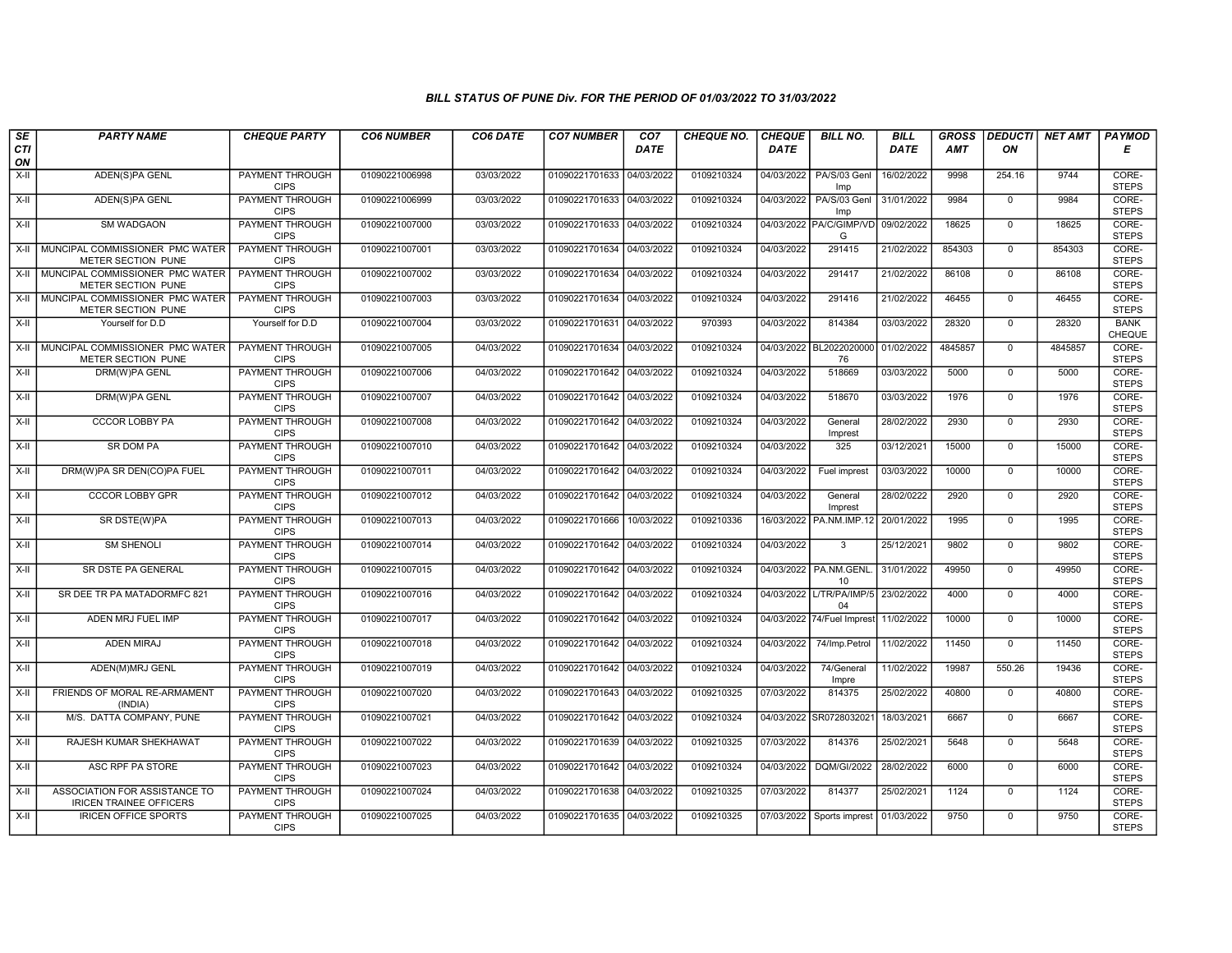| SE<br>CTI | <b>PARTY NAME</b>                                               | <b>CHEQUE PARTY</b>                   | <b>CO6 NUMBER</b> | CO6 DATE   | <b>CO7 NUMBER</b>         | CO <sub>7</sub><br><b>DATE</b> | <b>CHEQUE NO.</b> | <b>CHEQUE</b><br><b>DATE</b> | <b>BILL NO.</b>          | <b>BILL</b><br><b>DATE</b> | <b>GROSS</b><br><b>AMT</b> | ON           | <b>DEDUCTI</b> NET AMT | <b>PAYMOD</b><br>Е    |
|-----------|-----------------------------------------------------------------|---------------------------------------|-------------------|------------|---------------------------|--------------------------------|-------------------|------------------------------|--------------------------|----------------------------|----------------------------|--------------|------------------------|-----------------------|
| ON        |                                                                 |                                       |                   |            |                           |                                |                   |                              |                          |                            |                            |              |                        |                       |
| $X-H$     | <b>IRICEN OFFICE COMPUTER</b>                                   | <b>PAYMENT THROUGH</b><br><b>CIPS</b> | 01090221007026    | 04/03/2022 | 01090221701635 04/03/2022 |                                | 0109210325        | 07/03/2022                   | C488/1-10                | 26/02/2022                 | 40000                      | $\mathbf 0$  | 40000                  | CORE-<br><b>STEPS</b> |
| $X-H$     | $APT-1$                                                         | <b>PAYMENT THROUGH</b><br><b>CIPS</b> | 01090221007027    | 04/03/2022 | 01090221701635 04/03/2022 |                                | 0109210325        | 07/03/2022                   | IT 1061-1077             | 25/02/2022                 | 49186                      | $\Omega$     | 49186                  | CORE-<br><b>STEPS</b> |
| $X-H$     | <b>IRICEN OFFICE GARDEN IMPREST</b>                             | <b>PAYMENT THROUGH</b><br><b>CIPS</b> | 01090221007028    | 04/03/2022 | 01090221701635            | 04/03/2022                     | 0109210325        | 07/03/2022                   | Garden imprest           | 01/03/2022                 | 14975                      | $\mathbf 0$  | 14975                  | CORE-<br><b>STEPS</b> |
| $X-II$    | <b>IRICEN OFFICE LIBRARY IMPREST</b>                            | <b>PAYMENT THROUGH</b><br><b>CIPS</b> | 01090221007029    | 04/03/2022 | 01090221701635 04/03/2022 |                                | 0109210325        | 07/03/2022                   | 15                       | 03/03/2022                 | 9380                       | $\mathbf{0}$ | 9380                   | CORE-<br><b>STEPS</b> |
| X-II      | <b>DRM(W)PA GENL</b>                                            | <b>PAYMENT THROUGH</b><br><b>CIPS</b> | 01090221007030    | 04/03/2022 | 01090221701642 04/03/2022 |                                | 0109210324        | 04/03/2022                   | 1833                     | 14/02/2022                 | 10719                      | $\mathbf 0$  | 10719                  | CORE-<br><b>STEPS</b> |
| X-II      | P K ACHARYA                                                     | <b>PAYMENT THROUGH</b><br><b>CIPS</b> | 01090221007031    | 04/03/2022 | 01090221701636 04/03/2022 |                                | 0109210325        | 07/03/2022                   | 814381                   | 25/02/2022                 | 5000                       | $\Omega$     | 5000                   | CORE-<br><b>STEPS</b> |
| $X-II$    | SSE(C&W)FRT TRAIN MRJ                                           | <b>PAYMENT THROUGH</b><br><b>CIPS</b> | 01090221007032    | 04/03/2022 | 01090221701642            | 04/03/2022                     | 0109210324        | 04/03/2022                   | S-<br>11/IMPREST/G<br>EN | 01/03/2022                 | 2716                       | $\mathbf 0$  | 2716                   | CORE-<br><b>STEPS</b> |
| $X-H$     | <b>PRAMIT GARG</b>                                              | <b>PAYMENT THROUGH</b><br><b>CIPS</b> | 01090221007033    | 04/03/2022 | 01090221701636 04/03/2022 |                                | 0109210325        | 07/03/2022                   | 814382                   | 25/02/2022                 | 5000                       | $\mathbf 0$  | 5000                   | CORE-<br><b>STEPS</b> |
| X-II      | SHUBHAM CARDS                                                   | PAYMENT THROUGH<br><b>CIPS</b>        | 01090221007034    | 04/03/2022 | 01090221701637 04/03/2022 |                                | 0109210325        | 07/03/2022                   | 814380                   | 25/02/2022                 | 14272                      | $\mathbf 0$  | 14272                  | CORE-<br><b>STEPS</b> |
| $X-II$    | <b>SM YAVAT</b>                                                 | PAYMENT THROUGH<br><b>CIPS</b>        | 01090221007035    | 04/03/2022 | 01090221701642            | 04/03/2022                     | 0109210324        | 04/03/2022                   | 623                      | 24/02/2022                 | 9500                       | $\mathbf 0$  | 9500                   | CORE-<br><b>STEPS</b> |
| X-II      | <b>SM PUNE</b>                                                  | <b>PAYMENT THROUGH</b><br><b>CIPS</b> | 01090221007036    | 04/03/2022 | 01090221701642 04/03/2022 |                                | 0109210324        | 04/03/2022                   | 290                      | 24/02/2022                 | 19107                      | $\mathbf{0}$ | 19107                  | CORE-<br><b>STEPS</b> |
| $X-H$     | <b>AMAR ENTERPRISES</b>                                         | <b>PAYMENT THROUGH</b><br><b>CIPS</b> | 01090221007037    | 04/03/2022 | 01090221701645 04/03/2022 |                                | 0109210324        | 04/03/2022                   | AE/SD/01                 | 17/02/2022                 | 41650                      | 1627         | 40023                  | CORE-<br><b>STEPS</b> |
| X-II      | ASSOCIATION FOR ASSISTANCE TO<br><b>IRICEN TRAINEE OFFICERS</b> | PAYMENT THROUGH<br><b>CIPS</b>        | 01090221007038    | 04/03/2022 | 01090221701640 04/03/2022 |                                | 0109210325        | 07/03/2022                   | 814378                   | 25/02/2022                 | 2883                       | $\mathbf{0}$ | 2883                   | CORE-<br><b>STEPS</b> |
| X-II      | <b>SM JAYSINGPUR</b>                                            | PAYMENT THROUGH<br><b>CIPS</b>        | 01090221007039    | 04/03/2022 | 01090221701642 04/03/2022 |                                | 0109210324        | 04/03/2022                   | 14417                    | 04/01/2022                 | 13601                      | $\Omega$     | 13601                  | CORE-<br><b>STEPS</b> |
|           | X-II KUDALE CALIBRATION LABORATORY PVT<br>LTD                   | PAYMENT THROUGH<br><b>CIPS</b>        | 01090221007040    | 04/03/2022 | 01090221701642 04/03/2022 |                                | 0109210324        | 04/03/2022                   | 00857                    | 21/12/2021                 | 19470                      | $\Omega$     | 19470                  | CORE-<br><b>STEPS</b> |
| $X-H$     | <b>SM SHIWAJINAGAR</b>                                          | <b>PAYMENT THROUGH</b><br><b>CIPS</b> | 01090221007041    | 04/03/2022 | 01090221701642            | 04/03/2022                     | 0109210324        | 04/03/2022                   | 1238                     | 26/02/2022                 | 19222                      | $\mathbf{0}$ | 19222                  | CORE-<br><b>STEPS</b> |
| X-II      | ASSOCIATION FOR ASSISTANCE TO<br><b>IRICEN TRAINEE OFFICERS</b> | PAYMENT THROUGH<br><b>CIPS</b>        | 01090221007042    | 04/03/2022 | 01090221701638 04/03/2022 |                                | 0109210325        | 07/03/2022                   | 814379                   | 25/02/2021                 | 3165                       | $\mathbf 0$  | 3165                   | CORE-<br><b>STEPS</b> |
| X-II      | <b>WANLESS HOSPITAL MIRAJ</b>                                   | PAYMENT THROUGH<br><b>CIPS</b>        | 01090221007043    | 04/03/2022 | 01090221701644 04/03/2022 |                                | 0109210324        | 04/03/2022                   | 282540                   | 20/01/2021                 | 28667                      | $\Omega$     | 28667                  | CORE-<br><b>STEPS</b> |
| $X-H$     | WANLESS HOSPITAL MIRAJ                                          | <b>PAYMENT THROUGH</b><br><b>CIPS</b> | 01090221007044    | 04/03/2022 | 01090221701644            | 04/03/2022                     | 0109210324        | 04/03/2022                   | 285095                   | 19/05/2021                 | 61258                      | $\mathbf 0$  | 61258                  | CORE-<br><b>STEPS</b> |
| $X-H$     | WANLESS HOSPITAL MIRAJ                                          | <b>PAYMENT THROUGH</b><br><b>CIPS</b> | 01090221007045    | 04/03/2022 | 01090221701644 04/03/2022 |                                | 0109210324        | 04/03/2022                   | 284706                   | 03/05/2021                 | 75280                      | $\mathbf{0}$ | 75280                  | CORE-<br><b>STEPS</b> |
| X-II      | PAWANA HOSPITAL TALEGAON/PUNE                                   | <b>PAYMENT THROUGH</b><br><b>CIPS</b> | 01090221007046    | 04/03/2022 | 01090221701644 04/03/2022 |                                | 0109210324        | 04/03/2022                   | 6172                     | 28/12/2021                 | 113375                     | $\mathbf 0$  | 113375                 | CORE-<br><b>STEPS</b> |
| X-II      | PAWANA HOSPITAL TALEGAON/PUNE                                   | PAYMENT THROUGH<br><b>CIPS</b>        | 01090221007047    | 04/03/2022 | 01090221701644            | 04/03/2022                     | 0109210324        | 04/03/2022                   | 6014                     | 20/12/2021                 | 105807                     | $\Omega$     | 105807                 | CORE-<br><b>STEPS</b> |
| $X-H$     | RISHABH TRADING CO                                              | PAYMENT THROUGH<br><b>CIPS</b>        | 01090221007048    | 04/03/2022 | 01090221701656            | 08/03/2022                     | 0109210328        | 08/03/2022                   | RTC/2122/506             | 24/09/2021                 | 12600                      | 13           | 12587                  | CORE-<br><b>STEPS</b> |
| $X-H$     | <b>KEPS PHARMA MUMBAI</b>                                       | <b>PAYMENT THROUGH</b><br><b>CIPS</b> | 01090221007049    | 04/03/2022 | 01090221701656 08/03/2022 |                                | 0109210328        | 08/03/2022                   | <b>JSI/2720</b>          | 29/12/2021                 | 1801                       | 20           | 1781                   | CORE-<br><b>STEPS</b> |
| X-II      | <b>KEPS PHARMA MUMBAI</b>                                       | PAYMENT THROUGH<br><b>CIPS</b>        | 01090221007050    | 04/03/2022 | 01090221701656 08/03/2022 |                                | 0109210328        | 08/03/2022                   | <b>JSI/2721</b>          | 29/12/2021                 | 2230                       | 24           | 2206                   | CORE-<br><b>STEPS</b> |
| X-II      | ASHISH SURGICALS DHULE                                          | PAYMENT THROUGH<br><b>CIPS</b>        | 01090221007051    | 04/03/2022 | 01090221701656 08/03/2022 |                                | 0109210328        | 08/03/2022                   | 56/202122                | 03/01/2022                 | 74648                      | $\mathbf 0$  | 74648                  | CORE-<br><b>STEPS</b> |
| $X-II$    | <b>KEPS PHARMA MUMBAI</b>                                       | PAYMENT THROUGH<br><b>CIPS</b>        | 01090221007052    | 04/03/2022 | 01090221701656 08/03/2022 |                                | 0109210328        | 08/03/2022                   | JSI/2857                 | 11/01/2022                 | 18816                      | 19           | 18797                  | CORE-<br><b>STEPS</b> |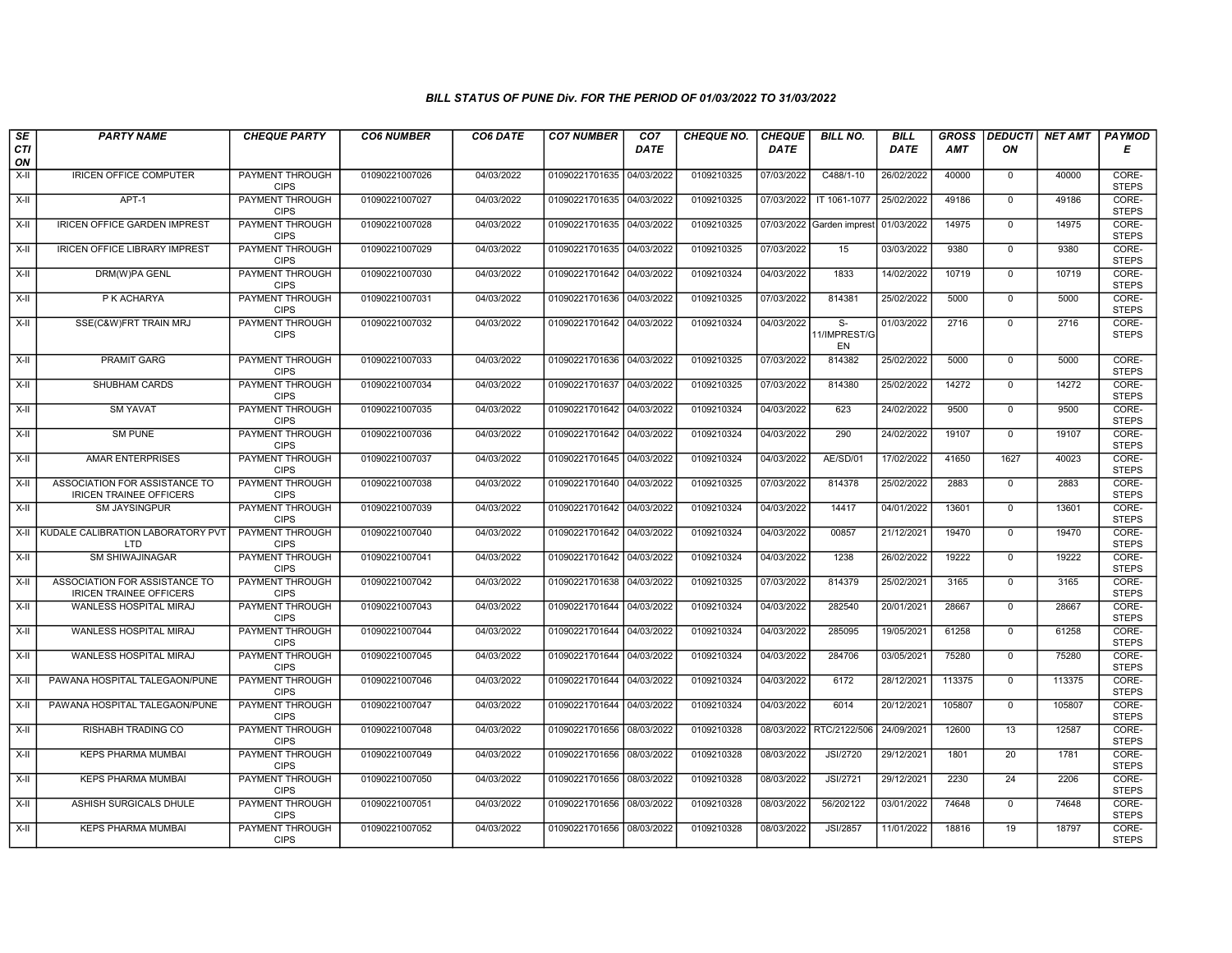| $\sqrt{SE}$<br>CTI | <b>PARTY NAME</b>                                  | <b>CHEQUE PARTY</b>                   | <b>CO6 NUMBER</b> | CO6 DATE   | <b>CO7 NUMBER</b>         | CO <sub>7</sub><br><b>DATE</b> | <b>CHEQUE NO.</b> | <b>CHEQUE</b><br><b>DATE</b> | <b>BILL NO.</b>    | <b>BILL</b><br><b>DATE</b> | <b>GROSS</b><br>AMT | <b>DEDUCTI</b><br>ON | NET AMT | <b>PAYMOD</b><br>Е    |
|--------------------|----------------------------------------------------|---------------------------------------|-------------------|------------|---------------------------|--------------------------------|-------------------|------------------------------|--------------------|----------------------------|---------------------|----------------------|---------|-----------------------|
| ON                 |                                                    |                                       |                   |            |                           |                                |                   |                              |                    |                            |                     |                      |         |                       |
| $X-H$              | SPAN ENTERPRISES MUMBAI 1                          | <b>PAYMENT THROUGH</b><br><b>CIPS</b> | 01090221007053    | 04/03/2022 | 01090221701656 08/03/2022 |                                | 0109210328        | 08/03/2022                   | SE/2122/2981       | 05/01/2022                 | 376889              | 7108                 | 369781  | CORE-<br><b>STEPS</b> |
| X-II               | <b>SEVEN SEAS ENTERPRISES</b>                      | <b>PAYMENT THROUGH</b><br><b>CIPS</b> | 01090221007054    | 04/03/2022 | 01090221701656 08/03/2022 |                                | 0109210328        | 08/03/2022                   | 1534               | 20/12/2021                 | 561.79              | 17.79                | 544     | CORE-<br><b>STEPS</b> |
| X-II               | <b>SEVEN SEAS ENTERPRISES</b>                      | PAYMENT THROUGH<br><b>CIPS</b>        | 01090221007055    | 04/03/2022 | 01090221701656 08/03/2022 |                                | 0109210328        | 08/03/2022                   | 1539               | 01/01/2022                 | 21190               | 212                  | 20978   | CORE-<br><b>STEPS</b> |
| X-II               | M H MEDICUS PVT LTD-PUNE                           | <b>PAYMENT THROUGH</b><br><b>CIPS</b> | 01090221007056    | 04/03/2022 | 01090221701656            | 08/03/2022                     | 0109210328        | 08/03/2022                   | MH/2122/348        | 20/12/2021                 | 6888                | 434                  | 6454    | CORE-<br><b>STEPS</b> |
| X-II               | <b>K ENTERPRISES GOREGAON</b>                      | <b>PAYMENT THROUGH</b><br><b>CIPS</b> | 01090221007057    | 04/03/2022 | 01090221701656 08/03/2022 |                                | 0109210328        | 08/03/2022                   | KE/11072           | 10/12/2021                 | 4882.9              | 29.9                 | 4853    | CORE-<br><b>STEPS</b> |
| X-II               | <b>KEPS PHARMA MUMBAI</b>                          | <b>PAYMENT THROUGH</b><br><b>CIPS</b> | 01090221007058    | 04/03/2022 | 01090221701650 07/03/2022 |                                | 0109210325        | 07/03/2022                   | <b>JSI/2671</b>    | 24/12/2021                 | 4829                | 5                    | 4824    | CORE-<br><b>STEPS</b> |
| X-II               | <b>KEPS PHARMA MUMBAI</b>                          | PAYMENT THROUGH<br><b>CIPS</b>        | 01090221007059    | 04/03/2022 | 01090221701650 07/03/2022 |                                | 0109210325        | 07/03/2022                   | JSI/2435           | 03/12/2021                 | 3150                | $\mathbf{3}$         | 3147    | CORE-<br><b>STEPS</b> |
| X-II               | AASTHA PHARMACEUTICALS-DELHI                       | PAYMENT THROUGH<br><b>CIPS</b>        | 01090221007060    | 04/03/2022 | 01090221701650 07/03/2022 |                                | 0109210325        | 07/03/2022                   | AP001332           | 03/01/2022                 | 9900.8              | 208.8                | 9692    | CORE-<br><b>STEPS</b> |
| X-II               | SPAN ENTERPRISES MUMBAI 1                          | <b>PAYMENT THROUGH</b><br><b>CIPS</b> | 01090221007061    | 04/03/2022 | 01090221701650 07/03/2022 |                                | 0109210325        | 07/03/2022                   | SE/2122/2988       | 05/01/2022                 | 44044               | 44                   | 44000   | CORE-<br><b>STEPS</b> |
| X-II               | <b>SHREE PHARMA</b>                                | <b>PAYMENT THROUGH</b><br><b>CIPS</b> | 01090221007062    | 04/03/2022 | 01090221701650 07/03/2022 |                                | 0109210325        | 07/03/2022                   | J/2590             | 06/01/2022                 | 14781               | 15                   | 14766   | CORE-<br><b>STEPS</b> |
| X-II               | K ENTERPRISES GOREGAON                             | PAYMENT THROUGH<br><b>CIPS</b>        | 01090221007063    | 04/03/2022 | 01090221701650 07/03/2022 |                                | 0109210325        | 07/03/2022                   | KE/11384           | 17/12/2021                 | 8780.8              | 9.8                  | 8771    | CORE-<br><b>STEPS</b> |
| X-II               | CANDAURE PHARMACEUTICAL PVT LTD<br><b>THANE</b>    | PAYMENT THROUGH<br><b>CIPS</b>        | 01090221007064    | 04/03/2022 | 01090221701650 07/03/2022 |                                | 0109210325        | 07/03/2022                   | CP/01083           | 25/12/2021                 | 2205                | 2                    | 2203    | CORE-<br><b>STEPS</b> |
| X-II               | <b>RISHABH TRADING CO</b>                          | <b>PAYMENT THROUGH</b><br><b>CIPS</b> | 01090221007065    | 04/03/2022 | 01090221701650 07/03/2022 |                                | 0109210325        | 07/03/2022                   | RTC/2122/712       | 23/12/2021                 | 10657.92            | 11.92                | 10646   | CORE-<br><b>STEPS</b> |
| X-II               | <b>GAGAN PHARMA</b>                                | <b>PAYMENT THROUGH</b><br><b>CIPS</b> | 01090221007066    | 04/03/2022 | 01090221701650 07/03/2022 |                                | 0109210325        | 07/03/2022                   | G/314              | 06/12/2021                 | 19790               | $\mathbf 0$          | 19790   | CORE-<br><b>STEPS</b> |
| X-II               | SHRI VINAYAK PHARMA                                | PAYMENT THROUGH<br><b>CIPS</b>        | 01090221007067    | 04/03/2022 | 01090221701650 07/03/2022 |                                | 0109210325        | 07/03/2022                   | 2823               | 24/12/2021                 | 10841.6             | 0.6                  | 10841   | CORE-<br><b>STEPS</b> |
| X-II               | ARIHANT MEDITECH-PUNE                              | PAYMENT THROUGH<br><b>CIPS</b>        | 01090221007068    | 04/03/2022 | 01090221701650 07/03/2022 |                                | 0109210325        | 07/03/2022                   | P/1009             | 28/12/2021                 | 12390               | $\mathbf{0}$         | 12390   | CORE-<br><b>STEPS</b> |
| X-II               | KARNATAKA ANTIBIOTICS &<br>PHARMACEUTICALS LIMITED | <b>PAYMENT THROUGH</b><br><b>CIPS</b> | 01090221007069    | 04/03/2022 | 01090221701650 07/03/2022 |                                | 0109210325        | 07/03/2022                   | PUN-<br>2022102808 | 08/12/2021                 | 28478.8             | 28.8                 | 28450   | CORE-<br><b>STEPS</b> |
| X-II               | KARNATAKA ANTIBIOTICS &<br>PHARMACEUTICALS LIMITED | <b>PAYMENT THROUGH</b><br><b>CIPS</b> | 01090221007070    | 04/03/2022 | 01090221701650 07/03/2022 |                                | 0109210325        | 07/03/2022                   | PUN-<br>2022102822 | 13/12/2021                 | 4065.6              | 5.6                  | 4060    | CORE-<br><b>STEPS</b> |
| X-II               | <b>SEVEN SEAS ENTERPRISES</b>                      | <b>PAYMENT THROUGH</b><br><b>CIPS</b> | 01090221007071    | 04/03/2022 | 01090221701650 07/03/2022 |                                | 0109210325        | 07/03/2022                   | 1536               | 20/12/2021                 | 5346.88             | 0.88                 | 5346    | CORE-<br><b>STEPS</b> |
| X-II               | RADHA MEDITECH                                     | PAYMENT THROUGH<br><b>CIPS</b>        | 01090221007072    | 04/03/2022 | 01090221701650 07/03/2022 |                                | 0109210325        | 07/03/2022                   | RM2122/318         | 22/12/2021                 | 30531               | 31                   | 30500   | CORE-<br><b>STEPS</b> |
| X-II               | RADHA MEDITECH                                     | <b>PAYMENT THROUGH</b><br><b>CIPS</b> | 01090221007073    | 04/03/2022 | 01090221701650 07/03/2022 |                                | 0109210325        | 07/03/2022                   | RM2122/317         | 22/12/2021                 | 24640               | 25                   | 24615   | CORE-<br><b>STEPS</b> |
| X-II               | <b>KEPS PHARMA MUMBAI</b>                          | <b>PAYMENT THROUGH</b><br><b>CIPS</b> | 01090221007074    | 04/03/2022 | 01090221701656 08/03/2022 |                                | 0109210328        | 08/03/2022                   | <b>JSI2710</b>     | 28/12/2021                 | 8064                | 8                    | 8056    | CORE-<br><b>STEPS</b> |
| X-II               | PHARMA (INDIA)                                     | PAYMENT THROUGH<br><b>CIPS</b>        | 01090221007075    | 04/03/2022 | 01090221701656 08/03/2022 |                                | 0109210328        | 08/03/2022                   | S/251541           | 11/01/2022                 | 14421               | $^{\circ}$           | 14421   | CORE-<br><b>STEPS</b> |
| X-II               | DOSHI HOSPICARE-MUMBAI                             | PAYMENT THROUGH<br><b>CIPS</b>        | 01090221007076    | 04/03/2022 | 01090221701656 08/03/2022 |                                | 0109210328        | 08/03/2022                   | DH/1025            | 27/12/2021                 | 26812.8             | 0.8                  | 26812   | CORE-<br><b>STEPS</b> |
| X-II               | PAWANA HOSPITAL TALEGAON/PUNE                      | PAYMENT THROUGH<br><b>CIPS</b>        | 01090221007077    | 07/03/2022 | 01090221701648 07/03/2022 |                                | 0109210325        | 07/03/2022                   | 3133               | 14/08/2021                 | 115194              | $\Omega$             | 115194  | CORE-<br><b>STEPS</b> |
| X-II               | PAWANA HOSPITAL TALEGAON/PUNE                      | <b>PAYMENT THROUGH</b><br><b>CIPS</b> | 01090221007078    | 07/03/2022 | 01090221701648 07/03/2022 |                                | 0109210325        | 07/03/2022                   | 1993               | 22/06/2021                 | 157455              | $\mathbf 0$          | 157455  | CORE-<br><b>STEPS</b> |
| X-II               | PAWANA HOSPITAL TALEGAON/PUNE                      | PAYMENT THROUGH<br><b>CIPS</b>        | 01090221007079    | 07/03/2022 | 01090221701648 07/03/2022 |                                | 0109210325        | 07/03/2022                   | 5523               | 26/11/2021                 | 166087              | $\mathbf 0$          | 166087  | CORE-<br><b>STEPS</b> |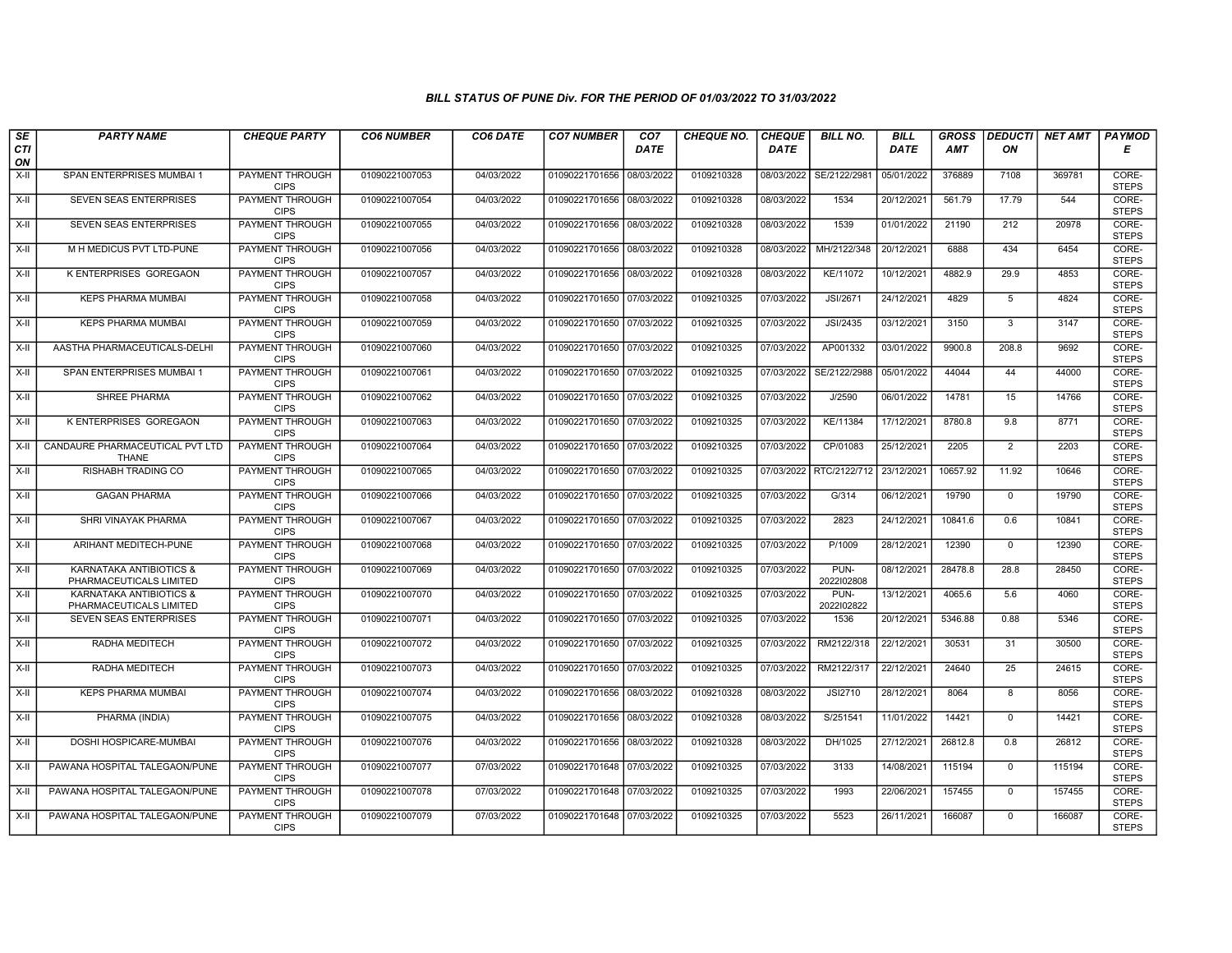| $s_E$            | <b>PARTY NAME</b>                                          | <b>CHEQUE PARTY</b>                   | <b>CO6 NUMBER</b> | CO6 DATE   | <b>CO7 NUMBER</b>         | CO <sub>7</sub> | <b>CHEQUE NO.</b> | <b>CHEQUE</b> | <b>BILL NO.</b>         | <b>BILL</b> | <b>GROSS</b> | <b>DEDUCTI</b> | <b>NET AMT</b> | <b>PAYMOD</b>                |
|------------------|------------------------------------------------------------|---------------------------------------|-------------------|------------|---------------------------|-----------------|-------------------|---------------|-------------------------|-------------|--------------|----------------|----------------|------------------------------|
| <b>CTI</b><br>ON |                                                            |                                       |                   |            |                           | <b>DATE</b>     |                   | <b>DATE</b>   |                         | DATE        | <b>AMT</b>   | ΟN             |                | Е                            |
| X-II             | RELIANCE JIO INFOCOMM                                      | PAYMENT THROUGH<br><b>CIPS</b>        | 01090221007080    | 07/03/2022 | 01090221701647 07/03/2022 |                 | 0109210325        |               | 07/03/2022 528500078003 | 01/03/2022  | 8396.88      | 0.88           | 8396           | CORE-<br><b>STEPS</b>        |
| X-II             | PAWANA HOSPITAL TALEGAON/PUNE                              | <b>PAYMENT THROUGH</b><br><b>CIPS</b> | 01090221007081    | 07/03/2022 | 01090221701648 07/03/2022 |                 | 0109210325        | 07/03/2022    | 4321                    | 04/10/2021  | 103916       | $\mathbf{0}$   | 103916         | CORE-<br><b>STEPS</b>        |
| X-II             | PAWANA HOSPITAL TALEGAON/PUNE                              | PAYMENT THROUGH<br><b>CIPS</b>        | 01090221007082    | 07/03/2022 | 01090221701648 07/03/2022 |                 | 0109210325        | 07/03/2022    | 2276                    | 07/07/2021  | 306486       | $\mathbf 0$    | 306486         | CORE-<br><b>STEPS</b>        |
| $X-II$           | PAWANA HOSPITAL TALEGAON/PUNE                              | PAYMENT THROUGH<br><b>CIPS</b>        | 01090221007083    | 07/03/2022 | 01090221701648            | 07/03/2022      | 0109210325        | 07/03/2022    | 3260                    | 20/08/2021  | 156727       | $\mathbf 0$    | 156727         | CORE-<br><b>STEPS</b>        |
| X-II             | PAWANA HOSPITAL TALEGAON/PUNE                              | PAYMENT THROUGH<br><b>CIPS</b>        | 01090221007084    | 07/03/2022 | 01090221701648 07/03/2022 |                 | 0109210325        | 07/03/2022    | 7460                    | 13/03/2021  | 352052       | $\mathbf 0$    | 352052         | CORE-<br><b>STEPS</b>        |
| $X-II$           | Yourself for D.D                                           | Yourself for D.D                      | 01090221007085    | 07/03/2022 | 01090221701649 07/03/2022 |                 | 970395            | 07/03/2022    | 659881                  | 04/03/2022  | 10319        | $\mathbf{0}$   | 10319          | <b>BANK</b><br><b>CHEQUE</b> |
| X-II             | PAWANA HOSPITAL TALEGAON/PUNE                              | PAYMENT THROUGH<br><b>CIPS</b>        | 01090221007086    | 07/03/2022 | 01090221701648 07/03/2022 |                 | 0109210325        | 07/03/2022    | 2836                    | 01/08/2021  | 111330       | $\mathbf 0$    | 111330         | CORE-<br><b>STEPS</b>        |
| X-II             | GLOBAL HOSPITAL AND RESEARCH<br>INSTITUE-PUNE              | <b>PAYMENT THROUGH</b><br><b>CIPS</b> | 01090221007087    | 07/03/2022 | 01090221701648            | 07/03/2022      | 0109210325        | 07/03/2022    | 1988/2021               | 08/09/2021  | 61235        | $\mathbf 0$    | 61235          | CORE-<br><b>STEPS</b>        |
| $X-H$            | <b>DSC PA GENL</b>                                         | <b>PAYMENT THROUGH</b><br><b>CIPS</b> | 01090221007088    | 07/03/2022 | 01090221701649 07/03/2022 |                 | 0109210325        | 07/03/2022    | 12999                   | 27/01/2022  | 8000         | $\mathbf 0$    | 8000           | CORE-<br><b>STEPS</b>        |
| X-II             | GLOBAL HOSPITAL AND RESEARCH<br><b>INSTITUE-PUNE</b>       | <b>PAYMENT THROUGH</b><br><b>CIPS</b> | 01090221007089    | 07/03/2022 | 01090221701648 07/03/2022 |                 | 0109210325        | 07/03/2022    | 1837/2021               | 20/07/2021  | 451713       | $\mathbf 0$    | 451713         | CORE-<br><b>STEPS</b>        |
| X-II             | GLOBAL HOSPITAL AND RESEARCH<br>INSTITUE-PUNE              | PAYMENT THROUGH<br><b>CIPS</b>        | 01090221007090    | 07/03/2022 | 01090221701648 07/03/2022 |                 | 0109210325        | 07/03/2022    | 2043/2021               | 19/08/2021  | 200359       | $\mathbf 0$    | 200359         | CORE-<br><b>STEPS</b>        |
| X-II             | ANUSHKA MRI AND CT SCAN CENTRE<br><b>PUNE</b>              | <b>PAYMENT THROUGH</b><br><b>CIPS</b> | 01090221007091    | 07/03/2022 | 01090221701648 07/03/2022 |                 | 0109210325        | 07/03/2022    | $cl-013$                | 28/09/2021  | 4900         | $\mathbf 0$    | 4900           | CORE-<br><b>STEPS</b>        |
| $X-II$           | SR DFM PA GENL                                             | <b>PAYMENT THROUGH</b><br><b>CIPS</b> | 01090221007092    | 07/03/2022 | 01090221701649 07/03/2022 |                 | 0109210325        | 07/03/2022    | 676123                  | 04/03/2022  | 974          | $\mathbf 0$    | 974            | CORE-<br><b>STEPS</b>        |
| $X-H$            | <b>IPF RPF SIB PUNE</b>                                    | PAYMENT THROUGH<br><b>CIPS</b>        | 01090221007093    | 07/03/2022 | 01090221701649 07/03/2022 |                 | 0109210325        | 07/03/2022    | <b>IPF/SIB/PA</b>       | 26/02/2022  | 1191         | $\mathbf 0$    | 1191           | CORE-<br><b>STEPS</b>        |
| X-II             | SSE PW YD PA                                               | PAYMENT THROUGH<br><b>CIPS</b>        | 01090221007094    | 07/03/2022 | 01090221701649 07/03/2022 |                 | 0109210325        | 07/03/2022    | 05 IMP                  | 30/10/2021  | 9999         | $\Omega$       | 9999           | CORE-<br><b>STEPS</b>        |
| $X-H$            | <b>SM TAKARI</b>                                           | PAYMENT THROUGH<br><b>CIPS</b>        | 01090221007095    | 07/03/2022 | 01090221701649 07/03/2022 |                 | 0109210325        | 07/03/2022    | 317                     | 14/02/2022  | 10000        | $\mathbf{0}$   | 10000          | CORE-<br><b>STEPS</b>        |
| X-II             | <b>SSE PW DD</b>                                           | PAYMENT THROUGH<br><b>CIPS</b>        | 01090221007096    | 07/03/2022 | 01090221701649 07/03/2022 |                 | 0109210325        | 07/03/2022    | 24                      | 16/02/2022  | 9982         | $\mathbf{0}$   | 9982           | CORE-<br><b>STEPS</b>        |
| X-II             | <b>BPCL E CMS</b>                                          | <b>PAYMENT THROUGH</b><br><b>CIPS</b> | 01090221007097    | 07/03/2022 | 01090221701646 07/03/2022 |                 | 0109210325        | 07/03/2022    | ttm imprest             | 04/03/2022  | 499002       | $\mathbf 0$    | 499002         | CORE-<br><b>STEPS</b>        |
| $X-II$           | DEE PA DG SET GPR                                          | PAYMENT THROUGH<br><b>CIPS</b>        | 01090221007098    | 07/03/2022 | 01090221701649 07/03/2022 |                 | 0109210325        | 07/03/2022    | L/G/PA/IMP              | 28/01/2022  | 95997        | $\Omega$       | 95997          | CORE-<br><b>STEPS</b>        |
| X-II             | DIVISIONAL SAFETY OFFICER PA                               | PAYMENT THROUGH<br><b>CIPS</b>        | 01090221007099    | 07/03/2022 | 01090221701649 07/03/2022 |                 | 0109210325        | 07/03/2022    | PA/S/26/2022            | 28/02/2022  | 2869         | $\mathbf{0}$   | 2869           | CORE-<br><b>STEPS</b>        |
| $X-H$            | SSE(E/M)PA                                                 | <b>PAYMENT THROUGH</b><br><b>CIPS</b> | 01090221007100    | 07/03/2022 | 01090221701649 07/03/2022 |                 | 0109210325        | 07/03/2022    | SE/4106                 | 06/11/2021  | 7000         | $\mathbf 0$    | 7000           | CORE-<br><b>STEPS</b>        |
| X-II             | ADEN DD FUEL JEEP                                          | <b>PAYMENT THROUGH</b><br><b>CIPS</b> | 01090221007101    | 07/03/2022 | 01090221701649 07/03/2022 |                 | 0109210325        | 07/03/2022    | DD/JEEP/IMP             | 19/02/2022  | 7000         | $\mathbf{0}$   | 7000           | CORE-<br><b>STEPS</b>        |
| X-II             | ADEN DD FUEL                                               | PAYMENT THROUGH<br><b>CIPS</b>        | 01090221007102    | 07/03/2022 | 01090221701649            | 07/03/2022      | 0109210325        | 07/03/2022    | DD/PTRL/IMP             | 19/02/2022  | 10000        | 0              | 10000          | CORE-<br><b>STEPS</b>        |
| $X-H$            | <b>SRDFM COMPUTERS</b>                                     | PAYMENT THROUGH<br><b>CIPS</b>        | 01090221007103    | 07/03/2022 | 01090221701660 09/03/2022 |                 | 0109210337        | 17/03/2022    | computers               | 07/03/2022  | 5000         | $\mathbf{0}$   | 5000           | CORE-<br><b>STEPS</b>        |
| X-II             | RAJMUDRA GROUP                                             | PAYMENT THROUGH<br><b>CIPS</b>        | 01090221007104    | 07/03/2022 | 01090221701658            | 08/03/2022      | 0109210328        | 08/03/2022    | Pune/RG/10              | 12/02/2022  | 23865.5      | 0.5            | 23865          | CORE-<br><b>STEPS</b>        |
| $X-H$            | Pooja Trading & Co                                         | <b>PAYMENT THROUGH</b><br><b>CIPS</b> | 01090221007105    | 07/03/2022 | 01090221701652 08/03/2022 |                 | 0109210328        | 08/03/2022    | 14                      | 19/01/2022  | 110212       | $\mathbf 0$    | 110212         | CORE-<br><b>STEPS</b>        |
|                  | X-II   DR D Y PATIL HOSPITAL AND RESEARCH<br><b>CENTRE</b> | PAYMENT THROUGH<br><b>CIPS</b>        | 01090221007106    | 08/03/2022 | 01090221701655 08/03/2022 |                 | 0109210328        | 08/03/2022    | RLWY 01                 | 08/04/2021  | 102306       | $\mathbf{0}$   | 102306         | CORE-<br><b>STEPS</b>        |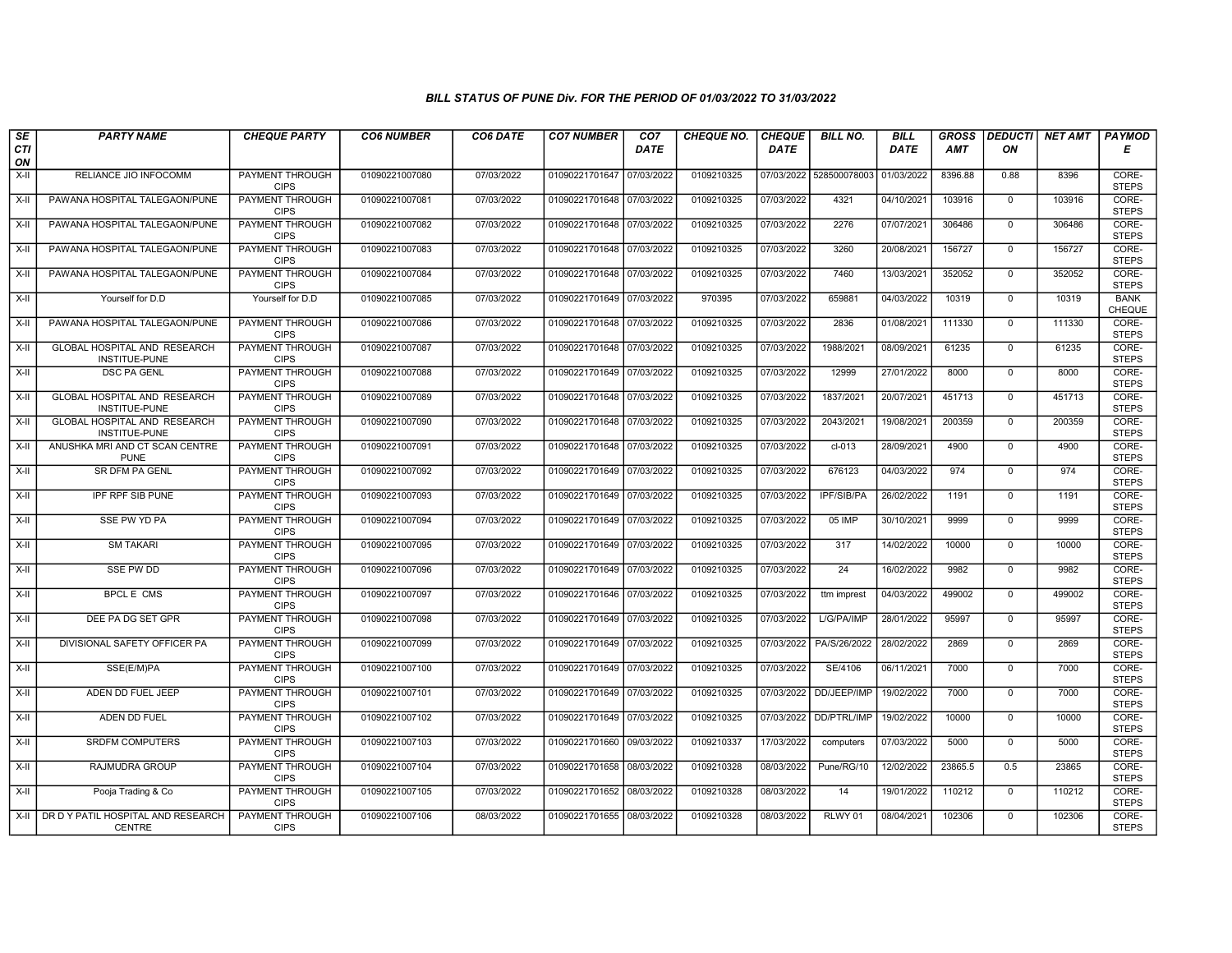| SE               | <b>PARTY NAME</b>                             | <b>CHEQUE PARTY</b>                   | <b>CO6 NUMBER</b> | CO6 DATE   | <b>CO7 NUMBER</b>         | CO <sub>7</sub> | CHEQUE NO. | <b>CHEQUE</b> | <b>BILL NO.</b>                           | <b>BILL</b> | <b>GROSS</b> |                | DEDUCTI NET AMT | <b>PAYMOD</b>         |
|------------------|-----------------------------------------------|---------------------------------------|-------------------|------------|---------------------------|-----------------|------------|---------------|-------------------------------------------|-------------|--------------|----------------|-----------------|-----------------------|
| <b>CTI</b><br>ON |                                               |                                       |                   |            |                           | <b>DATE</b>     |            | <b>DATE</b>   |                                           | <b>DATE</b> | <b>AMT</b>   | ON             |                 | Е                     |
| $X-H$            | GLOBAL HOSPITAL AND RESEARCH<br>INSTITUE-PUNE | <b>PAYMENT THROUGH</b><br><b>CIPS</b> | 01090221007107    | 08/03/2022 | 01090221701655 08/03/2022 |                 | 0109210328 | 08/03/2022    | 2228/2021                                 | 07/09/2021  | 61804        | $\overline{0}$ | 61804           | CORE-<br><b>STEPS</b> |
| $X-H$            | GLOBAL HOSPITAL AND RESEARCH<br>INSTITUE-PUNE | <b>PAYMENT THROUGH</b><br><b>CIPS</b> | 01090221007108    | 08/03/2022 | 01090221701655 08/03/2022 |                 | 0109210328 | 08/03/2022    | 3152/2021                                 | 20/11/2021  | 48753        | $\overline{0}$ | 48753           | CORE-<br><b>STEPS</b> |
| X-II             | GLOBAL HOSPITAL AND RESEARCH<br>INSTITUE-PUNE | PAYMENT THROUGH<br><b>CIPS</b>        | 01090221007109    | 08/03/2022 | 01090221701655 08/03/2022 |                 | 0109210328 | 08/03/2022    | 3454/2022                                 | 11/12/2021  | 292278       | $\mathbf 0$    | 292278          | CORE-<br><b>STEPS</b> |
| $X-II$           | GLOBAL HOSPITAL AND RESEARCH<br>INSTITUE-PUNE | PAYMENT THROUGH<br><b>CIPS</b>        | 01090221007110    | 08/03/2022 | 01090221701655 08/03/2022 |                 | 0109210328 | 08/03/2022    | 2389/2021                                 | 22/09/2021  | 51462        | $\mathbf{0}$   | 51462           | CORE-<br><b>STEPS</b> |
| $X-H$            | MERCANTILE ADVERTISING                        | <b>PAYMENT THROUGH</b><br><b>CIPS</b> | 01090221007111    | 08/03/2022 | 01090221701657 08/03/2022 |                 | 0109210328 |               | 08/03/2022 MP/0080/01/21-<br>22           | 17/01/2022  | 5344.92      | 0.92           | 5344            | CORE-<br><b>STEPS</b> |
| $X-H$            | MERCANTILE ADVERTISING                        | <b>PAYMENT THROUGH</b><br><b>CIPS</b> | 01090221007112    | 08/03/2022 | 01090221701657 08/03/2022 |                 | 0109210328 | 08/03/2022    | MP/00/11/21-<br>22                        | 20/11/2021  | 15173.92     | 0.92           | 15173           | CORE-<br><b>STEPS</b> |
| X-II             | MERCANTILE ADVERTISING                        | PAYMENT THROUGH<br><b>CIPS</b>        | 01090221007113    | 08/03/2022 | 01090221701657 08/03/2022 |                 | 0109210328 |               | 08/03/2022 MP/0077/01/21-17/01/2022<br>22 |             | 24153.7      | 0.7            | 24153           | CORE-<br><b>STEPS</b> |
| $X-H$            | LT170250354013                                | <b>PAYMENT THROUGH</b><br><b>CIPS</b> | 01090221007114    | 08/03/2022 | 01090221701659 08/03/2022 |                 | 0109210328 | 08/03/2022    | 170250354013                              | 28/02/2022  | 410          | $\overline{0}$ | 410             | CORE-<br><b>STEPS</b> |
| $X-H$            | LT170250354196                                | <b>PAYMENT THROUGH</b><br><b>CIPS</b> | 01090221007115    | 08/03/2022 | 01090221701659 08/03/2022 |                 | 0109210328 | 08/03/2022    | T17025035419<br>6                         | 28/02/2022  | 460          | $\mathbf 0$    | 460             | CORE-<br><b>STEPS</b> |
| $X-H$            | LT170250354021                                | <b>PAYMENT THROUGH</b><br><b>CIPS</b> | 01090221007116    | 08/03/2022 | 01090221701659 08/03/2022 |                 | 0109210328 |               | 08/03/2022 170250354021                   | 28/02/2022  | 770          | $\mathbf 0$    | 770             | CORE-<br><b>STEPS</b> |
| X-II             | LT160250796746                                | <b>PAYMENT THROUGH</b><br><b>CIPS</b> | 01090221007117    | 08/03/2022 | 01090221701659 08/03/2022 |                 | 0109210328 | 08/03/2022    | 160250796746                              | 28/02/2022  | 500          | $\mathbf 0$    | 500             | CORE-<br><b>STEPS</b> |
| X-II             | LT160250796576                                | PAYMENT THROUGH<br><b>CIPS</b>        | 01090221007118    | 08/03/2022 | 01090221701659 08/03/2022 |                 | 0109210328 | 08/03/2022    | 160250796576                              | 28/02/2022  | 570          | $\mathbf 0$    | 570             | CORE-<br><b>STEPS</b> |
| $X-H$            | LT160250793941                                | <b>PAYMENT THROUGH</b><br><b>CIPS</b> | 01090221007119    | 08/03/2022 | 01090221701659 08/03/2022 |                 | 0109210328 | 08/03/2022    | 160250793941                              | 28/02/2022  | 430          | $\overline{0}$ | 430             | CORE-<br><b>STEPS</b> |
| $X-H$            | LT160250793933                                | <b>PAYMENT THROUGH</b><br><b>CIPS</b> | 01090221007120    | 08/03/2022 | 01090221701659 08/03/2022 |                 | 0109210328 | 08/03/2022    | 160250793933                              | 28/02/2022  | 450          | $\mathbf 0$    | 450             | CORE-<br><b>STEPS</b> |
| X-II             | LT160250793984                                | <b>PAYMENT THROUGH</b><br><b>CIPS</b> | 01090221007121    | 08/03/2022 | 01090221701659 08/03/2022 |                 | 0109210328 | 08/03/2022    | 160250793984                              | 28/02/2022  | 410          | $\Omega$       | 410             | CORE-<br><b>STEPS</b> |
| X-II             | LT160250793992                                | PAYMENT THROUGH<br><b>CIPS</b>        | 01090221007122    | 08/03/2022 | 01090221701659 08/03/2022 |                 | 0109210328 | 08/03/2022    | 160250793992                              | 28/02/2022  | 520          | $\mathbf 0$    | 520             | CORE-<br><b>STEPS</b> |
| X-II             | LT181020002934                                | <b>PAYMENT THROUGH</b><br><b>CIPS</b> | 01090221007123    | 08/03/2022 | 01090221701659 08/03/2022 |                 | 0109210328 |               | 08/03/2022 LT1810200029<br>34             | 28/02/2022  | 9630         | $\overline{0}$ | 9630            | CORE-<br><b>STEPS</b> |
| $X-H$            | LT174002526261                                | PAYMENT THROUGH<br><b>CIPS</b>        | 01090221007124    | 08/03/2022 | 01090221701659            | 08/03/2022      | 0109210328 | 08/03/2022    | 174002526261                              | 28/02/2022  | 33590        | $\overline{0}$ | 33590           | CORE-<br><b>STEPS</b> |
| $X-II$           | LT170565569506                                | <b>PAYMENT THROUGH</b><br><b>CIPS</b> | 01090221007125    | 08/03/2022 | 01090221701659 08/03/2022 |                 | 0109210328 |               | 08/03/2022 LT1705655695<br>06             | 25/02/2022  | 1010         | $\mathbf 0$    | 1010            | CORE-<br><b>STEPS</b> |
| X-II             | LT170016896589                                | <b>PAYMENT THROUGH</b><br><b>CIPS</b> | 01090221007126    | 08/03/2022 | 01090221701659 08/03/2022 |                 | 0109210328 |               | 08/03/2022 LT1700168965<br>89             | 22/02/2022  | 600          | $\overline{0}$ | 600             | CORE-<br><b>STEPS</b> |
| $X-H$            | LT160230613696                                | <b>PAYMENT THROUGH</b><br><b>CIPS</b> | 01090221007127    | 08/03/2022 | 01090221701659 08/03/2022 |                 | 0109210328 | 08/03/2022    | 160230613696                              | 28/02/2022  | 390          | $\mathbf{0}$   | 390             | CORE-<br><b>STEPS</b> |
| X-II             | LT170563766029                                | <b>PAYMENT THROUGH</b><br><b>CIPS</b> | 01090221007128    | 08/03/2022 | 01090221701659 08/03/2022 |                 | 0109210328 | 08/03/2022    | 170563766029                              | 28/02/2022  | 890          | $\Omega$       | 890             | CORE-<br><b>STEPS</b> |
| X-II             | LT170563766002                                | PAYMENT THROUGH<br><b>CIPS</b>        | 01090221007129    | 08/03/2022 | 01090221701659 08/03/2022 |                 | 0109210328 | 08/03/2022    | 170563766002                              | 28/02/2022  | 1620         | $\mathbf 0$    | 1620            | CORE-<br><b>STEPS</b> |
| $X-II$           | LT160232572440                                | PAYMENT THROUGH<br><b>CIPS</b>        | 01090221007130    | 08/03/2022 | 01090221701659 08/03/2022 |                 | 0109210328 | 08/03/2022    | 160232572440                              | 28/02/2022  | 270          | $\Omega$       | 270             | CORE-<br><b>STEPS</b> |
| $X-II$           | LT170250365287                                | PAYMENT THROUGH<br><b>CIPS</b>        | 01090221007131    | 08/03/2022 | 01090221701659 08/03/2022 |                 | 0109210328 | 08/03/2022    | 170250365287                              | 28/02/2022  | 1880         | $\mathbf 0$    | 1880            | CORE-<br><b>STEPS</b> |
| $X-H$            | LT160254585375                                | <b>PAYMENT THROUGH</b><br><b>CIPS</b> | 01090221007132    | 08/03/2022 | 01090221701659 08/03/2022 |                 | 0109210328 | 08/03/2022    | 160254585375 28/02/2022                   |             | 200          | 0              | 200             | CORE-<br><b>STEPS</b> |
| X-II             | LT267090012921                                | PAYMENT THROUGH<br><b>CIPS</b>        | 01090221007133    | 08/03/2022 | 01090221701659 08/03/2022 |                 | 0109210328 |               | 08/03/2022 267090012921                   | 25/02/2022  | 370          | $\mathbf 0$    | 370             | CORE-<br><b>STEPS</b> |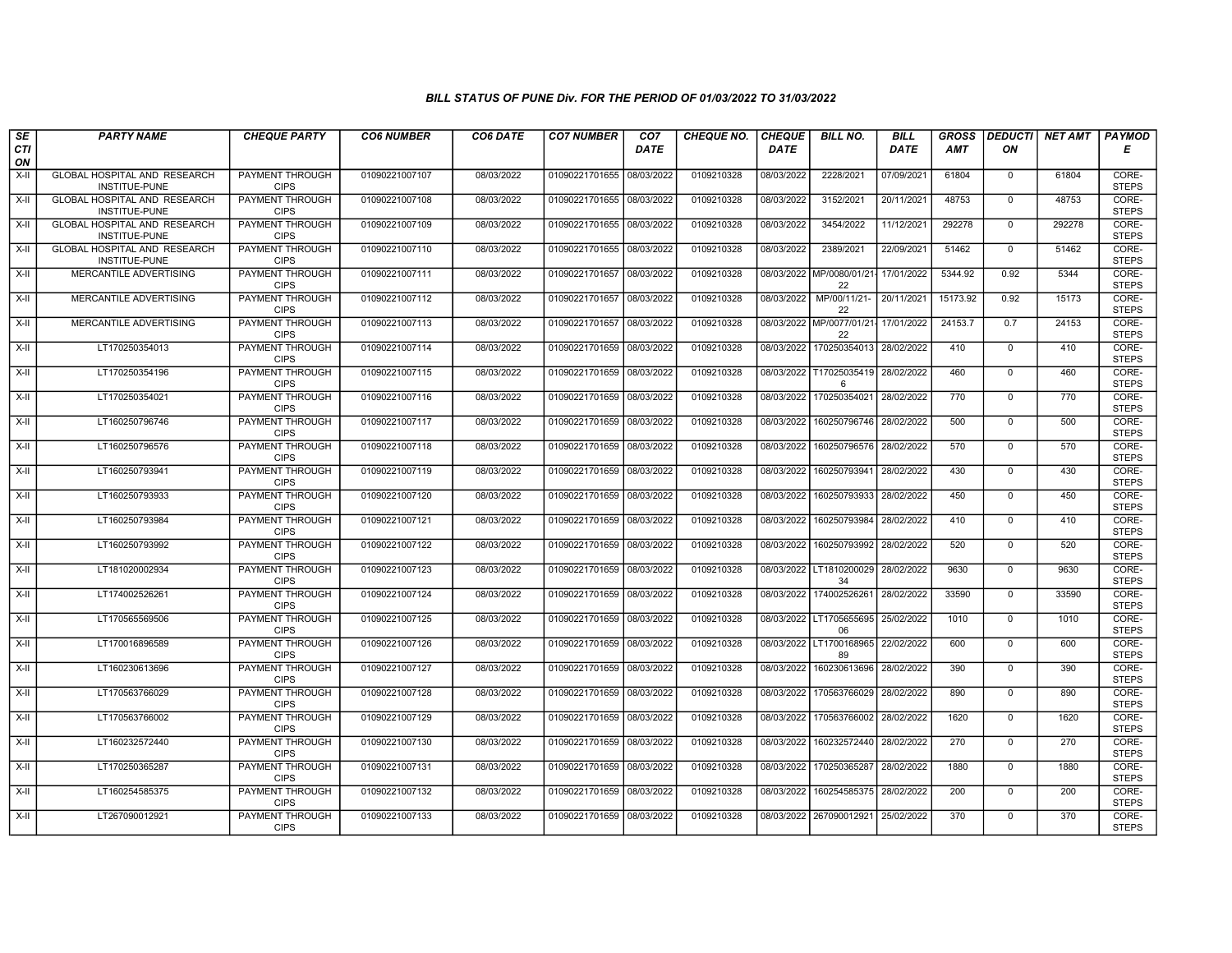| SE                 | <b>PARTY NAME</b> | <b>CHEQUE PARTY</b>                   | <b>CO6 NUMBER</b> | CO6 DATE   | <b>CO7 NUMBER</b>         | CO <sub>7</sub> | <b>CHEQUE NO.</b> | <b>CHEQUE</b> | <b>BILL NO.</b>                            | <b>BILL</b> | <b>GROSS</b> |                | DEDUCTI NET AMT | <b>PAYMOD</b>                |
|--------------------|-------------------|---------------------------------------|-------------------|------------|---------------------------|-----------------|-------------------|---------------|--------------------------------------------|-------------|--------------|----------------|-----------------|------------------------------|
| <b>CTI</b><br>ON   |                   |                                       |                   |            |                           | <b>DATE</b>     |                   | <b>DATE</b>   |                                            | <b>DATE</b> | <b>AMT</b>   | ON             |                 | Е                            |
| $X-H$              | LT250170114031    | <b>PAYMENT THROUGH</b><br><b>CIPS</b> | 01090221007134    | 08/03/2022 | 01090221701659 08/03/2022 |                 | 0109210328        |               | 08/03/2022 250170114031                    | 14/02/2022  | 17300        | $\overline{0}$ | 17300           | CORE-<br><b>STEPS</b>        |
| $X-H$              | LT250170003302    | <b>PAYMENT THROUGH</b><br><b>CIPS</b> | 01090221007135    | 08/03/2022 | 01090221701659 08/03/2022 |                 | 0109210328        |               | 08/03/2022 250170003302                    | 14/02/2022  | 760          | $\mathbf{0}$   | 760             | CORE-<br><b>STEPS</b>        |
| $X-II$             | LT267090009733    | PAYMENT THROUGH<br><b>CIPS</b>        | 01090221007136    | 08/03/2022 | 01090221701659 08/03/2022 |                 | 0109210328        | 08/03/2022    | 267090009733                               | 21/02/2022  | 3150         | $\mathbf 0$    | 3150            | CORE-<br><b>STEPS</b>        |
| $X-H$              | CMS PA STORES     | <b>PAYMENT THROUGH</b><br><b>CIPS</b> | 01090221007137    | 08/03/2022 | 01090221701658 08/03/2022 |                 | 0109210328        | 08/03/2022    | <b>IMPREST</b>                             | 07/03/2022  | 69068        | $\mathbf 0$    | 69068           | CORE-<br><b>STEPS</b>        |
| $X-H$              | LT281800457491    | <b>PAYMENT THROUGH</b><br><b>CIPS</b> | 01090221007138    | 08/03/2022 | 01090221701659 08/03/2022 |                 | 0109210328        |               | 08/03/2022 281800457491                    | 21/02/2022  | 15330        | $\mathbf 0$    | 15330           | CORE-<br><b>STEPS</b>        |
| $X-H$              | <b>XEN TM PA</b>  | <b>PAYMENT THROUGH</b><br><b>CIPS</b> | 01090221007140    | 08/03/2022 | 01090221701658 08/03/2022 |                 | 0109210328        |               | 08/03/2022 BKG/21-22/321                   | 28/01/2022  | 24915        | $\mathbf 0$    | 24915           | CORE-<br><b>STEPS</b>        |
| $X-H$              | <b>SSE PW KRD</b> | PAYMENT THROUGH<br><b>CIPS</b>        | 01090221007141    | 08/03/2022 | 01090221701658 08/03/2022 |                 | 0109210328        | 08/03/2022    | KRD.01.01                                  | 09/02/2022  | 9999         | $\mathbf 0$    | 9999            | CORE-<br><b>STEPS</b>        |
| $X-H$              | <b>SSE PW BVQ</b> | <b>PAYMENT THROUGH</b><br><b>CIPS</b> | 01090221007142    | 08/03/2022 | 01090221701658 08/03/2022 |                 | 0109210328        | 08/03/2022    | 20220301                                   | 03/03/2022  | 9760         | $\overline{0}$ | 9760            | CORE-<br><b>STEPS</b>        |
| X-II               | <b>XEN TM PA</b>  | PAYMENT THROUGH<br><b>CIPS</b>        | 01090221007143    | 08/03/2022 | 01090221701658 08/03/2022 |                 | 0109210328        | 08/03/2022    | 354592                                     | 05/02/2022  | 1900         | $\mathbf{0}$   | 1900            | CORE-<br><b>STEPS</b>        |
| $\overline{X}$ -II | LT281760375453    | <b>PAYMENT THROUGH</b><br><b>CIPS</b> | 01090221007144    | 08/03/2022 | 01090221701659 08/03/2022 |                 | 0109210328        |               | 08/03/2022 281760375453                    | 24/02/2022  | 820          | $\overline{0}$ | 820             | CORE-<br><b>STEPS</b>        |
| $X-II$             | LT279940114980    | PAYMENT THROUGH<br><b>CIPS</b>        | 01090221007145    | 08/03/2022 | 01090221701659            | 08/03/2022      | 0109210328        |               | 08/03/2022 279940114980                    | 24/02/2022  | 390          | $\mathbf 0$    | 390             | CORE-<br><b>STEPS</b>        |
| $X-H$              | LT281570071636    | PAYMENT THROUGH<br><b>CIPS</b>        | 01090221007146    | 08/03/2022 | 01090221701659 08/03/2022 |                 | 0109210328        |               | 08/03/2022 281570071636                    | 23/02/2022  | 14010        | $\mathbf 0$    | 14010           | CORE-<br><b>STEPS</b>        |
| $X-H$              | LT281570071628    | <b>PAYMENT THROUGH</b><br><b>CIPS</b> | 01090221007147    | 08/03/2022 | 01090221701659 08/03/2022 |                 | 0109210328        |               | 08/03/2022 281570071628                    | 23/02/2022  | 63750        | $\overline{0}$ | 63750           | CORE-<br><b>STEPS</b>        |
| X-II               | SANATKUMAR GUPTA  | <b>PAYMENT THROUGH</b><br><b>CIPS</b> | 01090221007149    | 08/03/2022 | 01090221701666            | 10/03/2022      | 0109210336        | 16/03/2022    | 518668                                     | 21/02/2022  | 45000        | $\mathbf 0$    | 45000           | CORE-<br><b>STEPS</b>        |
| $X-H$              | SR DME PA FUEL    | PAYMENT THROUGH<br><b>CIPS</b>        | 01090221007150    | 08/03/2022 | 01090221701666            | 10/03/2022      | 0109210336        | 16/03/2022    | Mech/IMP/PA                                | 16/02/2022  | 5000         | $\mathbf 0$    | 5000            | CORE-<br><b>STEPS</b>        |
| $X-II$             | SR DMO MRJ(HU)    | PAYMENT THROUGH<br><b>CIPS</b>        | 01090221007151    | 08/03/2022 | 01090221701666            | 10/03/2022      | 0109210336        |               | 16/03/2022 HU/MRJ/GI/DE<br>C <sub>21</sub> | 10/02/2022  | 1889         | $\mathbf{0}$   | 1889            | CORE-<br><b>STEPS</b>        |
| $X-H$              | LT173988506071    | PAYMENT THROUGH<br><b>CIPS</b>        | 01090221007152    | 09/03/2022 | 01090221701663            | 09/03/2022      | 0109210329        | 09/03/2022    | 173988506071                               | 19/02/2022  | 730          | $\overline{0}$ | 730             | CORE-<br><b>STEPS</b>        |
| $X-H$              | LT186841351564    | <b>PAYMENT THROUGH</b><br><b>CIPS</b> | 01090221007153    | 09/03/2022 | 01090221701663 09/03/2022 |                 | 0109210329        | 09/03/2022    | 186841351564                               | 21/02/2022  | 680          | $\mathbf 0$    | 680             | CORE-<br><b>STEPS</b>        |
| $X-H$              | LT170018394840    | PAYMENT THROUGH<br><b>CIPS</b>        | 01090221007154    | 09/03/2022 | 01090221701663 09/03/2022 |                 | 0109210329        |               | 09/03/2022 170018394840                    | 22/02/2022  | 350          | $\mathbf 0$    | 350             | CORE-<br><b>STEPS</b>        |
| $X-H$              | LT173343528240    | PAYMENT THROUGH<br><b>CIPS</b>        | 01090221007155    | 09/03/2022 | 01090221701663 09/03/2022 |                 | 0109210329        | 09/03/2022    | 173343528240                               | 23/02/2022  | 1420         | $\overline{0}$ | 1420            | CORE-<br><b>STEPS</b>        |
| $X-H$              | LT186840413507    | <b>PAYMENT THROUGH</b><br><b>CIPS</b> | 01090221007156    | 09/03/2022 | 01090221701663 09/03/2022 |                 | 0109210329        | 09/03/2022    | 186840413507                               | 19/02/2022  | 760          | $\mathsf{O}$   | 760             | CORE-<br><b>STEPS</b>        |
| X-II               | LT170018231215    | <b>PAYMENT THROUGH</b><br><b>CIPS</b> | 01090221007157    | 09/03/2022 | 01090221701663 09/03/2022 |                 | 0109210329        | 09/03/2022    | 170018231215                               | 22/02/2022  | 4490         | $\mathbf 0$    | 4490            | CORE-<br><b>STEPS</b>        |
| $X-II$             | LT170018372871    | PAYMENT THROUGH<br><b>CIPS</b>        | 01090221007158    | 09/03/2022 | 01090221701663 09/03/2022 |                 | 0109210329        | 09/03/2022    | 170018372871                               | 22/02/2022  | 2020         | $\mathbf 0$    | 2020            | CORE-<br><b>STEPS</b>        |
| $X-II$             | Yourself for D.D  | Yourself for D.D                      | 01090221007159    | 09/03/2022 | 01090221701663 09/03/2022 |                 | 970396            | 09/03/2022    | 160010095341                               | 24/02/2022  | 350          | $\Omega$       | 350             | <b>BANK</b><br><b>CHEQUE</b> |
| $X-H$              | Yourself for D.D  | Yourself for D.D                      | 01090221007160    | 09/03/2022 | 01090221701663 09/03/2022 |                 | 970396            | 09/03/2022    | 160238820631                               | 24/02/2022  | 320          | $\mathbf 0$    | 320             | <b>BANK</b><br>CHEQUE        |
| $X-H$              | Yourself for D.D  | Yourself for D.D                      | 01090221007161    | 09/03/2022 | 01090221701663 09/03/2022 |                 | 970396            | 09/03/2022    | 170014461739 19/02/2022                    |             | 120          | $\overline{0}$ | 120             | <b>BANK</b><br>CHEQUE        |
| $X-H$              | Yourself for D.D  | Yourself for D.D                      | 01090221007162    | 09/03/2022 | 01090221701663 09/03/2022 |                 | 970396            | 09/03/2022    | 160232011588 24/02/2022                    |             | 110          | $\mathsf{O}$   | 110             | <b>BANK</b><br>CHEQUE        |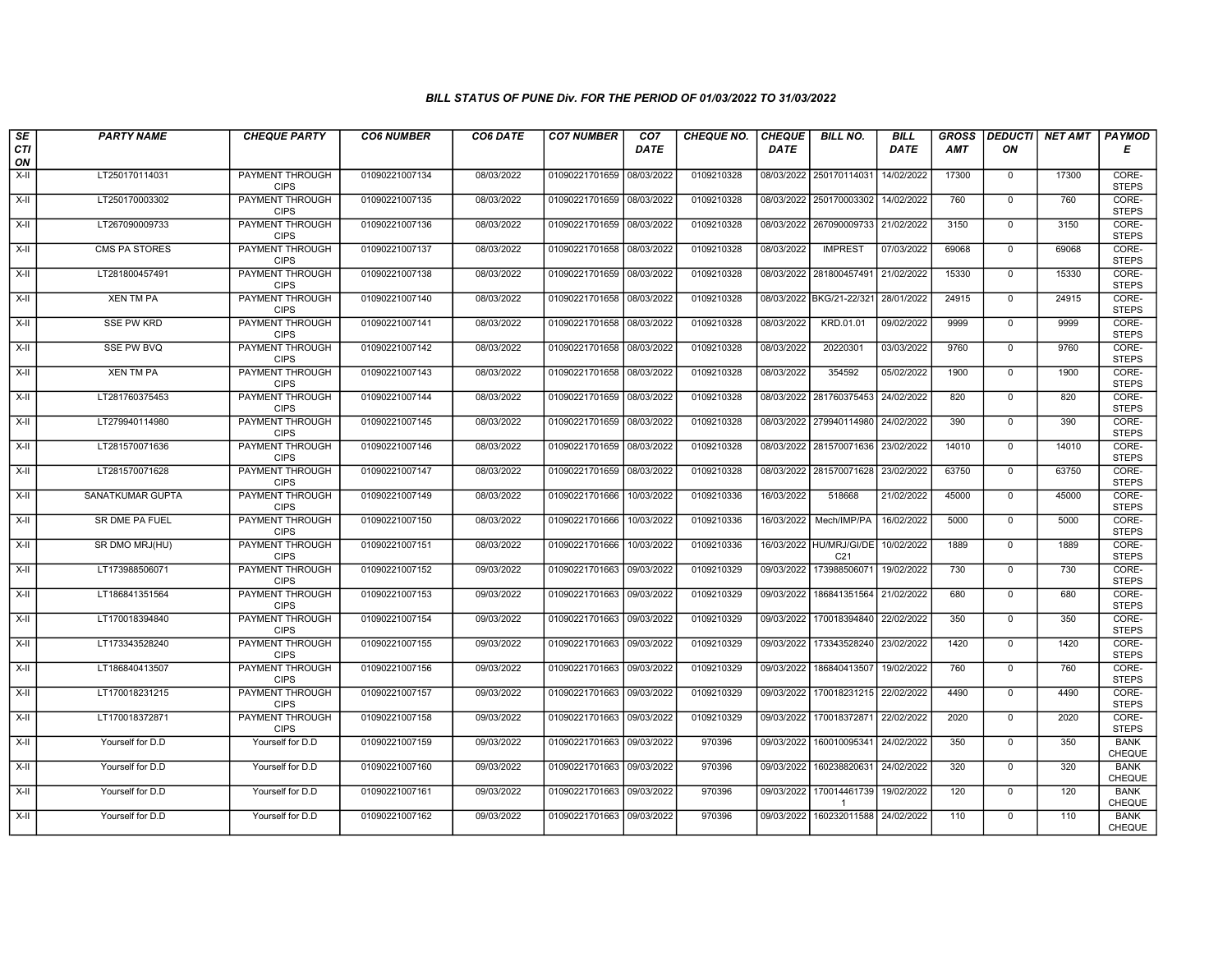| SE               | <b>PARTY NAME</b>                                 | <b>CHEQUE PARTY</b>                   | <b>CO6 NUMBER</b> | CO6 DATE   | <b>CO7 NUMBER</b>         | CO <sub>7</sub> | <b>CHEQUE NO.</b> | <b>CHEQUE</b> | <b>BILL NO.</b>                 | <b>BILL</b> | <b>GROSS</b> |                | DEDUCTI NET AMT | <b>PAYMOD</b>         |
|------------------|---------------------------------------------------|---------------------------------------|-------------------|------------|---------------------------|-----------------|-------------------|---------------|---------------------------------|-------------|--------------|----------------|-----------------|-----------------------|
| <b>CTI</b><br>ON |                                                   |                                       |                   |            |                           | <b>DATE</b>     |                   | <b>DATE</b>   |                                 | <b>DATE</b> | <b>AMT</b>   | ON             |                 | Е                     |
| $X-H$            | LT279940409955                                    | PAYMENT THROUGH<br><b>CIPS</b>        | 01090221007163    | 09/03/2022 | 01090221701663 09/03/2022 |                 | 0109210329        |               | 09/03/2022 279940409955         | 17/02/2022  | 3840         | $\mathbf 0$    | 3840            | CORE-<br><b>STEPS</b> |
| $X-H$            | LT280070004596                                    | <b>PAYMENT THROUGH</b><br><b>CIPS</b> | 01090221007164    | 09/03/2022 | 01090221701663 09/03/2022 |                 | 0109210329        |               | 09/03/2022 280070004596         | 16/02/2022  | 560          | $\overline{0}$ | 560             | CORE-<br><b>STEPS</b> |
| X-II             | FRIENDS OF MORAL RE-ARMAMENT<br>(INDIA)           | PAYMENT THROUGH<br><b>CIPS</b>        | 01090221007165    | 09/03/2022 | 01090221701661            | 09/03/2022      | 0109210329        | 09/03/2022    | 814387                          | 03/03/2022  | 88400        | $\mathbf 0$    | 88400           | CORE-<br><b>STEPS</b> |
| $X-H$            | <b>SSE PW WTR</b>                                 | PAYMENT THROUGH<br><b>CIPS</b>        | 01090221007166    | 09/03/2022 | 01090221701666            | 10/03/2022      | 0109210336        | 16/03/2022    | WTR/41/11                       | 10/02/2022  | 9960         | $\mathbf 0$    | 9960            | CORE-<br><b>STEPS</b> |
| $X-H$            | LT279950004562                                    | <b>PAYMENT THROUGH</b><br><b>CIPS</b> | 01090221007167    | 09/03/2022 | 01090221701663 09/03/2022 |                 | 0109210329        |               | 09/03/2022 279950004562         | 15/02/2022  | 2430         | $\mathbf 0$    | 2430            | CORE-<br><b>STEPS</b> |
| $X-H$            | LT279940112022                                    | <b>PAYMENT THROUGH</b><br><b>CIPS</b> | 01090221007168    | 09/03/2022 | 01090221701663 09/03/2022 |                 | 0109210329        |               | 09/03/2022 279940112022         | 15/02/2022  | 1040         | $\overline{0}$ | 1040            | CORE-<br><b>STEPS</b> |
| X-II             | LT281700466565                                    | PAYMENT THROUGH<br><b>CIPS</b>        | 01090221007169    | 09/03/2022 | 01090221701663 09/03/2022 |                 | 0109210329        | 09/03/2022    | T28170046656<br>5               | 18/02/2022  | 680          | $\mathbf 0$    | 680             | CORE-<br><b>STEPS</b> |
| X-II             | TADIWALA ROAD BARRACK                             | PAYMENT THROUGH<br><b>CIPS</b>        | 01090221007170    | 09/03/2022 | 01090221701666 10/03/2022 |                 | 0109210336        |               | 16/03/2022 IPF/R.COY/BA<br>R-08 | 21/02/2022  | 4999         | $\mathbf 0$    | 4999            | CORE-<br><b>STEPS</b> |
| $X-H$            | LT279130015543                                    | <b>PAYMENT THROUGH</b><br><b>CIPS</b> | 01090221007171    | 09/03/2022 | 01090221701663 09/03/2022 |                 | 0109210329        | 09/03/2022    | 279130015543                    | 19/02/2022  | 430          | $\mathbf 0$    | 430             | CORE-<br><b>STEPS</b> |
| $X-H$            | SR DME PA FUEL                                    | <b>PAYMENT THROUGH</b><br><b>CIPS</b> | 01090221007172    | 09/03/2022 | 01090221701666            | 10/03/2022      | 0109210336        | 16/03/2022    | Mech /IMP                       | 25/02/2022  | 3600         | $\mathbf 0$    | 3600            | CORE-<br><b>STEPS</b> |
| $X-H$            | LT187400104347                                    | PAYMENT THROUGH<br><b>CIPS</b>        | 01090221007173    | 09/03/2022 | 01090221701663            | 09/03/2022      | 0109210329        | 09/03/2022    | 187400104347                    | 22/02/2022  | 930          | $\mathbf 0$    | 930             | CORE-<br><b>STEPS</b> |
| $X-II$           | LT202360697900                                    | <b>PAYMENT THROUGH</b><br><b>CIPS</b> | 01090221007174    | 09/03/2022 | 01090221701663 09/03/2022 |                 | 0109210329        |               | 09/03/2022 202360697900         | 23/02/2022  | 15950        | $\mathbf{0}$   | 15950           | CORE-<br><b>STEPS</b> |
| X-II             | SAI SERVICE PRIVATE LIMITED                       | <b>PAYMENT THROUGH</b><br><b>CIPS</b> | 01090221007175    | 09/03/2022 | 01090221701708 23/03/2022 |                 | 0109210341        |               | 23/03/2022 221102315723<br>196  | 28/01/2022  | 38497        | $\mathbf 0$    | 38497           | CORE-<br><b>STEPS</b> |
| $X-H$            | LT198540000276                                    | <b>PAYMENT THROUGH</b><br><b>CIPS</b> | 01090221007176    | 09/03/2022 | 01090221701663 09/03/2022 |                 | 0109210329        | 09/03/2022    | 198540000276                    | 23/02/2022  | 290          | $\mathbf{0}$   | 290             | CORE-<br><b>STEPS</b> |
| X-II             | LT198160004058                                    | PAYMENT THROUGH<br><b>CIPS</b>        | 01090221007177    | 09/03/2022 | 01090221701663 09/03/2022 |                 | 0109210329        | 09/03/2022    | 198160004058                    | 23/02/2022  | 680          | $\mathbf{0}$   | 680             | CORE-<br><b>STEPS</b> |
| $X-II$           | LT198160005569                                    | <b>PAYMENT THROUGH</b><br><b>CIPS</b> | 01090221007178    | 09/03/2022 | 01090221701663 09/03/2022 |                 | 0109210329        | 09/03/2022    | 198160005569                    | 23/02/2022  | 6700         | $\overline{0}$ | 6700            | CORE-<br><b>STEPS</b> |
| $X-H$            | LT203520000311                                    | PAYMENT THROUGH<br><b>CIPS</b>        | 01090221007179    | 09/03/2022 | 01090221701663            | 09/03/2022      | 0109210329        |               | 09/03/2022 203520000311         | 21/02/2022  | 900          | $\mathbf{0}$   | 900             | CORE-<br><b>STEPS</b> |
| X-II             | LT190650002125                                    | <b>PAYMENT THROUGH</b><br><b>CIPS</b> | 01090221007180    | 09/03/2022 | 01090221701663 09/03/2022 |                 | 0109210329        | 09/03/2022    | 190650002125                    | 22/02/2022  | 430          | $\mathbf 0$    | 430             | CORE-<br><b>STEPS</b> |
| X-II             | LT197420052756                                    | PAYMENT THROUGH<br><b>CIPS</b>        | 01090221007181    | 09/03/2022 | 01090221701663 09/03/2022 |                 | 0109210329        | 09/03/2022    | 197420052756                    | 14/02/2022  | 16180        | $\mathbf 0$    | 16180           | CORE-<br><b>STEPS</b> |
| X-II             | LT197420057464                                    | PAYMENT THROUGH<br><b>CIPS</b>        | 01090221007182    | 09/03/2022 | 01090221701663 09/03/2022 |                 | 0109210329        | 09/03/2022    | 197420057464                    | 14/02/2022  | 4810         | $\mathbf{0}$   | 4810            | CORE-<br><b>STEPS</b> |
| $X-H$            | LT284460177853                                    | PAYMENT THROUGH<br><b>CIPS</b>        | 01090221007183    | 09/03/2022 | 01090221701663 09/03/2022 |                 | 0109210329        | 09/03/2022    | 284460177853                    | 15/02/2022  | 5360         | $\overline{0}$ | 5360            | CORE-<br><b>STEPS</b> |
| $X-H$            | LT284460175028                                    | <b>PAYMENT THROUGH</b><br><b>CIPS</b> | 01090221007184    | 09/03/2022 | 01090221701663 09/03/2022 |                 | 0109210329        |               | 09/03/2022 284460175028         | 15/02/2022  | 28130        | $\mathbf 0$    | 28130           | CORE-<br><b>STEPS</b> |
| X-II             | LT279947499763                                    | PAYMENT THROUGH<br><b>CIPS</b>        | 01090221007185    | 09/03/2022 | 01090221701663 09/03/2022 |                 | 0109210329        | 09/03/2022    | 279947499763                    | 16/02/2022  | 6430         | $\mathbf 0$    | 6430            | CORE-<br><b>STEPS</b> |
| X-II             | MAHALAXMI STEEL FURNITURE &<br><b>FABRICATION</b> | PAYMENT THROUGH<br><b>CIPS</b>        | 01090221007186    | 09/03/2022 | 01090221701662 09/03/2022 |                 | 0109210329        | 09/03/2022    | 1379                            | 03/01/2022  | 24855.69     | 0.69           | 24855           | CORE-<br><b>STEPS</b> |
| $X-H$            | LT281800005573                                    | PAYMENT THROUGH<br><b>CIPS</b>        | 01090221007187    | 09/03/2022 | 01090221701663 09/03/2022 |                 | 0109210329        |               | 09/03/2022 281800005573         | 21/02/2022  | 22790        | $\mathbf{0}$   | 22790           | CORE-<br><b>STEPS</b> |
| X-II             | PRAMOD KUMAR                                      | PAYMENT THROUGH<br><b>CIPS</b>        | 01090221007188    | 09/03/2022 | 01090221701664 09/03/2022 |                 | 0109210329        | 09/03/2022    | 788882                          | 25/02/2022  | 126200       | $\mathbf 0$    | 126200          | CORE-<br><b>STEPS</b> |
| X-II             | ADITYA KUMAR MITTAL                               | <b>PAYMENT THROUGH</b><br><b>CIPS</b> | 01090221007189    | 09/03/2022 | 01090221701664 09/03/2022 |                 | 0109210329        | 09/03/2022    | 788883                          | 25/02/2022  | 119700       | $\mathbf 0$    | 119700          | CORE-<br><b>STEPS</b> |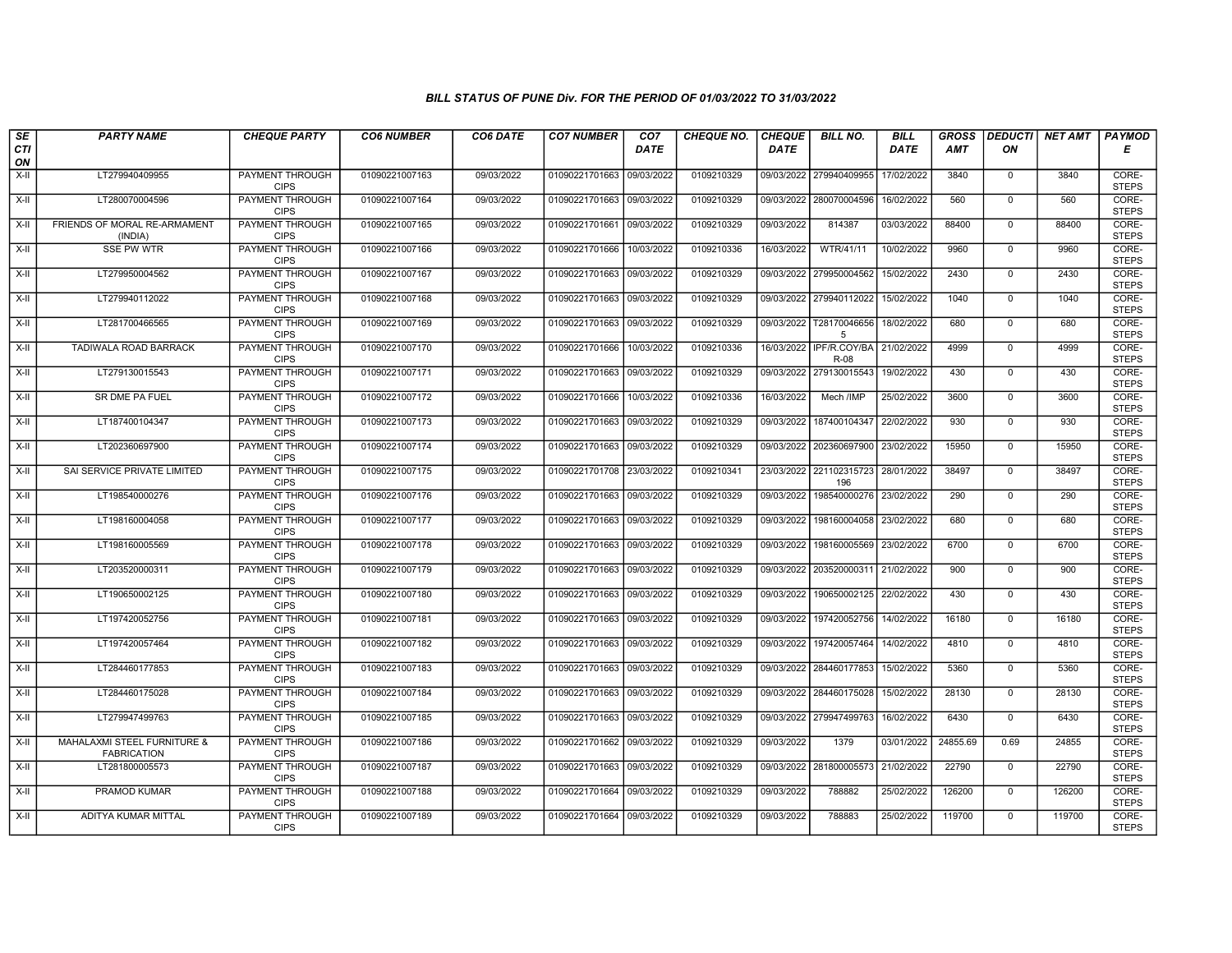| SE        | <b>PARTY NAME</b>                                               | <b>CHEQUE PARTY</b>                   | <b>CO6 NUMBER</b> | CO6 DATE   | <b>CO7 NUMBER</b>         | CO <sub>7</sub> | <b>CHEQUE NO.</b> | <b>CHEQUE</b> | <b>BILL NO.</b>                            | <b>BILL</b> | <b>GROSS</b> |              | <b>DEDUCTI</b> NET AMT | <b>PAYMOD</b>         |
|-----------|-----------------------------------------------------------------|---------------------------------------|-------------------|------------|---------------------------|-----------------|-------------------|---------------|--------------------------------------------|-------------|--------------|--------------|------------------------|-----------------------|
| CTI<br>ON |                                                                 |                                       |                   |            |                           | <b>DATE</b>     |                   | <b>DATE</b>   |                                            | DATE        | <b>AMT</b>   | ON           |                        | Е                     |
| $X-II$    | <b>ARADHANA CHAK</b>                                            | <b>PAYMENT THROUGH</b><br><b>CIPS</b> | 01090221007190    | 09/03/2022 | 01090221701664 09/03/2022 |                 | 0109210329        | 09/03/2022    | 788884                                     | 25/02/2022  | 119700       | $\Omega$     | 119700                 | CORE-<br><b>STEPS</b> |
| X-II      | RPF DOG SQUAD PUNE FEEDING                                      | <b>PAYMENT THROUGH</b><br><b>CIPS</b> | 01090221007191    | 09/03/2022 | 01090221701666            | 10/03/2022      | 0109210336        |               | 16/03/2022 RPF/DS/SVJR<br>PA/5             | 28/02/2022  | 51651        | $\Omega$     | 51651                  | CORE-<br><b>STEPS</b> |
| $X-H$     | RPF DOG SQUAD PUNE MEDICINE                                     | PAYMENT THROUGH<br><b>CIPS</b>        | 01090221007192    | 09/03/2022 | 01090221701666            | 10/03/2022      | 0109210336        |               | 16/03/2022 RPF/DS/SVJR/<br>PA/7            | 28/02/2022  | 8627         | $\Omega$     | 8627                   | CORE-<br><b>STEPS</b> |
| X-II      | RPF DOG SQUAD MIRAJ                                             | PAYMENT THROUGH<br><b>CIPS</b>        | 01090221007193    | 09/03/2022 | 01090221701666            | 10/03/2022      | 0109210336        | 16/03/2022    | RPF/DS/MRJ/J 03/03/2022<br>/10             |             | 1670         | $\mathbf 0$  | 1670                   | CORE-<br><b>STEPS</b> |
| $X-H$     | DME/CDO PA MARUTI VAN                                           | <b>PAYMENT THROUGH</b><br><b>CIPS</b> | 01090221007194    | 09/03/2022 | 01090221701666            | 10/03/2022      | 0109210336        | 16/03/2022    | PA/Mech/IMP                                | 24/02/2022  | 5000         | $\Omega$     | 5000                   | CORE-<br><b>STEPS</b> |
| X-II      | ADEN MRJ P WAY GENL                                             | <b>PAYMENT THROUGH</b><br><b>CIPS</b> | 01090221007201    | 09/03/2022 | 01090221701666            | 10/03/2022      | 0109210336        | 16/03/2022    | 39/Cash<br>Imprest                         | 24/02/2022  | 9999         | $\mathbf{0}$ | 9999                   | CORE-<br><b>STEPS</b> |
| $X-H$     | MUNCIPAL COMMISSIONER PMC WATER<br>METER SECTION PUNE           | PAYMENT THROUGH<br><b>CIPS</b>        | 01090221007202    | 10/03/2022 | 01090221701667            | 10/03/2022      | 0109210330        | 10/03/2022    | BL2021120022<br>49                         | 13/12/2021  | 15609        | $\Omega$     | 15609                  | CORE-<br><b>STEPS</b> |
| X-II      | MUNCIPAL COMMISSIONER PMC WATER<br><b>METER SECTION PUNE</b>    | PAYMENT THROUGH<br><b>CIPS</b>        | 01090221007203    | 10/03/2022 | 01090221701667            | 10/03/2022      | 0109210330        |               | 10/03/2022 BL2022010018<br>52              | 06/01/2022  | 15609        | $\mathbf{0}$ | 15609                  | CORE-<br><b>STEPS</b> |
| $X-H$     | MUNCIPAL COMMISSIONER PMC WATER<br>METER SECTION PUNE           | PAYMENT THROUGH<br><b>CIPS</b>        | 01090221007204    | 10/03/2022 | 01090221701667            | 10/03/2022      | 0109210330        | 10/03/2022    | BL2021120022<br>48                         | 13/12/2021  | 39782        | $\Omega$     | 39782                  | CORE-<br><b>STEPS</b> |
| X-II      | MUNCIPAL COMMISSIONER PMC WATER<br>METER SECTION PUNE           | <b>PAYMENT THROUGH</b><br><b>CIPS</b> | 01090221007205    | 10/03/2022 | 01090221701667            | 10/03/2022      | 0109210330        |               | 10/03/2022 BL2021090018 06/01/2022<br>51   |             | 28761        | $\mathbf 0$  | 28761                  | CORE-<br><b>STEPS</b> |
| $X-II$    | <b>EXECUTIVE ENGGINEER MIDC PUNE</b><br><b>DIVISION</b>         | PAYMENT THROUGH<br><b>CIPS</b>        | 01090221007206    | 10/03/2022 | 01090221701667            | 10/03/2022      | 0109210330        | 10/03/2022    | SI22-<br>000667664                         | 08/01/2022  | 20569        | $\Omega$     | 20569                  | CORE-<br><b>STEPS</b> |
| X-II      | EXECUTIVE ENGGINEER MIDC PUNE<br><b>DIVISION</b>                | PAYMENT THROUGH<br><b>CIPS</b>        | 01090221007207    | 10/03/2022 | 01090221701667            | 10/03/2022      | 0109210330        | 10/03/2022    | SI22-00598334                              | 09/12/2021  | 23704        | $\mathbf{0}$ | 23704                  | CORE-<br><b>STEPS</b> |
| $X-H$     | MUNCIPAL COMMISSIONER PMC WATER<br>METER SECTION PUNE           | <b>PAYMENT THROUGH</b><br><b>CIPS</b> | 01090221007208    | 10/03/2022 | 01090221701668 10/03/2022 |                 | 0109210330        |               | 10/03/2022 BL2022020000<br>78              | 01/02/2022  | 1015741      | $\Omega$     | 1015741                | CORE-<br><b>STEPS</b> |
| $X-II$    | <b>EXECUTIVE ENGGINEER MIDC PUNE</b><br><b>DIVISION</b>         | <b>PAYMENT THROUGH</b><br><b>CIPS</b> | 01090221007209    | 10/03/2022 | 01090221701667            | 10/03/2022      | 0109210330        | 10/03/2022    | SI22-00598349                              | 09/12/2021  | 78658        | $\mathbf 0$  | 78658                  | CORE-<br><b>STEPS</b> |
| $X-H$     | EXECUTIVE ENGGINEER MIDC PUNE<br><b>DIVISION</b>                | <b>PAYMENT THROUGH</b><br><b>CIPS</b> | 01090221007210    | 10/03/2022 | 01090221701667            | 10/03/2022      | 0109210330        | 10/03/2022    | SI2200066768<br>$\overline{2}$             | 08/01/2022  | 71249        | $\Omega$     | 71249                  | CORE-<br><b>STEPS</b> |
| X-II      | MUNCIPAL COMMISSIONER PMC WATER<br>METER SECTION PUNE           | PAYMENT THROUGH<br><b>CIPS</b>        | 01090221007211    | 10/03/2022 | 01090221701667            | 10/03/2022      | 0109210330        |               | 10/03/2022 BL2021110027<br>99              | 15/11/2021  | 3173         | $\mathbf 0$  | 3173                   | CORE-<br><b>STEPS</b> |
| $X-H$     | MUNCIPAL COMMISSIONER PMC WATER<br>METER SECTION PUNE           | PAYMENT THROUGH<br><b>CIPS</b>        | 01090221007212    | 10/03/2022 | 01090221701667            | 10/03/2022      | 0109210330        |               | 10/03/2022 BL2021110017<br>13              | 09/11/2021  | 115614       | $\Omega$     | 115614                 | CORE-<br><b>STEPS</b> |
| X-II      | COMMISSNER KOLHAPUR MUNCIPAL<br><b>CORPORATION WATER SUPPLY</b> | <b>PAYMENT THROUGH</b><br><b>CIPS</b> | 01090221007214    | 10/03/2022 | 01090221701667            | 10/03/2022      | 0109210330        | 10/03/2022    | 5495                                       | 25/10/2021  | 97053        | $\mathbf 0$  | 97053                  | CORE-<br><b>STEPS</b> |
| $X-II$    | ADEN(S)LNL PETROL                                               | <b>PAYMENT THROUGH</b><br><b>CIPS</b> | 01090221007215    | 10/03/2022 | 01090221701666            | 10/03/2022      | 0109210336        |               | 16/03/2022 PETROL/IMP/0<br>0905            | 18/11/2021  | 8636         | $\Omega$     | 8636                   | CORE-<br><b>STEPS</b> |
| X-II      | ADEN(S)LNL PETROL                                               | PAYMENT THROUGH<br><b>CIPS</b>        | 01090221007216    | 10/03/2022 | 01090221701666            | 10/03/2022      | 0109210336        |               | 16/03/2022 PETROL/IMP/0 09/11/2021<br>0905 |             | 8944         | $\mathbf 0$  | 8944                   | CORE-<br><b>STEPS</b> |
| X-II      | ADEN(S)LNL PETROL                                               | PAYMENT THROUGH<br><b>CIPS</b>        | 01090221007217    | 10/03/2022 | 01090221701666            | 10/03/2022      | 0109210336        |               | 16/03/2022 PETROL/IMP/0<br>0905            | 10/11/2021  | 8930         | $\mathbf{0}$ | 8930                   | CORE-<br><b>STEPS</b> |
| X-II      | ASSOCIATION FOR ASSISTANCE TO<br><b>IRICEN TRAINEE OFFICERS</b> | PAYMENT THROUGH<br><b>CIPS</b>        | 01090221007218    | 10/03/2022 | 01090221701671 11/03/2022 |                 | 0109210331        | 11/03/2022    | 814386                                     | 03/03/2022  | 2100         | $\mathbf 0$  | 2100                   | CORE-<br><b>STEPS</b> |
| X-II      | ASSOCIATION FOR ASSISTANCE TO<br><b>IRICEN TRAINEE OFFICERS</b> | <b>PAYMENT THROUGH</b><br><b>CIPS</b> | 01090221007219    | 10/03/2022 | 01090221701671 11/03/2022 |                 | 0109210331        | 11/03/2022    | 814385                                     | 03/03/2022  | 5186         | $\mathbf 0$  | 5186                   | CORE-<br><b>STEPS</b> |
| X-II      | S.D. UPLENCHWAR                                                 | <b>PAYMENT THROUGH</b><br><b>CIPS</b> | 01090221007226    | 10/03/2022 | 01090221701669            | 10/03/2022      | 0109210330        | 10/03/2022    | 03/2019                                    | 10/02/2022  | 46500        | $\mathbf 0$  | 46500                  | CORE-<br><b>STEPS</b> |
| $X-II$    | <b>LAXMI ENTERPRISES</b>                                        | PAYMENT THROUGH<br><b>CIPS</b>        | 01090221007230    | 10/03/2022 | 01090221701675            | 14/03/2022      | 0109210336        | 16/03/2022    | LE/69                                      | 19/02/2022  | 24903.9      | 25.9         | 24878                  | CORE-<br><b>STEPS</b> |
| X-II      | RPF CHOWKI TADIWALA ROAD                                        | <b>PAYMENT THROUGH</b><br><b>CIPS</b> | 01090221007233    | 10/03/2022 | 01090221701675 14/03/2022 |                 | 0109210336        | 16/03/2022    | 1655                                       | 03/01/2022  | 3000         | $\mathbf{0}$ | 3000                   | CORE-<br><b>STEPS</b> |
| X-II      | <b>IPF RPF SIB PUNE</b>                                         | PAYMENT THROUGH<br><b>CIPS</b>        | 01090221007234    | 10/03/2022 | 01090221701675 14/03/2022 |                 | 0109210336        | 16/03/2022    | SIB/PA/G-<br>Imp/14                        | 31/12/2021  | 4954         | $\Omega$     | 4954                   | CORE-<br><b>STEPS</b> |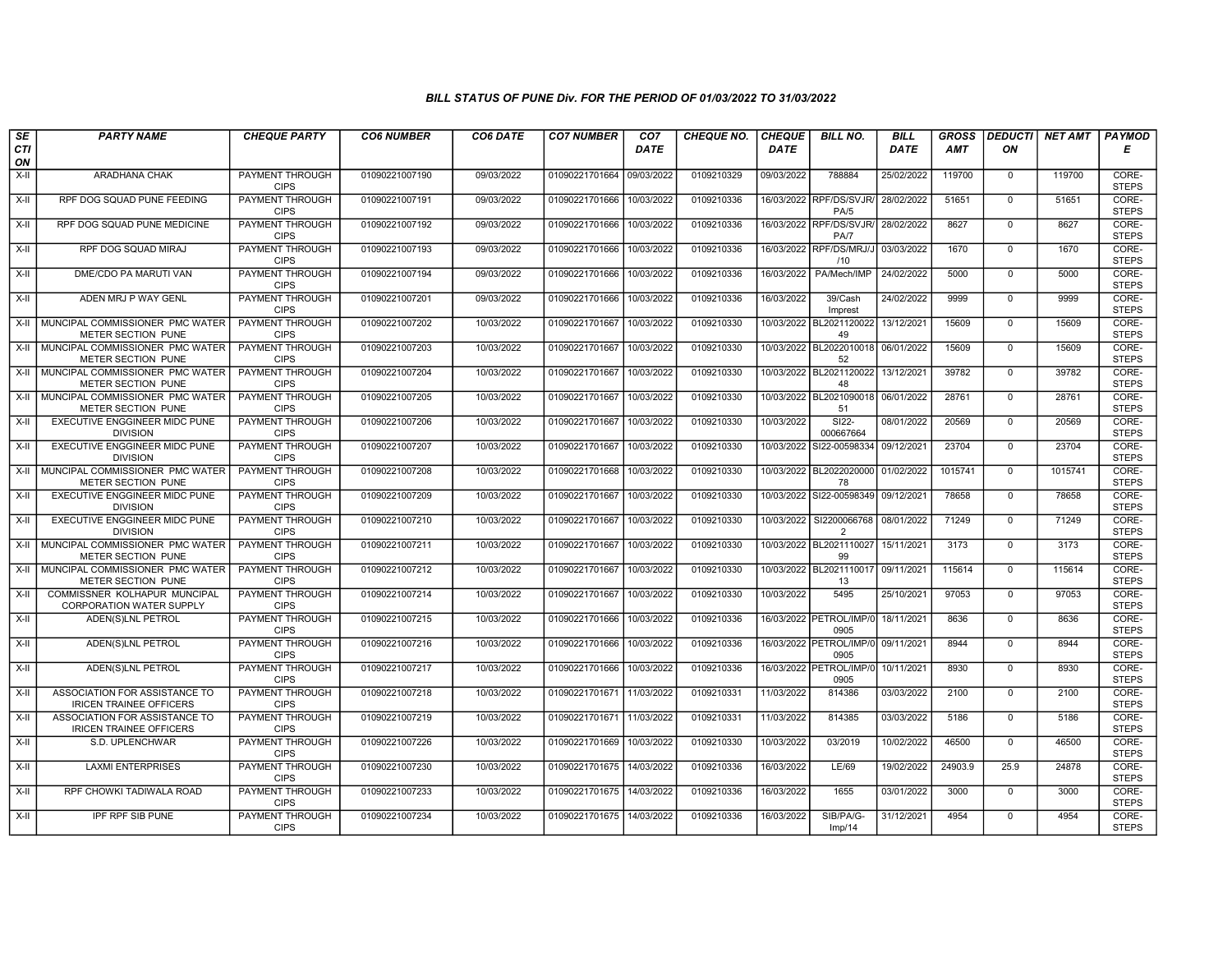| SE        | <b>PARTY NAME</b>            | <b>CHEQUE PARTY</b>                   | <b>CO6 NUMBER</b> | CO6 DATE   | <b>CO7 NUMBER</b>         | CO <sub>7</sub> | <b>CHEQUE NO.</b> | <b>CHEQUE</b> | <b>BILL NO.</b>                | <b>BILL</b> | <b>GROSS</b> | <b>DEDUCTI</b> | NET AMT | <b>PAYMOD</b>         |
|-----------|------------------------------|---------------------------------------|-------------------|------------|---------------------------|-----------------|-------------------|---------------|--------------------------------|-------------|--------------|----------------|---------|-----------------------|
| CTI<br>ON |                              |                                       |                   |            |                           | <b>DATE</b>     |                   | <b>DATE</b>   |                                | DATE        | <b>AMT</b>   | ON             |         | Е                     |
| $X-H$     | ASC RPF PA STORE             | <b>PAYMENT THROUGH</b><br><b>CIPS</b> | 01090221007235    | 10/03/2022 | 01090221701675            | 14/03/2022      | 0109210336        | 16/03/2022    | DQM/14/22                      | 09/03/2022  | 25000        | 0              | 25000   | CORE-<br><b>STEPS</b> |
| $X-H$     | KOTHRUD DIALYSIS CENTER PUNE | <b>PAYMENT THROUGH</b><br><b>CIPS</b> | 01090221007236    | 10/03/2022 | 01090221701676            | 14/03/2022      | 0109210332        | 14/03/2022    | 464258                         | 10/03/2022  | 271964       | $\mathbf{0}$   | 271964  | CORE-<br><b>STEPS</b> |
| X-II      | SR DSTE(W)PA                 | PAYMENT THROUGH<br><b>CIPS</b>        | 01090221007237    | 11/03/2022 | 01090221701675            | 14/03/2022      | 0109210336        | 16/03/2022    | 700915                         | 09/03/2022  | 5000         | $\mathbf 0$    | 5000    | CORE-<br><b>STEPS</b> |
| $X-H$     | SR DSTE(W)PA                 | <b>PAYMENT THROUGH</b><br><b>CIPS</b> | 01090221007238    | 11/03/2022 | 01090221701700            | 22/03/2022      | 0109210343        | 24/03/2022    | 700916                         | 09/03/2022  | 11200        | $\overline{0}$ | 11200   | CORE-<br><b>STEPS</b> |
| X-II      | KITABWALA PRAKASHAN          | <b>PAYMENT THROUGH</b><br><b>CIPS</b> | 01090221007239    | 11/03/2022 | 01090221701675            | 14/03/2022      | 0109210336        | 16/03/2022    | <b>IN364</b>                   | 26/02/2022  | 44420        | $\mathbf 0$    | 44420   | CORE-<br><b>STEPS</b> |
| X-II      | RPF CHOWKI JEJURI            | <b>PAYMENT THROUGH</b><br><b>CIPS</b> | 01090221007240    | 11/03/2022 | 01090221701675            | 14/03/2022      | 0109210336        | 16/03/2022    | 2000                           | 08/11/2021  | 3000         | $\mathbf{0}$   | 3000    | CORE-<br><b>STEPS</b> |
| X-II      | SR DME FR & OP PA FUEL       | PAYMENT THROUGH<br><b>CIPS</b>        | 01090221007241    | 11/03/2022 | 01090221701675            | 14/03/2022      | 0109210336        | 16/03/2022    | Mech/IMP                       | 07/03/2022  | 6000         | $\mathbf 0$    | 6000    | CORE-<br><b>STEPS</b> |
| $X-II$    | AP ENTERPRISES               | <b>PAYMENT THROUGH</b><br><b>CIPS</b> | 01090221007244    | 11/03/2022 | 01090221701670            | 11/03/2022      | 0109210331        | 11/03/2022    | 2021-22/45                     | 09/03/2022  | 46479.35     | 0.35           | 46479   | CORE-<br><b>STEPS</b> |
| $X-H$     | HT279019000553               | <b>PAYMENT THROUGH</b><br><b>CIPS</b> | 01090221007245    | 11/03/2022 | 01090221701672            | 11/03/2022      | 0109210331        | 11/03/2022    | 279019000553                   | 05/03/2022  | 743530       | $\mathbf{0}$   | 743530  | CORE-<br><b>STEPS</b> |
| $X-H$     | HT266519100291               | <b>PAYMENT THROUGH</b><br><b>CIPS</b> | 01090221007246    | 11/03/2022 | 01090221701672 11/03/2022 |                 | 0109210331        |               | 11/03/2022 266519100291        | 05/03/2022  | 357330       | $\mathbf 0$    | 357330  | CORE-<br><b>STEPS</b> |
| X-II      | HT190569006027               | PAYMENT THROUGH<br><b>CIPS</b>        | 01090221007248    | 11/03/2022 | 01090221701672            | 11/03/2022      | 0109210331        | 11/03/2022    | 190569006027                   | 05/03/2022  | 195070       | $\mathbf 0$    | 195070  | CORE-<br><b>STEPS</b> |
| X-II      | HT170019006401               | PAYMENT THROUGH<br><b>CIPS</b>        | 01090221007249    | 11/03/2022 | 01090221701672 11/03/2022 |                 | 0109210331        | 11/03/2022    | 170019006401                   | 05/03/2022  | 403000       | $\Omega$       | 403000  | CORE-<br><b>STEPS</b> |
| X-II      | HT170019004719               | <b>PAYMENT THROUGH</b><br><b>CIPS</b> | 01090221007252    | 11/03/2022 | 01090221701674            | 11/03/2022      | 0109210331        | 11/03/2022    | 170019004719                   | 05/03/2022  | 1069680      | $\mathbf 0$    | 1069680 | CORE-<br><b>STEPS</b> |
| $X-H$     | HT170019024910               | <b>PAYMENT THROUGH</b><br><b>CIPS</b> | 01090221007253    | 11/03/2022 | 01090221701672            | 11/03/2022      | 0109210331        | 11/03/2022    | 170019024910                   | 05/03/2022  | 105220       | $\mathbf 0$    | 105220  | CORE-<br><b>STEPS</b> |
| X-II      | <b>RPF SATARA</b>            | PAYMENT THROUGH<br><b>CIPS</b>        | 01090221007255    | 11/03/2022 | 01090221701675            | 14/03/2022      | 0109210336        | 16/03/2022    | IPF/RPF/STR/<br>B.IM           | 20/02/2022  | 1594         | $\mathbf 0$    | 1594    | CORE-<br><b>STEPS</b> |
| $X-II$    | <b>RPF SATARA</b>            | <b>PAYMENT THROUGH</b><br><b>CIPS</b> | 01090221007256    | 11/03/2022 | 01090221701675            | 14/03/2022      | 0109210336        |               | 16/03/2022 IPF/RPF/STR/I<br>MP | 20/02/2022  | 4957         | $\mathbf 0$    | 4957    | CORE-<br><b>STEPS</b> |
| X-II      | HT170259001415               | <b>PAYMENT THROUGH</b><br><b>CIPS</b> | 01090221007257    | 11/03/2022 | 01090221701672 11/03/2022 |                 | 0109210331        | 11/03/2022    | 170259001415                   | 05/03/2022  | 102230       | $\mathbf 0$    | 102230  | CORE-<br><b>STEPS</b> |
| X-II      | <b>RPF DEHR</b>              | <b>PAYMENT THROUGH</b><br><b>CIPS</b> | 01090221007258    | 11/03/2022 | 01090221701675            | 14/03/2022      | 0109210336        | 16/03/2022    | $\overline{27}$                | 21/02/2022  | 5000         | $\mathbf 0$    | 5000    | CORE-<br><b>STEPS</b> |
| X-II      | HT170019080030               | PAYMENT THROUGH<br><b>CIPS</b>        | 01090221007259    | 11/03/2022 | 01090221701672 11/03/2022 |                 | 0109210331        |               | 11/03/2022 170019080030        | 05/03/2022  | 239330       | $\Omega$       | 239330  | CORE-<br><b>STEPS</b> |
| X-II      | HT170019007416               | PAYMENT THROUGH<br><b>CIPS</b>        | 01090221007261    | 11/03/2022 | 01090221701672            | 11/03/2022      | 0109210331        | 11/03/2022    | 170019007416                   | 07/03/2022  | 99800        | $\mathbf 0$    | 99800   | CORE-<br><b>STEPS</b> |
| $X-H$     | RPF CHOWKI CHINCHVAD         | <b>PAYMENT THROUGH</b><br><b>CIPS</b> | 01090221007262    | 11/03/2022 | 01090221701675            | 14/03/2022      | 0109210336        | 16/03/2022    | $\overline{27}$                | 21/02/2022  | 3000         | $\overline{0}$ | 3000    | CORE-<br><b>STEPS</b> |
| X-II      | HT170019024380               | <b>PAYMENT THROUGH</b><br><b>CIPS</b> | 01090221007263    | 11/03/2022 | 01090221701672 11/03/2022 |                 | 0109210331        | 11/03/2022    | 170019024380                   | 07/03/2022  | 89390        | $\mathbf 0$    | 89390   | CORE-<br><b>STEPS</b> |
| $X-H$     | IPF PASSENGER SECURITY PUNE  | PAYMENT THROUGH<br><b>CIPS</b>        | 01090221007264    | 11/03/2022 | 01090221701675            | 14/03/2022      | 0109210336        | 16/03/2022    | IPF/PS/PA                      | 01/03/2022  | 5000         | 0              | 5000    | CORE-<br><b>STEPS</b> |
| X-II      | RPF THANA KOLHAPUR           | PAYMENT THROUGH<br><b>CIPS</b>        | 01090221007265    | 11/03/2022 | 01090221701675            | 14/03/2022      | 0109210336        | 16/03/2022    | RPF/KOP/E-<br>17/22            | 25/02/2022  | 5000         | $\Omega$       | 5000    | CORE-<br><b>STEPS</b> |
| X-II      | HT170019006690               | PAYMENT THROUGH<br><b>CIPS</b>        | 01090221007266    | 11/03/2022 | 01090221701673            | 11/03/2022      | 0109210331        | 11/03/2022    | 170019024380                   | 05/03/2022  | 420020       | $\mathbf 0$    | 420020  | CORE-<br><b>STEPS</b> |
| $X-H$     | <b>RPF DEHR</b>              | <b>PAYMENT THROUGH</b><br><b>CIPS</b> | 01090221007267    | 11/03/2022 | 01090221701675            | 14/03/2022      | 0109210336        | 16/03/2022    | 27A                            | 27/02/2022  | 1200         | $\mathbf 0$    | 1200    | CORE-<br><b>STEPS</b> |
| X-II      | HT170019005260               | PAYMENT THROUGH<br><b>CIPS</b>        | 01090221007268    | 11/03/2022 | 01090221701673 11/03/2022 |                 | 0109210331        | 11/03/2022    | 170019005260                   | 05/03/2022  | 237430       | $\mathbf 0$    | 237430  | CORE-<br><b>STEPS</b> |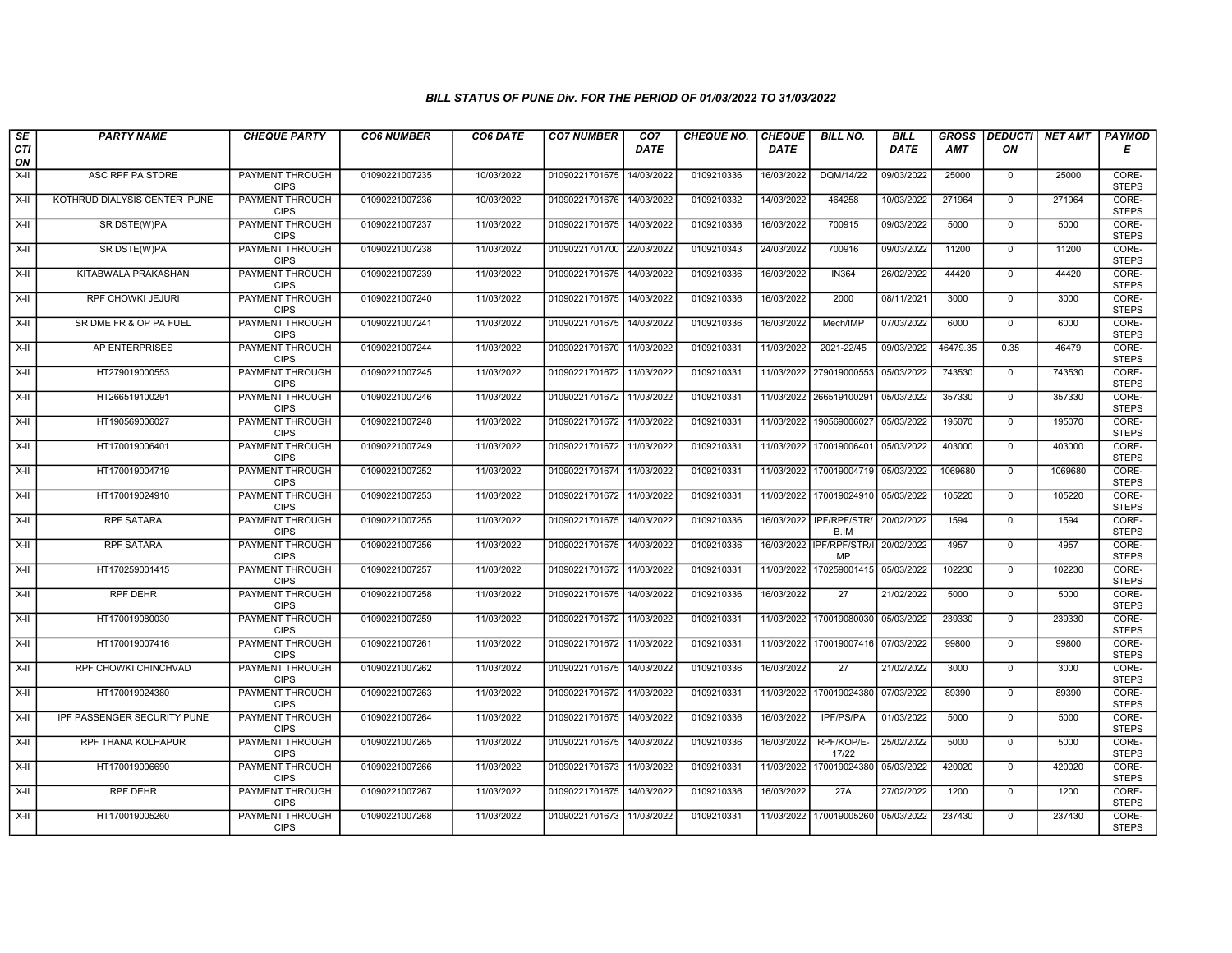| $s_E$              | <b>PARTY NAME</b>                                  | <b>CHEQUE PARTY</b>                   | <b>CO6 NUMBER</b> | CO6 DATE   | <b>CO7 NUMBER</b>         | CO <sub>7</sub> | <b>CHEQUE NO.</b> | <b>CHEQUE</b> | <b>BILL NO.</b>                    | <b>BILL</b> | <b>GROSS</b> |                | DEDUCTI  NET AMT | PAYMOD                       |
|--------------------|----------------------------------------------------|---------------------------------------|-------------------|------------|---------------------------|-----------------|-------------------|---------------|------------------------------------|-------------|--------------|----------------|------------------|------------------------------|
| <b>CTI</b><br>ON   |                                                    |                                       |                   |            |                           | <b>DATE</b>     |                   | <b>DATE</b>   |                                    | <b>DATE</b> | <b>AMT</b>   | ON             |                  | Е                            |
| $X-H$              | KITTURE PRABHAKAR TUKARAM                          | PAYMENT THROUGH<br><b>CIPS</b>        | 01090221007269    | 11/03/2022 | 01090221701675            | 14/03/2022      | 0109210336        | 16/03/2022    | 103                                | 31/12/2021  | 740          | $\mathbf{0}$   | 740              | CORE-<br><b>STEPS</b>        |
| $X-H$              | KITTURE PRABHAKAR TUKARAM                          | <b>PAYMENT THROUGH</b><br><b>CIPS</b> | 01090221007270    | 11/03/2022 | 01090221701675            | 14/03/2022      | 0109210336        | 16/03/2022    | 148                                | 31/10/2021  | 740          | $\mathbf 0$    | 740              | CORE-<br><b>STEPS</b>        |
| X-II               | KITTURE PRABHAKAR TUKARAM                          | PAYMENT THROUGH<br><b>CIPS</b>        | 01090221007271    | 11/03/2022 | 01090221701675            | 14/03/2022      | 0109210336        | 16/03/2022    | 124                                | 30/11/2021  | 740          | $\mathbf 0$    | 740              | CORE-<br><b>STEPS</b>        |
| $X-H$              | HT170019038400                                     | <b>PAYMENT THROUGH</b><br><b>CIPS</b> | 01090221007272    | 11/03/2022 | 01090221701673            | 11/03/2022      | 0109210331        | 11/03/2022    | 170019038400                       | 07/03/2022  | 669830       | $\mathsf{O}$   | 669830           | CORE-<br><b>STEPS</b>        |
| $X-H$              | HT170019005065                                     | <b>PAYMENT THROUGH</b><br><b>CIPS</b> | 01090221007273    | 11/03/2022 | 01090221701673            | 11/03/2022      | 0109210331        | 11/03/2022    | 170019005065                       | 05/03/2022  | 222710       | $\mathbf 0$    | 222710           | CORE-<br><b>STEPS</b>        |
| $X-II$             | HT170019023840                                     | <b>PAYMENT THROUGH</b><br><b>CIPS</b> | 01090221007274    | 11/03/2022 | 01090221701673 11/03/2022 |                 | 0109210331        | 11/03/2022    | 170019023840                       | 05/03/2022  | 205170       | $\mathbf{0}$   | 205170           | CORE-<br><b>STEPS</b>        |
| X-II               | Yourself for D.D                                   | Yourself for D.D                      | 01090221007275    | 11/03/2022 | 01090221701672            | 11/03/2022      | 970397            | 11/03/2022    | 170019007084                       | 05/03/2022  | 424031       | $\mathbf 0$    | 424031           | <b>BANK</b><br>CHEQUE        |
| X-II               | Yourself for D.D                                   | Yourself for D.D                      | 01090221007276    | 11/03/2022 | 01090221701672            | 11/03/2022      | 970397            | 11/03/2022    | 17001936200                        | 05/03/2022  | 242504       | $\mathbf 0$    | 242504           | <b>BANK</b><br><b>CHEQUE</b> |
| $X-H$              | HT170019023810                                     | <b>PAYMENT THROUGH</b><br><b>CIPS</b> | 01090221007277    | 14/03/2022 | 01090221701678            | 14/03/2022      | 0109210333        |               | 14/03/2022 HT1700190238<br>10      | 08/03/2022  | 203600       | $\overline{0}$ | 203600           | CORE-<br><b>STEPS</b>        |
| $X-H$              | <b>IRICEN OFFICE COMPUTER</b>                      | <b>PAYMENT THROUGH</b><br><b>CIPS</b> | 01090221007278    | 14/03/2022 | 01090221701683            | 15/03/2022      | 0109210335        | 16/03/2022    | C489/1-10                          | 11/03/2022  | 39985        | $\mathbf 0$    | 39985            | CORE-<br><b>STEPS</b>        |
| $X-II$             | AO BSNL PUNE                                       | PAYMENT THROUGH<br><b>CIPS</b>        | 01090221007279    | 14/03/2022 | 01090221701684            | 15/03/2022      | 0109210335        | 16/03/2022    | 101946525701<br>22                 | 06/03/2022  | 14364.14     | 0.14           | 14364            | CORE-<br><b>STEPS</b>        |
| X-II               | <b>SSTW IMPREST</b>                                | PAYMENT THROUGH<br><b>CIPS</b>        | 01090221007280    | 14/03/2022 | 01090221701683            | 15/03/2022      | 0109210335        | 16/03/2022    | SSTW/HS/86                         | 11/02/2022  | 4298         | $\mathbf 0$    | 4298             | CORE-<br><b>STEPS</b>        |
| $X-II$             | <b>BPCL E CMS</b>                                  | <b>PAYMENT THROUGH</b><br><b>CIPS</b> | 01090221007281    | 14/03/2022 | 01090221701677            | 14/03/2022      | 0109210332        | 14/03/2022    | ttm imprest                        | 11/03/2022  | 440200       | $\mathbf 0$    | 440200           | CORE-<br><b>STEPS</b>        |
| $X-H$              | <b>DRM PA</b>                                      | PAYMENT THROUGH<br><b>CIPS</b>        | 01090221007289    | 14/03/2022 | 01090221701679            | 14/03/2022      | 0109210334        | 15/03/2022    | 2012423331                         | 24/01/2022  | 13000        | $\mathbf{0}$   | 13000            | CORE-<br><b>STEPS</b>        |
| X-II               | SR DPO PA                                          | PAYMENT THROUGH<br><b>CIPS</b>        | 01090221007291    | 14/03/2022 | 01090221701708            | 23/03/2022      | 0109210341        | 23/03/2022    | PA/P/STORE                         | 10/03/2022  | 997          | $\mathbf 0$    | 997              | CORE-<br><b>STEPS</b>        |
| $X-H$              | SR DEE TR PA MATADORMFC 821                        | PAYMENT THROUGH<br><b>CIPS</b>        | 01090221007298    | 14/03/2022 | 01090221701679            | 14/03/2022      | 0109210334        |               | 15/03/2022 L/TR/PA/IMP/5<br>04     | 10/03/2022  | 6000         | $\overline{0}$ | 6000             | CORE-<br><b>STEPS</b>        |
| X-II               | GROUP GRAMPANCHAYAT KANHE                          | <b>PAYMENT THROUGH</b><br><b>CIPS</b> | 01090221007299    | 14/03/2022 | 01090221701680            | 15/03/2022      | 0109210334        | 15/03/2022    | 783                                | 24/05/2021  | 2200         | $\mathbf 0$    | 2200             | CORE-<br><b>STEPS</b>        |
| X-II               | GROUP GRAMPANCHAYAT KANHE                          | <b>PAYMENT THROUGH</b><br><b>CIPS</b> | 01090221007300    | 14/03/2022 | 01090221701680            | 15/03/2022      | 0109210334        | 15/03/2022    | 785                                | 24/05/2021  | 3300         | $\mathbf 0$    | 3300             | CORE-<br><b>STEPS</b>        |
| X-II               | <b>C&amp;W TRG CENTER MRJ</b>                      | PAYMENT THROUGH<br><b>CIPS</b>        | 01090221007301    | 14/03/2022 | 01090221701679            | 14/03/2022      | 0109210334        | 15/03/2022    | 788880                             | 31/01/2022  | 991          | $\Omega$       | 991              | CORE-<br><b>STEPS</b>        |
| X-II               | GROUP GRAMPANCHAYAT KANHE                          | PAYMENT THROUGH<br><b>CIPS</b>        | 01090221007302    | 14/03/2022 | 01090221701680            | 15/03/2022      | 0109210334        | 15/03/2022    | 1/387                              | 24/05/2021  | 3300         | $\mathbf 0$    | 3300             | CORE-<br><b>STEPS</b>        |
| $X-H$              | VODAFONE ESSAR CELLULAR LIMITED                    | <b>PAYMENT THROUGH</b><br><b>CIPS</b> | 01090221007303    | 14/03/2022 | 01090221701681            | 15/03/2022      | 0109210334        |               | 15/03/2022 MHSO1403227<br>48974    | 01/03/2022  | 528.64       | 0.64           | 528              | CORE-<br><b>STEPS</b>        |
| X-II               | <b>CHARANJEET SINGH CHHABRA</b>                    | PAYMENT THROUGH<br><b>CIPS</b>        | 01090221007304    | 14/03/2022 | 01090221701681 15/03/2022 |                 | 0109210334        |               | 15/03/2022 PA/OPTG/B-10 04/03/2022 |             | 2808.4       | 48.4           | 2760             | CORE-<br><b>STEPS</b>        |
| X-II               | CHIEF OFFICER, TALEGAON DABHADE<br>NAGAR PARISHAD  | PAYMENT THROUGH<br><b>CIPS</b>        | 01090221007305    | 14/03/2022 | 01090221701680            | 15/03/2022      | 0109210334        | 15/03/2022    | 0623                               | 04/03/2022  | 438000       | $\mathbf{0}$   | 438000           | CORE-<br><b>STEPS</b>        |
| X-II               | CHIEF OFFICER . TALEGAON DABHADE<br>NAGAR PARISHAD | PAYMENT THROUGH<br><b>CIPS</b>        | 01090221007306    | 14/03/2022 | 01090221701680            | 15/03/2022      | 0109210334        | 15/03/2022    | 0624                               | 04/03/2022  | 438000       | $\mathbf{0}$   | 438000           | CORE-<br><b>STEPS</b>        |
| X-II               | <b>IRICEN OFFICE MAINTENANCE</b>                   | PAYMENT THROUGH<br><b>CIPS</b>        | 01090221007307    | 15/03/2022 | 01090221701683            | 15/03/2022      | 0109210335        | 16/03/2022    | 423/Imprest                        | 14/03/2022  | 45284        | $\mathbf 0$    | 45284            | CORE-<br><b>STEPS</b>        |
| $\overline{x}$ -II | PUNE MUNICIPAL CORPORATION                         | <b>PAYMENT THROUGH</b><br><b>CIPS</b> | 01090221007308    | 15/03/2022 | 01090221701684            | 15/03/2022      | 0109210335        | 16/03/2022    | 423/Imprest                        | 24/02/2022  | 5477         | $\mathbf 0$    | 5477             | CORE-<br><b>STEPS</b>        |
| X-II               | CHARANJEET SINGH CHHABRA                           | PAYMENT THROUGH<br><b>CIPS</b>        | 01090221007309    | 15/03/2022 | 01090221701681 15/03/2022 |                 | 0109210334        | 15/03/2022    | PUNE/DC/EE-<br>27                  | 04/03/2022  | 12266.1      | 208.1          | 12058            | CORE-<br><b>STEPS</b>        |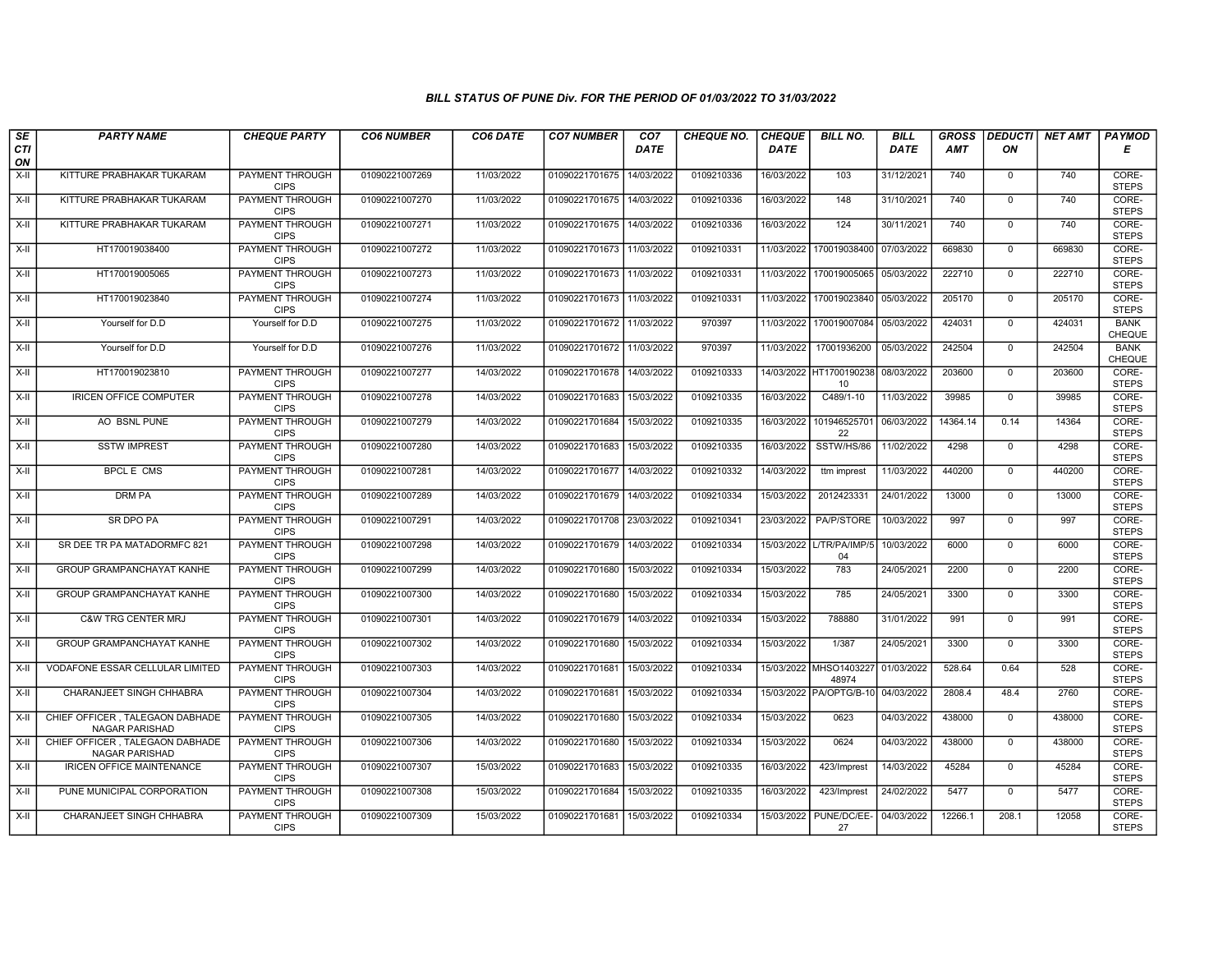| SE                 | <b>PARTY NAME</b>                   | <b>CHEQUE PARTY</b>                   | <b>CO6 NUMBER</b> | CO6 DATE   | <b>CO7 NUMBER</b>         | CO <sub>7</sub> | <b>CHEQUE NO.</b> | <b>CHEQUE</b> | <b>BILL NO.</b>                          | <b>BILL</b> | <b>GROSS</b> |                | DEDUCTI NET AMT | <b>PAYMOD</b>         |
|--------------------|-------------------------------------|---------------------------------------|-------------------|------------|---------------------------|-----------------|-------------------|---------------|------------------------------------------|-------------|--------------|----------------|-----------------|-----------------------|
| <b>CTI</b><br>ON   |                                     |                                       |                   |            |                           | <b>DATE</b>     |                   | <b>DATE</b>   |                                          | <b>DATE</b> | <b>AMT</b>   | ON             |                 | Е                     |
| $X-H$              | LT281530440361                      | <b>PAYMENT THROUGH</b><br><b>CIPS</b> | 01090221007310    | 15/03/2022 | 01090221701685            | 15/03/2022      | 0109210334        |               | 15/03/2022 LT2815304403<br>61            | 28/02/2022  | 1770         | $\overline{0}$ | 1770            | CORE-<br><b>STEPS</b> |
| $X-H$              | LT198400128965                      | <b>PAYMENT THROUGH</b><br><b>CIPS</b> | 01090221007311    | 15/03/2022 | 01090221701685            | 15/03/2022      | 0109210334        |               | 15/03/2022 LT1984001289<br>65            | 05/03/2022  | 27330        | $\mathbf{0}$   | 27330           | CORE-<br><b>STEPS</b> |
| $X-II$             | LT250020097929                      | PAYMENT THROUGH<br><b>CIPS</b>        | 01090221007312    | 15/03/2022 | 01090221701685            | 15/03/2022      | 0109210334        | 15/03/2022    | 250020097929                             | 28/02/2022  | 510          | $\mathbf 0$    | 510             | CORE-<br><b>STEPS</b> |
| X-II               | LT267160023046                      | <b>PAYMENT THROUGH</b><br><b>CIPS</b> | 01090221007313    | 15/03/2022 | 01090221701685            | 15/03/2022      | 0109210334        | 15/03/2022    | 267160023046                             | 01/03/2022  | 4110         | $\mathbf 0$    | 4110            | CORE-<br><b>STEPS</b> |
| $X-H$              | LT172491916571                      | <b>PAYMENT THROUGH</b><br><b>CIPS</b> | 01090221007314    | 15/03/2022 | 01090221701685            | 15/03/2022      | 0109210334        | 15/03/2022    | 172491916571                             | 05/03/2022  | 1560         | $\mathbf{0}$   | 1560            | CORE-<br><b>STEPS</b> |
| $X-H$              | CHARANJEET SINGH CHHABRA            | <b>PAYMENT THROUGH</b><br><b>CIPS</b> | 01090221007315    | 15/03/2022 | 01090221701681            | 15/03/2022      | 0109210334        | 15/03/2022    | PA/DC/D-29                               | 04/03/2022  | 1752.3       | 30.3           | 1722            | CORE-<br><b>STEPS</b> |
| X-II               | CHARANJEET SINGH CHHABRA            | PAYMENT THROUGH<br><b>CIPS</b>        | 01090221007316    | 15/03/2022 | 01090221701681            | 15/03/2022      | 0109210334        | 15/03/2022    | Engg/DC/A-29                             | 04/03/2022  | 35630.1      | 604.1          | 35026           | CORE-<br><b>STEPS</b> |
| $X-H$              | LT170280062475                      | <b>PAYMENT THROUGH</b><br><b>CIPS</b> | 01090221007317    | 15/03/2022 | 01090221701685            | 15/03/2022      | 0109210334        | 15/03/2022    | 170280062475 07/03/2021                  |             | 6090         | $\overline{0}$ | 6090            | CORE-<br><b>STEPS</b> |
| X-II               | <b>IRICEN OFFICE SPORTS</b>         | PAYMENT THROUGH<br><b>CIPS</b>        | 01090221007318    | 15/03/2022 | 01090221701683            | 15/03/2022      | 0109210335        | 16/03/2022    | Sports imprest                           | 14/03/2022  | 9960         | $\mathbf{0}$   | 9960            | CORE-<br><b>STEPS</b> |
| $\overline{x}$ -II | <b>IRICEN OFFICE GARDEN IMPREST</b> | <b>PAYMENT THROUGH</b><br><b>CIPS</b> | 01090221007319    | 15/03/2022 | 01090221701683            | 15/03/2022      | 0109210335        | 16/03/2022    | Garden imprest                           | 14/03/2022  | 15000        | $\overline{0}$ | 15000           | CORE-<br><b>STEPS</b> |
| $X-II$             | LT187311793325                      | PAYMENT THROUGH<br><b>CIPS</b>        | 01090221007320    | 15/03/2022 | 01090221701685            | 15/03/2022      | 0109210334        | 15/03/2022    | 187311793325                             | 05/03/2022  | 3640         | $\mathbf 0$    | 3640            | CORE-<br><b>STEPS</b> |
| $X-II$             | LT194330073526                      | PAYMENT THROUGH<br><b>CIPS</b>        | 01090221007321    | 15/03/2022 | 01090221701685            | 15/03/2022      | 0109210334        | 15/03/2022    | 194330073526                             | 05/03/2022  | 9490         | $\mathbf 0$    | 9490            | CORE-<br><b>STEPS</b> |
| $X-H$              | LT187220011618                      | <b>PAYMENT THROUGH</b><br><b>CIPS</b> | 01090221007322    | 15/03/2022 | 01090221701685            | 15/03/2022      | 0109210334        | 15/03/2022    | 187220011618 05/03/2022                  |             | 33270        | $\overline{0}$ | 33270           | CORE-<br><b>STEPS</b> |
| X-II               | LT192190029529                      | <b>PAYMENT THROUGH</b><br><b>CIPS</b> | 01090221007323    | 15/03/2022 | 01090221701685            | 15/03/2022      | 0109210334        | 15/03/2022    | 192190029529                             | 07/03/2022  | 22890        | $\mathbf 0$    | 22890           | CORE-<br><b>STEPS</b> |
| $\overline{X}$ -II | LT197220014426                      | PAYMENT THROUGH<br><b>CIPS</b>        | 01090221007324    | 15/03/2022 | 01090221701685            | 15/03/2022      | 0109210334        | 15/03/2022    | 197220014426                             | 07/03/2022  | 510          | $\mathbf 0$    | 510             | CORE-<br><b>STEPS</b> |
| $X-II$             | LT197220014434                      | PAYMENT THROUGH<br><b>CIPS</b>        | 01090221007325    | 15/03/2022 | 01090221701685            | 15/03/2022      | 0109210334        | 15/03/2022    | 197220014434                             | 07/03/2022  | 1840         | $\mathbf 0$    | 1840            | CORE-<br><b>STEPS</b> |
| $X-H$              | LT210361940461                      | PAYMENT THROUGH<br><b>CIPS</b>        | 01090221007326    | 15/03/2022 | 01090221701685            | 15/03/2022      | 0109210334        | 15/03/2022    | 210361940461                             | 05/03/2022  | 12570        | $\mathsf{O}$   | 12570           | CORE-<br><b>STEPS</b> |
| $X-H$              | LT187681912048                      | <b>PAYMENT THROUGH</b><br><b>CIPS</b> | 01090221007327    | 15/03/2022 | 01090221701685            | 15/03/2022      | 0109210334        | 15/03/2022    | 187681912048                             | 25/02/2022  | 2930         | $\mathbf 0$    | 2930            | CORE-<br><b>STEPS</b> |
| $X-H$              | LT197400057077                      | PAYMENT THROUGH<br><b>CIPS</b>        | 01090221007328    | 15/03/2022 | 01090221701685            | 15/03/2022      | 0109210334        | 15/03/2022    | 197400057077                             | 25/02/2022  | 290          | $\mathbf 0$    | 290             | CORE-<br><b>STEPS</b> |
| $X-H$              | LT173630004880                      | PAYMENT THROUGH<br><b>CIPS</b>        | 01090221007329    | 15/03/2022 | 01090221701685            | 15/03/2022      | 0109210334        | 15/03/2022    | 173630004880                             | 25/02/2022  | 160          | $\overline{0}$ | 160             | CORE-<br><b>STEPS</b> |
| $X-H$              | LT170260026901                      | <b>PAYMENT THROUGH</b><br><b>CIPS</b> | 01090221007330    | 15/03/2022 | 01090221701685            | 15/03/2022      | 0109210334        | 15/03/2022    | 170260026901                             | 25/02/2022  | 11550        | $\mathsf{O}$   | 11550           | CORE-<br><b>STEPS</b> |
| X-II               | LT190180056495                      | <b>PAYMENT THROUGH</b><br><b>CIPS</b> | 01090221007331    | 15/03/2022 | 01090221701685 15/03/2022 |                 | 0109210334        | 15/03/2022    | 190180056495                             | 25/02/2022  | 1580         | $\mathbf 0$    | 1580            | CORE-<br><b>STEPS</b> |
| $X-II$             | LT210361740399                      | PAYMENT THROUGH<br><b>CIPS</b>        | 01090221007332    | 15/03/2022 | 01090221701685            | 15/03/2022      | 0109210334        | 15/03/2022    | 210361740399                             | 28/02/2022  | 590          | $\mathbf 0$    | 590             | CORE-<br><b>STEPS</b> |
| $X-H$              | LT188181571771                      | PAYMENT THROUGH<br><b>CIPS</b>        | 01090221007333    | 15/03/2022 | 01090221701685            | 15/03/2022      | 0109210334        | 15/03/2022    | 188181571771                             | 26/02/2022  | 530          | $\Omega$       | 530             | CORE-<br><b>STEPS</b> |
| $X-H$              | LT202600577672                      | PAYMENT THROUGH<br><b>CIPS</b>        | 01090221007334    | 15/03/2022 | 01090221701685            | 15/03/2022      | 0109210334        | 15/03/2022    | 202600577672                             | 05/03/2022  | 15320        | $\mathbf 0$    | 15320           | CORE-<br><b>STEPS</b> |
| $X-H$              | LT197400045842                      | <b>PAYMENT THROUGH</b><br><b>CIPS</b> | 01090221007335    | 15/03/2022 | 01090221701685            | 15/03/2022      | 0109210334        |               | 15/03/2022 LT1974000458 25/02/2022<br>42 |             | 22430        | $\mathbf 0$    | 22430           | CORE-<br><b>STEPS</b> |
| $X-H$              | LT203520123341                      | PAYMENT THROUGH<br><b>CIPS</b>        | 01090221007336    | 15/03/2022 | 01090221701685 15/03/2022 |                 | 0109210334        | 15/03/2022    | 203520123341 05/03/2022                  |             | 38250        | $\mathbf 0$    | 38250           | CORE-<br><b>STEPS</b> |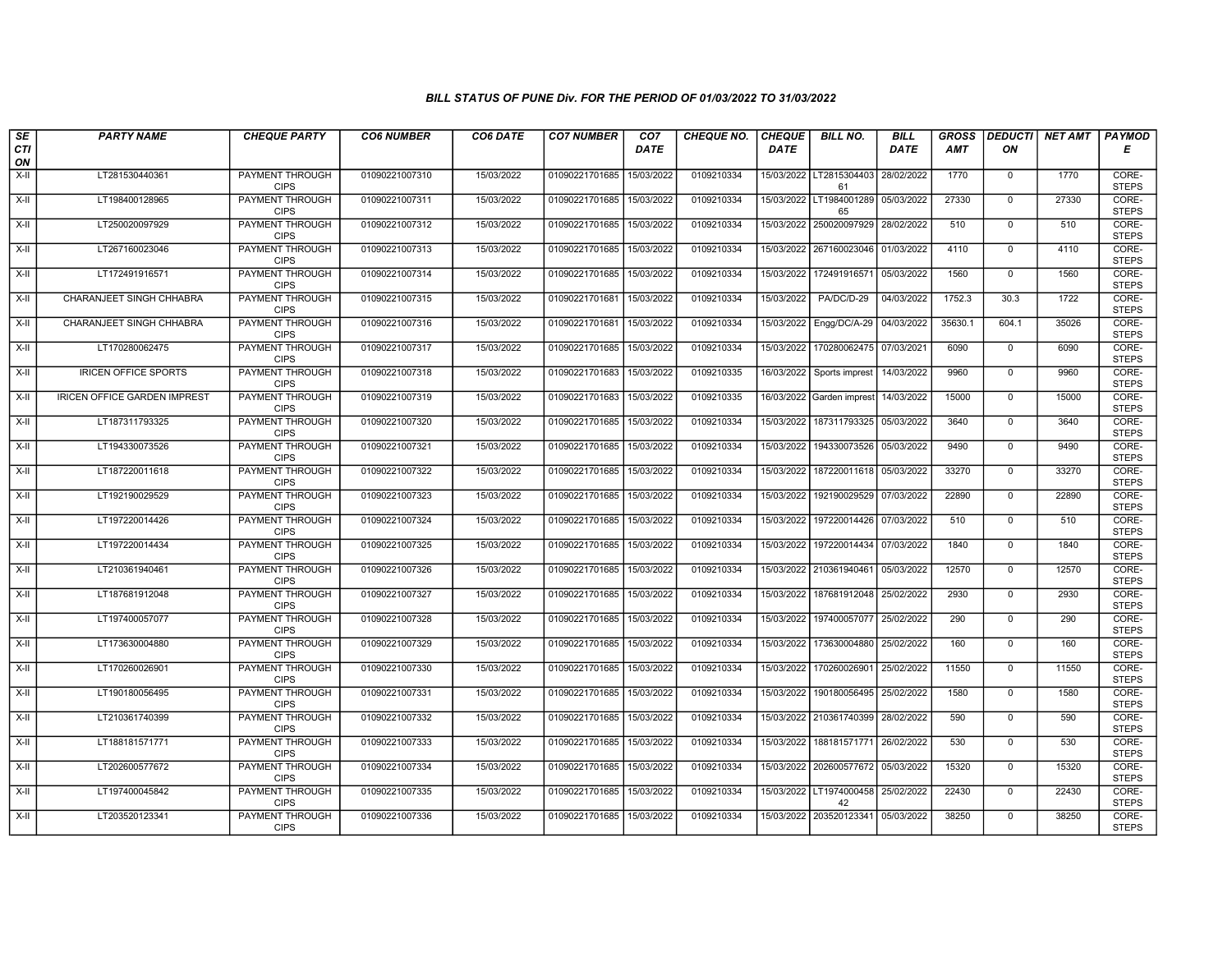| SE               | <b>PARTY NAME</b>                    | <b>CHEQUE PARTY</b>                   | <b>CO6 NUMBER</b> | CO6 DATE   | <b>CO7 NUMBER</b>         | CO <sub>7</sub> | <b>CHEQUE NO.</b> | <b>CHEQUE</b> | <b>BILL NO.</b> | <b>BILL</b> | <b>GROSS</b> |                  | DEDUCTI  NET AMT | <b>PAYMOD</b>                |
|------------------|--------------------------------------|---------------------------------------|-------------------|------------|---------------------------|-----------------|-------------------|---------------|-----------------|-------------|--------------|------------------|------------------|------------------------------|
| <b>CTI</b><br>ON |                                      |                                       |                   |            |                           | <b>DATE</b>     |                   | <b>DATE</b>   |                 | <b>DATE</b> | <b>AMT</b>   | ON               |                  | Е                            |
| $X-H$            | LT192191700071                       | <b>PAYMENT THROUGH</b><br><b>CIPS</b> | 01090221007337    | 15/03/2022 | 01090221701685            | 15/03/2022      | 0109210334        | 15/03/2022    | 192191700071    | 07/03/2022  | 9230         | $\mathbf 0$      | 9230             | CORE-<br><b>STEPS</b>        |
| $X-H$            | LT188181583401                       | <b>PAYMENT THROUGH</b><br><b>CIPS</b> | 01090221007338    | 15/03/2022 | 01090221701685            | 15/03/2022      | 0109210334        | 15/03/2022    | 188181583401    | 01/03/2022  | 310          | $\mathbf 0$      | 310              | CORE-<br><b>STEPS</b>        |
| $X-II$           | LT192400093446                       | PAYMENT THROUGH<br><b>CIPS</b>        | 01090221007339    | 15/03/2022 | 01090221701685            | 15/03/2022      | 0109210334        | 15/03/2022    | 192400093446    | 28/02/2022  | 24460        | $\mathbf 0$      | 24460            | CORE-<br><b>STEPS</b>        |
| $X-H$            | LT173630004014                       | <b>PAYMENT THROUGH</b><br><b>CIPS</b> | 01090221007340    | 15/03/2022 | 01090221701685            | 15/03/2022      | 0109210334        | 15/03/2022    | 173630004014    | 28/02/2022  | 4960         | $\mathbf 0$      | 4960             | CORE-<br><b>STEPS</b>        |
| $X-H$            | LT170262131150                       | <b>PAYMENT THROUGH</b><br><b>CIPS</b> | 01090221007341    | 15/03/2022 | 01090221701685            | 15/03/2022      | 0109210334        | 15/03/2022    | 170262131150    | 25/02/2022  | 770          | $\mathbf 0$      | 770              | CORE-<br><b>STEPS</b>        |
| $X-II$           | LT192271712339                       | <b>PAYMENT THROUGH</b><br><b>CIPS</b> | 01090221007342    | 15/03/2022 | 01090221701685            | 15/03/2022      | 0109210334        | 15/03/2022    | 192271712339    | 24/02/2022  | 4270         | $\mathbf{0}$     | 4270             | CORE-<br><b>STEPS</b>        |
| $X-II$           | LT181043519411                       | PAYMENT THROUGH<br><b>CIPS</b>        | 01090221007343    | 15/03/2022 | 01090221701686            | 16/03/2022      | 0109210335        | 16/03/2022    | 181043519411    | 07/03/2022  | 630          | $\mathbf 0$      | 630              | CORE-<br><b>STEPS</b>        |
| $X-H$            | LT181040048558                       | <b>PAYMENT THROUGH</b><br><b>CIPS</b> | 01090221007344    | 15/03/2022 | 01090221701686            | 16/03/2022      | 0109210335        | 16/03/2022    | 181040048558    | 07/03/2022  | 380          | $\mathbf 0$      | 380              | CORE-<br><b>STEPS</b>        |
| $X-I$            | LT181040048477                       | <b>PAYMENT THROUGH</b><br><b>CIPS</b> | 01090221007345    | 15/03/2022 | 01090221701686            | 16/03/2022      | 0109210335        | 16/03/2022    | 181040048477    | 07/03/2022  | 5860         | $\Omega$         | 5860             | CORE-<br><b>STEPS</b>        |
| $X-H$            | LT160238820798                       | <b>PAYMENT THROUGH</b><br><b>CIPS</b> | 01090221007346    | 15/03/2022 | 01090221701686            | 16/03/2022      | 0109210335        | 16/03/2022    | 160238820798    | 24/02/2022  | 3940         | $\mathbf 0$      | 3940             | CORE-<br><b>STEPS</b>        |
| $X-II$           | LT170147824826                       | PAYMENT THROUGH<br><b>CIPS</b>        | 01090221007347    | 15/03/2022 | 01090221701686            | 16/03/2022      | 0109210335        | 16/03/2022    | 170147824826    | 05/03/2022  | 13960        | $\mathbf 0$      | 13960            | CORE-<br><b>STEPS</b>        |
| X-II             | LT170161243127                       | PAYMENT THROUGH<br><b>CIPS</b>        | 01090221007348    | 15/03/2022 | 01090221701686            | 16/03/2022      | 0109210335        | 16/03/2022    | 170161243127    | 05/03/2022  | 10050        | $\mathbf 0$      | 10050            | CORE-<br><b>STEPS</b>        |
| X-II             | K ENTERPRISES GOREGAON               | <b>PAYMENT THROUGH</b><br><b>CIPS</b> | 01090221007349    | 15/03/2022 | 01090221701699            | 22/03/2022      | 0109210340        | 22/03/2022    | KE/8030         | 04/10/2021  | 5283         | 6                | 5277             | CORE-<br><b>STEPS</b>        |
| $X-H$            | LT170161211411                       | <b>PAYMENT THROUGH</b><br><b>CIPS</b> | 01090221007350    | 15/03/2022 | 01090221701686            | 16/03/2022      | 0109210335        | 16/03/2022    | 170161211411    | 01/03/2022  | 1270         | $\mathbf{0}$     | 1270             | CORE-<br><b>STEPS</b>        |
| X-II             | LT197403208670                       | PAYMENT THROUGH<br><b>CIPS</b>        | 01090221007351    | 15/03/2022 | 01090221701686            | 16/03/2022      | 0109210335        | 16/03/2022    | 197403208670    | 25/02/2022  | 290          | $\mathbf 0$      | 290              | CORE-<br><b>STEPS</b>        |
| $X-H$            | K ENTERPRISES GOREGAON               | <b>PAYMENT THROUGH</b><br><b>CIPS</b> | 01090221007352    | 15/03/2022 | 01090221701699            | 22/03/2022      | 0109210340        | 22/03/2022    | KE/8032         | 04/10/2021  | 7096         | $\boldsymbol{8}$ | 7088             | CORE-<br><b>STEPS</b>        |
| X-II             | K ENTERPRISES GOREGAON               | <b>PAYMENT THROUGH</b><br><b>CIPS</b> | 01090221007353    | 15/03/2022 | 01090221701699 22/03/2022 |                 | 0109210340        | 22/03/2022    | KE/8138         | 05/10/2021  | 14257.6      | 15.6             | 14242            | CORE-<br><b>STEPS</b>        |
| $X-II$           | <b>KEPS MEDICARE MUMBAI</b>          | <b>PAYMENT THROUGH</b><br><b>CIPS</b> | 01090221007354    | 15/03/2022 | 01090221701699            | 22/03/2022      | 0109210340        | 22/03/2022    | <b>INS/509</b>  | 01/09/2021  | 4368         | 158              | 4210             | CORE-<br><b>STEPS</b>        |
| $X-H$            | <b>GAGAN PHARMA</b>                  | PAYMENT THROUGH<br><b>CIPS</b>        | 01090221007355    | 15/03/2022 | 01090221701699            | 22/03/2022      | 0109210340        | 22/03/2022    | G/127           | 03/07/2021  | 512          | 8                | 504              | CORE-<br><b>STEPS</b>        |
| X-II             | <b>GAGAN PHARMA</b>                  | PAYMENT THROUGH<br><b>CIPS</b>        | 01090221007356    | 15/03/2022 | 01090221701699            | 22/03/2022      | 0109210340        | 22/03/2022    | G/221           | 23/09/2021  | 39110        | 1760             | 37350            | CORE-<br><b>STEPS</b>        |
| $X-H$            | S S PHARMA AGENCY DADAR MUMBAI       | <b>PAYMENT THROUGH</b><br><b>CIPS</b> | 01090221007358    | 15/03/2022 | 01090221701699            | 22/03/2022      | 0109210340        | 22/03/2022    | Y/266           | 13/05/2021  | 3643         | $\overline{4}$   | 3639             | CORE-<br><b>STEPS</b>        |
| X-II             | <b>K ENTERPRISES GOREGAON</b>        | PAYMENT THROUGH<br><b>CIPS</b>        | 01090221007359    | 15/03/2022 | 01090221701699 22/03/2022 |                 | 0109210340        | 22/03/2022    | KE/8139         | 05/10/2021  | 17186        | 18               | 17168            | CORE-<br><b>STEPS</b>        |
| X-II             | Yourself for D.D                     | Yourself for D.D                      | 01090221007360    | 15/03/2022 | 01090221701686            | 16/03/2022      | 970398            | 16/03/2022    | 192404598135    | 28/02/2022  | 110          | $\mathbf{0}$     | 110              | <b>BANK</b><br><b>CHEQUE</b> |
| $X-H$            | I B PHARMA PVT LTD -BORIVALI(MUMBAI) | PAYMENT THROUGH<br><b>CIPS</b>        | 01090221007361    | 15/03/2022 | 01090221701699            | 22/03/2022      | 0109210340        | 22/03/2022    | IBE01953        | 30/09/2021  | 16352        | 17               | 16335            | CORE-<br><b>STEPS</b>        |
| X-II             | FLORA MARKETING AND SERVICES         | PAYMENT THROUGH<br><b>CIPS</b>        | 01090221007362    | 15/03/2022 | 01090221701699            | 22/03/2022      | 0109210340        | 22/03/2022    | 688/2122        | 25/10/2021  | 2047         | $\mathbf 0$      | 2047             | CORE-<br><b>STEPS</b>        |
| $X-H$            | FLORA MARKETING AND SERVICES         | <b>PAYMENT THROUGH</b><br><b>CIPS</b> | 01090221007363    | 15/03/2022 | 01090221701699 22/03/2022 |                 | 0109210340        | 22/03/2022    | 686/2122        | 25/10/2021  | 49476        | $\mathbf 0$      | 49476            | CORE-<br><b>STEPS</b>        |
| $X-H$            | Yourself for D.D                     | Yourself for D.D                      | 01090221007364    | 15/03/2022 | 01090221701686 16/03/2022 |                 | 970398            | 16/03/2022    | 170143624610    | 11/02/2022  | 330          | $\mathbf 0$      | 330              | <b>BANK</b><br>CHEQUE        |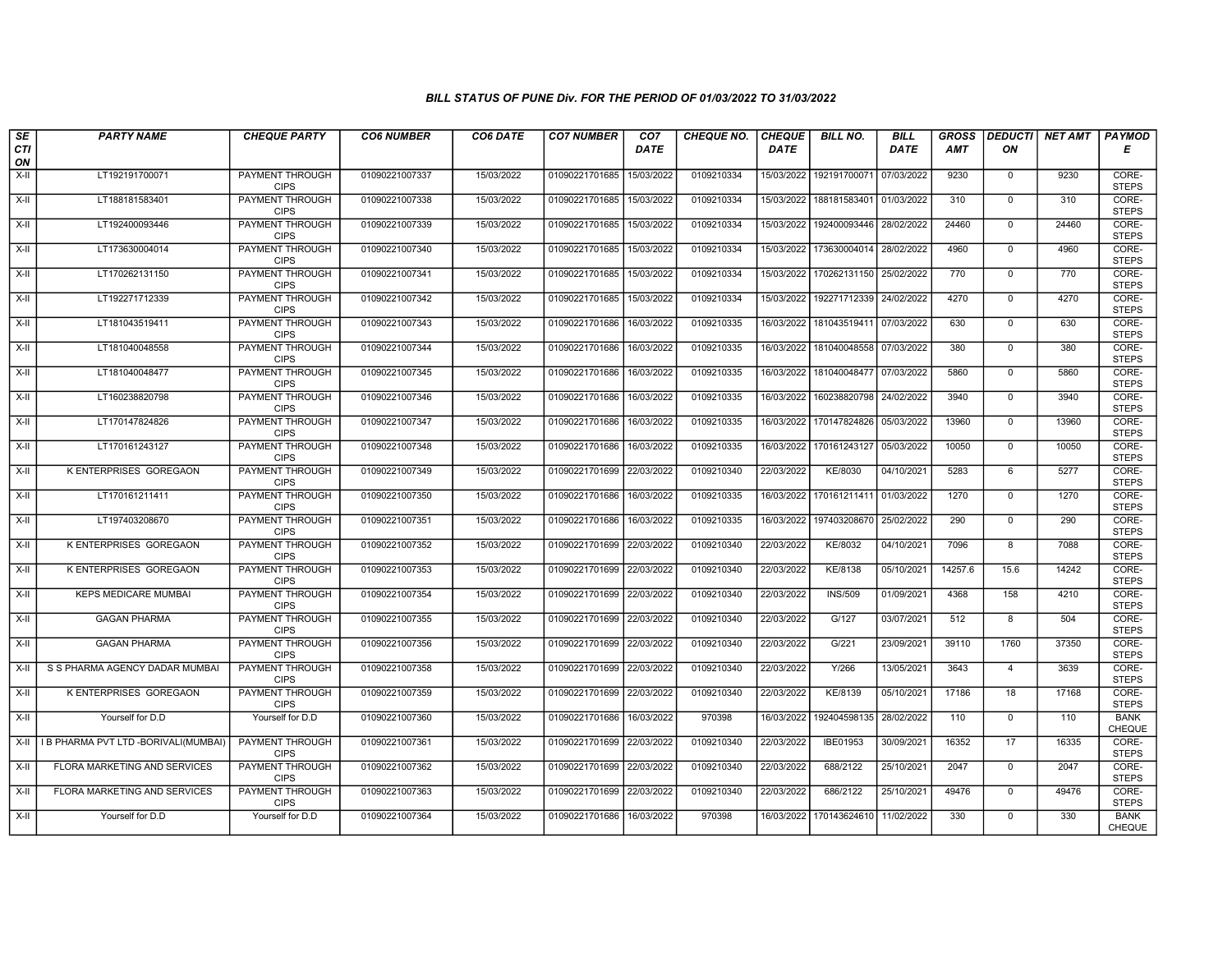| SE        | <b>PARTY NAME</b>            | <b>CHEQUE PARTY</b>                   | <b>CO6 NUMBER</b> | CO6 DATE   | <b>CO7 NUMBER</b>         | CO <sub>7</sub> | <b>CHEQUE NO.</b> | <b>CHEQUE</b> | <b>BILL NO.</b>              | <b>BILL</b> | <b>GROSS</b> |                | <b>DEDUCTI NET AMT</b> | PAYMOD                       |
|-----------|------------------------------|---------------------------------------|-------------------|------------|---------------------------|-----------------|-------------------|---------------|------------------------------|-------------|--------------|----------------|------------------------|------------------------------|
| CTI<br>ON |                              |                                       |                   |            |                           | <b>DATE</b>     |                   | <b>DATE</b>   |                              | <b>DATE</b> | <b>AMT</b>   | ON             |                        | Е                            |
| $X-H$     | Yourself for D.D             | Yourself for D.D                      | 01090221007365    | 15/03/2022 | 01090221701686            | 16/03/2022      | 970398            | 16/03/2022    | 170262105701                 | 25/02/2022  | 310          | $\mathbf 0$    | 310                    | <b>BANK</b><br>CHEQUE        |
| $X-H$     | Yourself for D.D             | Yourself for D.D                      | 01090221007366    | 15/03/2022 | 01090221701686            | 16/03/2022      | 970398            | 16/03/2022    | 170262134833                 | 25/02/2022  | 110          | $\mathbf{0}$   | 110                    | <b>BANK</b><br>CHEQUE        |
| X-II      | Yourself for D.D             | Yourself for D.D                      | 01090221007367    | 15/03/2022 | 01090221701686            | 16/03/2022      | 970398            | 16/03/2022    | 170262134841                 | 25/02/2022  | 100          | $\mathbf 0$    | 100                    | <b>BANK</b><br><b>CHEQUE</b> |
| X-II      | Yourself for D.D             | Yourself for D.D                      | 01090221007368    | 15/03/2022 | 01090221701686            | 16/03/2022      | 970398            | 16/03/2022    | 170262134850                 | 25/02/2022  | 100          | $\mathbf 0$    | 100                    | <b>BANK</b><br>CHEQUE        |
| $X-H$     | Yourself for D.D             | Yourself for D.D                      | 01090221007369    | 15/03/2022 | 01090221701686            | 16/03/2022      | 970398            | 16/03/2022    | 170262134825                 | 25/02/2022  | 100          | $\mathbf 0$    | 100                    | <b>BANK</b><br><b>CHEQUE</b> |
| $X-H$     | LT170146382323               | <b>PAYMENT THROUGH</b><br><b>CIPS</b> | 01090221007370    | 15/03/2022 | 01090221701686            | 16/03/2022      | 0109210335        | 16/03/2022    | 170146382323                 | 05/03/2022  | 67850        | $\mathbf 0$    | 67850                  | CORE-<br><b>STEPS</b>        |
| X-II      | LT170147223369               | PAYMENT THROUGH<br><b>CIPS</b>        | 01090221007371    | 15/03/2022 | 01090221701686            | 16/03/2022      | 0109210335        | 16/03/2022    | 170147223369                 | 05/03/2022  | 40220        | $\mathbf{0}$   | 40220                  | CORE-<br><b>STEPS</b>        |
| $X-H$     | LT181213500524               | PAYMENT THROUGH<br><b>CIPS</b>        | 01090221007372    | 15/03/2022 | 01090221701686            | 16/03/2022      | 0109210335        | 16/03/2022    | 181213500524                 | 07/03/2022  | 380          | $\overline{0}$ | 380                    | CORE-<br><b>STEPS</b>        |
| X-II      | LT181092297009               | <b>PAYMENT THROUGH</b><br><b>CIPS</b> | 01090221007373    | 15/03/2022 | 01090221701686            | 16/03/2022      | 0109210335        | 16/03/2022    | 181092297009                 | 07/03/2022  | 1530         | $\mathbf 0$    | 1530                   | CORE-<br><b>STEPS</b>        |
| $X-H$     | LT181092171595               | PAYMENT THROUGH<br><b>CIPS</b>        | 01090221007374    | 15/03/2022 | 01090221701686            | 16/03/2022      | 0109210335        | 16/03/2022    | 181092171595                 | 05/03/2022  | 52780        | 0              | 52780                  | CORE-<br><b>STEPS</b>        |
| X-II      | <b>IMPEX INTERNATIONAL</b>   | <b>PAYMENT THROUGH</b><br><b>CIPS</b> | 01090221007375    | 16/03/2022 | 01090221701688            | 17/03/2022      | 0109210339        | 21/03/2022    | FY2122/233                   | 02/09/2021  | 19476.8      | 19.8           | 19457                  | CORE-<br><b>STEPS</b>        |
| X-II      | AKSHAR MARKETING             | PAYMENT THROUGH<br><b>CIPS</b>        | 01090221007376    | 16/03/2022 | 01090221701688            | 17/03/2022      | 0109210339        | 21/03/2022    | 005/JAN/2022                 | 15/01/2022  | 1176         | $\overline{2}$ | 1174                   | CORE-<br><b>STEPS</b>        |
| $X-H$     | <b>AKSHAR MARKETING</b>      | <b>PAYMENT THROUGH</b><br><b>CIPS</b> | 01090221007377    | 16/03/2022 | 01090221701688            | 17/03/2022      | 0109210339        | 21/03/2022    | 009/JAN/2022                 | 19/01/2022  | 24976        | 25             | 24951                  | CORE-<br><b>STEPS</b>        |
| $X-H$     | AKSHAR MARKETING             | <b>PAYMENT THROUGH</b><br><b>CIPS</b> | 01090221007378    | 16/03/2022 | 01090221701688            | 17/03/2022      | 0109210339        | 21/03/2022    | 008/JAN/2022                 | 18/01/2022  | 9240         | 9              | 9231                   | CORE-<br><b>STEPS</b>        |
| X-II      | AKSHAR MARKETING             | PAYMENT THROUGH<br><b>CIPS</b>        | 01090221007379    | 16/03/2022 | 01090221701688            | 17/03/2022      | 0109210339        | 21/03/2022    | 006/JAN/2022                 | 15/01/2022  | 840          | $\mathbf{1}$   | 839                    | CORE-<br><b>STEPS</b>        |
| X-II      | K ENTERPRISES GOREGAON       | PAYMENT THROUGH<br><b>CIPS</b>        | 01090221007380    | 16/03/2022 | 01090221701688            | 17/03/2022      | 0109210339        | 21/03/2022    | KE/13160                     | 29/01/2022  | 119246       | 119            | 119127                 | CORE-<br><b>STEPS</b>        |
| X-II      | SHRI VINAYAK PHARMA          | PAYMENT THROUGH<br><b>CIPS</b>        | 01090221007381    | 16/03/2022 | 01090221701688            | 17/03/2022      | 0109210339        | 21/03/2022    | 3242                         | 01/02/2022  | 2473.9       | 0.9            | 2473                   | CORE-<br><b>STEPS</b>        |
| X-II      | SHRI VINAYAK PHARMA          | <b>PAYMENT THROUGH</b><br><b>CIPS</b> | 01090221007382    | 16/03/2022 | 01090221701688            | 17/03/2022      | 0109210339        | 21/03/2022    | 3455                         | 15/02/2022  | 9116.8       | 0.8            | 9116                   | CORE-<br><b>STEPS</b>        |
| X-II      | SHRI VINAYAK PHARMA          | PAYMENT THROUGH<br><b>CIPS</b>        | 01090221007383    | 16/03/2022 | 01090221701688            | 17/03/2022      | 0109210339        | 21/03/2022    | 3454                         | 15/02/2022  | 5605.6       | 0.6            | 5605                   | CORE-<br><b>STEPS</b>        |
| X-II      | <b>GAGAN PHARMA</b>          | PAYMENT THROUGH<br><b>CIPS</b>        | 01090221007384    | 16/03/2022 | 01090221701688            | 17/03/2022      | 0109210339        | 21/03/2022    | G/366                        | 15/01/2022  | 19600        | $\mathbf{0}$   | 19600                  | CORE-<br><b>STEPS</b>        |
| X-II      | SHREE PHARMA-MUMBAI          | PAYMENT THROUGH<br><b>CIPS</b>        | 01090221007385    | 16/03/2022 | 01090221701688            | 17/03/2022      | 0109210339        | 21/03/2022    | J/2641                       | 11/01/2022  | 9261         | 9              | 9252                   | CORE-<br><b>STEPS</b>        |
| X-II      | NANDANA SURGUCALS-MUMBAI     | PAYMENT THROUGH<br><b>CIPS</b>        | 01090221007386    | 16/03/2022 | 01090221701688            | 17/03/2022      | 0109210339        | 21/03/2022    | NSI/0730/2021<br>22          | 17/01/2022  | 5408.26      | 5.26           | 5403                   | CORE-<br><b>STEPS</b>        |
| $X-H$     | PUNE MUNICIPAL CORPORATION   | PAYMENT THROUGH<br><b>CIPS</b>        | 01090221007387    | 16/03/2022 | 01090221701687            | 16/03/2022      | 0109210338        |               | 17/03/2022 BL202202001<br>45 | 04/02/2022  | 25383        | 0              | 25383                  | CORE-<br><b>STEPS</b>        |
| X-II      | SHASHIKANT P. WARANKAR.      | PAYMENT THROUGH<br><b>CIPS</b>        | 01090221007388    | 16/03/2022 | 01090221701687            | 16/03/2022      | 0109210338        | 17/03/2022    | 02                           | 09/03/2022  | 2488         | $\mathbf{0}$   | 2488                   | CORE-<br><b>STEPS</b>        |
| X-II      | AASTHA PHARMACEUTICALS-DELHI | PAYMENT THROUGH<br><b>CIPS</b>        | 01090221007389    | 17/03/2022 | 01090221701698            | 22/03/2022      | 0109210340        | 22/03/2022    | AP001046                     | 03/11/2021  | 18016        | 1640           | 16376                  | CORE-<br><b>STEPS</b>        |
| $X-H$     | AASTHA PHARMACEUTICALS-DELHI | <b>PAYMENT THROUGH</b><br><b>CIPS</b> | 01090221007390    | 17/03/2022 | 01090221701698 22/03/2022 |                 | 0109210340        | 22/03/2022    | AP001067                     | 15/11/2021  | 12841.92     | 77.92          | 12764                  | CORE-<br><b>STEPS</b>        |
| X-II      | DOSHI HOSPICARE-MUMBAI       | PAYMENT THROUGH<br><b>CIPS</b>        | 01090221007391    | 17/03/2022 | 01090221701698 22/03/2022 |                 | 0109210340        | 22/03/2022    | DH/858                       | 16/11/2021  | 1481.76      | 0.76           | 1481                   | CORE-<br><b>STEPS</b>        |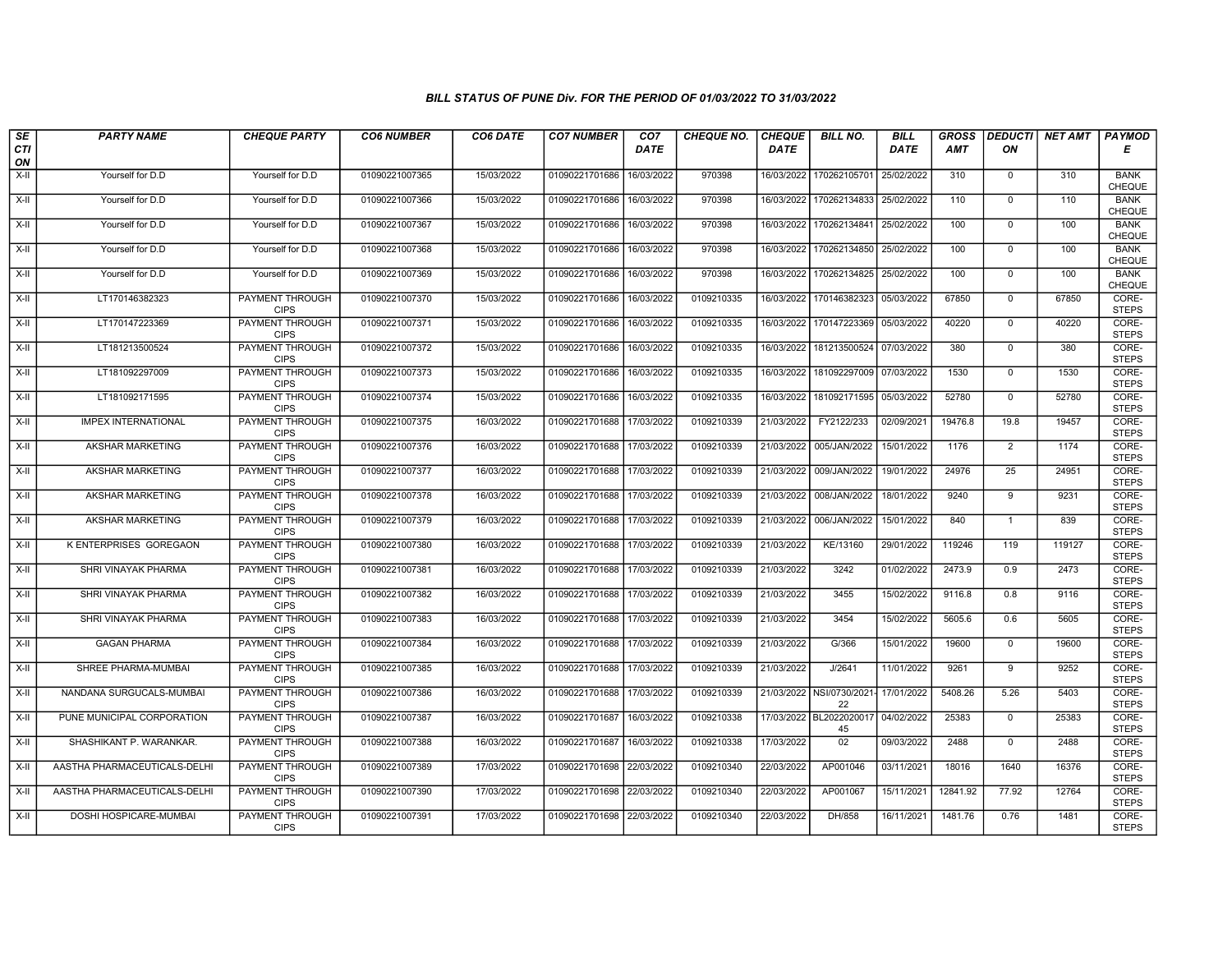| SE               | <b>PARTY NAME</b>                                  | <b>CHEQUE PARTY</b>                   | <b>CO6 NUMBER</b> | CO6 DATE   | <b>CO7 NUMBER</b>         | CO <sub>7</sub> | <b>CHEQUE NO.</b> | <b>CHEQUE</b> | <b>BILL NO.</b>          | <b>BILL</b> | <b>GROSS</b> | <b>DEDUCTI</b> | <b>NET AMT</b> | <b>PAYMOD</b>         |
|------------------|----------------------------------------------------|---------------------------------------|-------------------|------------|---------------------------|-----------------|-------------------|---------------|--------------------------|-------------|--------------|----------------|----------------|-----------------------|
| <b>CTI</b><br>ON |                                                    |                                       |                   |            |                           | <b>DATE</b>     |                   | <b>DATE</b>   |                          | <b>DATE</b> | <b>AMT</b>   | ΟN             |                | Е                     |
| X-II             | <b>KEPS MEDICARE MUMBAI</b>                        | PAYMENT THROUGH<br><b>CIPS</b>        | 01090221007392    | 17/03/2022 | 01090221701698            | 22/03/2022      | 0109210340        | 22/03/2022    | <b>INS/661</b>           | 16/10/2021  | 20741.96     | 21.96          | 20720          | CORE-<br><b>STEPS</b> |
| $X-H$            | VARDHMAN HEALTH SPECIALITIES PVT.<br>LTD.          | <b>PAYMENT THROUGH</b><br><b>CIPS</b> | 01090221007393    | 17/03/2022 | 01090221701727 28/03/2022 |                 | 0109210345        | 28/03/2022    | 210028400847<br>8        | 27/10/2021  | 114542       | 115            | 114427         | CORE-<br><b>STEPS</b> |
| X-II             | ASHAPURI AGENCIES PIMPRI                           | PAYMENT THROUGH<br><b>CIPS</b>        | 01090221007394    | 17/03/2022 | 01090221701698            | 22/03/2022      | 0109210340        | 22/03/2022    | 4325                     | 20/10/2021  | 10603.96     | 11.96          | 10592          | CORE-<br><b>STEPS</b> |
| $X-H$            | KARNATAKA ANTIBIOTICS &<br>PHARMACEUTICALS LIMITED | <b>PAYMENT THROUGH</b><br><b>CIPS</b> | 01090221007395    | 17/03/2022 | 01090221701698            | 22/03/2022      | 0109210340        | 22/03/2022    | PUN-<br>2022101670       | 24/09/2021  | 75600        | 76             | 75524          | CORE-<br><b>STEPS</b> |
| X-II             | KARNATAKA ANTIBIOTICS &<br>PHARMACEUTICALS LIMITED | <b>PAYMENT THROUGH</b><br><b>CIPS</b> | 01090221007396    | 17/03/2022 | 01090221701698            | 22/03/2022      | 0109210340        | 22/03/2022    | PUN-<br>2022100838       | 14/07/2021  | 29988        | 30             | 29958          | CORE-<br><b>STEPS</b> |
| X-II             | NANDANA SURGUCALS-MUMBAI                           | PAYMENT THROUGH<br><b>CIPS</b>        | 01090221007397    | 17/03/2022 | 01090221701698            | 22/03/2022      | 0109210340        |               | 22/03/2022 NSI/0587/2122 | 08/11/2021  | 3522.33      | 4.33           | 3518           | CORE-<br><b>STEPS</b> |
| X-II             | NANDANA SURGUCALS-MUMBAI                           | PAYMENT THROUGH<br><b>CIPS</b>        | 01090221007398    | 17/03/2022 | 01090221701698            | 22/03/2022      | 0109210340        | 22/03/2022    | NSI/0589/2122            | 08/11/2021  | 1717         | 2              | 1715           | CORE-<br><b>STEPS</b> |
| X-II             | I B PHARMA PVT LTD -BORIVALI(MUMBAI)               | <b>PAYMENT THROUGH</b><br><b>CIPS</b> | 01090221007399    | 17/03/2022 | 01090221701698            | 22/03/2022      | 0109210340        | 22/03/2022    | IBE02414                 | 17/11/2021  | 175616       | 176            | 175440         | CORE-<br><b>STEPS</b> |
| $X-H$            | NANDANA SURGUCALS-MUMBAI                           | <b>PAYMENT THROUGH</b><br><b>CIPS</b> | 01090221007400    | 17/03/2022 | 01090221701698            | 22/03/2022      | 0109210340        |               | 22/03/2022 NSI/0588/2122 | 08/11/2021  | 4574         | 5              | 4569           | CORE-<br><b>STEPS</b> |
| X-II             | NANDANA SURGUCALS-MUMBAI                           | <b>PAYMENT THROUGH</b><br><b>CIPS</b> | 01090221007401    | 17/03/2022 | 01090221701698            | 22/03/2022      | 0109210340        |               | 22/03/2022 NSI/0590/2122 | 08/11/2021  | 2363         | $\overline{2}$ | 2361           | CORE-<br><b>STEPS</b> |
| X-II             | AASTHA PHARMACEUTICALS-DELHI                       | PAYMENT THROUGH<br><b>CIPS</b>        | 01090221007402    | 17/03/2022 | 01090221701698            | 22/03/2022      | 0109210340        | 22/03/2022    | AP000995                 | 01/11/2021  | 17198.72     | 17.72          | 17181          | CORE-<br><b>STEPS</b> |
| X-II             | NANDANA SURGUCALS-MUMBAI                           | PAYMENT THROUGH<br><b>CIPS</b>        | 01090221007403    | 17/03/2022 | 01090222700002 01/04/2022 |                 | 0109220004        | 01/04/2022    | NSI/0627/2122            | 25/11/2021  | 4200         | $\overline{4}$ | 4196           | CORE-<br><b>STEPS</b> |
| X-II             | NANDANA SURGUCALS-MUMBAI                           | <b>PAYMENT THROUGH</b><br><b>CIPS</b> | 01090221007404    | 17/03/2022 | 01090221701698            | 22/03/2022      | 0109210340        | 22/03/2022    | NSI/0626/2122            | 25/11/2021  | 1191.68      | 1.68           | 1190           | CORE-<br><b>STEPS</b> |
| $X-H$            | <b>KEPS MEDICARE MUMBAL</b>                        | <b>PAYMENT THROUGH</b><br><b>CIPS</b> | 01090221007405    | 17/03/2022 | 01090221701698            | 22/03/2022      | 0109210340        | 22/03/2022    | <b>INS/715</b>           | 02/11/2021  | 1848         | 2              | 1846           | CORE-<br><b>STEPS</b> |
| X-II             | <b>KEPS MEDICARE MUMBAI</b>                        | <b>PAYMENT THROUGH</b><br><b>CIPS</b> | 01090221007406    | 17/03/2022 | 01090221701698            | 22/03/2022      | 0109210340        | 22/03/2022    | <b>INS/716</b>           | 02/11/2021  | 6020         | 6              | 6014           | CORE-<br><b>STEPS</b> |
| $X-H$            | <b>BSNL PUNE</b>                                   | PAYMENT THROUGH<br><b>CIPS</b>        | 01090221007407    | 17/03/2022 | 01090221701691            | 17/03/2022      | 0109210337        | 17/03/2022    | 101946696301<br>22       | 06/03/2022  | 91335.78     | 92.78          | 91243          | CORE-<br><b>STEPS</b> |
| X-II             | <b>BSNL SATARA</b>                                 | PAYMENT THROUGH<br><b>CIPS</b>        | 01090221007408    | 17/03/2022 | 01090221701691            | 17/03/2022      | 0109210337        | 17/03/2022    | 101065921601<br>41       | 06/03/2022  | 4365.91      | 5.91           | 4360           | CORE-<br><b>STEPS</b> |
| X-II             | <b>KEPS MEDICARE MUMBAI</b>                        | <b>PAYMENT THROUGH</b><br><b>CIPS</b> | 01090221007409    | 17/03/2022 | 01090221701698            | 22/03/2022      | 0109210340        | 22/03/2022    | <b>INS/714</b>           | 02/11/2021  | 11285        | 11             | 11274          | CORE-<br><b>STEPS</b> |
| $X-II$           | <b>SHREE PHARMA</b>                                | PAYMENT THROUGH<br><b>CIPS</b>        | 01090221007410    | 17/03/2022 | 01090221701698            | 22/03/2022      | 0109210340        | 22/03/2022    | J/2198                   | 27/11/2021  | 377          | $\mathbf{1}$   | 376            | CORE-<br><b>STEPS</b> |
| X-II             | SHREE PHARMA                                       | PAYMENT THROUGH<br><b>CIPS</b>        | 01090221007411    | 17/03/2022 | 01090221701698            | 22/03/2022      | 0109210340        | 22/03/2022    | J/2199                   | 27/11/2021  | 515          | $\mathbf{1}$   | 514            | CORE-<br><b>STEPS</b> |
| $X-H$            | <b>SHREE PHARMA</b>                                | <b>PAYMENT THROUGH</b><br><b>CIPS</b> | 01090221007412    | 17/03/2022 | 01090221701698            | 22/03/2022      | 0109210340        | 22/03/2022    | J/2057                   | 10/11/2021  | 10512        | 11             | 10501          | CORE-<br><b>STEPS</b> |
| X-II             | <b>K ENTERPRISES GOREGAON</b>                      | PAYMENT THROUGH<br><b>CIPS</b>        | 01090221007413    | 17/03/2022 | 01090221701698 22/03/2022 |                 | 0109210340        | 22/03/2022    | KE/10187                 | 19/11/2021  | 3057.6       | 3.6            | 3054           | CORE-<br><b>STEPS</b> |
| X-II             | K ENTERPRISES GOREGAON                             | PAYMENT THROUGH<br><b>CIPS</b>        | 01090221007414    | 17/03/2022 | 01090221701698            | 22/03/2022      | 0109210340        | 22/03/2022    | KE/10074                 | 17/11/2021  | 24081.76     | 24.76          | 24057          | CORE-<br><b>STEPS</b> |
| $X-II$           | K ENTERPRISES GOREGAON                             | PAYMENT THROUGH<br><b>CIPS</b>        | 01090221007415    | 17/03/2022 | 01090221701698            | 22/03/2022      | 0109210340        | 22/03/2022    | KE/9835                  | 12/11/2021  | 15433.6      | 15.6           | 15418          | CORE-<br><b>STEPS</b> |
| X-II             | K ENTERPRISES GOREGAON                             | PAYMENT THROUGH<br><b>CIPS</b>        | 01090221007416    | 17/03/2022 | 01090221701698            | 22/03/2022      | 0109210340        | 22/03/2022    | <b>KE/9707</b>           | 09/11/2021  | 3198.72      | 3.72           | 3195           | CORE-<br><b>STEPS</b> |
| $X-H$            | AO CASH BSNLGMTD SANGLI                            | <b>PAYMENT THROUGH</b><br><b>CIPS</b> | 01090221007417    | 17/03/2022 | 01090221701691            | 17/03/2022      | 0109210337        | 17/03/2022    | 101493359601<br>35       | 06/03/2022  | 10081.92     | 11.92          | 10070          | CORE-<br><b>STEPS</b> |
| X-II             | K ENTERPRISES GOREGAON                             | PAYMENT THROUGH<br><b>CIPS</b>        | 01090221007418    | 17/03/2022 | 01090221701698 22/03/2022 |                 | 0109210340        | 22/03/2022    | KE/9708                  | 09/11/2021  | 12082        | 12             | 12070          | CORE-<br><b>STEPS</b> |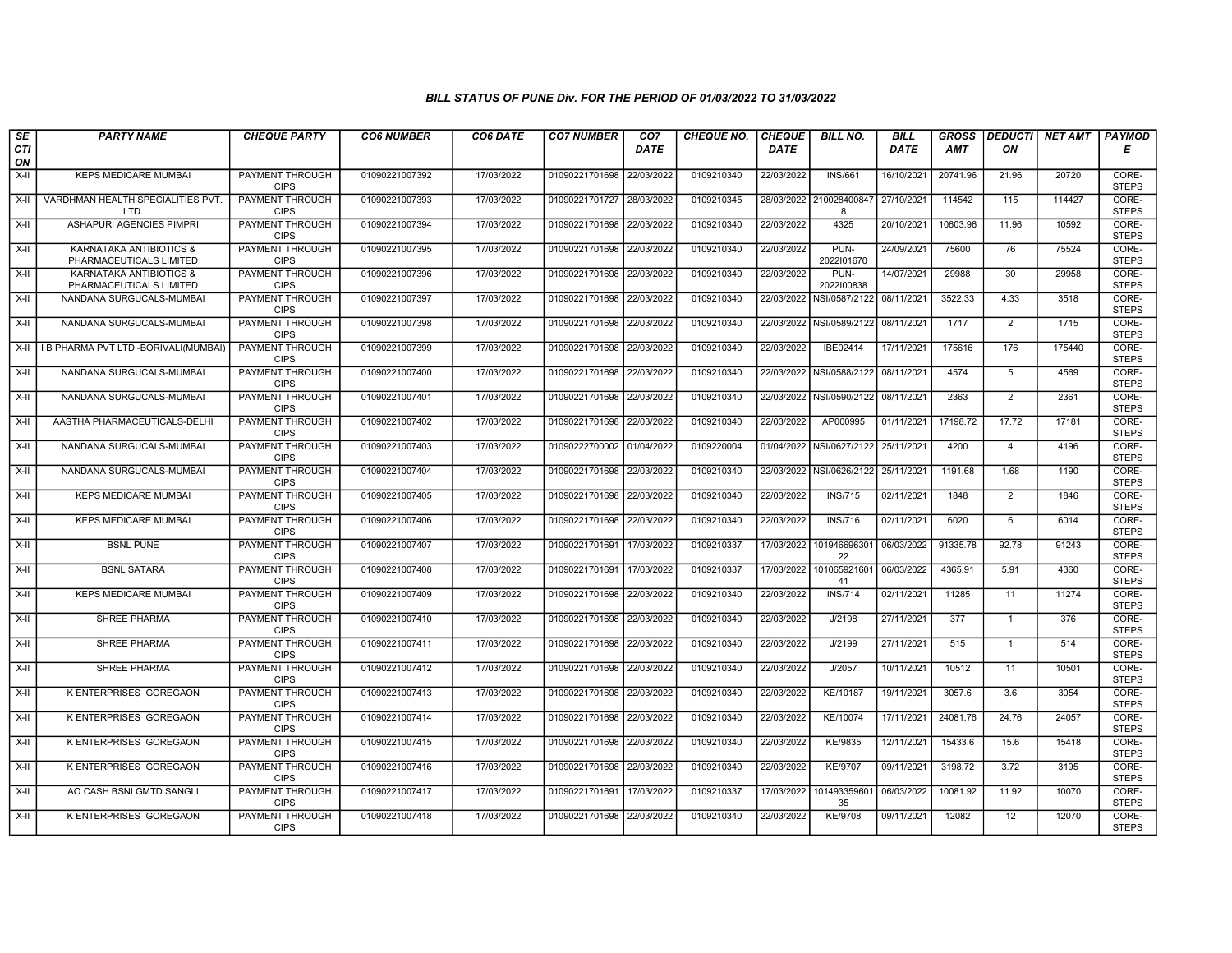| SE        | <b>PARTY NAME</b>                                               | <b>CHEQUE PARTY</b>                                  | <b>CO6 NUMBER</b> | CO6 DATE   | <b>CO7 NUMBER</b>         | CO <sub>7</sub> | <b>CHEQUE NO.</b> | <b>CHEQUE</b> | <b>BILL NO.</b>                  | <b>BILL</b> | <b>GROSS</b> | <b>DEDUCTI</b> | NET AMT | <b>PAYMOD</b>         |
|-----------|-----------------------------------------------------------------|------------------------------------------------------|-------------------|------------|---------------------------|-----------------|-------------------|---------------|----------------------------------|-------------|--------------|----------------|---------|-----------------------|
| CTI<br>ON |                                                                 |                                                      |                   |            |                           | DATE            |                   | <b>DATE</b>   |                                  | DATE        | AMT          | ON             |         | E                     |
| $X-H$     | K ENTERPRISES GOREGAON                                          | <b>PAYMENT THROUGH</b><br><b>CIPS</b>                | 01090221007419    | 17/03/2022 | 01090221701698            | 22/03/2022      | 0109210340        | 22/03/2022    | KE/10184                         | 19/11/2021  | 20944        | 21             | 20923   | CORE-<br><b>STEPS</b> |
| $X-H$     | <b>BSNL KOLHAPUR</b>                                            | PAYMENT THROUGH<br><b>CIPS</b>                       | 01090221007420    | 17/03/2022 | 01090221701691            | 17/03/2022      | 0109210337        | 17/03/2022    | 101767301701<br>23               | 06/03/2022  | 3954.18      | 4.18           | 3950    | CORE-<br><b>STEPS</b> |
| X-II      | APEX DIAGNOSTICS MUMBAI                                         | PAYMENT THROUGH<br><b>CIPS</b>                       | 01090221007421    | 17/03/2022 | 01090221701698            | 22/03/2022      | 0109210340        | 22/03/2022    | 25                               | 12/04/2021  | 8400         | 126            | 8274    | CORE-<br><b>STEPS</b> |
| $X-II$    | RELIANCE JIO INFORMATION LTD                                    | <b>PAYMENT THROUGH</b><br><b>CIPS</b>                | 01090221007422    | 17/03/2022 | 01090221701691            | 17/03/2022      | 0109210337        | 17/03/2022    | 518500097199                     | 01/03/2022  | 467639.3     | 15852.31       | 451787  | CORE-<br><b>STEPS</b> |
| $X-H$     | <b>BSNL SATARA</b>                                              | <b>PAYMENT THROUGH</b><br><b>CIPS</b>                | 01090221007423    | 17/03/2022 | 01090221701691 17/03/2022 |                 | 0109210337        | 17/03/2022    | 471489916                        | 09/03/2022  | 188.58       | 1.58           | 187     | CORE-<br><b>STEPS</b> |
| X-II      | <b>BSNL SATARA</b>                                              | <b>PAYMENT THROUGH</b><br><b>CIPS</b>                | 01090221007424    | 17/03/2022 | 01090221701691 17/03/2022 |                 | 0109210337        | 17/03/2022    | 471459024                        | 09/03/2022  | 188.58       | 1.58           | 187     | CORE-<br><b>STEPS</b> |
| X-II      | Yourself for D.D                                                | Yourself for D.D                                     | 01090221007425    | 17/03/2022 | 01090221701689            | 17/03/2022      | 970400            | 17/03/2022    | 510260                           | 14/08/2022  | 25000        | $\mathbf 0$    | 25000   | <b>BANK</b><br>CHEQUE |
| X-II      | Divisional Cashier(Const)C.Rly Pune                             | <b>DIVISIONAL</b><br>CASHIER(CONSTRUCTI<br>ON) C RLY | 01090221007427    | 17/03/2022 | 01090221701690            | 17/03/2022      | 970401            | 17/03/2022    | 700917                           | 17/03/2022  | 100000       | $\mathbf 0$    | 100000  | CASH                  |
| X-II      | CHI [FSSA] PA                                                   | <b>PAYMENT THROUGH</b><br><b>CIPS</b>                | 01090221007429    | 17/03/2022 | 01090221701692 21/03/2022 |                 | 0109210339        |               | 21/03/2022 FSO/IMP/FEB/<br>2022  | 09/03/2022  | 20000        | $\mathbf{0}$   | 20000   | CORE-<br><b>STEPS</b> |
| X-II      | SR DSTE PA GENERAL                                              | <b>PAYMENT THROUGH</b><br><b>CIPS</b>                | 01090221007430    | 17/03/2022 | 01090221701692            | 21/03/2022      | 0109210339        | 21/03/2022    | PA.NM.IMPRE<br>ST.10             | 18/02/2022  | 49963        | $\mathbf 0$    | 49963   | CORE-<br><b>STEPS</b> |
| $X-H$     | <b>SSE PW GPR</b>                                               | <b>PAYMENT THROUGH</b><br><b>CIPS</b>                | 01090221007431    | 17/03/2022 | 01090221701692 21/03/2022 |                 | 0109210339        | 21/03/2022    | 03/Imprest/202<br>$\overline{2}$ | 25/02/2022  | 9992         | $\mathbf 0$    | 9992    | CORE-<br><b>STEPS</b> |
| X-II      | <b>INSPECTOR RPF SATARA</b>                                     | <b>PAYMENT THROUGH</b><br><b>CIPS</b>                | 01090221007432    | 17/03/2022 | 01090221701692            | 21/03/2022      | 0109210339        | 21/03/2022    | RPF/STR/Fuel-<br><b>IMP</b>      | 26/01/2022  | 3697         | $\mathbf 0$    | 3697    | CORE-<br><b>STEPS</b> |
| X-II      | <b>RPF MRJ POST</b>                                             | PAYMENT THROUGH<br><b>CIPS</b>                       | 01090221007433    | 17/03/2022 | 01090221701692            | 21/03/2022      | 0109210339        | 21/03/2022    | RPF/DS/MRJ/<br>M/06              | 03/03/2022  | 4347         | $\mathbf 0$    | 4347    | CORE-<br><b>STEPS</b> |
| X-II      | <b>RPF CHOWKI TALEGAON</b>                                      | <b>PAYMENT THROUGH</b><br><b>CIPS</b>                | 01090221007434    | 17/03/2022 | 01090221701692            | 21/03/2022      | 0109210339        | 21/03/2022    | 01                               | 28/02/2022  | 3000         | $\mathbf{0}$   | 3000    | CORE-<br><b>STEPS</b> |
| X-II      | INSPECTOR RPF CIB (T) PUNE                                      | <b>PAYMENT THROUGH</b><br><b>CIPS</b>                | 01090221007435    | 17/03/2022 | 01090221701692 21/03/2022 |                 | 0109210339        | 21/03/2022    | 01                               | 28/02/2022  | 4000         | $\mathbf 0$    | 4000    | CORE-<br><b>STEPS</b> |
| X-II      | <b>ADEN(S)LNL GENL</b>                                          | PAYMENT THROUGH<br><b>CIPS</b>                       | 01090221007436    | 17/03/2022 | 01090221701692            | 21/03/2022      | 0109210339        | 21/03/2022    | <b>GEN/IMP/0090</b><br>512       | 13/11/2021  | 9991         | $\mathbf 0$    | 9991    | CORE-<br><b>STEPS</b> |
| $X-H$     | S K SETH & COMPANY                                              | <b>PAYMENT THROUGH</b><br><b>CIPS</b>                | 01090221007438    | 21/03/2022 | 01090221701694            | 21/03/2022      | 0109210339        | 21/03/2022    | 291263                           | 15/02/2022  | 14900        | $\mathbf 0$    | 14900   | CORE-<br><b>STEPS</b> |
| X-II      | SURESH GANPAT KALBHOR                                           | <b>PAYMENT THROUGH</b><br><b>CIPS</b>                | 01090221007439    | 21/03/2022 | 01090221701697            | 21/03/2022      | 0109210339        | 21/03/2022    | 05/2021-22                       | 31/01/2022  | 352800       | $\mathbf 0$    | 352800  | CORE-<br><b>STEPS</b> |
| X-II      | EXECUTIVE ENGGINEER MIDC PUNE<br><b>DIVISION</b>                | <b>PAYMENT THROUGH</b><br><b>CIPS</b>                | 01090221007440    | 21/03/2022 | 01090221701697 21/03/2022 |                 | 0109210339        | 21/03/2022    | SI22-<br>000745329               | 08/02/2022  | 21124        | $\mathbf 0$    | 21124   | CORE-<br><b>STEPS</b> |
| X-II      | <b>EXECUTIVE ENGGINEER MIDC PUNE</b><br><b>DIVISION</b>         | <b>PAYMENT THROUGH</b><br><b>CIPS</b>                | 01090221007441    | 21/03/2022 | 01090221701697            | 21/03/2022      | 0109210339        | 21/03/2022    | SI2200074533<br>0                | 08/02/2022  | 68600        | $\Omega$       | 68600   | CORE-<br><b>STEPS</b> |
| $X-H$     | SANGLI MIRAJ KUPWAD CITY MUNICIPAL<br>CORPORATION               | <b>PAYMENT THROUGH</b><br><b>CIPS</b>                | 01090221007442    | 21/03/2022 | 01090221701697            | 21/03/2022      | 0109210339        | 21/03/2022    | 2138                             | 03/04/2020  | 36450        | $\mathbf 0$    | 36450   | CORE-<br><b>STEPS</b> |
| X-II      | PUNE MUNICIPAL CORPORATION                                      | PAYMENT THROUGH<br><b>CIPS</b>                       | 01090221007443    | 21/03/2022 | 01090221701693            | 21/03/2022      | 0109210340        |               | 22/03/2022 BL2022030032<br>58    | 14/03/2022  | 25383        | $\mathbf 0$    | 25383   | CORE-<br><b>STEPS</b> |
| X-II      | COMMISSNER KOLHAPUR MUNCIPAL<br><b>CORPORATION WATER SUPPLY</b> | <b>PAYMENT THROUGH</b><br><b>CIPS</b>                | 01090221007444    | 21/03/2022 | 01090221701697 21/03/2022 |                 | 0109210339        | 21/03/2022    | 5495                             | 22/02/2021  | 50436        | $\Omega$       | 50436   | CORE-<br><b>STEPS</b> |
| X-II      | COMMISSNER KOLHAPUR MUNCIPAL<br>CORPORATION WATER SUPPLY        | <b>PAYMENT THROUGH</b><br><b>CIPS</b>                | 01090221007446    | 21/03/2022 | 01090221701697 21/03/2022 |                 | 0109210339        | 21/03/2022    | 5495                             | 20/04/2021  | 52211        | $\mathbf 0$    | 52211   | CORE-<br><b>STEPS</b> |
| X-II      | <b>ADEN MIRAJ</b>                                               | <b>PAYMENT THROUGH</b><br><b>CIPS</b>                | 01090221007447    | 21/03/2022 | 01090221701696 21/03/2022 |                 | 0109210339        | 21/03/2022    | 74/Imp. Petrol                   | 07/03/2022  | 11800        | $\mathbf{0}$   | 11800   | CORE-<br><b>STEPS</b> |
| X-II      | ADEN(M)MRJ GENL                                                 | PAYMENT THROUGH<br><b>CIPS</b>                       | 01090221007448    | 21/03/2022 | 01090221701696 21/03/2022 |                 | 0109210339        | 21/03/2022    | 74/Genl<br>Imprest               | 07/03/2022  | 20000        | $\mathbf 0$    | 20000   | CORE-<br><b>STEPS</b> |
| X-II      | COMMISSNER KOLHAPUR MUNCIPAL<br><b>CORPORATION WATER SUPPLY</b> | PAYMENT THROUGH<br><b>CIPS</b>                       | 01090221007449    | 21/03/2022 | 01090221701697 21/03/2022 |                 | 0109210339        | 21/03/2022    | 5495                             | 21/06/2021  | 76568        | $\mathbf 0$    | 76568   | CORE-<br><b>STEPS</b> |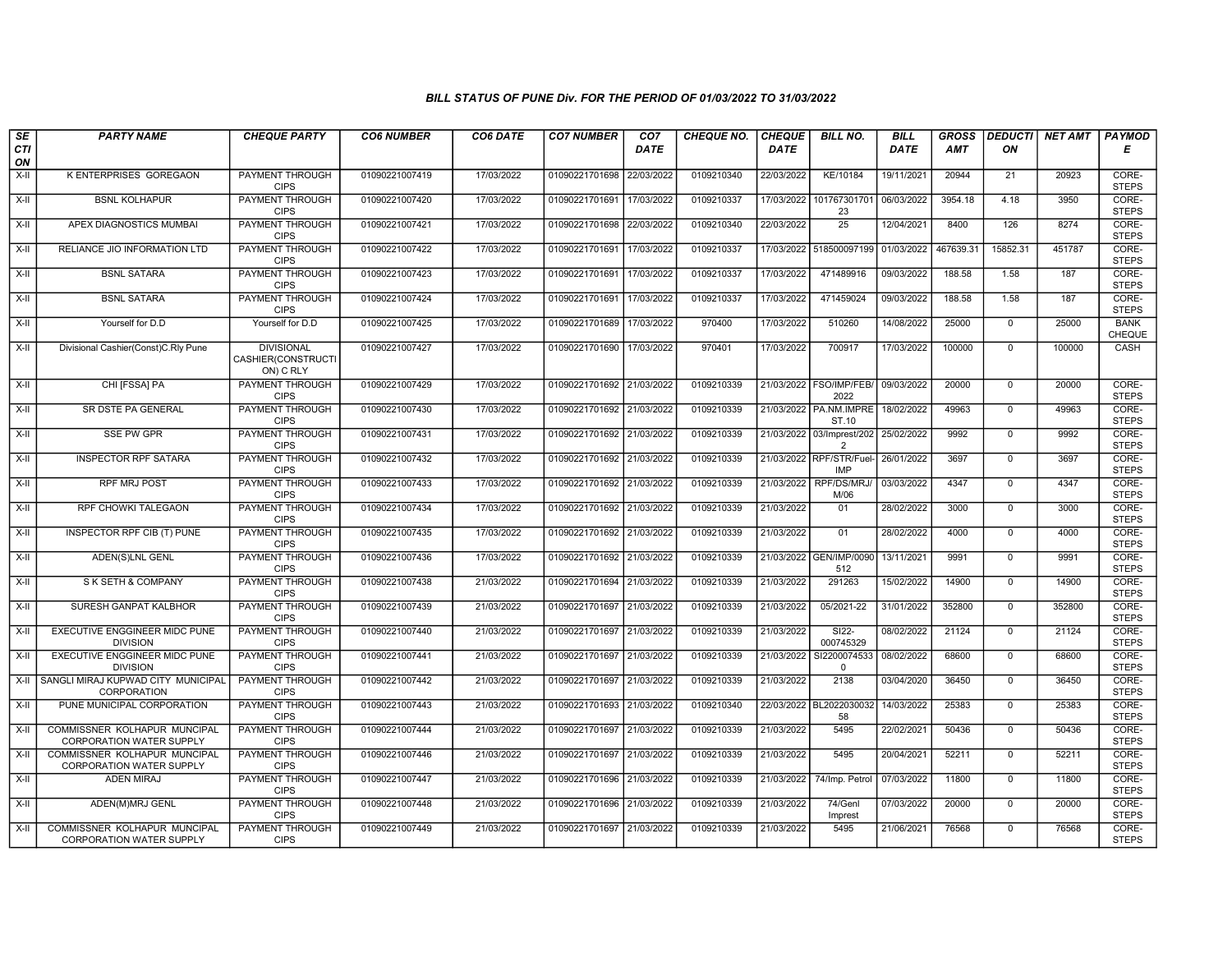| SE<br>CTI | <b>PARTY NAME</b>                                               | <b>CHEQUE PARTY</b>                                          | <b>CO6 NUMBER</b> | <b>CO6 DATE</b> | <b>CO7 NUMBER</b>         | CO <sub>7</sub><br><b>DATE</b> | <b>CHEQUE NO.</b> | <b>CHEQUE</b><br><b>DATE</b> | <b>BILL NO.</b>                       | <b>BILL</b><br><b>DATE</b> | <b>GROSS</b><br><b>AMT</b> | <b>DEDUCTI</b><br>ON | NET AMT | <b>PAYMOD</b><br>Е           |
|-----------|-----------------------------------------------------------------|--------------------------------------------------------------|-------------------|-----------------|---------------------------|--------------------------------|-------------------|------------------------------|---------------------------------------|----------------------------|----------------------------|----------------------|---------|------------------------------|
| ON        |                                                                 |                                                              |                   |                 |                           |                                |                   |                              |                                       |                            |                            |                      |         |                              |
| X-II      | COMMISSNER KOLHAPUR MUNCIPAL<br><b>CORPORATION WATER SUPPLY</b> | PAYMENT THROUGH<br><b>CIPS</b>                               | 01090221007450    | 21/03/2022      | 01090221701697            | 21/03/2022                     | 0109210339        | 21/03/2022                   | 5495                                  | 24/08/2021                 | 50734                      | $\mathbf{0}$         | 50734   | CORE-<br><b>STEPS</b>        |
| X-II      | ADEN MRJ FUEL IMP                                               | <b>PAYMENT THROUGH</b><br><b>CIPS</b>                        | 01090221007451    | 21/03/2022      | 01090221701696 21/03/2022 |                                | 0109210339        |                              | 21/03/2022 74/Fuel Imprest 07/03/2022 |                            | 10000                      | $\Omega$             | 10000   | CORE-<br><b>STEPS</b>        |
| $X-II$    | <b>SM PUNE</b>                                                  | PAYMENT THROUGH<br><b>CIPS</b>                               | 01090221007452    | 21/03/2022      | 01090221701696            | 21/03/2022                     | 0109210339        | 21/03/2022                   | 62                                    | 07/03/2022                 | 14309                      | $\mathbf 0$          | 14309   | CORE-<br><b>STEPS</b>        |
| X-II      | AGARWAL NEWS PAPER AGENCY                                       | PAYMENT THROUGH<br><b>CIPS</b>                               | 01090221007453    | 21/03/2022      | 01090221701696            | 21/03/2022                     | 0109210339        | 21/03/2022                   | 328                                   | 10/01/2022                 | 650                        | $\mathbf{0}$         | 650     | CORE-<br><b>STEPS</b>        |
| X-II      | SATYAJIT NEWS AGENCY                                            | <b>PAYMENT THROUGH</b><br><b>CIPS</b>                        | 01090221007454    | 21/03/2022      | 01090221701696 21/03/2022 |                                | 0109210339        | 21/03/2022                   | 205                                   | 08/01/2022                 | 849                        | $\mathbf 0$          | 849     | CORE-<br><b>STEPS</b>        |
| X-II      | ADEN(S)PA GENL                                                  | <b>PAYMENT THROUGH</b><br><b>CIPS</b>                        | 01090221007455    | 21/03/2022      | 01090221701696 21/03/2022 |                                | 0109210339        | 21/03/2022                   | PA/S/03 Imp                           | 11/03/2022                 | 9998                       | $\Omega$             | 9998    | CORE-<br><b>STEPS</b>        |
| X-II      | COMMISSNER KOLHAPUR MUNCIPAL<br><b>CORPORATION WATER SUPPLY</b> | PAYMENT THROUGH<br><b>CIPS</b>                               | 01090221007456    | 21/03/2022      | 01090221701697            | 21/03/2022                     | 0109210339        | 21/03/2022                   | 328                                   | 25/10/2021                 | 924311                     | $\mathbf 0$          | 924311  | CORE-<br><b>STEPS</b>        |
| X-II      | <b>RPF MRJ POST</b>                                             | PAYMENT THROUGH<br><b>CIPS</b>                               | 01090221007457    | 21/03/2022      | 01090221701696            | 21/03/2022                     | 0109210339        |                              | 21/03/2022 RPF/DS/MRJ/F<br>/08        | 03/03/2022                 | 35605                      | $\mathbf{0}$         | 35605   | CORE-<br><b>STEPS</b>        |
| $X-H$     | <b>GROUP GRAMPANCHAYAT MALAVLI</b>                              | <b>PAYMENT THROUGH</b><br><b>CIPS</b>                        | 01090221007458    | 21/03/2022      | 01090221701697            | 21/03/2022                     | 0109210339        | 21/03/2022                   | 24                                    | 10/08/2021                 | 4800                       | $\mathbf 0$          | 4800    | CORE-<br><b>STEPS</b>        |
| X-II      | GROUP GRAMPANCHAYAT MALAVLI                                     | <b>PAYMENT THROUGH</b><br><b>CIPS</b>                        | 01090221007459    | 21/03/2022      | 01090221701697            | 21/03/2022                     | 0109210339        | 21/03/2022                   | $\overline{25}$                       | 10/08/2021                 | 4800                       | $\Omega$             | 4800    | CORE-<br><b>STEPS</b>        |
| X-II      | M H MEDICUS PVT LTD-PUNE                                        | <b>PAYMENT THROUGH</b><br><b>CIPS</b>                        | 01090221007460    | 21/03/2022      | 01090221701698            | 22/03/2022                     | 0109210340        | 22/03/2022                   | MH/2122/291                           | 23/11/2021                 | 53312                      | 53                   | 53259   | CORE-<br><b>STEPS</b>        |
|           | X-II   MUNCIPAL COMMISSIONER PCMC PIMPRI                        | <b>MUNCIPAL</b><br><b>COMMISSIONER PCMC</b><br><b>PIMPRI</b> | 01090221007461    | 21/03/2022      | 01090221701697            | 21/03/2022                     | 970402            | 21/03/2022                   | 159098                                | 13/12/2021                 | 1495                       | $\mathbf{0}$         | 1495    | <b>BANK</b><br><b>CHEQUE</b> |
| X-II      | Yourself for D.D                                                | Yourself for D.D                                             | 01090221007462    | 21/03/2022      | 01090221701695 21/03/2022 |                                | 970403            | 21/03/2022                   | 46/2018                               | 21/03/2022                 | 25000                      | $\mathbf{0}$         | 25000   | <b>BANK</b><br><b>CHEQUE</b> |
| X-II      | COMMISSNER KOLHAPUR MUNCIPAL<br>CORPORATION WATER SUPPLY        | PAYMENT THROUGH<br><b>CIPS</b>                               | 01090221007463    | 21/03/2022      | 01090221701697            | 21/03/2022                     | 0109210339        | 21/03/2022                   | 99949                                 | 25/10/2021                 | 153698                     | $\Omega$             | 153698  | CORE-<br><b>STEPS</b>        |
| $X-H$     | ZILHA MADHYAVARATI SAHA BANK BR<br><b>PALUS</b>                 | PAYMENT THROUGH<br><b>CIPS</b>                               | 01090221007464    | 21/03/2022      | 01090221701697            | 21/03/2022                     | 0109210339        | 21/03/2022                   | 183                                   | 14/10/2021                 | 64269                      | $\Omega$             | 64269   | CORE-<br><b>STEPS</b>        |
| $X-H$     | K ENTERPRISES GOREGAON                                          | <b>PAYMENT THROUGH</b><br><b>CIPS</b>                        | 01090221007465    | 21/03/2022      | 01090221701703            | 23/03/2022                     | 0109210341        | 23/03/2022                   | KE/10466                              | 26/11/2021                 | 21525.5                    | 22.5                 | 21503   | CORE-<br><b>STEPS</b>        |
| X-II      | <b>SHREE PHARMA</b>                                             | <b>PAYMENT THROUGH</b><br><b>CIPS</b>                        | 01090221007466    | 21/03/2022      | 01090221701703            | 23/03/2022                     | 0109210341        | 23/03/2022                   | J/2402                                | 17/12/2021                 | 58746                      | 59                   | 58687   | CORE-<br><b>STEPS</b>        |
| X-II      | <b>KEMBRE PHARMA MUMBAI</b>                                     | PAYMENT THROUGH<br><b>CIPS</b>                               | 01090221007467    | 21/03/2022      | 01090221701703            | 23/03/2022                     | 0109210341        | 23/03/2022                   | KP/2402                               | 02/12/2021                 | 1886.95                    | 0.95                 | 1886    | CORE-<br><b>STEPS</b>        |
| $X-II$    | K ENTERPRISES GOREGAON                                          | PAYMENT THROUGH<br><b>CIPS</b>                               | 01090221007468    | 21/03/2022      | 01090221701703            | 23/03/2022                     | 0109210341        | 23/03/2022                   | KE/11081                              | 10/12/2021                 | 3880.8                     | 4.8                  | 3876    | CORE-<br><b>STEPS</b>        |
| $X-H$     | DOSHI HOSPICARE-MUMBAI                                          | <b>PAYMENT THROUGH</b><br><b>CIPS</b>                        | 01090221007469    | 21/03/2022      | 01090221701703 23/03/2022 |                                | 0109210341        | 23/03/2022                   | DH/969                                | 15/12/2021                 | 1233.97                    | 0.97                 | 1233    | CORE-<br><b>STEPS</b>        |
| X-II      | DOSHI HOSPICARE-MUMBAI                                          | <b>PAYMENT THROUGH</b><br><b>CIPS</b>                        | 01090221007470    | 21/03/2022      | 01090221701703 23/03/2022 |                                | 0109210341        | 23/03/2022                   | DH/971                                | 15/12/2021                 | 9345                       | $\mathbf 0$          | 9345    | CORE-<br><b>STEPS</b>        |
| X-II      | DOSHI HOSPICARE-MUMBAI                                          | PAYMENT THROUGH<br><b>CIPS</b>                               | 01090221007471    | 21/03/2022      | 01090221701703 23/03/2022 |                                | 0109210341        | 23/03/2022                   | DH/968                                | 15/12/2021                 | 504                        | $\Omega$             | 504     | CORE-<br><b>STEPS</b>        |
| X-II      | DOSHI HOSPICARE-MUMBAI                                          | PAYMENT THROUGH<br><b>CIPS</b>                               | 01090221007472    | 21/03/2022      | 01090221701703            | 23/03/2022                     | 0109210341        | 23/03/2022                   | DH/970                                | 15/12/2021                 | 24046                      | $\mathbf 0$          | 24046   | CORE-<br><b>STEPS</b>        |
| $X-H$     | DOSHI HOSPICARE-MUMBAI                                          | <b>PAYMENT THROUGH</b><br><b>CIPS</b>                        | 01090221007473    | 21/03/2022      | 01090221701703            | 23/03/2022                     | 0109210341        | 23/03/2022                   | DH/967                                | 15/12/2021                 | 1503.82                    | 0.82                 | 1503    | CORE-<br><b>STEPS</b>        |
| X-II      | DOSHI HOSPICARE-MUMBAI                                          | PAYMENT THROUGH<br><b>CIPS</b>                               | 01090221007474    | 21/03/2022      | 01090221701703            | 23/03/2022                     | 0109210341        | 23/03/2022                   | DH/972                                | 15/12/2021                 | 1843.64                    | 0.64                 | 1843    | CORE-<br><b>STEPS</b>        |
| X-II      | DOSHI HOSPICARE-MUMBAI                                          | PAYMENT THROUGH<br><b>CIPS</b>                               | 01090221007475    | 21/03/2022      | 01090221701703 23/03/2022 |                                | 0109210341        | 23/03/2022                   | DH/965                                | 15/12/2021                 | 705.6                      | 0.6                  | 705     | CORE-<br><b>STEPS</b>        |
| $X-II$    | DOSHI HOSPICARE-MUMBAI                                          | PAYMENT THROUGH<br><b>CIPS</b>                               | 01090221007476    | 21/03/2022      | 01090221701703 23/03/2022 |                                | 0109210341        | 23/03/2022                   | DH/964                                | 15/12/2021                 | 403                        | $\mathbf 0$          | 403     | CORE-<br><b>STEPS</b>        |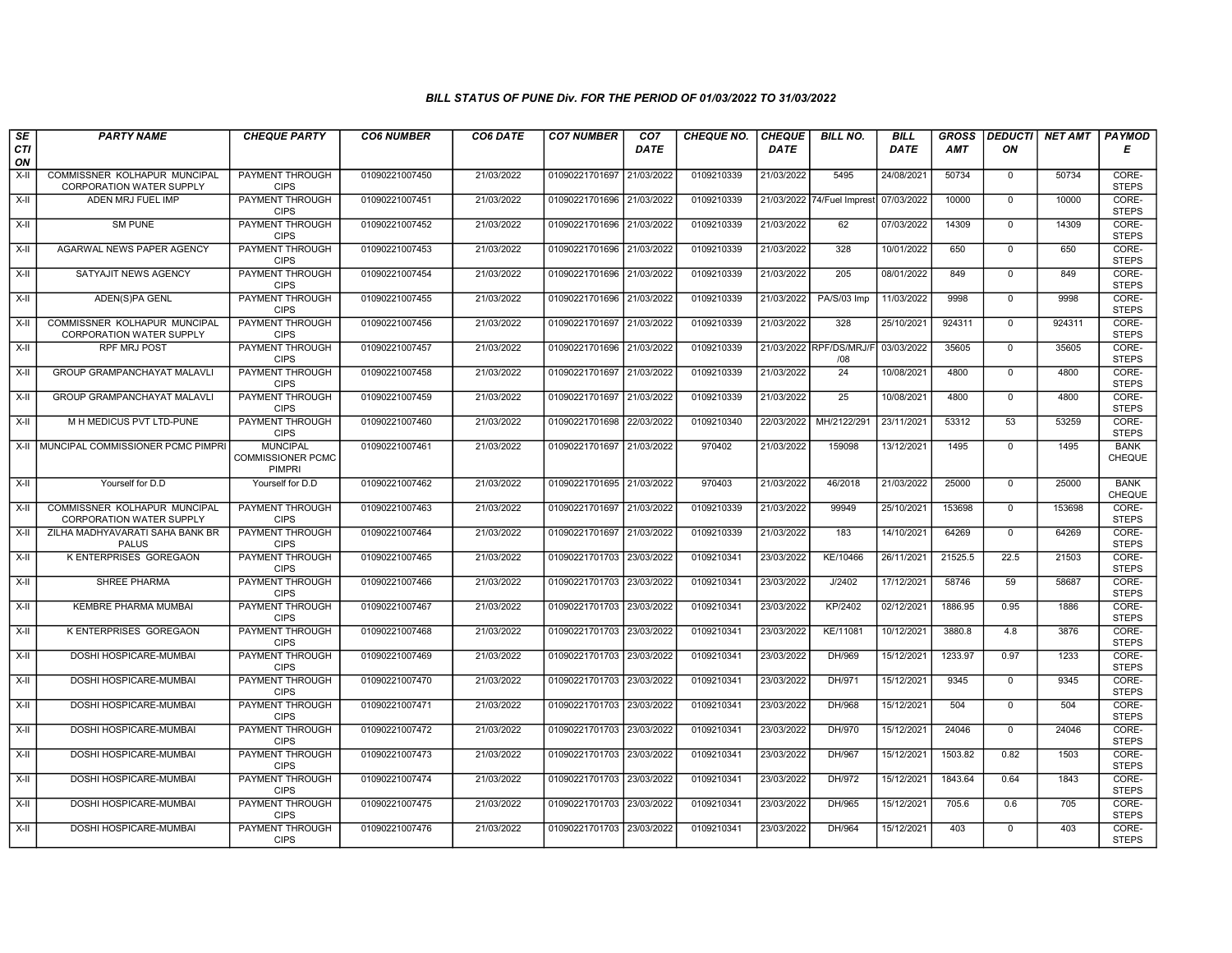| SE                 | <b>PARTY NAME</b>                                               | <b>CHEQUE PARTY</b>                   | <b>CO6 NUMBER</b> | CO6 DATE   | <b>CO7 NUMBER</b>         | CO <sub>7</sub> | <b>CHEQUE NO.</b> | <b>CHEQUE</b> | <b>BILL NO.</b>                 | <b>BILL</b> | <b>GROSS</b> | <b>DEDUCTI</b> | NET AMT | <b>PAYMOD</b>         |
|--------------------|-----------------------------------------------------------------|---------------------------------------|-------------------|------------|---------------------------|-----------------|-------------------|---------------|---------------------------------|-------------|--------------|----------------|---------|-----------------------|
| <b>CTI</b><br>ON   |                                                                 |                                       |                   |            |                           | <b>DATE</b>     |                   | <b>DATE</b>   |                                 | <b>DATE</b> | <b>AMT</b>   | ON             |         | Е                     |
| X-II               | DOSHI HOSPICARE-MUMBAI                                          | PAYMENT THROUGH<br><b>CIPS</b>        | 01090221007477    | 21/03/2022 | 01090221701703            | 23/03/2022      | 0109210341        | 23/03/2022    | DH/966                          | 15/12/2021  | 1180         | $\mathbf 0$    | 1180    | CORE-<br><b>STEPS</b> |
| X-II               | DOSHI HOSPICARE-MUMBAI                                          | <b>PAYMENT THROUGH</b><br><b>CIPS</b> | 01090221007478    | 21/03/2022 | 01090221701703 23/03/2022 |                 | 0109210341        | 23/03/2022    | DH/993                          | 20/12/2021  | 4256         | $\Omega$       | 4256    | CORE-<br><b>STEPS</b> |
| X-II               | DOSHI HOSPICARE-MUMBAI                                          | PAYMENT THROUGH<br><b>CIPS</b>        | 01090221007479    | 21/03/2022 | 01090221701703            | 23/03/2022      | 0109210341        | 23/03/2022    | DH/973                          | 15/12/2021  | 3897.6       | 0.6            | 3897    | CORE-<br><b>STEPS</b> |
| $X-H$              | NANDANA SURGUCALS-MUMBAI                                        | <b>PAYMENT THROUGH</b><br><b>CIPS</b> | 01090221007480    | 21/03/2022 | 01090221701703            | 23/03/2022      | 0109210341        |               | 23/03/2022 NSI/0687/2021<br>22  | 18/12/2021  | 5891         | 6              | 5885    | CORE-<br><b>STEPS</b> |
| X-II               | NANDANA SURGUCALS-MUMBAI                                        | <b>PAYMENT THROUGH</b><br><b>CIPS</b> | 01090221007481    | 21/03/2022 | 01090221701703 23/03/2022 |                 | 0109210341        |               | 23/03/2022 NSI/0685/2021<br>22  | 18/12/2021  | 991.42       | 1.42           | 990     | CORE-<br><b>STEPS</b> |
| $X-II$             | NANDANA SURGUCALS-MUMBAI                                        | PAYMENT THROUGH<br><b>CIPS</b>        | 01090221007482    | 21/03/2022 | 01090221701698 22/03/2022 |                 | 0109210340        |               | 22/03/2022 NSI/0686/2021-<br>22 | 18/12/2021  | 865.76       | 1.76           | 864     | CORE-<br><b>STEPS</b> |
| X-II               | <b>SHRI VINAYAK PHARMA</b>                                      | PAYMENT THROUGH<br><b>CIPS</b>        | 01090221007483    | 21/03/2022 | 01090221701698            | 22/03/2022      | 0109210340        | 22/03/2022    | 2746                            | 17/12/2021  | 41949.6      | 0.6            | 41949   | CORE-<br><b>STEPS</b> |
| X-II               | SHRI VINAYAK PHARMA                                             | PAYMENT THROUGH<br><b>CIPS</b>        | 01090221007484    | 21/03/2022 | 01090221701698            | 22/03/2022      | 0109210340        | 22/03/2022    | 2703                            | 15/12/2021  | 11088        | $\mathbf 0$    | 11088   | CORE-<br><b>STEPS</b> |
| $X-H$              | <b>SHREE PHARMA</b>                                             | <b>PAYMENT THROUGH</b><br><b>CIPS</b> | 01090221007485    | 21/03/2022 | 01090221701698            | 22/03/2022      | 0109210340        | 22/03/2022    | J/2356                          | 13/12/2021  | 25256        | 25             | 25231   | CORE-<br><b>STEPS</b> |
| $\overline{x}$ -II | <b>SHREE PHARMA</b>                                             | <b>PAYMENT THROUGH</b><br><b>CIPS</b> | 01090221007486    | 21/03/2022 | 01090221701698 22/03/2022 |                 | 0109210340        | 22/03/2022    | J/2413                          | 20/12/2021  | 1204         | $\overline{2}$ | 1202    | CORE-<br><b>STEPS</b> |
| X-II               | SHREE PHARMA                                                    | PAYMENT THROUGH<br><b>CIPS</b>        | 01090221007487    | 21/03/2022 | 01090221701698            | 22/03/2022      | 0109210340        | 22/03/2022    | J/2412                          | 20/12/2021  | 1915         | $\overline{2}$ | 1913    | CORE-<br><b>STEPS</b> |
| X-II               | SPAN ENTERPRISES MUMBAI 1                                       | PAYMENT THROUGH<br><b>CIPS</b>        | 01090221007488    | 21/03/2022 | 01090221701698            | 22/03/2022      | 0109210340        | 22/03/2022    | SE2122/2742                     | 17/12/2021  | 26583        | 27             | 26556   | CORE-<br><b>STEPS</b> |
| X-II               | SHREE PHARMA                                                    | <b>PAYMENT THROUGH</b><br><b>CIPS</b> | 01090221007489    | 21/03/2022 | 01090221701698            | 22/03/2022      | 0109210340        | 22/03/2022    | J/2013                          | 02/11/2021  | 26208        | 551            | 25657   | CORE-<br><b>STEPS</b> |
| $X-H$              | M H MEDICUS PVT LTD-PUNE                                        | <b>PAYMENT THROUGH</b><br><b>CIPS</b> | 01090221007490    | 21/03/2022 | 01090221701698            | 22/03/2022      | 0109210340        | 22/03/2022    | MH/2122/338                     | 14/12/2021  | 31360        | 502            | 30858   | CORE-<br><b>STEPS</b> |
| X-II               | SHRI VINAYAK PHARMA                                             | <b>PAYMENT THROUGH</b><br><b>CIPS</b> | 01090221007491    | 21/03/2022 | 01090221701698            | 22/03/2022      | 0109210340        | 22/03/2022    | 2747                            | 17/12/2021  | 32339        | $\Omega$       | 32339   | CORE-<br><b>STEPS</b> |
| $X-H$              | DELPHA DRUGS & PHARMACEUTICALS<br>(INDIA)                       | PAYMENT THROUGH<br><b>CIPS</b>        | 01090221007492    | 21/03/2022 | 01090221701698            | 22/03/2022      | 0109210340        | 22/03/2022    | Q/1442                          | 01/12/2021  | 45825        | 46             | 45779   | CORE-<br><b>STEPS</b> |
| X-II               | SHREE PHARMA                                                    | <b>PAYMENT THROUGH</b><br><b>CIPS</b> | 01090221007493    | 21/03/2022 | 01090221701698            | 22/03/2022      | 0109210340        | 22/03/2022    | J/2070                          | 19/11/2021  | 10752        | 11             | 10741   | CORE-<br><b>STEPS</b> |
| X-II               | DEEP ENTERPRISES JOGESHWARI W<br><b>MUMBAI</b>                  | <b>PAYMENT THROUGH</b><br><b>CIPS</b> | 01090221007494    | 21/03/2022 | 01090221701698            | 22/03/2022      | 0109210340        | 22/03/2022    | D21-22/406                      | 06/10/2021  | 18321.56     | 18.56          | 18303   | CORE-<br><b>STEPS</b> |
| $X-II$             | COMMISSNER KOLHAPUR MUNCIPAL<br><b>CORPORATION WATER SUPPLY</b> | PAYMENT THROUGH<br><b>CIPS</b>        | 01090221007496    | 21/03/2022 | 01090221701711 24/03/2022 |                 | 0109210343        | 24/03/2022    | 102158                          | 22/02/2021  | 6760         | $\Omega$       | 6760    | CORE-<br><b>STEPS</b> |
| X-II               | <b>AMAR ENTERPRISES</b>                                         | <b>PAYMENT THROUGH</b><br><b>CIPS</b> | 01090221007497    | 22/03/2022 | 01090222700012            | 05/04/2022      | 0109220006        | 05/04/2022    | AE/SDPO/09                      | 14/03/2022  | 41751        | 1631           | 40120   | CORE-<br><b>STEPS</b> |
| $X-H$              | LT181130091827                                                  | <b>PAYMENT THROUGH</b><br><b>CIPS</b> | 01090221007498    | 22/03/2022 | 01090221701701 22/03/2022 |                 | 0109210340        | 22/03/2022    | 181130091827                    | 14/03/2022  | 500          | $\mathbf 0$    | 500     | CORE-<br><b>STEPS</b> |
| X-II               | LT160210017426                                                  | PAYMENT THROUGH<br><b>CIPS</b>        | 01090221007499    | 22/03/2022 | 01090221701701 22/03/2022 |                 | 0109210340        | 22/03/2022    | 160210017426                    | 12/03/2022  | 340          | $\Omega$       | 340     | CORE-<br><b>STEPS</b> |
| X-II               | LT182041965925                                                  | PAYMENT THROUGH<br><b>CIPS</b>        | 01090221007500    | 22/03/2022 | 01090221701701 22/03/2022 |                 | 0109210340        | 22/03/2022    | 182041965925                    | 10/03/2022  | 500          | $\mathbf 0$    | 500     | CORE-<br><b>STEPS</b> |
| $X-H$              | LT170014147422                                                  | PAYMENT THROUGH<br><b>CIPS</b>        | 01090221007501    | 22/03/2022 | 01090221701701            | 22/03/2022      | 0109210340        | 22/03/2022    | 170014147422                    | 09/03/2022  | 720          | $\mathbf 0$    | 720     | CORE-<br><b>STEPS</b> |
| X-II               | LT170016369864                                                  | <b>PAYMENT THROUGH</b><br><b>CIPS</b> | 01090221007502    | 22/03/2022 | 01090221701702            | 22/03/2022      | 0109210341        | 23/03/2022    | 170016369864                    | 12/03/2022  | 370          | $\Omega$       | 370     | CORE-<br><b>STEPS</b> |
| $X-H$              | LT181133519381                                                  | <b>PAYMENT THROUGH</b><br><b>CIPS</b> | 01090221007503    | 22/03/2022 | 01090221701702 22/03/2022 |                 | 0109210341        |               | 23/03/2022 181133519381         | 14/03/2022  | 9530         | 0              | 9530    | CORE-<br><b>STEPS</b> |
| X-II               | LT181093651469                                                  | PAYMENT THROUGH<br><b>CIPS</b>        | 01090221007504    | 22/03/2022 | 01090221701702 22/03/2022 |                 | 0109210341        |               | 23/03/2022 181093651469         | 10/03/2022  | 2040         | $\mathbf 0$    | 2040    | CORE-<br><b>STEPS</b> |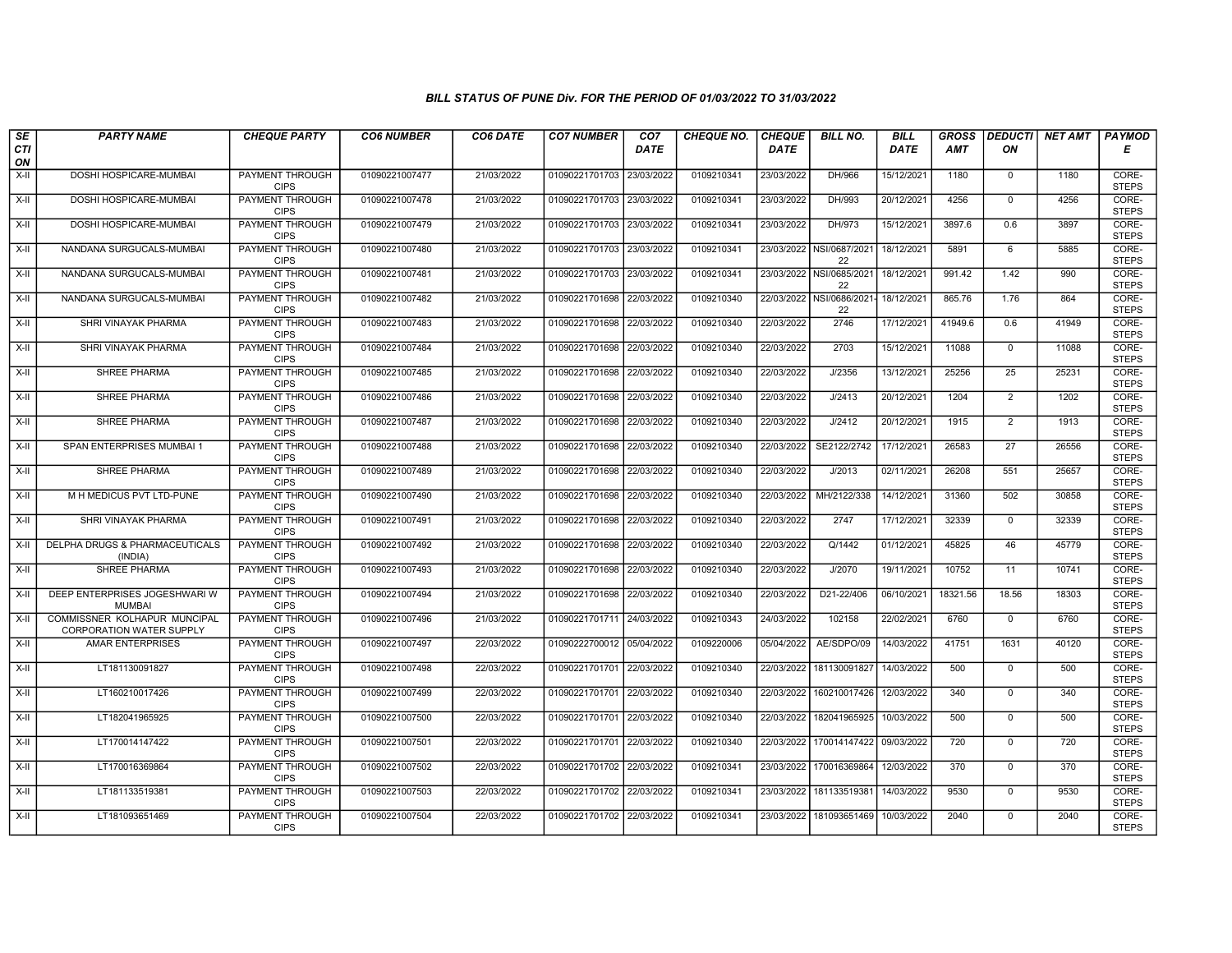| SE<br><b>CTI</b>   | <b>PARTY NAME</b>             | <b>CHEQUE PARTY</b>                   | <b>CO6 NUMBER</b> | CO6 DATE   | <b>CO7 NUMBER</b>         | CO <sub>7</sub><br><b>DATE</b> | CHEQUE NO. | <b>CHEQUE</b><br><b>DATE</b> | <b>BILL NO.</b>                  | <b>BILL</b><br><b>DATE</b> | <b>GROSS</b><br><b>AMT</b> | ON             | <b>DEDUCTI NET AMT</b> | <b>PAYMOD</b><br>Е    |
|--------------------|-------------------------------|---------------------------------------|-------------------|------------|---------------------------|--------------------------------|------------|------------------------------|----------------------------------|----------------------------|----------------------------|----------------|------------------------|-----------------------|
| ON                 |                               |                                       |                   |            |                           |                                |            |                              |                                  |                            |                            |                |                        |                       |
| $X-H$              | LT160234911136                | <b>PAYMENT THROUGH</b><br><b>CIPS</b> | 01090221007505    | 22/03/2022 | 01090221701702 22/03/2022 |                                | 0109210341 | 23/03/2022                   | 160234911136                     | 10/03/2022                 | 133960                     | $\mathbf 0$    | 133960                 | CORE-<br><b>STEPS</b> |
| $\overline{x}$ -II | LT187460134385                | PAYMENT THROUGH<br><b>CIPS</b>        | 01090221007506    | 22/03/2022 | 01090221701702 22/03/2022 |                                | 0109210341 | 23/03/2022                   | 187460134385                     | 07/03/2022                 | 9320                       | $\Omega$       | 9320                   | CORE-<br><b>STEPS</b> |
| X-II               | LT198350023261                | PAYMENT THROUGH<br><b>CIPS</b>        | 01090221007507    | 22/03/2022 | 01090221701702            | 22/03/2022                     | 0109210341 | 23/03/2022                   | 198350023261                     | 05/03/2022                 | 3760                       | $\mathbf 0$    | 3760                   | CORE-<br><b>STEPS</b> |
| $X-I$              | LT203690002548                | PAYMENT THROUGH<br><b>CIPS</b>        | 01090221007508    | 22/03/2022 | 01090221701702            | 22/03/2022                     | 0109210341 | 23/03/2022                   | 203690002548                     | 11/03/2022                 | 640                        | $\mathbf{0}$   | 640                    | CORE-<br><b>STEPS</b> |
| $X-II$             | LT197210004589                | <b>PAYMENT THROUGH</b><br><b>CIPS</b> | 01090221007509    | 22/03/2022 | 01090221701702            | 22/03/2022                     | 0109210341 | 23/03/2022                   | 197210004589                     | 11/03/2022                 | 3260                       | $\mathbf 0$    | 3260                   | CORE-<br><b>STEPS</b> |
| X-II               | <b>CMS PA STORES</b>          | <b>PAYMENT THROUGH</b><br><b>CIPS</b> | 01090221007510    | 22/03/2022 | 01090221701700 22/03/2022 |                                | 0109210343 | 24/03/2022                   | <b>IMPREST</b>                   | 16/03/2022                 | 69662                      | $\mathbf 0$    | 69662                  | CORE-<br><b>STEPS</b> |
| X-II               | SR DME(D)PA GENERAL           | PAYMENT THROUGH<br><b>CIPS</b>        | 01090221007511    | 22/03/2022 | 01090221701700            | 22/03/2022                     | 0109210343 | 24/03/2022                   | 489932                           | 11/03/2022                 | 5000                       | $\mathbf 0$    | 5000                   | CORE-<br><b>STEPS</b> |
| X-II               | DRM(W)PA GENL                 | PAYMENT THROUGH<br><b>CIPS</b>        | 01090221007512    | 22/03/2022 | 01090221701700            | 22/03/2022                     | 0109210343 | 24/03/2022                   | 072                              | 04/03/2022                 | 10619                      | $\mathbf 0$    | 10619                  | CORE-<br><b>STEPS</b> |
| $X-H$              | <b>SSE PW KRD</b>             | <b>PAYMENT THROUGH</b><br><b>CIPS</b> | 01090221007514    | 22/03/2022 | 01090222700003 01/04/2022 |                                | 0109220004 | 01/04/2022                   | KRD.01.02                        | 09/02/2022                 | 9998                       | $\mathbf{0}$   | 9998                   | CORE-<br><b>STEPS</b> |
| X-II               | DRM(W)PA SR DEN(CO)PA FUEL    | PAYMENT THROUGH<br><b>CIPS</b>        | 01090221007515    | 22/03/2022 | 01090222700003 01/04/2022 |                                | 0109220004 | 01/04/2022                   | Fuel imprest                     | 14/03/2022                 | 10000                      | $\Omega$       | 10000                  | CORE-<br><b>STEPS</b> |
| X-II               | <b>SRDCM PUNE</b>             | PAYMENT THROUGH<br><b>CIPS</b>        | 01090221007516    | 22/03/2022 | 01090221701700            | 22/03/2022                     | 0109210343 | 24/03/2022                   | Sr DCM/Pune                      | 11/03/2022                 | 8000                       | $\mathbf 0$    | 8000                   | CORE-<br><b>STEPS</b> |
| X-II               | SR DPO PA                     | <b>PAYMENT THROUGH</b><br><b>CIPS</b> | 01090221007517    | 22/03/2022 | 01090221701700            | 22/03/2022                     | 0109210343 | 24/03/2022                   | 808548                           | 16/03/2022                 | 3500                       | $\mathbf{0}$   | 3500                   | CORE-<br><b>STEPS</b> |
| X-II               | LT170014508808                | PAYMENT THROUGH<br><b>CIPS</b>        | 01090221007518    | 22/03/2022 | 01090221701702            | 22/03/2022                     | 0109210341 | 23/03/2022                   | 170014508808                     | 14/03/2022                 | 3510                       | $\mathbf 0$    | 3510                   | CORE-<br><b>STEPS</b> |
| X-II               | SR DMM PA GENERAL             | <b>PAYMENT THROUGH</b><br><b>CIPS</b> | 01090221007519    | 22/03/2022 | 01090221701700 22/03/2022 |                                | 0109210343 | 24/03/2022                   | 489853                           | 15/03/2022                 | 844                        | $\mathbf 0$    | 844                    | CORE-<br><b>STEPS</b> |
| X-II               | LT181043519403                | <b>PAYMENT THROUGH</b><br><b>CIPS</b> | 01090221007520    | 22/03/2022 | 01090221701702            | 22/03/2022                     | 0109210341 | 23/03/2022                   | 181043519403                     | 14/03/2022                 | 380                        | $\mathbf 0$    | 380                    | CORE-<br><b>STEPS</b> |
| $X-H$              | SSE(C&W)KOP                   | PAYMENT THROUGH<br><b>CIPS</b>        | 01090221007521    | 22/03/2022 | 01090221701700            | 22/03/2022                     | 0109210343 | 24/03/2022                   | 8                                | 29/01/2022                 | 30000                      | $\mathbf 0$    | 30000                  | CORE-<br><b>STEPS</b> |
| $X-H$              | LT181131313491                | <b>PAYMENT THROUGH</b><br><b>CIPS</b> | 01090221007522    | 22/03/2022 | 01090221701702 22/03/2022 |                                | 0109210341 |                              | 23/03/2022 LT1811313134<br>91    | 14/03/2022                 | 1290                       | $\mathbf 0$    | 1290                   | CORE-<br><b>STEPS</b> |
| $X-H$              | <b>SSE PW URI</b>             | PAYMENT THROUGH<br><b>CIPS</b>        | 01090221007523    | 22/03/2022 | 01090221701700 22/03/2022 |                                | 0109210343 | 24/03/2022                   | 40                               | 03/03/2022                 | 9885                       | $\mathsf{O}$   | 9885                   | CORE-<br><b>STEPS</b> |
| X-II               | LT181213519420                | PAYMENT THROUGH<br><b>CIPS</b>        | 01090221007524    | 22/03/2022 | 01090221701702            | 22/03/2022                     | 0109210341 | 23/03/2022                   | LT1811313134<br>91               | 10/03/2022                 | 370                        | $\mathbf 0$    | 370                    | CORE-<br><b>STEPS</b> |
| X-II               | <b>CNC VALIVADE</b>           | PAYMENT THROUGH<br><b>CIPS</b>        | 01090221007527    | 22/03/2022 | 01090221701700            | 22/03/2022                     | 0109210343 | 24/03/2022                   | 222                              | 02/03/2022                 | 10574                      | $\mathbf{0}$   | 10574                  | CORE-<br><b>STEPS</b> |
| $X-H$              | <b>SRDCM PUNE</b>             | <b>PAYMENT THROUGH</b><br><b>CIPS</b> | 01090221007528    | 22/03/2022 | 01090221701708 23/03/2022 |                                | 0109210341 | 23/03/2022                   | <b>SRDCM</b><br>/PASCIGIMP       | 10/03/2022                 | 5500                       | $\mathbf 0$    | 5500                   | CORE-<br><b>STEPS</b> |
| $X-H$              | SSE(C&W)FRT TRAIN MRJ         | PAYMENT THROUGH<br><b>CIPS</b>        | 01090221007530    | 22/03/2022 | 01090221701708 23/03/2022 |                                | 0109210341 | 23/03/2022                   | $\overline{s}$<br>11/Imprest/Gen | 13/03/2022                 | 2655                       | $\mathbf 0$    | 2655                   | CORE-<br><b>STEPS</b> |
| $X-H$              | ADEN(M)PA GENL                | PAYMENT THROUGH<br><b>CIPS</b>        | 01090221007533    | 22/03/2022 | 01090221701708 23/03/2022 |                                | 0109210341 | 23/03/2022                   | PA/M/GEN<br><b>IMPREST</b>       | 21/02/2022                 | 53768                      | $\overline{0}$ | 53768                  | CORE-<br><b>STEPS</b> |
| $X-H$              | <b>ADEN TM KK</b>             | <b>PAYMENT THROUGH</b><br><b>CIPS</b> | 01090221007534    | 22/03/2022 | 01090221701708 23/03/2022 |                                | 0109210341 | 23/03/2022                   | General<br>Imprest               | 03/02/2022                 | 29913                      | $\overline{0}$ | 29913                  | CORE-<br><b>STEPS</b> |
| X-II               | <b>IPF RPF SIB PUNE</b>       | <b>PAYMENT THROUGH</b><br><b>CIPS</b> | 01090221007536    | 22/03/2022 | 01090221701708            | 23/03/2022                     | 0109210341 | 23/03/2022                   | SIB/PA/1/022                     | 23/02/2022                 | 4926                       | $\mathbf 0$    | 4926                   | CORE-<br><b>STEPS</b> |
| X-II               | <b>IRICEN OFFICE HOSTEL</b>   | PAYMENT THROUGH<br><b>CIPS</b>        | 01090221007537    | 23/03/2022 | 01090221701704 23/03/2022 |                                | 0109210342 | 24/03/2022                   | <b>NIL</b>                       | 28/02/2022                 | 11023                      | $\mathbf 0$    | 11023                  | CORE-<br><b>STEPS</b> |
| $X-H$              | <b>IRICEN OFFICE COMPUTER</b> | <b>PAYMENT THROUGH</b><br><b>CIPS</b> | 01090221007538    | 23/03/2022 | 01090221701704 23/03/2022 |                                | 0109210342 | 24/03/2022                   | C490/1-11                        | 21/03/2022                 | 40000                      | $\mathsf{O}$   | 40000                  | CORE-<br><b>STEPS</b> |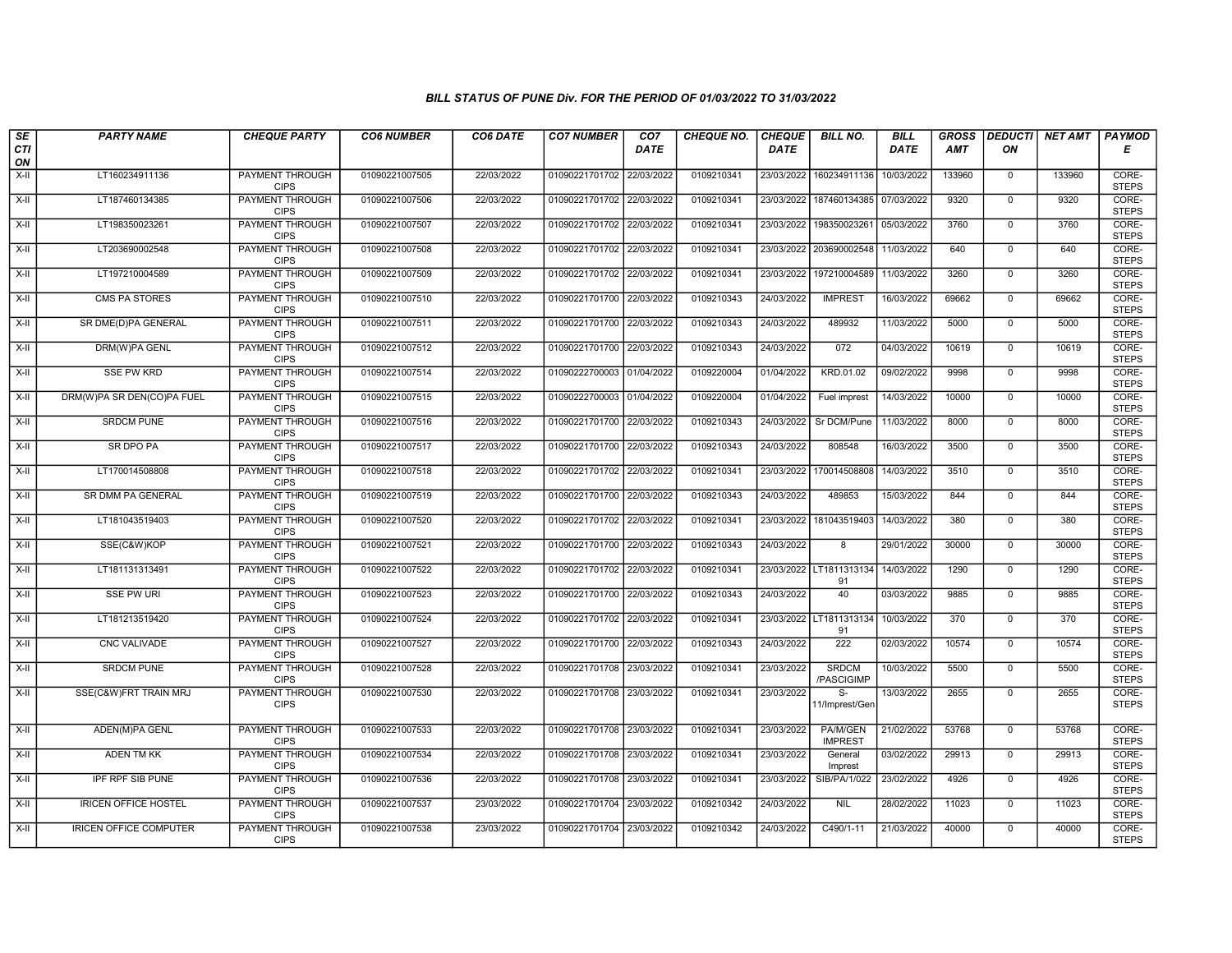| SE        | <b>PARTY NAME</b>                                     | <b>CHEQUE PARTY</b>                   | <b>CO6 NUMBER</b> | CO6 DATE   | <b>CO7 NUMBER</b>         | CO <sub>7</sub> | <b>CHEQUE NO.</b> | <b>CHEQUE</b> | <b>BILL NO.</b>                  | <b>BILL</b> | <b>GROSS</b> |                | <b>DEDUCTI NET AMT</b> | <b>PAYMOD</b>         |
|-----------|-------------------------------------------------------|---------------------------------------|-------------------|------------|---------------------------|-----------------|-------------------|---------------|----------------------------------|-------------|--------------|----------------|------------------------|-----------------------|
| CTI<br>ON |                                                       |                                       |                   |            |                           | <b>DATE</b>     |                   | <b>DATE</b>   |                                  | <b>DATE</b> | <b>AMT</b>   | ON             |                        | Е                     |
| $X-H$     | <b>SSTW IMPREST</b>                                   | <b>PAYMENT THROUGH</b><br><b>CIPS</b> | 01090221007539    | 23/03/2022 | 01090221701705 23/03/2022 |                 | 0109210342        | 24/03/2022    | SSTW/HS/88                       | 24/02/2022  | 7411         | $\mathbf 0$    | 7411                   | CORE-<br><b>STEPS</b> |
| $X-H$     | <b>IRICEN OFFICE DIESEL IMPREST</b>                   | <b>PAYMENT THROUGH</b><br><b>CIPS</b> | 01090221007540    | 23/03/2022 | 01090221701704 23/03/2022 |                 | 0109210342        | 24/03/2022    | elect/imp/mar2<br>$\overline{2}$ | 18/03/2022  | 48162        | $\Omega$       | 48162                  | CORE-<br><b>STEPS</b> |
| X-II      | <b>IRICEN OFFICE LIBRARY IMPREST</b>                  | PAYMENT THROUGH<br><b>CIPS</b>        | 01090221007541    | 23/03/2022 | 01090221701704            | 23/03/2022      | 0109210342        | 24/03/2022    | Nil                              | 04/03/2022  | 9375         | $\mathbf 0$    | 9375                   | CORE-<br><b>STEPS</b> |
| X-II      | EXPRESSION 360 SERVICES INDIA PVT.<br>LTD             | PAYMENT THROUGH<br><b>CIPS</b>        | 01090221007542    | 23/03/2022 | 01090221701707            | 23/03/2022      | 0109210341        | 23/03/2022    | MUM09/007/21<br>211              | 31/12/2021  | 13666.42     | 0.42           | 13666                  | CORE-<br><b>STEPS</b> |
| $X-H$     | EXPRESSION 360 SERVICES INDIA PVT.<br>LTD             | <b>PAYMENT THROUGH</b><br><b>CIPS</b> | 01090221007543    | 23/03/2022 | 01090221701707 23/03/2022 |                 | 0109210341        |               | 23/03/2022 MUM11/005/21<br>22    | 28/02/2022  | 12087.52     | 0.52           | 12087                  | CORE-<br><b>STEPS</b> |
| $X-H$     | <b>SANJAY KHARE</b>                                   | <b>PAYMENT THROUGH</b><br><b>CIPS</b> | 01090221007544    | 23/03/2022 | 01090221701706            | 23/03/2022      | 0109210342        | 24/03/2022    | 814383                           | 25/02/2022  | 3605         | $\Omega$       | 3605                   | CORE-<br><b>STEPS</b> |
| X-II      | SAI SERVICE PRIVATE LIMITED                           | PAYMENT THROUGH<br><b>CIPS</b>        | 01090221007545    | 23/03/2022 | 01090221701708 23/03/2022 |                 | 0109210341        | 23/03/2022    | 44/VC/2103732<br>8               | 12/03/2022  | 25508.65     | 0.65           | 25508                  | CORE-<br><b>STEPS</b> |
| $X-H$     | SSE(C&W)PA GEN STORE                                  | <b>PAYMENT THROUGH</b><br><b>CIPS</b> | 01090221007546    | 23/03/2022 | 01090221701708            | 23/03/2022      | 0109210341        | 23/03/2022    | Pune/Mech/CD<br>O/Im             | 10/03/2022  | 98024        | $\mathbf 0$    | 98024                  | CORE-<br><b>STEPS</b> |
| $X-H$     | ADEN DD GENR                                          | <b>PAYMENT THROUGH</b><br><b>CIPS</b> | 01090221007548    | 23/03/2022 | 01090221701708            | 23/03/2022      | 0109210341        | 23/03/2022    | <b>DD/GENL/IMP</b>               | 10/03/2022  | 5961         | $\mathbf 0$    | 5961                   | CORE-<br><b>STEPS</b> |
| $X-H$     | <b>BSNL PUNE</b>                                      | <b>PAYMENT THROUGH</b><br><b>CIPS</b> | 01090221007549    | 23/03/2022 | 01090221701709 23/03/2022 |                 | 0109210341        | 23/03/2022    | 472893459                        | 09/03/2022  | 3380.98      | 4.98           | 3376                   | CORE-<br><b>STEPS</b> |
| X-II      | <b>BSNL PUNE</b>                                      | <b>PAYMENT THROUGH</b><br><b>CIPS</b> | 01090221007550    | 23/03/2022 | 01090221701709            | 23/03/2022      | 0109210341        | 23/03/2022    | 472927251                        | 09/03/2022  | 6535.2       | 7.2            | 6528                   | CORE-<br><b>STEPS</b> |
| X-II      | SHUBHAM ENTERPRISES                                   | PAYMENT THROUGH<br><b>CIPS</b>        | 01090221007551    | 23/03/2022 | 01090222700001 01/04/2022 |                 | 0109220004        | 01/04/2022    | 2021/STR/05                      | 11/03/2022  | 57823        | 1680           | 56143                  | CORE-<br><b>STEPS</b> |
| $X-H$     | NANDANA SURGUCALS-MUMBAI                              | <b>PAYMENT THROUGH</b><br><b>CIPS</b> | 01090221007552    | 23/03/2022 | 01090221701713 24/03/2022 |                 | 0109210343        | 24/03/2022    | NSI/0728/2021<br>22              | 17/01/2022  | 19835.2      | 20.2           | 19815                  | CORE-<br><b>STEPS</b> |
| $X-H$     | KARNATAKA ANTIBIOTICS &<br>PHARMACEUTICALS LIMITED    | <b>PAYMENT THROUGH</b><br><b>CIPS</b> | 01090221007553    | 23/03/2022 | 01090221701713 24/03/2022 |                 | 0109210343        | 24/03/2022    | PUN-<br>2022102896               | 24/12/2021  | 20438.88     | 20.88          | 20418                  | CORE-<br><b>STEPS</b> |
| X-II      | KARNATAKA ANTIBIOTICS &<br>PHARMACEUTICALS LIMITED    | PAYMENT THROUGH<br><b>CIPS</b>        | 01090221007554    | 23/03/2022 | 01090221701713            | 24/03/2022      | 0109210343        | 24/03/2022    | PUN-<br>2022102977               | 30/12/2021  | 52189        | 52             | 52137                  | CORE-<br><b>STEPS</b> |
| X-II      | AASTHA PHARMACEUTICALS-DELHI                          | PAYMENT THROUGH<br><b>CIPS</b>        | 01090221007555    | 23/03/2022 | 01090221701713 24/03/2022 |                 | 0109210343        | 24/03/2022    | AP001475                         | 04/02/2022  | 9520         | 248            | 9272                   | CORE-<br><b>STEPS</b> |
| X-II      | AASTHA PHARMACEUTICALS-DELHI                          | <b>PAYMENT THROUGH</b><br><b>CIPS</b> | 01090221007556    | 23/03/2022 | 01090221701713 24/03/2022 |                 | 0109210343        | 24/03/2022    | AP001372                         | 11/01/2022  | 100867.87    | 3631.87        | 97236                  | CORE-<br><b>STEPS</b> |
| $X-H$     | AASTHA PHARMACEUTICALS-DELHI                          | <b>PAYMENT THROUGH</b><br><b>CIPS</b> | 01090221007557    | 23/03/2022 | 01090221701713            | 24/03/2022      | 0109210343        | 24/03/2022    | AP001368                         | 11/01/2022  | 3780         | 382            | 3398                   | CORE-<br><b>STEPS</b> |
| X-II      | <b>JIYA MARKETING</b>                                 | <b>PAYMENT THROUGH</b><br><b>CIPS</b> | 01090221007558    | 23/03/2022 | 01090221701713 24/03/2022 |                 | 0109210343        | 24/03/2022    | CT/1076                          | 22/01/2022  | 8867.94      | 9.94           | 8858                   | CORE-<br><b>STEPS</b> |
| X-II      | <b>JIYA MARKETING</b>                                 | PAYMENT THROUGH<br><b>CIPS</b>        | 01090221007559    | 23/03/2022 | 01090221701713            | 24/03/2022      | 0109210343        | 24/03/2022    | CT/1072                          | 22/01/2022  | 2215         | $\overline{2}$ | 2213                   | CORE-<br><b>STEPS</b> |
| X-II      | <b>JIYA MARKETING</b>                                 | <b>PAYMENT THROUGH</b><br><b>CIPS</b> | 01090221007560    | 23/03/2022 | 01090221701713            | 24/03/2022      | 0109210343        | 24/03/2022    | CT/1073                          | 22/01/2022  | 15523        | 16             | 15507                  | CORE-<br><b>STEPS</b> |
| $X-H$     | <b>K ENTERPRISES GOREGAON</b>                         | <b>PAYMENT THROUGH</b><br><b>CIPS</b> | 01090221007561    | 23/03/2022 | 01090221701713 24/03/2022 |                 | 0109210343        | 24/03/2022    | KE/12718                         | 20/01/2022  | 1612.8       | 2.8            | 1610                   | CORE-<br><b>STEPS</b> |
| $X-H$     | KARNATAKA ANTIBIOTICS &<br>PHARMACEUTICALS LIMITED    | PAYMENT THROUGH<br><b>CIPS</b>        | 01090221007562    | 23/03/2022 | 01090221701713            | 24/03/2022      | 0109210343        | 24/03/2022    | PUN-<br>2022103521               | 29/01/2022  | 52734.08     | 53.08          | 52681                  | CORE-<br><b>STEPS</b> |
| $X-II$    | K ENTERPRISES GOREGAON                                | <b>PAYMENT THROUGH</b><br><b>CIPS</b> | 01090221007564    | 23/03/2022 | 01090221701713            | 24/03/2022      | 0109210343        | 24/03/2022    | KE/11617                         | 23/12/2021  | 36288        | 36             | 36252                  | CORE-<br><b>STEPS</b> |
| X-II      | SAIMS PHARMA MUMBAI                                   | PAYMENT THROUGH<br><b>CIPS</b>        | 01090221007565    | 23/03/2022 | 01090221701713            | 24/03/2022      | 0109210343        | 24/03/2022    | SP018121                         | 21/09/2021  | 6600         | $\overline{7}$ | 6593                   | CORE-<br><b>STEPS</b> |
| X-II      | MUNCIPAL COMMISSIONER PMC WATER<br>METER SECTION PUNE | <b>PAYMENT THROUGH</b><br><b>CIPS</b> | 01090221007566    | 24/03/2022 | 01090221701711 24/03/2022 |                 | 0109210343        |               | 24/03/2022 BL2022010039<br>32    | 12/01/2022  | 3173         | $\mathbf 0$    | 3173                   | CORE-<br><b>STEPS</b> |
| X-II      | <b>ASHOK KUMAR</b>                                    | PAYMENT THROUGH<br><b>CIPS</b>        | 01090221007567    | 24/03/2022 | 01090221701710 24/03/2022 |                 | 0109210343        | 24/03/2022    | 814409                           | 23/03/2022  | 8000         | $\mathbf 0$    | 8000                   | CORE-<br><b>STEPS</b> |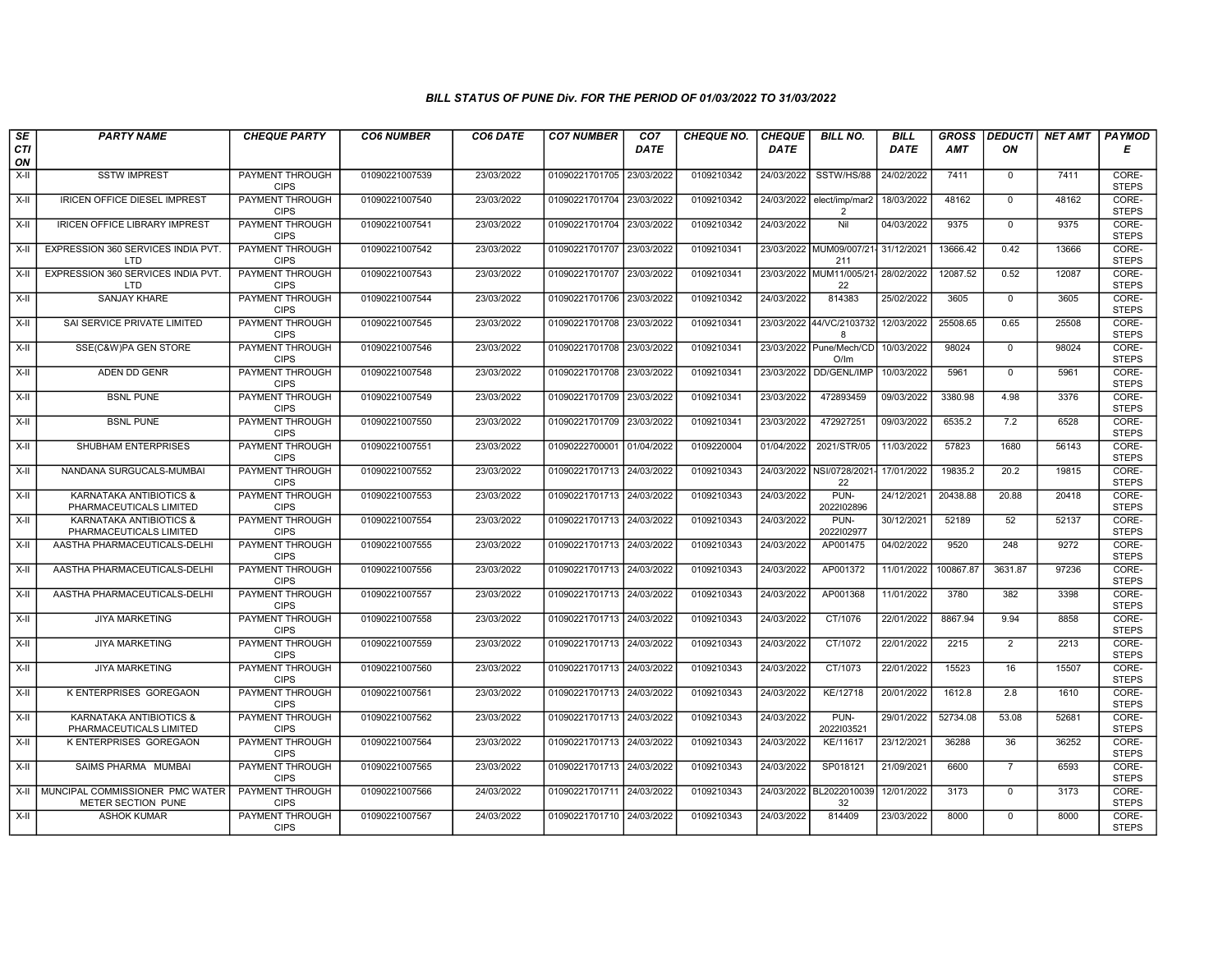| SE        | <b>PARTY NAME</b>                                 | <b>CHEQUE PARTY</b>                   | <b>CO6 NUMBER</b> | CO6 DATE   | <b>CO7 NUMBER</b>         | CO <sub>7</sub> | <b>CHEQUE NO.</b> | <b>CHEQUE</b> | <b>BILL NO.</b>                       | <b>BILL</b> | <b>GROSS</b> |              | <b>DEDUCTI</b> NET AMT | <b>PAYMOD</b>                |
|-----------|---------------------------------------------------|---------------------------------------|-------------------|------------|---------------------------|-----------------|-------------------|---------------|---------------------------------------|-------------|--------------|--------------|------------------------|------------------------------|
| CTI<br>ON |                                                   |                                       |                   |            |                           | <b>DATE</b>     |                   | <b>DATE</b>   |                                       | <b>DATE</b> | <b>AMT</b>   | ON           |                        | Е                            |
| $X-H$     | <b>ASHOK KUMAR</b>                                | <b>PAYMENT THROUGH</b><br><b>CIPS</b> | 01090221007568    | 24/03/2022 | 01090221701710 24/03/2022 |                 | 0109210343        | 24/03/2022    | 814411                                | 23/03/2022  | 8000         | 0            | 8000                   | CORE-<br><b>STEPS</b>        |
| X-II      | <b>ASHOK KUMAR</b>                                | <b>PAYMENT THROUGH</b><br><b>CIPS</b> | 01090221007569    | 24/03/2022 | 01090221701710 24/03/2022 |                 | 0109210343        | 24/03/2022    | 814410                                | 16/03/2022  | 8000         | $\mathbf{0}$ | 8000                   | CORE-<br><b>STEPS</b>        |
| X-II      | RAJENDRA WAMAN MORE                               | PAYMENT THROUGH<br><b>CIPS</b>        | 01090221007570    | 24/03/2022 | 01090221701711 24/03/2022 |                 | 0109210343        | 24/03/2022    | 152                                   | 02/02/2022  | 21000        | $\mathbf 0$  | 21000                  | CORE-<br><b>STEPS</b>        |
| $X-II$    | <b>BSNL PUNE</b>                                  | PAYMENT THROUGH<br><b>CIPS</b>        | 01090221007571    | 24/03/2022 | 01090221701714 24/03/2022 |                 | 0109210343        | 24/03/2022    | 700918                                | 22/03/2022  | 3500         | $\mathbf 0$  | 3500                   | CORE-<br><b>STEPS</b>        |
| X-II      | Yourself for D.D                                  | Yourself for D.D                      | 01090221007572    | 24/03/2022 | 01090221701714 24/03/2022 |                 | 970405            | 24/03/2022    | 659882                                | 21/03/2022  | 28804        | $\mathbf 0$  | 28804                  | <b>BANK</b><br><b>CHEQUE</b> |
| X-II      | <b>SR DFM PA GENL</b>                             | <b>PAYMENT THROUGH</b><br><b>CIPS</b> | 01090221007573    | 24/03/2022 | 01090221701714 24/03/2022 |                 | 0109210343        | 24/03/2022    | 676124                                | 21/03/2022  | 967          | $\Omega$     | 967                    | CORE-<br><b>STEPS</b>        |
| $X-H$     | SARPANCH GRAMPANCHAYAT NIRA-<br><b>SHIVTAKRAR</b> | PAYMENT THROUGH<br><b>CIPS</b>        | 01090221007575    | 24/03/2022 | 01090221701711 24/03/2022 |                 | 0109210343        | 24/03/2022    | 315                                   | 02/02/2022  | 216000       | $\mathbf{0}$ | 216000                 | CORE-<br><b>STEPS</b>        |
| $X-H$     | <b>SSE PW BVQ</b>                                 | PAYMENT THROUGH<br><b>CIPS</b>        | 01090221007576    | 24/03/2022 | 01090221701714 24/03/2022 |                 | 0109210343        | 24/03/2022    | 2022030                               | 18/03/2022  | 9475         | $\mathbf 0$  | 9475                   | CORE-<br><b>STEPS</b>        |
| X-II      | <b>RCD MRJ</b>                                    | PAYMENT THROUGH<br><b>CIPS</b>        | 01090221007577    | 24/03/2022 | 01090221701714 24/03/2022 |                 | 0109210343        |               | 24/03/2022 RCD IMPREST<br><b>BILL</b> | 24/02/2022  | 1000         | $\mathbf{0}$ | 1000                   | CORE-<br><b>STEPS</b>        |
| $X-H$     | <b>CCCOR LOBBY MRJ</b>                            | <b>PAYMENT THROUGH</b><br><b>CIPS</b> | 01090221007578    | 24/03/2022 | 01090221701714 24/03/2022 |                 | 0109210343        |               | 24/03/2022   IMPREST BILL             | 17/02/2022  | 2953         | $\mathbf 0$  | 2953                   | CORE-<br><b>STEPS</b>        |
| X-II      | R R MRJ KOP                                       | PAYMENT THROUGH<br><b>CIPS</b>        | 01090221007579    | 24/03/2022 | 01090221701714 24/03/2022 |                 | 0109210343        | 24/03/2022    | <b>IMPREST BILL</b>                   | 09/01/2022  | 22954        | $\mathbf{0}$ | 22954                  | CORE-<br><b>STEPS</b>        |
| X-II      | CANTT.EXCUTIVE OFFICER DEHUROAD                   | CANTT.EXCUTIVE<br>OFFICER DEHUROAD    | 01090221007580    | 24/03/2022 | 01090221701711 24/03/2022 |                 | 970404            | 24/03/2022    | 13722                                 | 04/02/2022  | 126870       | $\mathbf 0$  | 126870                 | <b>BANK</b><br><b>CHEQUE</b> |
| $X-H$     | SE TL AC KOP                                      | <b>PAYMENT THROUGH</b><br><b>CIPS</b> | 01090221007583    | 24/03/2022 | 01090221701714 24/03/2022 |                 | 0109210343        | 24/03/2022    | 10                                    | 17/03/2022  | 4937         | $\Omega$     | 4937                   | CORE-<br><b>STEPS</b>        |
| X-II      | CANTT.EXCUTIVE OFFICER DEHUROAD                   | CANTT.EXCUTIVE<br>OFFICER DEHUROAD    | 01090221007585    | 24/03/2022 | 01090221701711 24/03/2022 |                 | 970404            | 24/03/2022    | 13723                                 | 04/02/2022  | 89490        | $\mathbf{0}$ | 89490                  | <b>BANK</b><br><b>CHEQUE</b> |
| X-II      | CANTT.EXCUTIVE OFFICER DEHUROAD                   | CANTT.EXCUTIVE<br>OFFICER DEHUROAD    | 01090221007588    | 24/03/2022 | 01090221701711 24/03/2022 |                 | 970404            | 24/03/2022    | 13731                                 | 04/02/2022  | 89490        | $\Omega$     | 89490                  | <b>BANK</b><br><b>CHEQUE</b> |
| X-II      | SR DFM PA GENL                                    | PAYMENT THROUGH<br><b>CIPS</b>        | 01090221007589    | 24/03/2022 | 01090221701714 24/03/2022 |                 | 0109210343        | 24/03/2022    | <b>IMPREST</b>                        | 21/03/2022  | 5774         | $\mathbf{0}$ | 5774                   | CORE-<br><b>STEPS</b>        |
| X-II      | CANTT.EXCUTIVE OFFICER DEHUROAD                   | CANTT.EXCUTIVE<br>OFFICER DEHUROAD    | 01090221007590    | 24/03/2022 | 01090221701711 24/03/2022 |                 | 970404            | 24/03/2022    | 13721                                 | 04/02/2022  | 562350       | $\mathbf 0$  | 562350                 | <b>BANK</b><br><b>CHEQUE</b> |
| X-II      | ADEE TD PA                                        | PAYMENT THROUGH<br><b>CIPS</b>        | 01090221007591    | 24/03/2022 | 01090221701714 24/03/2022 |                 | 0109210343        | 24/03/2022    | 103                                   | 22/03/2022  | 3846         | $\mathbf 0$  | 3846                   | CORE-<br><b>STEPS</b>        |
| X-II      | <b>SM AKURDI</b>                                  | PAYMENT THROUGH<br><b>CIPS</b>        | 01090221007592    | 24/03/2022 | 01090221701714 24/03/2022 |                 | 0109210343        |               | 24/03/2022 PA/C/GIMP/AK<br><b>RD</b>  | 14/03/2022  | 19450        | $\mathbf 0$  | 19450                  | CORE-<br><b>STEPS</b>        |
| X-II      | CANTT.EXCUTIVE OFFICER DEHUROAD                   | CANTT.EXCUTIVE<br>OFFICER DEHUROAD    | 01090221007593    | 24/03/2022 | 01090221701711 24/03/2022 |                 | 970404            | 24/03/2022    | 13729                                 | 04/02/2022  | 562350       | $\Omega$     | 562350                 | <b>BANK</b><br>CHEQUE        |
| X-II      | <b>SM WADGAON</b>                                 | PAYMENT THROUGH<br><b>CIPS</b>        | 01090221007594    | 24/03/2022 | 01090221701714 24/03/2022 |                 | 0109210343        |               | 24/03/2022 PA/C/GIMP/VD<br>G          | 07/03/2022  | 15393        | $\mathbf{0}$ | 15393                  | CORE-<br><b>STEPS</b>        |
| $X-H$     | CANTT.EXCUTIVE OFFICER DEHUROAD                   | CANTT.EXCUTIVE<br>OFFICER DEHUROAD    | 01090221007595    | 24/03/2022 | 01090221701711 24/03/2022 |                 | 970404            | 24/03/2022    | 13730                                 | 04/02/2022  | 126870       | $\Omega$     | 126870                 | <b>BANK</b><br>CHEQUE        |
| X-II      | SAIMS PHARMA MUMBAI                               | PAYMENT THROUGH<br><b>CIPS</b>        | 01090221007596    | 24/03/2022 | 01090221701719 25/03/2022 |                 | 0109210344        | 25/03/2022    | SP022921                              | 21/10/2021  | 22310        | 1473         | 20837                  | CORE-<br><b>STEPS</b>        |
| $X-H$     | <b>CNC KASARWADI</b>                              | <b>PAYMENT THROUGH</b><br><b>CIPS</b> | 01090221007597    | 24/03/2022 | 01090221701714 24/03/2022 |                 | 0109210343        |               | 24/03/2022 PA/C/GIMP/KS<br>WI         | 14/03/2022  | 19865        | $\Omega$     | 19865                  | CORE-<br><b>STEPS</b>        |
| X-II      | <b>KEPS PHARMA MUMBAI</b>                         | <b>PAYMENT THROUGH</b><br><b>CIPS</b> | 01090221007598    | 24/03/2022 | 01090221701719 25/03/2022 |                 | 0109210344        | 25/03/2022    | <b>JSI/2997</b>                       | 24/01/2022  | 18849.6      | 709.6        | 18140                  | CORE-<br><b>STEPS</b>        |
| X-II      | <b>SM GHORAWADI</b>                               | <b>PAYMENT THROUGH</b><br><b>CIPS</b> | 01090221007599    | 24/03/2022 | 01090221701714 24/03/2022 |                 | 0109210343        | 24/03/2022    | PA/C/GIMP/G<br>RWI                    | 01/03/2022  | 14006        | 0            | 14006                  | CORE-<br><b>STEPS</b>        |
| X-II      | <b>KEPS PHARMA MUMBAI</b>                         | PAYMENT THROUGH<br><b>CIPS</b>        | 01090221007601    | 24/03/2022 | 01090221701719 25/03/2022 |                 | 0109210344        | 25/03/2022    | <b>JSI/2948</b>                       | 18/01/2022  | 1352         | 2            | 1350                   | CORE-<br><b>STEPS</b>        |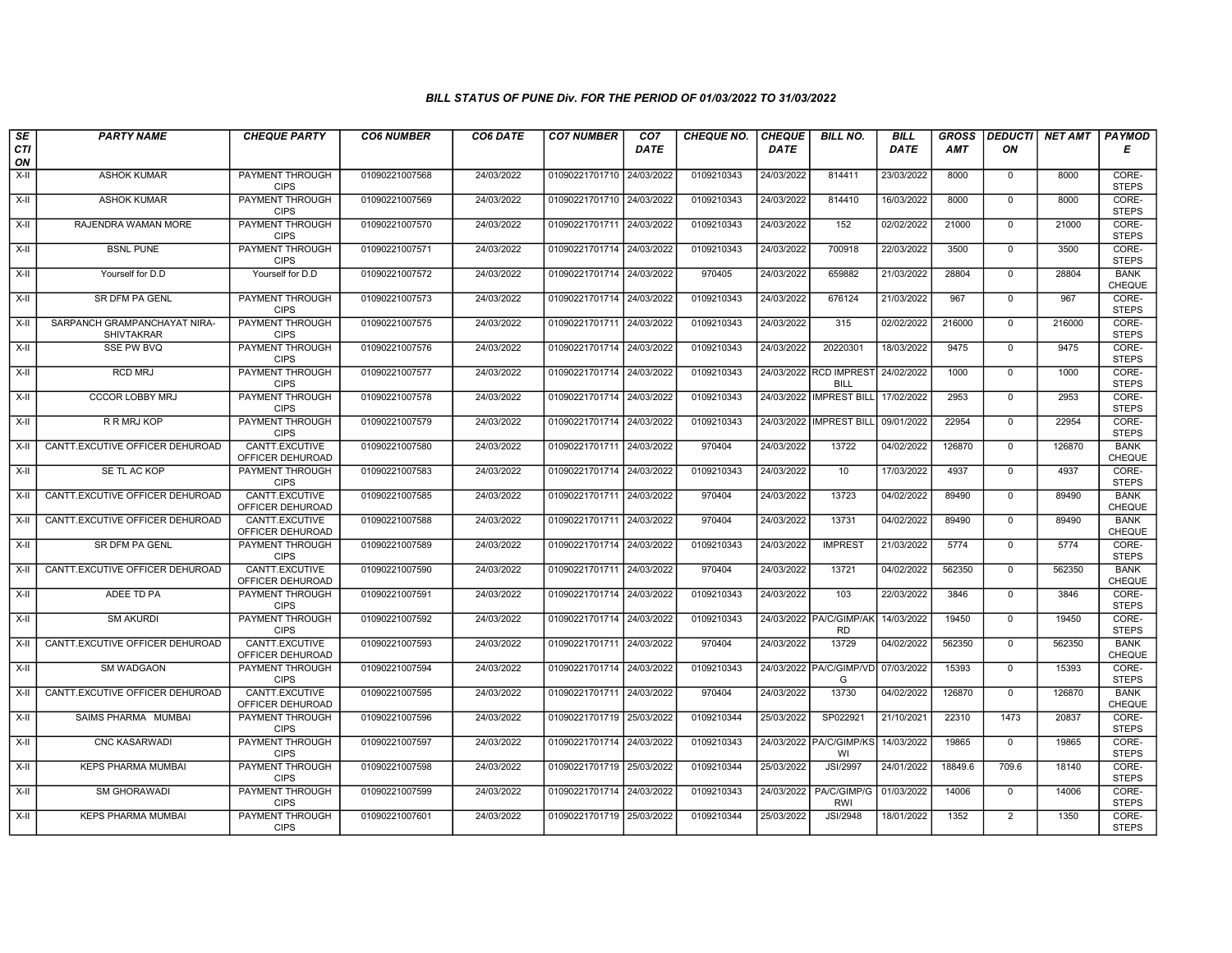| $s_E$            | <b>PARTY NAME</b>         | <b>CHEQUE PARTY</b>                   | <b>CO6 NUMBER</b> | CO6 DATE   | <b>CO7 NUMBER</b>         | CO <sub>7</sub> | <b>CHEQUE NO.</b> | <b>CHEQUE</b> | <b>BILL NO.</b>         | <b>BILL</b> | <b>GROSS</b> |                | DEDUCTI  NET AMT | <b>PAYMOD</b>                |
|------------------|---------------------------|---------------------------------------|-------------------|------------|---------------------------|-----------------|-------------------|---------------|-------------------------|-------------|--------------|----------------|------------------|------------------------------|
| <b>CTI</b><br>ON |                           |                                       |                   |            |                           | <b>DATE</b>     |                   | <b>DATE</b>   |                         | <b>DATE</b> | <b>AMT</b>   | ON             |                  | Е                            |
| X-II             | <b>KEPS PHARMA MUMBAI</b> | <b>PAYMENT THROUGH</b><br><b>CIPS</b> | 01090221007603    | 24/03/2022 | 01090221701719            | 25/03/2022      | 0109210344        | 25/03/2022    | <b>JSI/2467</b>         | 06/12/2021  | 2798.74      | 3.74           | 2795             | CORE-<br><b>STEPS</b>        |
| $X-H$            | R B CONSTRUCTION-THANE    | <b>PAYMENT THROUGH</b><br><b>CIPS</b> | 01090221007604    | 24/03/2022 | 01090221701715 24/03/2022 |                 | 0109210344        | 25/03/2022    | 263230                  | 23/03/2022  | 242061       | $\mathbf{0}$   | 242061           | CORE-<br><b>STEPS</b>        |
| $X-II$           | LT192210053189            | PAYMENT THROUGH<br><b>CIPS</b>        | 01090221007605    | 24/03/2022 | 01090221701712 24/03/2022 |                 | 0109210343        | 24/03/2022    | 192210053189            | 05/03/2022  | 16080        | $\mathbf 0$    | 16080            | CORE-<br><b>STEPS</b>        |
| $X-H$            | LT181033519430            | <b>PAYMENT THROUGH</b><br><b>CIPS</b> | 01090221007606    | 24/03/2022 | 01090221701716 24/03/2022 |                 | 0109210344        | 25/03/2022    | 181033519430            | 10/03/2022  | 2150         | $\overline{0}$ | 2150             | CORE-<br><b>STEPS</b>        |
| $X-H$            | LT181032265817            | <b>PAYMENT THROUGH</b><br><b>CIPS</b> | 01090221007607    | 24/03/2022 | 01090221701716 24/03/2022 |                 | 0109210344        | 25/03/2022    | 181032265817            | 10/03/2022  | 2540         | $\mathbf{0}$   | 2540             | CORE-<br><b>STEPS</b>        |
| $X-II$           | LT181042141342            | <b>PAYMENT THROUGH</b><br><b>CIPS</b> | 01090221007608    | 24/03/2022 | 01090221701716 24/03/2022 |                 | 0109210344        | 25/03/2022    | 181042141342            | 10/03/2022  | 840          | $\mathbf{0}$   | 840              | CORE-<br><b>STEPS</b>        |
| $X-II$           | LT174000229651            | PAYMENT THROUGH<br><b>CIPS</b>        | 01090221007609    | 24/03/2022 | 01090221701716            | 24/03/2022      | 0109210344        | 25/03/2022    | 174000229651            | 05/03/2022  | 6500         | $\mathbf 0$    | 6500             | CORE-<br><b>STEPS</b>        |
| $X-H$            | LT203690595361            | <b>PAYMENT THROUGH</b><br><b>CIPS</b> | 01090221007610    | 24/03/2022 | 01090221701716            | 24/03/2022      | 0109210344        | 25/03/2022    | 203690595361            | 11/03/2022  | 570          | $\mathbf 0$    | 570              | CORE-<br><b>STEPS</b>        |
| $X-H$            | LT202450580149            | <b>PAYMENT THROUGH</b><br><b>CIPS</b> | 01090221007611    | 24/03/2022 | 01090221701716 24/03/2022 |                 | 0109210344        |               | 25/03/2022 202450580149 | 07/03/2022  | 1390         | $\overline{0}$ | 1390             | CORE-<br><b>STEPS</b>        |
| $X-H$            | LT197460063998            | <b>PAYMENT THROUGH</b><br><b>CIPS</b> | 01090221007612    | 24/03/2022 | 01090221701716 24/03/2022 |                 | 0109210344        | 25/03/2022    | 197460063998            | 05/03/2022  | 15850        | $\mathbf 0$    | 15850            | CORE-<br><b>STEPS</b>        |
| $X-II$           | LT170301963338            | PAYMENT THROUGH<br><b>CIPS</b>        | 01090221007613    | 24/03/2022 | 01090221701716 24/03/2022 |                 | 0109210344        | 25/03/2022    | 170301963338            | 07/03/2022  | 1030         | $\mathbf 0$    | 1030             | CORE-<br><b>STEPS</b>        |
| $X-II$           | LT170270037839            | PAYMENT THROUGH<br><b>CIPS</b>        | 01090221007614    | 24/03/2022 | 01090221701716 24/03/2022 |                 | 0109210344        | 25/03/2022    | 170270037839            | 05/03/2022  | 20990        | $\mathbf 0$    | 20990            | CORE-<br><b>STEPS</b>        |
| $X-H$            | LT173872547276            | <b>PAYMENT THROUGH</b><br><b>CIPS</b> | 01090221007615    | 24/03/2022 | 01090221701716 24/03/2022 |                 | 0109210344        | 25/03/2022    | 173872547276            | 07/03/2022  | 620          | $\mathbf 0$    | 620              | CORE-<br><b>STEPS</b>        |
| $X-H$            | LT173212534457            | <b>PAYMENT THROUGH</b><br><b>CIPS</b> | 01090221007616    | 24/03/2022 | 01090221701716 24/03/2022 |                 | 0109210344        | 25/03/2022    | 173212534457            | 05/03/2022  | 740          | $\mathbf{0}$   | 740              | CORE-<br><b>STEPS</b>        |
| $X-H$            | LT183880002144            | PAYMENT THROUGH<br><b>CIPS</b>        | 01090221007617    | 24/03/2022 | 01090221701716 24/03/2022 |                 | 0109210344        | 25/03/2022    | 183880002144            | 10/03/2022  | 580          | $\mathbf 0$    | 580              | CORE-<br><b>STEPS</b>        |
| $X-II$           | LT192440123054            | PAYMENT THROUGH<br><b>CIPS</b>        | 01090221007618    | 24/03/2022 | 01090221701716 24/03/2022 |                 | 0109210344        | 25/03/2022    | 192440123054            | 05/03/2022  | 14890        | $\overline{0}$ | 14890            | CORE-<br><b>STEPS</b>        |
| $X-H$            | Yourself for D.D          | Yourself for D.D                      | 01090221007619    | 24/03/2022 | 01090221701716 24/03/2022 |                 | 970407            | 25/03/2022    | 160017156613            | 09/03/2022  | 6300         | $\mathbf 0$    | 6300             | <b>BANK</b><br><b>CHEQUE</b> |
| $X-H$            | Yourself for D.D          | Yourself for D.D                      | 01090221007620    | 24/03/2022 | 01090221701716 24/03/2022 |                 | 970407            | 25/03/2022    | 160017156826            | 10/03/2022  | 260          | $\mathbf 0$    | 260              | <b>BANK</b><br>CHEQUE        |
| $X-II$           | Yourself for D.D          | Yourself for D.D                      | 01090221007621    | 24/03/2022 | 01090221701716 24/03/2022 |                 | 970407            | 25/03/2022    | 192190052539            | 07/03/2022  | 340          | $\Omega$       | 340              | <b>BANK</b><br>CHEQUE        |
| X-II             | Yourself for D.D          | Yourself for D.D                      | 01090221007622    | 24/03/2022 | 01090221701716 24/03/2022 |                 | 970407            | 25/03/2022    | 18731000194             | 07/03/2022  | 110          | $\mathbf 0$    | 110              | <b>BANK</b><br>CHEQUE        |
| $X-H$            | Yourself for D.D          | Yourself for D.D                      | 01090221007623    | 24/03/2022 | 01090221701716 24/03/2022 |                 | 970407            | 25/03/2022    | 170280003444            | 07/03/2022  | 310          | $\overline{0}$ | 310              | <b>BANK</b><br>CHEQUE        |
| X-II             | LT192190030471            | <b>PAYMENT THROUGH</b><br><b>CIPS</b> | 01090221007624    | 24/03/2022 | 01090221701716 24/03/2022 |                 | 0109210344        | 25/03/2022    | 192190030471            | 10/03/2022  | 2820         | $\mathbf 0$    | 2820             | CORE-<br><b>STEPS</b>        |
| $X-II$           | LT183870143793            | PAYMENT THROUGH<br><b>CIPS</b>        | 01090221007625    | 24/03/2022 | 01090221701716 24/03/2022 |                 | 0109210344        | 25/03/2022    | 183870143793            | 09/03/2022  | 6070         | 0              | 6070             | CORE-<br><b>STEPS</b>        |
| $X-II$           | Yourself for D.D          | Yourself for D.D                      | 01090221007626    | 24/03/2022 | 01090221701716 24/03/2022 |                 | 970407            | 25/03/2022    | 187310000275            | 07/03/2022  | 100          | $\mathbf{0}$   | 100              | <b>BANK</b><br>CHEQUE        |
| $X-H$            | Yourself for D.D          | Yourself for D.D                      | 01090221007627    | 24/03/2022 | 01090221701716 24/03/2022 |                 | 970407            | 25/03/2022    | 192190052873            | 07/03/2022  | 310          | $\mathbf 0$    | 310              | <b>BANK</b><br>CHEQUE        |
| $X-H$            | LT284460006889            | <b>PAYMENT THROUGH</b><br><b>CIPS</b> | 01090221007628    | 24/03/2022 | 01090221701716 24/03/2022 |                 | 0109210344        |               | 25/03/2022 284460006889 | 10/03/2022  | 880          | $\mathbf 0$    | 880              | CORE-<br><b>STEPS</b>        |
| $X-H$            | LT280070005355            | <b>PAYMENT THROUGH</b><br><b>CIPS</b> | 01090221007629    | 24/03/2022 | 01090221701716 24/03/2022 |                 | 0109210344        |               | 25/03/2022 280070005355 | 09/03/2022  | 232560       | $\mathsf{O}$   | 232560           | CORE-<br><b>STEPS</b>        |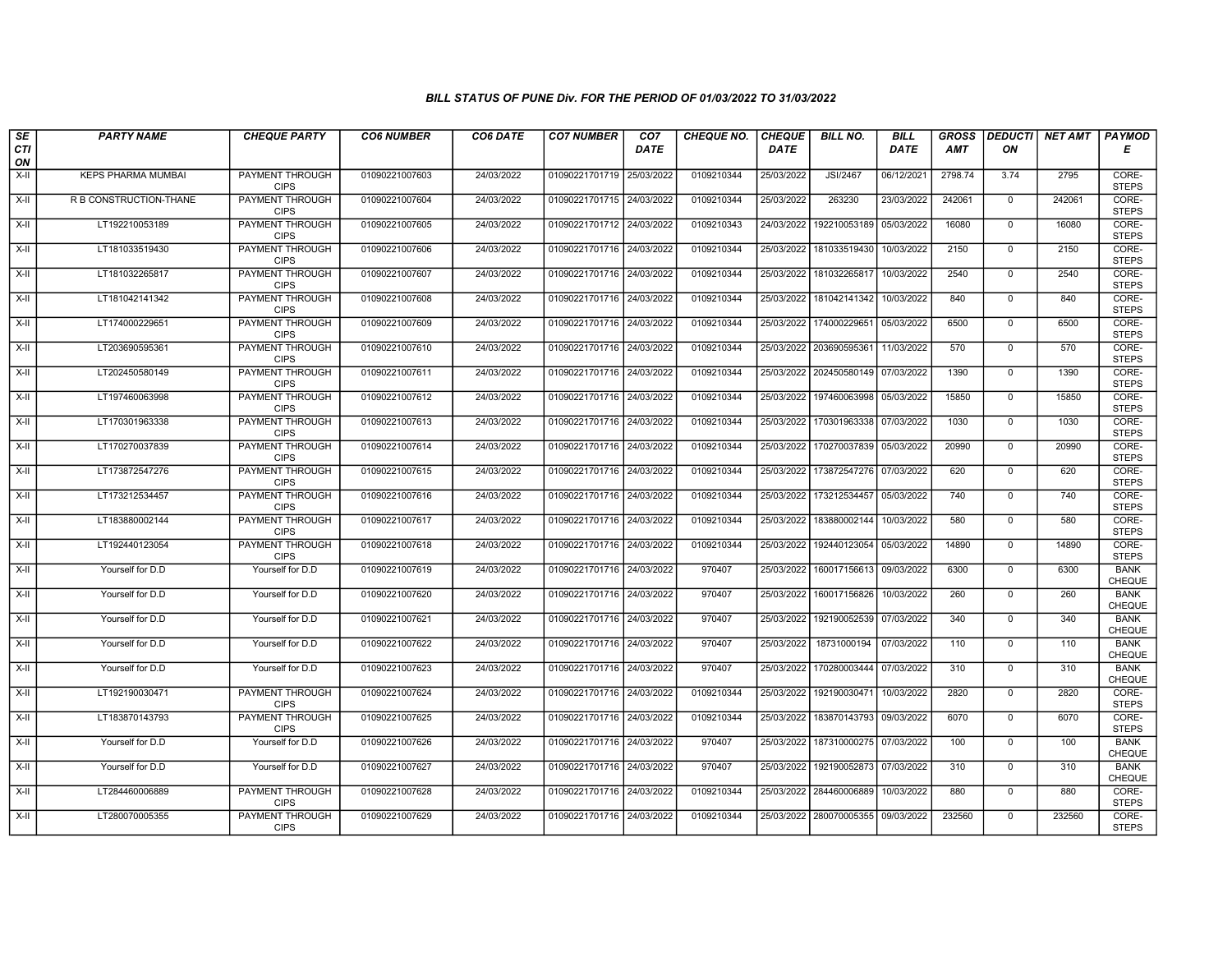| SE<br><b>CTI</b>   | <b>PARTY NAME</b>                                             | <b>CHEQUE PARTY</b>                   | <b>CO6 NUMBER</b> | CO6 DATE   | <b>CO7 NUMBER</b>         | CO <sub>7</sub><br><b>DATE</b> | <b>CHEQUE NO.</b> | <b>CHEQUE</b><br><b>DATE</b> | <b>BILL NO.</b>         | <b>BILL</b><br><b>DATE</b> | <b>GROSS</b><br><b>AMT</b> | ON             | <b>DEDUCTI</b> NET AMT | <b>PAYMOD</b><br>Е           |
|--------------------|---------------------------------------------------------------|---------------------------------------|-------------------|------------|---------------------------|--------------------------------|-------------------|------------------------------|-------------------------|----------------------------|----------------------------|----------------|------------------------|------------------------------|
| ON                 |                                                               |                                       |                   |            |                           |                                |                   |                              |                         |                            |                            |                |                        |                              |
| $X-H$              | LT279940539174                                                | PAYMENT THROUGH<br><b>CIPS</b>        | 01090221007630    | 24/03/2022 | 01090221701716 24/03/2022 |                                | 0109210344        |                              | 25/03/2022 279940539174 | 14/03/2022                 | 8030                       | 0              | 8030                   | CORE-<br><b>STEPS</b>        |
| $X-H$              | LT197420057464                                                | <b>PAYMENT THROUGH</b><br><b>CIPS</b> | 01090221007631    | 24/03/2022 | 01090221701716 24/03/2022 |                                | 0109210344        | 25/03/2022                   | 197420057464            | 14/03/2022                 | 5890                       | $\mathbf{0}$   | 5890                   | CORE-<br><b>STEPS</b>        |
| $X-II$             | LT197420052756                                                | PAYMENT THROUGH<br><b>CIPS</b>        | 01090221007632    | 24/03/2022 | 01090221701716            | 24/03/2022                     | 0109210344        | 25/03/2022                   | 197420052756            | 14/03/2022                 | 9860                       | $\mathbf 0$    | 9860                   | CORE-<br><b>STEPS</b>        |
| $X-H$              | LT284390055909                                                | PAYMENT THROUGH<br><b>CIPS</b>        | 01090221007633    | 24/03/2022 | 01090221701716            | 24/03/2022                     | 0109210344        | 25/03/2022                   | 284390055909            | 12/03/2022                 | 8640                       | $\mathbf 0$    | 8640                   | CORE-<br><b>STEPS</b>        |
| $X-H$              | LT280060004547                                                | <b>PAYMENT THROUGH</b><br><b>CIPS</b> | 01090221007634    | 24/03/2022 | 01090221701716 24/03/2022 |                                | 0109210344        |                              | 25/03/2022 280060004547 | 07/03/2022                 | 17310                      | $\mathbf 0$    | 17310                  | CORE-<br><b>STEPS</b>        |
| X-II               | LT279940131370                                                | <b>PAYMENT THROUGH</b><br><b>CIPS</b> | 01090221007635    | 24/03/2022 | 01090221701716 24/03/2022 |                                | 0109210344        |                              | 25/03/2022 279940131370 | 14/03/2022                 | 20720                      | $\mathbf 0$    | 20720                  | CORE-<br><b>STEPS</b>        |
| $X-H$              | LT279940129791                                                | PAYMENT THROUGH<br><b>CIPS</b>        | 01090221007636    | 24/03/2022 | 01090221701716 24/03/2022 |                                | 0109210344        |                              | 25/03/2022 279940129791 | 05/03/2022                 | 53670                      | $\mathbf 0$    | 53670                  | CORE-<br><b>STEPS</b>        |
| $X-H$              | LT281761028111                                                | <b>PAYMENT THROUGH</b><br><b>CIPS</b> | 01090221007637    | 24/03/2022 | 01090221701717 25/03/2022 |                                | 0109210344        |                              | 25/03/2022 281761028111 | 09/03/2022                 | 1790                       | $\mathbf 0$    | 1790                   | CORE-<br><b>STEPS</b>        |
| X-II               | LT281900501021                                                | <b>PAYMENT THROUGH</b><br><b>CIPS</b> | 01090221007638    | 25/03/2022 | 01090221701717 25/03/2022 |                                | 0109210344        | 25/03/2022                   | 281900501021            | 09/03/2022                 | 1520                       | $\mathbf 0$    | 1520                   | CORE-<br><b>STEPS</b>        |
| $\overline{x}$ -II | LT282030814172                                                | <b>PAYMENT THROUGH</b><br><b>CIPS</b> | 01090221007639    | 25/03/2022 | 01090221701717 25/03/2022 |                                | 0109210344        |                              | 25/03/2022 282030814172 | 12/03/2022                 | 4120                       | $\mathbf 0$    | 4120                   | CORE-<br><b>STEPS</b>        |
| X-II               | LT282040817005                                                | PAYMENT THROUGH<br><b>CIPS</b>        | 01090221007640    | 25/03/2022 | 01090221701717 25/03/2022 |                                | 0109210344        |                              | 25/03/2022 279010105476 | 09/03/2022                 | 1860                       | $\mathbf 0$    | 1860                   | CORE-<br><b>STEPS</b>        |
| $X-H$              | LT279010105476                                                | <b>PAYMENT THROUGH</b><br><b>CIPS</b> | 01090221007641    | 25/03/2022 | 01090221701717 25/03/2022 |                                | 0109210344        |                              | 25/03/2022 279010105476 | 08/03/2022                 | 1130                       | $\overline{0}$ | 1130                   | CORE-<br><b>STEPS</b>        |
| $X-II$             | LT197460066709                                                | <b>PAYMENT THROUGH</b><br><b>CIPS</b> | 01090221007642    | 25/03/2022 | 01090221701717 25/03/2022 |                                | 0109210344        | 25/03/2022                   | 197460066709            | 08/03/2022                 | 4130                       | $\mathbf 0$    | 4130                   | CORE-<br><b>STEPS</b>        |
| X-II               | Yourself for D.D                                              | Yourself for D.D                      | 01090221007643    | 25/03/2022 | 01090221701717 25/03/2022 |                                | 970407            | 25/03/2022                   | 197460003901            | 08/03/2022                 | 310                        | $\mathbf 0$    | 310                    | <b>BANK</b><br><b>CHEQUE</b> |
| $X-H$              | LT202570002211                                                | PAYMENT THROUGH<br><b>CIPS</b>        | 01090221007644    | 25/03/2022 | 01090221701717 25/03/2022 |                                | 0109210344        | 25/03/2022                   | 202570002211            | 10/03/2022                 | 2370                       | $\mathbf 0$    | 2370                   | CORE-<br><b>STEPS</b>        |
| X-II               | LT170143701100                                                | PAYMENT THROUGH<br><b>CIPS</b>        | 01090221007645    | 25/03/2022 | 01090221701717 25/03/2022 |                                | 0109210344        |                              | 25/03/2022 170143701100 | 11/03/2022                 | 5270                       | $\mathbf 0$    | 5270                   | CORE-<br><b>STEPS</b>        |
| $X-H$              | LT170148926771                                                | PAYMENT THROUGH<br><b>CIPS</b>        | 01090221007646    | 25/03/2022 | 01090221701717 25/03/2022 |                                | 0109210344        | 25/03/2022                   | 170148926771            | 11/03/2022                 | 13960                      | $\mathbf{0}$   | 13960                  | CORE-<br><b>STEPS</b>        |
| $X-II$             | LT171511958805                                                | <b>PAYMENT THROUGH</b><br><b>CIPS</b> | 01090221007647    | 25/03/2022 | 01090221701717 25/03/2022 |                                | 0109210344        | 25/03/2022                   | 171511958805            | 09/03/2022                 | 690                        | $\mathbf 0$    | 690                    | CORE-<br><b>STEPS</b>        |
| X-II               | LT170274167591                                                | PAYMENT THROUGH<br><b>CIPS</b>        | 01090221007648    | 25/03/2022 | 01090221701717 25/03/2022 |                                | 0109210344        | 25/03/2022                   | 170274167591            | 09/03/2022                 | 3890                       | $\mathbf 0$    | 3890                   | CORE-<br><b>STEPS</b>        |
| $\overline{x}$ -II | LT173933534709                                                | PAYMENT THROUGH<br><b>CIPS</b>        | 01090221007649    | 25/03/2022 | 01090221701717 25/03/2022 |                                | 0109210344        | 25/03/2022                   | 173933534709            | 07/03/2022                 | 1940                       | $\mathsf 0$    | 1940                   | CORE-<br><b>STEPS</b>        |
| X-II               | LT187401594526                                                | PAYMENT THROUGH<br><b>CIPS</b>        | 01090221007650    | 25/03/2022 | 01090221701717 25/03/2022 |                                | 0109210344        | 25/03/2022                   | 187401594526            | 07/03/2022                 | 6790                       | $\mathbf 0$    | 6790                   | CORE-<br><b>STEPS</b>        |
| X-II               | DOSHI HOSPICARE-MUMBAI                                        | <b>PAYMENT THROUGH</b><br><b>CIPS</b> | 01090221007651    | 25/03/2022 | 01090221701727 28/03/2022 |                                | 0109210345        | 28/03/2022                   | DH/1109                 | 18/01/2022                 | 4480                       | $\mathbf{0}$   | 4480                   | CORE-<br><b>STEPS</b>        |
| X-II               | KEPS PHARMA MUMBAI                                            | <b>PAYMENT THROUGH</b><br><b>CIPS</b> | 01090221007652    | 25/03/2022 | 01090221701727 28/03/2022 |                                | 0109210345        | 28/03/2022                   | JSI/2919                | 15/01/2022                 | 19600                      | 20             | 19580                  | CORE-<br><b>STEPS</b>        |
| X-II               | PHARMA (INDIA)                                                | PAYMENT THROUGH<br><b>CIPS</b>        | 01090221007653    | 25/03/2022 | 01090221701727            | 28/03/2022                     | 0109210345        | 28/03/2022                   | S/260316                | 20/01/2022                 | 50068                      | 1302           | 48766                  | CORE-<br><b>STEPS</b>        |
| $X-H$              | SAIMS PHARMA MUMBAI                                           | PAYMENT THROUGH<br><b>CIPS</b>        | 01090221007654    | 25/03/2022 | 01090221701727 28/03/2022 |                                | 0109210345        | 28/03/2022                   | SP030821                | 05/02/2022                 | 15868                      | 889            | 14979                  | CORE-<br><b>STEPS</b>        |
| $X-H$              | <b>KARNATAKA ANTIBIOTICS &amp;</b><br>PHARMACEUTICALS LIMITED | <b>PAYMENT THROUGH</b><br><b>CIPS</b> | 01090221007655    | 25/03/2022 | 01090221701727 28/03/2022 |                                | 0109210345        | 28/03/2022                   | PUN-<br>2022102856      | 22/12/2021                 | 8377                       | $\overline{8}$ | 8369                   | CORE-<br><b>STEPS</b>        |
| X-II               | KARNATAKA ANTIBIOTICS &<br>PHARMACEUTICALS LIMITED            | <b>PAYMENT THROUGH</b><br><b>CIPS</b> | 01090221007656    | 25/03/2022 | 01090221701727 28/03/2022 |                                | 0109210345        | 28/03/2022                   | PUN-<br>2022102871      | 22/12/2021                 | 136019.52                  | 136.52         | 135883                 | CORE-<br><b>STEPS</b>        |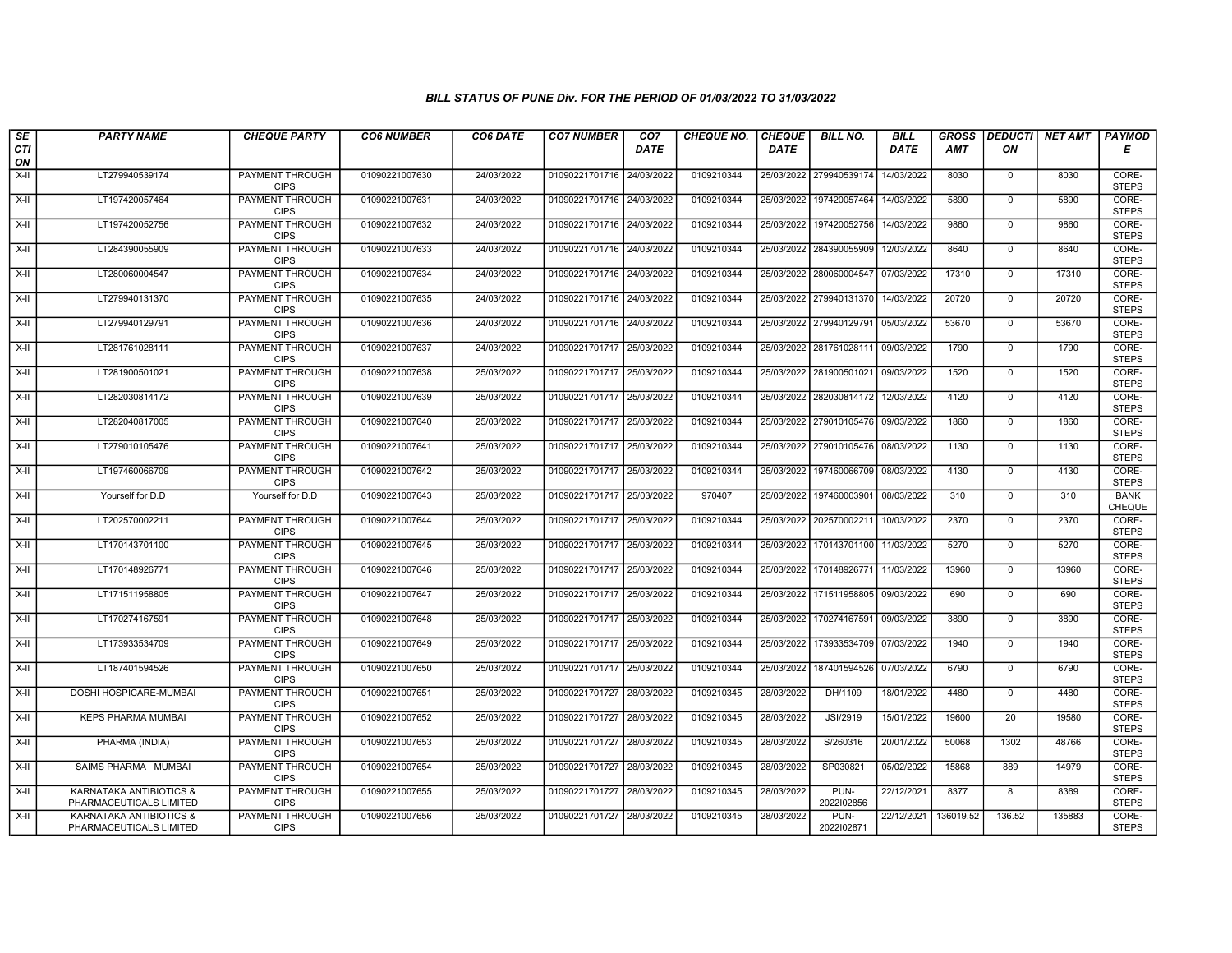| $\sqrt{SE}$ | <b>PARTY NAME</b>                         | <b>CHEQUE PARTY</b>                   | <b>CO6 NUMBER</b> | CO6 DATE   | <b>CO7 NUMBER</b>         | CO <sub>7</sub> | <b>CHEQUE NO.</b> | <b>CHEQUE</b> | <b>BILL NO.</b>               | <b>BILL</b> | <b>GROSS</b> | <b>DEDUCTI</b>  | NET AMT | <b>PAYMOD</b>         |
|-------------|-------------------------------------------|---------------------------------------|-------------------|------------|---------------------------|-----------------|-------------------|---------------|-------------------------------|-------------|--------------|-----------------|---------|-----------------------|
| CTI<br>ON   |                                           |                                       |                   |            |                           | DATE            |                   | <b>DATE</b>   |                               | DATE        | AMT          | ΟN              |         | Е                     |
| X-II        | K ENTERPRISES GOREGAON                    | <b>PAYMENT THROUGH</b><br><b>CIPS</b> | 01090221007657    | 25/03/2022 | 01090221701727            | 28/03/2022      | 0109210345        | 28/03/2022    | KE/13637                      | 08/02/2022  | 24886        | 1145            | 23741   | CORE-<br><b>STEPS</b> |
| X-II        | SAIMS PHARMA MUMBAI                       | <b>PAYMENT THROUGH</b><br><b>CIPS</b> | 01090221007658    | 25/03/2022 | 01090221701727 28/03/2022 |                 | 0109210345        | 28/03/2022    | SP030021                      | 17/01/2022  | 22668        | 1610            | 21058   | CORE-<br><b>STEPS</b> |
| X-II        | NIYATI SURGICAL-PUNE                      | PAYMENT THROUGH<br><b>CIPS</b>        | 01090221007659    | 25/03/2022 | 01090221701727 28/03/2022 |                 | 0109210345        | 28/03/2022    | 3408218                       | 28/01/2022  | 65049.6      | 65.6            | 64984   | CORE-<br><b>STEPS</b> |
| $X-H$       | VARDHMAN HEALTH SPECIALITIES PVT.<br>LTD. | <b>PAYMENT THROUGH</b><br><b>CIPS</b> | 01090221007660    | 25/03/2022 | 01090221701740 30/03/2022 |                 | 0109210347        |               | 30/03/2022 210028400125<br>32 | 13/01/2022  | 70329        | 70              | 70259   | CORE-<br><b>STEPS</b> |
| X-II        | <b>GAGAN PHARMA</b>                       | <b>PAYMENT THROUGH</b><br><b>CIPS</b> | 01090221007661    | 25/03/2022 | 01090221701727 28/03/2022 |                 | 0109210345        | 28/03/2022    | G/370                         | 15/01/2022  | 31100        | $\mathbf 0$     | 31100   | CORE-<br><b>STEPS</b> |
| X-II        | SPAN ENTERPRISES MUMBAI 1                 | <b>PAYMENT THROUGH</b><br><b>CIPS</b> | 01090221007662    | 25/03/2022 | 01090221701727 28/03/2022 |                 | 0109210345        | 28/03/2022    | SE/2122/3095                  | 14/01/2022  | 320204.64    | 6039.64         | 314165  | CORE-<br><b>STEPS</b> |
| X-II        | <b>KEPS MEDICARE MUMBAI</b>               | PAYMENT THROUGH<br><b>CIPS</b>        | 01090221007663    | 25/03/2022 | 01090221701729            | 28/03/2022      | 0109210346        | 29/03/2022    | <b>INS976</b>                 | 22/01/2022  | 4987.5       | 5.5             | 4982    | CORE-<br><b>STEPS</b> |
| $X-H$       | SPAN ENTERPRISES MUMBAI 1                 | <b>PAYMENT THROUGH</b><br><b>CIPS</b> | 01090221007664    | 25/03/2022 | 01090221701729            | 28/03/2022      | 0109210346        | 29/03/2022    | SE/2122/3214                  | 21/01/2022  | 36467        | 37              | 36430   | CORE-<br><b>STEPS</b> |
| X-II        | <b>K ENTERPRISES GOREGAON</b>             | <b>PAYMENT THROUGH</b><br><b>CIPS</b> | 01090221007665    | 25/03/2022 | 01090221701729 28/03/2022 |                 | 0109210346        | 29/03/2022    | KE/11892                      | 30/12/2021  | 12555        | 13              | 12542   | CORE-<br><b>STEPS</b> |
| X-II        | SHREE PHARMA-MUMBAI                       | <b>PAYMENT THROUGH</b><br><b>CIPS</b> | 01090221007666    | 25/03/2022 | 01090221701719 25/03/2022 |                 | 0109210344        | 25/03/2022    | J/2867                        | 29/01/2022  | 1374.58      | 23.58           | 1351    | CORE-<br><b>STEPS</b> |
| X-II        | <b>SEVEN SEAS ENTERPRISES</b>             | <b>PAYMENT THROUGH</b><br><b>CIPS</b> | 01090221007667    | 25/03/2022 | 01090221701719 25/03/2022 |                 | 0109210344        | 25/03/2022    | 1543                          | 13/01/2022  | 16614.75     | 332.75          | 16282   | CORE-<br><b>STEPS</b> |
| X-II        | S S PHARMA AGENCY DADAR MUMBAI            | PAYMENT THROUGH<br><b>CIPS</b>        | 01090221007668    | 25/03/2022 | 01090221701719 25/03/2022 |                 | 0109210344        | 25/03/2022    | Y/1553                        | 08/02/2022  | 4420         | $5\overline{5}$ | 4415    | CORE-<br><b>STEPS</b> |
| X-II        | DOSHI HOSPICARE-MUMBAI                    | <b>PAYMENT THROUGH</b><br><b>CIPS</b> | 01090221007669    | 25/03/2022 | 01090221701719 25/03/2022 |                 | 0109210344        | 25/03/2022    | DH/1108                       | 18/01/2022  | 2254.56      | 0.56            | 2254    | CORE-<br><b>STEPS</b> |
| X-II        | DOSHI HOSPICARE-MUMBAI                    | <b>PAYMENT THROUGH</b><br><b>CIPS</b> | 01090221007670    | 25/03/2022 | 01090221701719 25/03/2022 |                 | 0109210344        | 25/03/2022    | DH/1107                       | 18/01/2022  | 1552         | $\mathbf{0}$    | 1552    | CORE-<br><b>STEPS</b> |
| X-II        | ARIHANT MEDITECH PUNE                     | <b>PAYMENT THROUGH</b><br><b>CIPS</b> | 01090221007671    | 25/03/2022 | 01090221701719 25/03/2022 |                 | 0109210344        | 25/03/2022    | P/1074                        | 17/01/2022  | 12162        | $\Omega$        | 12162   | CORE-<br><b>STEPS</b> |
| X-II        | ARIHANT MEDITECH PUNE                     | <b>PAYMENT THROUGH</b><br><b>CIPS</b> | 01090221007672    | 25/03/2022 | 01090221701719 25/03/2022 |                 | 0109210344        | 25/03/2022    | P/1075                        | 17/01/2022  | 12162        | $\mathbf{0}$    | 12162   | CORE-<br><b>STEPS</b> |
| $X-H$       | <b>BPCLE CMS</b>                          | <b>PAYMENT THROUGH</b><br><b>CIPS</b> | 01090221007673    | 25/03/2022 | 01090221701718 25/03/2022 |                 | 0109210344        | 25/03/2022    | ttm imprest                   | 24/03/2022  | 487084       | $\overline{0}$  | 487084  | CORE-<br><b>STEPS</b> |
| X-II        | <b>SM PALSI</b>                           | <b>PAYMENT THROUGH</b><br><b>CIPS</b> | 01090221007675    | 25/03/2022 | 01090221701721 25/03/2022 |                 | 0109210344        | 25/03/2022    | 436                           | 02/03/2022  | 10000        | $\mathbf{0}$    | 10000   | CORE-<br><b>STEPS</b> |
| X-II        | SM JARANDESHWAR                           | PAYMENT THROUGH<br><b>CIPS</b>        | 01090221007676    | 25/03/2022 | 01090221701721 25/03/2022 |                 | 0109210344        | 25/03/2022    | 573                           | 21/02/2022  | 9952         | $\mathbf 0$     | 9952    | CORE-<br><b>STEPS</b> |
| X-II        | <b>SM LONAND</b>                          | PAYMENT THROUGH<br><b>CIPS</b>        | 01090221007678    | 25/03/2022 | 01090221701721 25/03/2022 |                 | 0109210344        | 25/03/2022    | 321                           | 02/02/2022  | 10000        | $\mathbf{0}$    | 10000   | CORE-<br><b>STEPS</b> |
| X-II        | CHEIF CONTROLLER OPERATING                | <b>PAYMENT THROUGH</b><br><b>CIPS</b> | 01090221007680    | 25/03/2022 | 01090221701721 25/03/2022 |                 | 0109210344        | 25/03/2022    | 85                            | 31/12/2021  | 9777         | $\mathbf 0$     | 9777    | CORE-<br><b>STEPS</b> |
| X-II        | <b>SM SHIRWADE</b>                        | PAYMENT THROUGH<br><b>CIPS</b>        | 01090221007681    | 25/03/2022 | 01090221701721 25/03/2022 |                 | 0109210344        | 25/03/2022    | 142                           | 28/02/2022  | 10000        | $\Omega$        | 10000   | CORE-<br><b>STEPS</b> |
| X-II        | CCCOR LOBBY GPR                           | <b>PAYMENT THROUGH</b><br><b>CIPS</b> | 01090221007682    | 25/03/2022 | 01090221701721 25/03/2022 |                 | 0109210344        | 25/03/2022    | General<br>Imprest            | 23/03/2022  | 2955         | $\mathbf 0$     | 2955    | CORE-<br><b>STEPS</b> |
| X-II        | <b>CCCOR LOBBY PA</b>                     | PAYMENT THROUGH<br><b>CIPS</b>        | 01090221007683    | 25/03/2022 | 01090221701721 25/03/2022 |                 | 0109210344        | 25/03/2022    | General<br>Imprest            | 23/03/2022  | 2960         | $\Omega$        | 2960    | CORE-<br><b>STEPS</b> |
| X-II        | SR DSTE(W)PA                              | PAYMENT THROUGH<br><b>CIPS</b>        | 01090221007684    | 25/03/2022 | 01090221701721 25/03/2022 |                 | 0109210344        |               | 25/03/2022   PA.NM.IMP.12     | 31/01/2022  | 1997         | $\mathbf{0}$    | 1997    | CORE-<br><b>STEPS</b> |
| X-II        | Yourself for D.D                          | Yourself for D.D                      | 01090221007685    | 25/03/2022 | 01090221701725 28/03/2022 |                 | 970408            |               | 28/03/2022 210360002351       | 27/05/2021  | 930          | $\mathbf 0$     | 930     | <b>BANK</b><br>CHEQUE |
| X-II        | Yourself for D.D                          | Yourself for D.D                      | 01090221007687    | 25/03/2022 | 01090221701725 28/03/2022 |                 | 970408            |               | 28/03/2022 187220101684       | 12/03/2022  | 620          | $\mathbf{0}$    | 620     | <b>BANK</b><br>CHEQUE |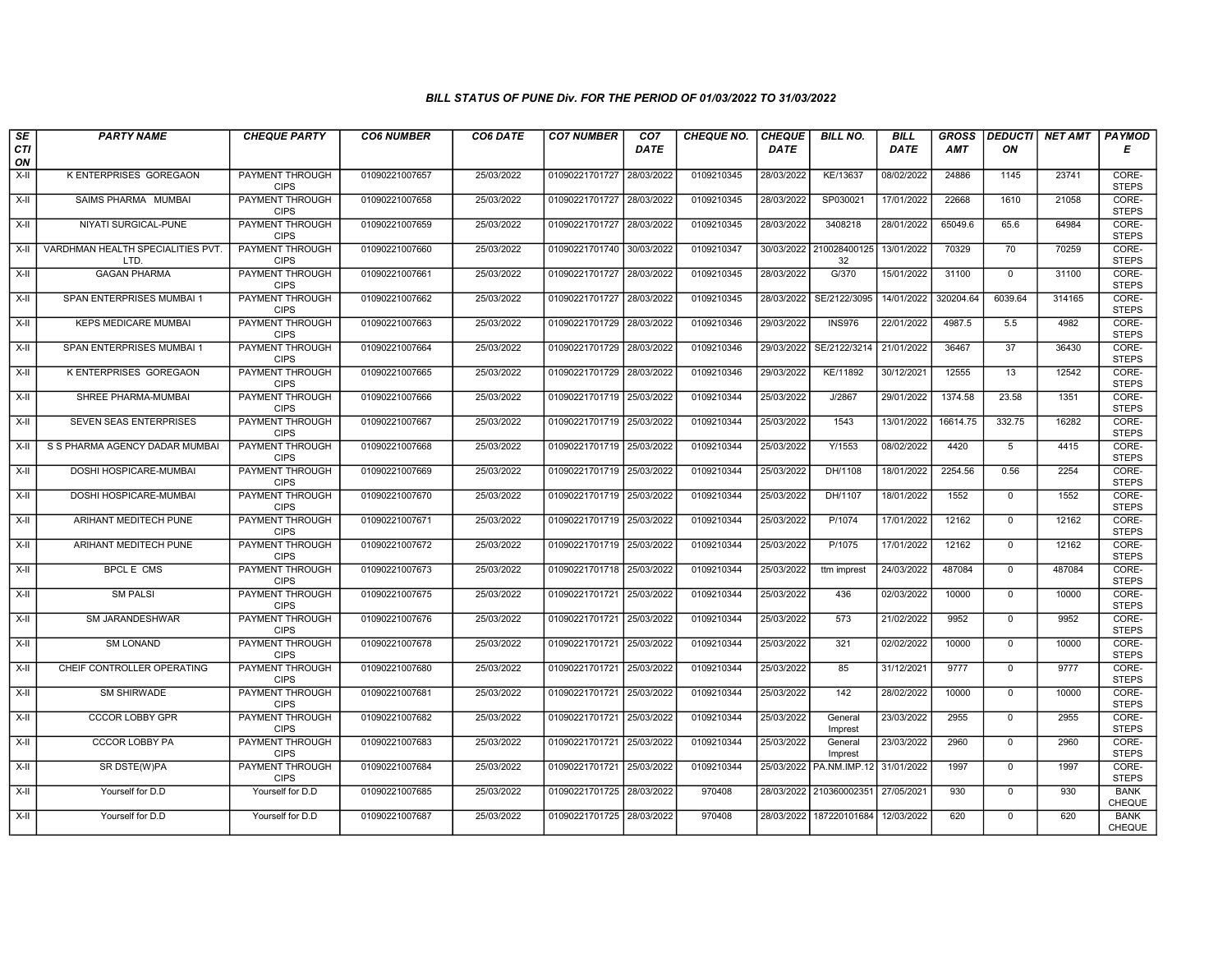| SE        | <b>PARTY NAME</b>                                       | <b>CHEQUE PARTY</b>                   | <b>CO6 NUMBER</b> | CO6 DATE   | <b>CO7 NUMBER</b>         | CO <sub>7</sub> | <b>CHEQUE NO.</b> | <b>CHEQUE</b> | <b>BILL NO.</b>      | <b>BILL</b> | <b>GROSS</b> | <b>DEDUCTI</b> | NET AMT | <b>PAYMOD</b>                |
|-----------|---------------------------------------------------------|---------------------------------------|-------------------|------------|---------------------------|-----------------|-------------------|---------------|----------------------|-------------|--------------|----------------|---------|------------------------------|
| CTI<br>ON |                                                         |                                       |                   |            |                           | <b>DATE</b>     |                   | <b>DATE</b>   |                      | DATE        | <b>AMT</b>   | ON             |         | Е                            |
| X-II      | Yourself for D.D                                        | Yourself for D.D                      | 01090221007689    | 25/03/2022 | 01090221701725 28/03/2022 |                 | 970408            | 28/03/2022    | 187220101757         | 12/03/2022  | 210          | $\mathsf{O}$   | 210     | <b>BANK</b><br><b>CHEQUE</b> |
| X-II      | Yourself for D.D                                        | Yourself for D.D                      | 01090221007691    | 25/03/2022 | 01090221701725 28/03/2022 |                 | 970408            | 28/03/2022    | 187220101773         | 12/03/2022  | 310          | $\mathbf 0$    | 310     | <b>BANK</b><br>CHEQUE        |
| X-II      | SM RAJEWADI                                             | PAYMENT THROUGH<br><b>CIPS</b>        | 01090221007692    | 25/03/2022 | 01090221701721 25/03/2022 |                 | 0109210344        | 25/03/2022    | 382                  | 02/02/2022  | 9500         | $\mathbf 0$    | 9500    | CORE-<br><b>STEPS</b>        |
| $X-H$     | Yourself for D.D                                        | Yourself for D.D                      | 01090221007693    | 25/03/2022 | 01090221701725 28/03/2022 |                 | 970408            | 28/03/2022    | 187310000259         | 07/03/2022  | 3060         | $\overline{0}$ | 3060    | <b>BANK</b><br><b>CHEQUE</b> |
| $X-H$     | <b>SM SALPA</b>                                         | <b>PAYMENT THROUGH</b><br><b>CIPS</b> | 01090221007694    | 25/03/2022 | 01090221701721 25/03/2022 |                 | 0109210344        | 25/03/2022    | 430                  | 07/03/2022  | 10000        | $\mathbf 0$    | 10000   | CORE-<br><b>STEPS</b>        |
| X-II      | Yourself for D.D                                        | Yourself for D.D                      | 01090221007695    | 25/03/2022 | 01090221701725 28/03/2022 |                 | 970408            | 28/03/2022    | 187310020829         | 07/03/2022  | 1230         | $\mathbf 0$    | 1230    | <b>BANK</b><br><b>CHEQUE</b> |
| X-II      | EXECUTIVE ENGGINEER MIDC PUNE<br><b>DIVISION</b>        | PAYMENT THROUGH<br><b>CIPS</b>        | 01090221007696    | 25/03/2022 | 01090221701720 25/03/2022 |                 | 0109210344        | 25/03/2022    | SI2200080321<br>3    | 07/03/2022  | 67089        | $\mathbf 0$    | 67089   | CORE-<br><b>STEPS</b>        |
| $X-II$    | <b>SM RAHIMATPUR</b>                                    | PAYMENT THROUGH<br><b>CIPS</b>        | 01090221007697    | 25/03/2022 | 01090221701721 25/03/2022 |                 | 0109210344        | 25/03/2022    | 674                  | 13/03/2022  | 10000        | $\mathbf 0$    | 10000   | CORE-<br><b>STEPS</b>        |
| $X-H$     | <b>SM SHENOLI</b>                                       | <b>PAYMENT THROUGH</b><br><b>CIPS</b> | 01090221007698    | 25/03/2022 | 01090221701721 25/03/2022 |                 | 0109210344        | 25/03/2022    | $\mathbf{1}$         | 14/01/2022  | 9698         | $\mathbf 0$    | 9698    | CORE-<br><b>STEPS</b>        |
| $X-H$     | <b>EXECUTIVE ENGGINEER MIDC PUNE</b><br><b>DIVISION</b> | <b>PAYMENT THROUGH</b><br><b>CIPS</b> | 01090221007699    | 25/03/2022 | 01090221701720 25/03/2022 |                 | 0109210344        | 25/03/2022    | $S122-$<br>000803193 | 07/03/2022  | 17958        | $\mathbf 0$    | 17958   | CORE-<br><b>STEPS</b>        |
| $X-H$     | CHINTAN SUBHASH GUJARATHI                               | PAYMENT THROUGH<br><b>CIPS</b>        | 01090221007700    | 25/03/2022 | 01090221701731 29/03/2022 |                 | 0109210346        | 29/03/2022    | 464262               | 17/03/2022  | 9296         | $\mathbf 0$    | 9296    | CORE-<br><b>STEPS</b>        |
| X-II      | DR MILIND APSINGKAR                                     | PAYMENT THROUGH<br><b>CIPS</b>        | 01090221007701    | 25/03/2022 | 01090221701731 29/03/2022 |                 | 0109210346        | 29/03/2022    | 464257               | 07/03/2022  | 5400         | $\Omega$       | 5400    | CORE-<br><b>STEPS</b>        |
| X-II      | MANOJ MURALIDHAR BAUSKAR                                | <b>PAYMENT THROUGH</b><br><b>CIPS</b> | 01090221007702    | 25/03/2022 | 01090221701731 29/03/2022 |                 | 0109210346        | 29/03/2022    | 464259               | 16/03/2022  | 36280        | $\mathbf 0$    | 36280   | CORE-<br><b>STEPS</b>        |
| $X-H$     | <b>GAUTAM SALUNKHE</b>                                  | <b>PAYMENT THROUGH</b><br><b>CIPS</b> | 01090221007703    | 25/03/2022 | 01090221701731 29/03/2022 |                 | 0109210346        | 29/03/2022    | 464260               | 16/03/2022  | 28000        | $\mathbf 0$    | 28000   | CORE-<br><b>STEPS</b>        |
| X-II      | CHINTAN SUBHASH GUJARATHI                               | PAYMENT THROUGH<br><b>CIPS</b>        | 01090221007704    | 25/03/2022 | 01090221701731 29/03/2022 |                 | 0109210346        | 29/03/2022    | 464263               | 17/03/2022  | 868          | $\Omega$       | 868     | CORE-<br><b>STEPS</b>        |
| X-II      | DR ABHIJIT S JOSHI                                      | <b>PAYMENT THROUGH</b><br><b>CIPS</b> | 01090221007705    | 25/03/2022 | 01090221701731 29/03/2022 |                 | 0109210346        | 29/03/2022    | 464264               | 17/03/2022  | 48031        | $\overline{0}$ | 48031   | CORE-<br><b>STEPS</b>        |
| X-II      | <b>DR BHARAT DIXIT</b>                                  | <b>PAYMENT THROUGH</b><br><b>CIPS</b> | 01090221007706    | 25/03/2022 | 01090221701731 29/03/2022 |                 | 0109210346        | 29/03/2022    | 464254               | 07/03/2022  | 11000        | $\mathbf 0$    | 11000   | CORE-<br><b>STEPS</b>        |
| X-II      | DR ROHAN SATISH VALSANGKAR                              | <b>PAYMENT THROUGH</b><br><b>CIPS</b> | 01090221007707    | 25/03/2022 | 01090221701731 29/03/2022 |                 | 0109210346        | 29/03/2022    | 464253               | 07/03/2022  | 4800         | $\mathbf 0$    | 4800    | CORE-<br><b>STEPS</b>        |
| $X-II$    | Yourself for D.D                                        | Yourself for D.D                      | 01090221007708    | 25/03/2022 | 01090221701725 28/03/2022 |                 | 970408            | 28/03/2022    | 187310002481         | 07/03/2022  | 2000         | $\Omega$       | 2000    | <b>BANK</b><br>CHEQUE        |
| X-II      | Yourself for D.D                                        | Yourself for D.D                      | 01090221007710    | 25/03/2022 | 01090221701725 28/03/2022 |                 | 970408            | 28/03/2022    | 187310020942         | 07/03/2022  | 3810         | $\mathbf 0$    | 3810    | <b>BANK</b><br>CHEQUE        |
| $X-H$     | LT186840579073                                          | <b>PAYMENT THROUGH</b><br><b>CIPS</b> | 01090221007711    | 25/03/2022 | 01090221701725 28/03/2022 |                 | 0109210345        | 28/03/2022    | 186840579073         | 14/03/2022  | 450          | $\overline{0}$ | 450     | CORE-<br><b>STEPS</b>        |
| X-II      | LT173250040689                                          | <b>PAYMENT THROUGH</b><br><b>CIPS</b> | 01090221007712    | 25/03/2022 | 01090221701725 28/03/2022 |                 | 0109210345        | 28/03/2022    | 173250040689         | 10/03/2022  | 8290         | $\mathbf 0$    | 8290    | CORE-<br><b>STEPS</b>        |
| X-II      | LT198404184053                                          | PAYMENT THROUGH<br><b>CIPS</b>        | 01090221007713    | 25/03/2022 | 01090221701725 28/03/2022 |                 | 0109210345        | 28/03/2022    | 198404184053         | 14/03/2022  | 860          | 0              | 860     | CORE-<br><b>STEPS</b>        |
| X-II      | LT186841457869                                          | PAYMENT THROUGH<br><b>CIPS</b>        | 01090221007714    | 25/03/2022 | 01090221701725 28/03/2022 |                 | 0109210345        | 28/03/2022    | 186841457869         | 14/03/2022  | 1090         | $\mathbf 0$    | 1090    | CORE-<br><b>STEPS</b>        |
| X-II      | LT211240092841                                          | PAYMENT THROUGH<br><b>CIPS</b>        | 01090221007715    | 25/03/2022 | 01090221701725 28/03/2022 |                 | 0109210345        | 28/03/2022    | 211240092841         | 14/03/2022  | 3770         | $\mathbf 0$    | 3770    | CORE-<br><b>STEPS</b>        |
| $X-H$     | LT192532211278                                          | <b>PAYMENT THROUGH</b><br><b>CIPS</b> | 01090221007716    | 25/03/2022 | 01090221701725 28/03/2022 |                 | 0109210345        | 28/03/2022    | 192532211278         | 12/03/2022  | 520          | $\mathbf 0$    | 520     | CORE-<br><b>STEPS</b>        |
| X-II      | LT187720002461                                          | PAYMENT THROUGH<br><b>CIPS</b>        | 01090221007717    | 25/03/2022 | 01090221701725 28/03/2022 |                 | 0109210345        | 28/03/2022    | 187720002461         | 14/03/2022  | 610          | $\mathbf 0$    | 610     | CORE-<br><b>STEPS</b>        |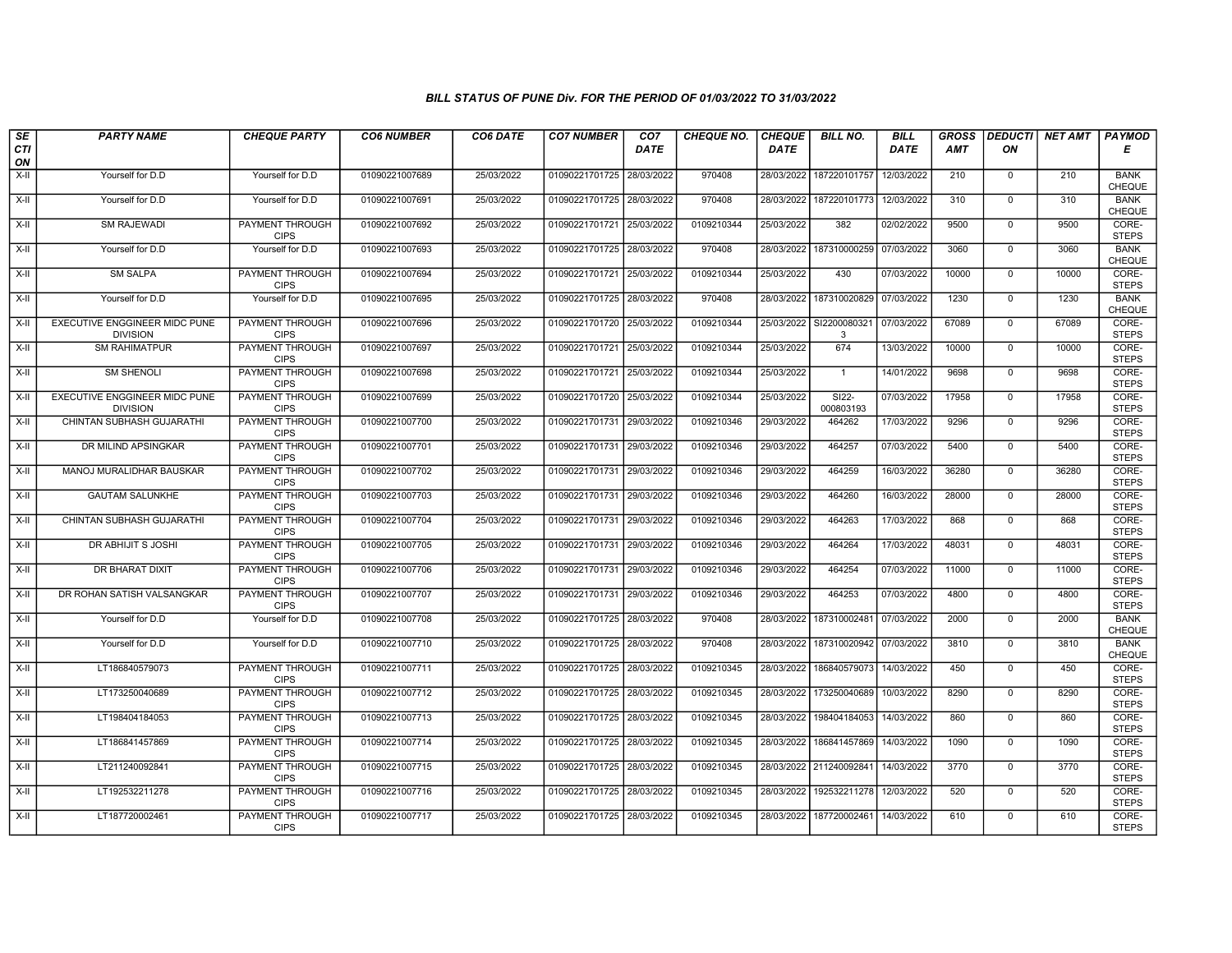| SE        | <b>PARTY NAME</b>                                               | <b>CHEQUE PARTY</b>                   | <b>CO6 NUMBER</b> | CO6 DATE   | <b>CO7 NUMBER</b>         | CO <sub>7</sub> | <b>CHEQUE NO.</b> | <b>CHEQUE</b> | <b>BILL NO.</b>                | <b>BILL</b>           | <b>GROSS</b> |                | <b>DEDUCTI NET AMT   PAYMOD</b> |                       |
|-----------|-----------------------------------------------------------------|---------------------------------------|-------------------|------------|---------------------------|-----------------|-------------------|---------------|--------------------------------|-----------------------|--------------|----------------|---------------------------------|-----------------------|
| CTI<br>ON |                                                                 |                                       |                   |            |                           | <b>DATE</b>     |                   | DATE          |                                | <b>DATE</b>           | <b>AMT</b>   | ON             |                                 | Е                     |
| $X-II$    | LT187221012073                                                  | <b>PAYMENT THROUGH</b><br><b>CIPS</b> | 01090221007718    | 25/03/2022 | 01090221701725 28/03/2022 |                 | 0109210345        |               | 28/03/2022 187221012073        | 14/03/2022            | 560          | $\overline{0}$ | 560                             | CORE-<br><b>STEPS</b> |
| $X-H$     | LT187190101048                                                  | <b>PAYMENT THROUGH</b><br><b>CIPS</b> | 01090221007719    | 25/03/2022 | 01090221701725 28/03/2022 |                 | 0109210345        |               | 28/03/2022 187190101048        | 16/03/2022            | 13660        | $\mathbf{0}$   | 13660                           | CORE-<br><b>STEPS</b> |
| $X-II$    | LT203890001325                                                  | PAYMENT THROUGH<br><b>CIPS</b>        | 01090221007720    | 25/03/2022 | 01090221701725 28/03/2022 |                 | 0109210345        |               | 28/03/2022 203890001325        | 16/03/2022            | 4490         | $\Omega$       | 4490                            | CORE-<br><b>STEPS</b> |
| X-II      | <b>DFM IRICEN</b>                                               | PAYMENT THROUGH<br><b>CIPS</b>        | 01090221007721    | 28/03/2022 | 01090221701722            | 28/03/2022      | 0109210346        |               | 29/03/2022 ADFM/IRICEN/<br>PA  | 04/03/2022            | 500          | $\mathbf 0$    | 500                             | CORE-<br><b>STEPS</b> |
| $X-H$     | AMERICAN MEDITEK SYSTEMS PVT.LTD                                | <b>PAYMENT THROUGH</b><br><b>CIPS</b> | 01090221007722    | 28/03/2022 | 01090221701724 28/03/2022 |                 | 0109210345        | 28/03/2022    | 150                            | 09/02/2021            | 884000       | 15786          | 868214                          | CORE-<br><b>STEPS</b> |
| X-II      | ADDSOFT TECHNOLOGIES PRIVATE<br>LIMITED-CUTTACK                 | <b>PAYMENT THROUGH</b><br><b>CIPS</b> | 01090221007723    | 28/03/2022 | 01090221701724 28/03/2022 |                 | 0109210345        |               | 28/03/2022 ADDCTC/2122/<br>492 | 16/03/2022 1864799.08 |              | 33472.08       | 1831327                         | CORE-<br><b>STEPS</b> |
| X-II      | <b>IRICEN OFFICE SPORTS</b>                                     | PAYMENT THROUGH<br><b>CIPS</b>        | 01090221007724    | 28/03/2022 | 01090221701722 28/03/2022 |                 | 0109210346        | 29/03/2022    | Sports imprest                 | 28/03/2022            | 10000        | $\mathbf{0}$   | 10000                           | CORE-<br><b>STEPS</b> |
| X-II      | <b>IRICEN OFFICE GARDEN IMPREST</b>                             | PAYMENT THROUGH<br><b>CIPS</b>        | 01090221007725    | 28/03/2022 | 01090221701722 28/03/2022 |                 | 0109210346        |               | 29/03/2022 Garden imprest      | 25/03/2022            | 14950        | $\mathbf{0}$   | 14950                           | CORE-<br><b>STEPS</b> |
| $X-H$     | ASSOCIATION FOR ASSISTANCE TO<br><b>IRICEN TRAINEE OFFICERS</b> | <b>PAYMENT THROUGH</b><br><b>CIPS</b> | 01090221007726    | 28/03/2022 | 01090221701723 28/03/2022 |                 | 0109210346        | 29/03/2022    | 814394                         | 16/03/2022            | 2373         | $\Omega$       | 2373                            | CORE-<br><b>STEPS</b> |
| X-II      | ASSOCIATION FOR ASSISTANCE TO<br><b>IRICEN TRAINEE OFFICERS</b> | <b>PAYMENT THROUGH</b><br><b>CIPS</b> | 01090221007727    | 28/03/2022 | 01090221701723 28/03/2022 |                 | 0109210346        | 29/03/2022    | 814390                         | 09/03/2022            | 680          | $\mathbf 0$    | 680                             | CORE-<br><b>STEPS</b> |
| $X-II$    | ASSOCIATION FOR ASSISTANCE TO<br><b>IRICEN TRAINEE OFFICERS</b> | PAYMENT THROUGH<br><b>CIPS</b>        | 01090221007729    | 28/03/2022 | 01090221701728            | 28/03/2022      | 0109210346        | 29/03/2022    | 814401                         | 21/03/2022            | 1449         | $\mathbf 0$    | 1449                            | CORE-<br><b>STEPS</b> |
| $X-II$    | LT250070011332                                                  | PAYMENT THROUGH<br><b>CIPS</b>        | 01090221007731    | 28/03/2022 | 01090221701726 28/03/2022 |                 | 0109210345        |               | 28/03/2022 250070011332        | 19/03/2022            | 2280         | $\mathbf 0$    | 2280                            | CORE-<br><b>STEPS</b> |
| X-II      | LT250070000250                                                  | PAYMENT THROUGH<br><b>CIPS</b>        | 01090221007732    | 28/03/2022 | 01090221701726 28/03/2022 |                 | 0109210345        |               | 28/03/2022 250070000250        | 05/03/2021            | 28520        | $\mathbf{0}$   | 28520                           | CORE-<br><b>STEPS</b> |
| X-II      | LT173251588254                                                  | <b>PAYMENT THROUGH</b><br><b>CIPS</b> | 01090221007733    | 28/03/2022 | 01090221701732            | 29/03/2022      | 0109210346        | 29/03/2022    | 173251588254                   | 10/03/2022            | 3010         | $\mathbf 0$    | 3010                            | CORE-<br><b>STEPS</b> |
| $X-H$     | LT173402546966                                                  | PAYMENT THROUGH<br><b>CIPS</b>        | 01090221007734    | 28/03/2022 | 01090221701732 29/03/2022 |                 | 0109210346        |               | 29/03/2022 173402546966        | 10/03/2022            | 9940         | $\Omega$       | 9940                            | CORE-<br><b>STEPS</b> |
| X-II      | LT173552578351                                                  | PAYMENT THROUGH<br><b>CIPS</b>        | 01090221007735    | 28/03/2022 | 01090221701732 29/03/2022 |                 | 0109210346        |               | 29/03/2022 173552578351        | 13/03/2022            | 1310         | $\mathbf 0$    | 1310                            | CORE-<br><b>STEPS</b> |
| $X-H$     | LT174000230837                                                  | PAYMENT THROUGH<br><b>CIPS</b>        | 01090221007736    | 28/03/2022 | 01090221701732 29/03/2022 |                 | 0109210346        |               | 29/03/2022 174000230837        | 10/03/2022            | 1470         | $\mathbf 0$    | 1470                            | CORE-<br><b>STEPS</b> |
| X-II      | LT173797501427                                                  | <b>PAYMENT THROUGH</b><br><b>CIPS</b> | 01090221007737    | 28/03/2022 | 01090221701732            | 29/03/2022      | 0109210346        | 29/03/2022    | 173797501427                   | 13/03/2022            | 340          | $\mathbf 0$    | 340                             | CORE-<br><b>STEPS</b> |
| $X-II$    | LT186841457818                                                  | PAYMENT THROUGH<br><b>CIPS</b>        | 01090221007738    | 28/03/2022 | 01090221701732 29/03/2022 |                 | 0109210346        |               | 29/03/2022 186841457818        | 14/03/2022            | 630          | $\mathbf 0$    | 630                             | CORE-<br><b>STEPS</b> |
| X-II      | LT173240006270                                                  | <b>PAYMENT THROUGH</b><br><b>CIPS</b> | 01090221007739    | 28/03/2022 | 01090221701732 29/03/2022 |                 | 0109210346        |               | 29/03/2022 173240006270        | 14/03/2022            | 4280         | $\mathbf{0}$   | 4280                            | CORE-<br><b>STEPS</b> |
| X-II      | LT173240030006                                                  | PAYMENT THROUGH<br><b>CIPS</b>        | 01090221007740    | 28/03/2022 | 01090221701732 29/03/2022 |                 | 0109210346        | 29/03/2022    | 173240030006                   | 14/03/2022            | 1420         | $\mathbf{0}$   | 1420                            | CORE-<br><b>STEPS</b> |
| X-II      | LT187081378137                                                  | <b>PAYMENT THROUGH</b><br><b>CIPS</b> | 01090221007741    | 28/03/2022 | 01090221701732 29/03/2022 |                 | 0109210346        | 29/03/2022    | 187081378137                   | 10/03/2022            | 4340         | $\mathbf{0}$   | 4340                            | CORE-<br><b>STEPS</b> |
| X-II      | LT173988506062                                                  | PAYMENT THROUGH<br><b>CIPS</b>        | 01090221007742    | 28/03/2022 | 01090221701732 29/03/2022 |                 | 0109210346        | 29/03/2022    | 173988506062                   | 09/03/2022            | 550          | $\mathbf 0$    | 550                             | CORE-<br><b>STEPS</b> |
| X-II      | LT186840002582                                                  | <b>PAYMENT THROUGH</b><br><b>CIPS</b> | 01090221007743    | 28/03/2022 | 01090221701732 29/03/2022 |                 | 0109210346        |               | 29/03/2022 186840002582        | 10/03/2022            | 5600         | $\mathbf 0$    | 5600                            | CORE-<br><b>STEPS</b> |
| $X-II$    | LT186841450911                                                  | PAYMENT THROUGH<br><b>CIPS</b>        | 01090221007744    | 28/03/2022 | 01090221701732 29/03/2022 |                 | 0109210346        | 29/03/2022    | 186841450911                   | 10/03/2022            | 4580         | $\Omega$       | 4580                            | CORE-<br><b>STEPS</b> |
| X-II      | CHI PUNE                                                        | <b>PAYMENT THROUGH</b><br><b>CIPS</b> | 01090221007745    | 29/03/2022 | 01090221701733 29/03/2022 |                 | 0109210346        | 29/03/2022    | 02-2022                        | 09/03/2022            | 23199        | 0              | 23199                           | CORE-<br><b>STEPS</b> |
| X-II      | SAIBABA CARRIERS-PUNE                                           | PAYMENT THROUGH<br><b>CIPS</b>        | 01090221007746    | 29/03/2022 | 01090221701730 29/03/2022 |                 | 0109210346        | 29/03/2022    | 150013                         | 28/03/2022            | 100000       | $\mathbf 0$    | 100000                          | CORE-<br><b>STEPS</b> |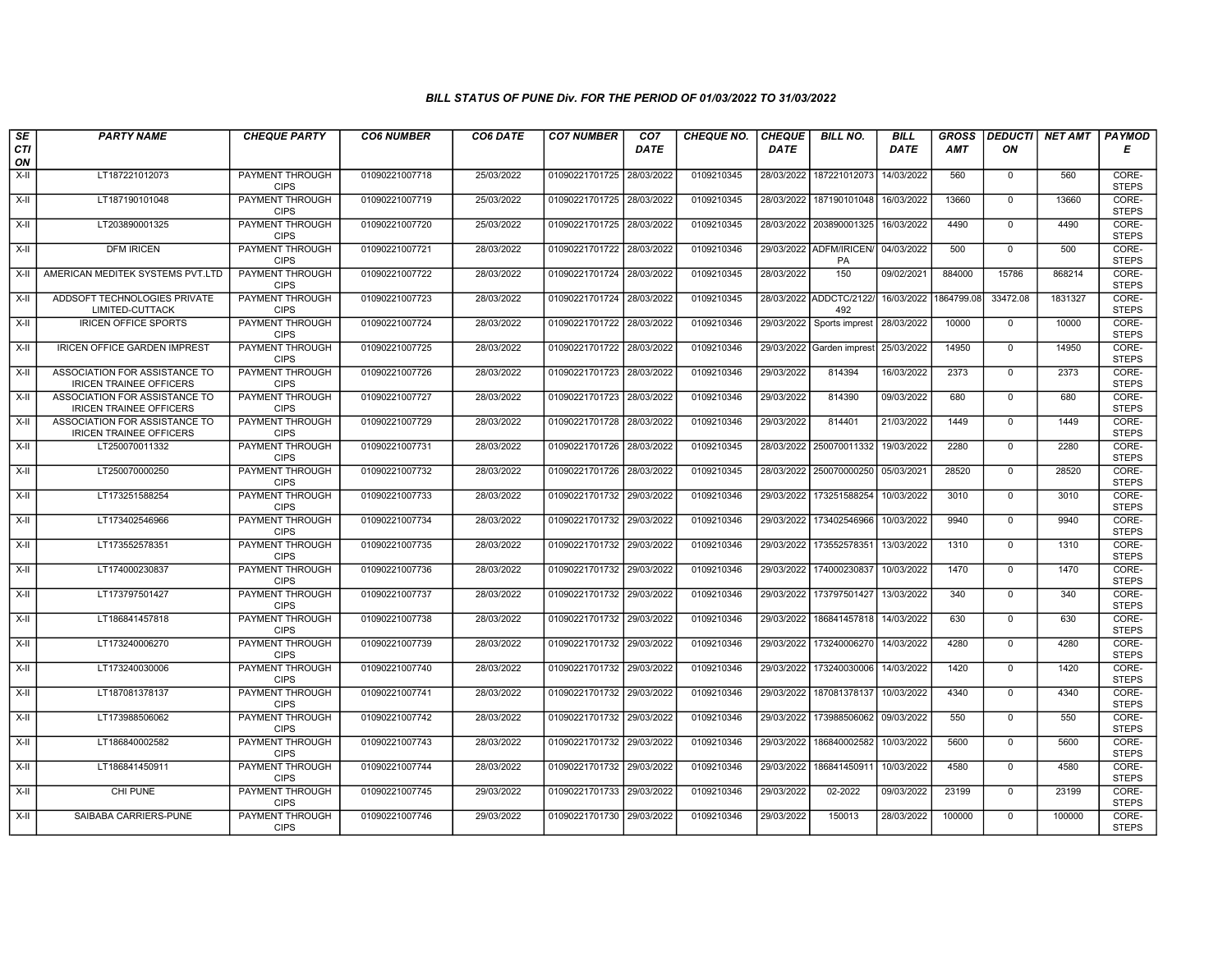| $s_E$            | <b>PARTY NAME</b>   | <b>CHEQUE PARTY</b>                   | <b>CO6 NUMBER</b> | CO6 DATE   | <b>CO7 NUMBER</b>         | CO <sub>7</sub> | <b>CHEQUE NO.</b> | <b>CHEQUE</b> | <b>BILL NO.</b>                 | <b>BILL</b> | <b>GROSS</b> |                | DEDUCTI  NET AMT | <b>PAYMOD</b>         |
|------------------|---------------------|---------------------------------------|-------------------|------------|---------------------------|-----------------|-------------------|---------------|---------------------------------|-------------|--------------|----------------|------------------|-----------------------|
| <b>CTI</b><br>ON |                     |                                       |                   |            |                           | <b>DATE</b>     |                   | <b>DATE</b>   |                                 | <b>DATE</b> | <b>AMT</b>   | ON             |                  | Е                     |
| $X-H$            | <b>SRDCM PUNE</b>   | <b>PAYMENT THROUGH</b><br><b>CIPS</b> | 01090221007747    | 29/03/2022 | 01090221701731 29/03/2022 |                 | 0109210346        |               | 29/03/2022 PA/Comml/GMI<br>Nsp/ | 28/03/2022  | 48900        | $\mathbf 0$    | 48900            | CORE-<br><b>STEPS</b> |
| $X-H$            | <b>SR DPO PA</b>    | <b>PAYMENT THROUGH</b><br><b>CIPS</b> | 01090221007748    | 29/03/2022 | 01090221701731 29/03/2022 |                 | 0109210346        | 29/03/2022    | 808624                          | 28/03/2022  | 15000        | $\mathbf 0$    | 15000            | CORE-<br><b>STEPS</b> |
| X-II             | ADEN(S)PA GENL      | PAYMENT THROUGH<br><b>CIPS</b>        | 01090221007750    | 29/03/2022 | 01090221701733 29/03/2022 |                 | 0109210346        | 29/03/2022    | PA/S/03 Genl<br>Imp             | 24/03/2022  | 9990         | $\mathbf 0$    | 9990             | CORE-<br><b>STEPS</b> |
| $X-H$            | SSE(C&W)PA TOOL VAN | <b>PAYMENT THROUGH</b><br><b>CIPS</b> | 01090221007751    | 29/03/2022 | 01090222700003            | 01/04/2022      | 0109220004        | 01/04/2022    | Imprest                         | 01/03/2022  | 8771         | $\overline{0}$ | 8771             | CORE-<br><b>STEPS</b> |
| $X-H$            | SR DFM PA GENL      | <b>PAYMENT THROUGH</b><br><b>CIPS</b> | 01090221007752    | 29/03/2022 | 01090221701733 29/03/2022 |                 | 0109210346        | 29/03/2022    | <b>IMPREST</b>                  | 28/03/2022  | 4842         | $\mathbf{0}$   | 4842             | CORE-<br><b>STEPS</b> |
| $X-II$           | <b>ADEN TM KK</b>   | <b>PAYMENT THROUGH</b><br><b>CIPS</b> | 01090221007753    | 29/03/2022 | 01090221701733 29/03/2022 |                 | 0109210346        | 29/03/2022    | Genreal<br>Imprest              | 23/03/2022  | 28515        | $\mathbf 0$    | 28515            | CORE-<br><b>STEPS</b> |
| $X-II$           | SR DMO MRJ(HU)      | PAYMENT THROUGH<br><b>CIPS</b>        | 01090221007754    | 29/03/2022 | 01090221701733            | 29/03/2022      | 0109210346        | 29/03/2022    | HU/MRJ/GI/JA<br>N/22            | 23/03/2022  | 1721         | $\mathbf 0$    | 1721             | CORE-<br><b>STEPS</b> |
| $X-H$            | ARME VAN MRJ        | PAYMENT THROUGH<br><b>CIPS</b>        | 01090221007755    | 29/03/2022 | 01090221701733            | 29/03/2022      | 0109210346        | 29/03/2022    | ARME/MRJ/M<br>AR/22             | 17/03/2022  | 4354         | $\mathbf 0$    | 4354             | CORE-<br><b>STEPS</b> |
| $X-H$            | DEE G PA FUEL       | <b>PAYMENT THROUGH</b><br><b>CIPS</b> | 01090221007757    | 29/03/2022 | 01090222700003 01/04/2022 |                 | 0109220004        | 01/04/2022    | 2894                            | 12/03/2022  | 35700        | $\overline{0}$ | 35700            | CORE-<br><b>STEPS</b> |
| $X-H$            | <b>ART MRJ</b>      | PAYMENT THROUGH<br><b>CIPS</b>        | 01090221007758    | 29/03/2022 | 01090221701733 29/03/2022 |                 | 0109210346        | 29/03/2022    | 7A                              | 21/03/2022  | 19306        | $\mathbf 0$    | 19306            | CORE-<br><b>STEPS</b> |
| $X-H$            | <b>SM AMBALE</b>    | PAYMENT THROUGH<br><b>CIPS</b>        | 01090221007759    | 29/03/2022 | 01090222700003 01/04/2022 |                 | 0109220004        | 01/04/2022    | 571                             | 25/01/2022  | 10000        | $\mathbf 0$    | 10000            | CORE-<br><b>STEPS</b> |
| X-II             | <b>SM KAMSHET</b>   | PAYMENT THROUGH<br><b>CIPS</b>        | 01090221007760    | 29/03/2022 | 01090222700003 01/04/2022 |                 | 0109220004        | 01/04/2022    | 145                             | 07/03/2022  | 15093        | $\mathbf 0$    | 15093            | CORE-<br><b>STEPS</b> |
| $X-H$            | <b>DMO SATARA</b>   | PAYMENT THROUGH<br><b>CIPS</b>        | 01090221007761    | 29/03/2022 | 01090221701733            | 29/03/2022      | 0109210346        | 29/03/2022    | 50250                           | 14/02/2022  | 987          | $\mathbf 0$    | 987              | CORE-<br><b>STEPS</b> |
| $X-H$            | <b>CMS PA GENL</b>  | <b>PAYMENT THROUGH</b><br><b>CIPS</b> | 01090221007762    | 29/03/2022 | 01090221701733 29/03/2022 |                 | 0109210346        | 29/03/2022    | 12825                           | 03/02/2022  | 39884        | $\mathbf{0}$   | 39884            | CORE-<br><b>STEPS</b> |
| $X-H$            | LT252580292851      | PAYMENT THROUGH<br><b>CIPS</b>        | 01090221007763    | 29/03/2022 | 01090221701732 29/03/2022 |                 | 0109210346        | 29/03/2022    | 252580292851                    | 09/03/2022  | 36340        | $\mathbf 0$    | 36340            | CORE-<br><b>STEPS</b> |
| X-II             | LT187121392405      | PAYMENT THROUGH<br><b>CIPS</b>        | 01090221007764    | 29/03/2022 | 01090221701734 29/03/2022 |                 | 0109210347        | 30/03/2022    | 187121392405                    | 12/03/2022  | 370          | $\overline{0}$ | 370              | CORE-<br><b>STEPS</b> |
| X-II             | LT186841446999      | PAYMENT THROUGH<br><b>CIPS</b>        | 01090221007765    | 29/03/2022 | 01090221701734 29/03/2022 |                 | 0109210347        | 30/03/2022    | 186841446999                    | 14/03/2022  | 3390         | $\mathbf 0$    | 3390             | CORE-<br><b>STEPS</b> |
| $X-H$            | LT170016897011      | PAYMENT THROUGH<br><b>CIPS</b>        | 01090221007766    | 29/03/2022 | 01090221701734 29/03/2022 |                 | 0109210347        | 30/03/2022    | 170016897011                    | 12/03/2022  | 6520         | $\mathbf 0$    | 6520             | CORE-<br><b>STEPS</b> |
| $X-II$           | LT170016897003      | PAYMENT THROUGH<br><b>CIPS</b>        | 01090221007767    | 29/03/2022 | 01090221701734 29/03/2022 |                 | 0109210347        | 30/03/2022    | 170016897003                    | 10/03/2022  | 1390         | $\Omega$       | 1390             | CORE-<br><b>STEPS</b> |
| X-II             | LT173797501435      | PAYMENT THROUGH<br><b>CIPS</b>        | 01090221007768    | 29/03/2022 | 01090221701734            | 29/03/2022      | 0109210347        | 30/03/2022    | 173797501435                    | 13/03/2022  | 350          | $\mathbf 0$    | 350              | CORE-<br><b>STEPS</b> |
| $X-H$            | LT173310003184      | <b>PAYMENT THROUGH</b><br><b>CIPS</b> | 01090221007769    | 29/03/2022 | 01090221701734            | 29/03/2022      | 0109210347        | 30/03/2022    | 173310003184                    | 14/03/2022  | 630          | $\overline{0}$ | 630              | CORE-<br><b>STEPS</b> |
| X-II             | LT170270041721      | <b>PAYMENT THROUGH</b><br><b>CIPS</b> | 01090221007770    | 29/03/2022 | 01090221701734 29/03/2022 |                 | 0109210347        | 30/03/2022    | 170270041721                    | 14/03/2022  | 800          | $\mathbf 0$    | 800              | CORE-<br><b>STEPS</b> |
| $X-II$           | LT170272101038      | PAYMENT THROUGH<br><b>CIPS</b>        | 01090221007771    | 29/03/2022 | 01090221701734            | 29/03/2022      | 0109210347        | 30/03/2022    | 170272101038                    | 11/03/2022  | 410          | 0              | 410              | CORE-<br><b>STEPS</b> |
| $X-H$            | LT170272012370      | PAYMENT THROUGH<br><b>CIPS</b>        | 01090221007772    | 29/03/2022 | 01090221701734            | 29/03/2022      | 0109210347        | 30/03/2022    | 170272012370                    | 14/03/2022  | 1540         | $\mathbf{0}$   | 1540             | CORE-<br><b>STEPS</b> |
| $X-H$            | LT170251903304      | PAYMENT THROUGH<br><b>CIPS</b>        | 01090221007773    | 29/03/2022 | 01090221701734            | 29/03/2022      | 0109210347        | 30/03/2022    | 170272012370                    | 13/03/2022  | 370          | $\mathbf 0$    | 370              | CORE-<br><b>STEPS</b> |
| $X-H$            | LT198400125745      | <b>PAYMENT THROUGH</b><br><b>CIPS</b> | 01090221007774    | 29/03/2022 | 01090221701734 29/03/2022 |                 | 0109210347        | 30/03/2022    | 198400125745                    | 14/03/2022  | 34710        | $\mathbf 0$    | 34710            | CORE-<br><b>STEPS</b> |
| X-II             | LT198400138235      | PAYMENT THROUGH<br><b>CIPS</b>        | 01090221007775    | 29/03/2022 | 01090221701734 29/03/2022 |                 | 0109210347        | 30/03/2022    | 198400138235                    | 14/03/2022  | 25960        | $\mathbf 0$    | 25960            | CORE-<br><b>STEPS</b> |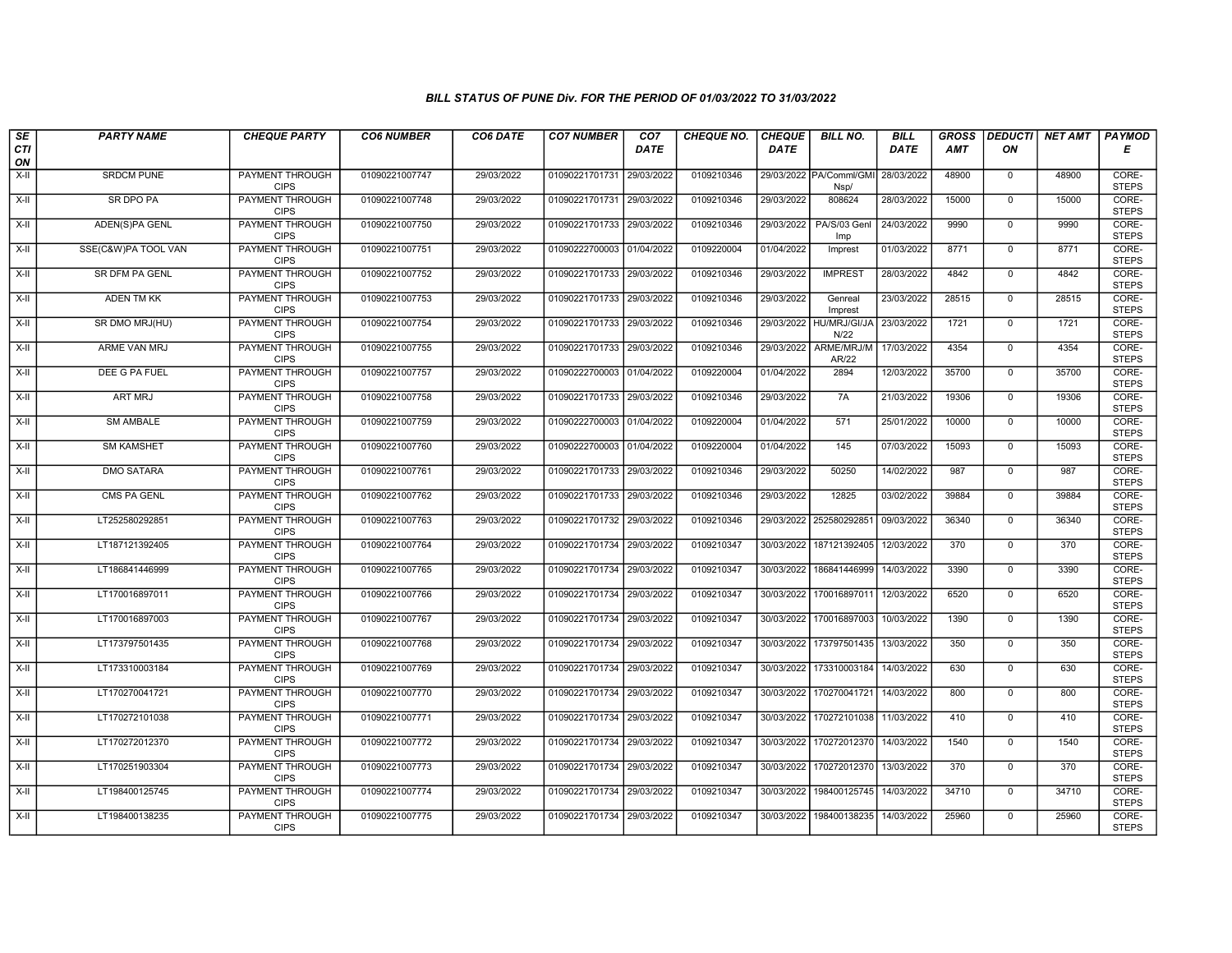| SE<br><b>CTI</b> | <b>PARTY NAME</b>                    | <b>CHEQUE PARTY</b>                   | <b>CO6 NUMBER</b> | CO6 DATE   | <b>CO7 NUMBER</b>         | CO <sub>7</sub><br><b>DATE</b> | <b>CHEQUE NO.</b> | <b>CHEQUE</b><br><b>DATE</b> | <b>BILL NO.</b>               | <b>BILL</b><br><b>DATE</b> | <b>GROSS</b><br><b>AMT</b> | ON             | <b>DEDUCTI</b> NET AMT | <b>PAYMOD</b><br>Е    |
|------------------|--------------------------------------|---------------------------------------|-------------------|------------|---------------------------|--------------------------------|-------------------|------------------------------|-------------------------------|----------------------------|----------------------------|----------------|------------------------|-----------------------|
| ON               |                                      |                                       |                   |            |                           |                                |                   |                              |                               |                            |                            |                |                        |                       |
| $X-H$            | LT198400075438                       | PAYMENT THROUGH<br><b>CIPS</b>        | 01090221007776    | 29/03/2022 | 01090221701734 29/03/2022 |                                | 0109210347        | 30/03/2022                   | 198400075438                  | 14/03/2022                 | 3800                       | 0              | 3800                   | CORE-<br><b>STEPS</b> |
| $X-H$            | LT186840002591                       | <b>PAYMENT THROUGH</b><br><b>CIPS</b> | 01090221007777    | 29/03/2022 | 01090221701734 29/03/2022 |                                | 0109210347        | 30/03/2022                   | 186840002591                  | 10/03/2022                 | 17230                      | $\mathbf{0}$   | 17230                  | CORE-<br><b>STEPS</b> |
| $X-II$           | LT250570138908                       | PAYMENT THROUGH<br><b>CIPS</b>        | 01090221007778    | 29/03/2022 | 01090221701739            | 30/03/2022                     | 0109210347        |                              | 30/03/2022 250570138908       | 14/03/2022                 | 380                        | $\mathbf 0$    | 380                    | CORE-<br><b>STEPS</b> |
| $X-H$            | LT266514094951                       | PAYMENT THROUGH<br><b>CIPS</b>        | 01090221007779    | 29/03/2022 | 01090221701739 30/03/2022 |                                | 0109210347        | 30/03/2022                   | 266514094951                  | 12/03/2022                 | 20430                      | $\mathbf 0$    | 20430                  | CORE-<br><b>STEPS</b> |
| $X-H$            | <b>AMAR ENTERPRISES</b>              | <b>PAYMENT THROUGH</b><br><b>CIPS</b> | 01090221007780    | 30/03/2022 | 01090222700012 05/04/2022 |                                | 0109220006        | 05/04/2022                   | AE/14                         | 14/03/2022                 | 38220                      | 1493           | 36727                  | CORE-<br><b>STEPS</b> |
| $X-H$            | PUNE MUNICIPAL CORPORATION           | <b>PAYMENT THROUGH</b><br><b>CIPS</b> | 01090221007781    | 30/03/2022 | 01090221701736 30/03/2022 |                                | 0109210348        |                              | 31/03/2022 BL2022030032<br>60 | 14/03/2022                 | 4633                       | $\overline{0}$ | 4633                   | CORE-<br><b>STEPS</b> |
| $X-H$            | T J PANDIAN                          | PAYMENT THROUGH<br><b>CIPS</b>        | 01090221007782    | 30/03/2022 | 01090221701735 30/03/2022 |                                | 0109210347        | 30/03/2022                   | 01                            | 28/12/2021                 | 40250                      | $\mathbf{0}$   | 40250                  | CORE-<br><b>STEPS</b> |
| X-II             | A Y BARASKAR                         | PAYMENT THROUGH<br><b>CIPS</b>        | 01090221007783    | 30/03/2022 | 01090221701735 30/03/2022 |                                | 0109210347        | 30/03/2022                   | Nil                           | 22/02/2022                 | 9390                       | $\mathbf 0$    | 9390                   | CORE-<br><b>STEPS</b> |
| X-II             | <b>IRICEN OFFICE COMPUTER</b>        | <b>PAYMENT THROUGH</b><br><b>CIPS</b> | 01090221007784    | 30/03/2022 | 01090221701737 30/03/2022 |                                | 0109210348        | 31/03/2022                   | C491/1-9                      | 28/03/2022                 | 39967                      | $\mathbf 0$    | 39967                  | CORE-<br><b>STEPS</b> |
| $X-H$            | <b>IRICEN OFFICE LIBRARY IMPREST</b> | <b>PAYMENT THROUGH</b><br><b>CIPS</b> | 01090221007785    | 30/03/2022 | 01090221701737 30/03/2022 |                                | 0109210348        | 31/03/2022                   | SFT-03-04916                  | 08/03/2022                 | 7347                       | $\mathbf 0$    | 7347                   | CORE-<br><b>STEPS</b> |
| X-II             | LT250570009415                       | PAYMENT THROUGH<br><b>CIPS</b>        | 01090221007786    | 30/03/2022 | 01090221701739            | 30/03/2022                     | 0109210347        |                              | 30/03/2022 250570009415       | 14/03/2022                 | 1480                       | $\mathsf 0$    | 1480                   | CORE-<br><b>STEPS</b> |
| $X-H$            | LT250170003302                       | PAYMENT THROUGH<br><b>CIPS</b>        | 01090221007787    | 30/03/2022 | 01090221701739 30/03/2022 |                                | 0109210347        |                              | 30/03/2022 250170003302       | 14/03/2022                 | 630                        | $\mathbf{0}$   | 630                    | CORE-<br><b>STEPS</b> |
| $X-H$            | LT266511073464                       | <b>PAYMENT THROUGH</b><br><b>CIPS</b> | 01090221007788    | 30/03/2022 | 01090221701739 30/03/2022 |                                | 0109210347        |                              | 30/03/2022 266511073464       | 15/03/2022                 | 16180                      | $\mathbf 0$    | 16180                  | CORE-<br><b>STEPS</b> |
| X-II             | <b>MANOJ KUMAR</b>                   | <b>PAYMENT THROUGH</b><br><b>CIPS</b> | 01090221007789    | 30/03/2022 | 01090221701738 30/03/2022 |                                | 0109210348        | 31/03/2022                   | 814398                        | 13/03/2022                 | 2500                       | $\mathbf{0}$   | 2500                   | CORE-<br><b>STEPS</b> |
| $X-H$            | NIKHIL LAUTRE                        | PAYMENT THROUGH<br><b>CIPS</b>        | 01090221007790    | 30/03/2022 | 01090221701738 30/03/2022 |                                | 0109210348        | 31/03/2022                   | 814389                        | 09/03/2022                 | 1000                       | $\mathbf 0$    | 1000                   | CORE-<br><b>STEPS</b> |
| X-II             | LT267090009733                       | PAYMENT THROUGH<br><b>CIPS</b>        | 01090221007791    | 30/03/2022 | 01090221701739 30/03/2022 |                                | 0109210347        |                              | 30/03/2022 267090009733       | 21/03/2022                 | 1470                       | $\overline{0}$ | 1470                   | CORE-<br><b>STEPS</b> |
| $X-H$            | <b>H S SHANKAR</b>                   | PAYMENT THROUGH<br><b>CIPS</b>        | 01090221007792    | 30/03/2022 | 01090221701738            | 30/03/2022                     | 0109210348        | 31/03/2022                   | 814397                        | 16/03/2022                 | 5000                       | $\mathbf{0}$   | 5000                   | CORE-<br><b>STEPS</b> |
| $X-H$            | RITESH KUMAR                         | <b>PAYMENT THROUGH</b><br><b>CIPS</b> | 01090221007793    | 30/03/2022 | 01090221701738 30/03/2022 |                                | 0109210348        | 31/03/2022                   | 814399                        | 16/03/2022                 | 2500                       | $\mathbf 0$    | 2500                   | CORE-<br><b>STEPS</b> |
| X-II             | LT250170114031                       | PAYMENT THROUGH<br><b>CIPS</b>        | 01090221007794    | 30/03/2022 | 01090221701739 30/03/2022 |                                | 0109210347        | 30/03/2022                   | 250170114031                  | 14/03/2022                 | 17970                      | $\mathbf 0$    | 17970                  | CORE-<br><b>STEPS</b> |
| $X-H$            | MANOJ KUMAR                          | PAYMENT THROUGH<br><b>CIPS</b>        | 01090221007795    | 30/03/2022 | 01090221701738 30/03/2022 |                                | 0109210348        | 31/03/2022                   | 814402                        | 21/03/2022                 | 2500                       | $\mathbf 0$    | 2500                   | CORE-<br><b>STEPS</b> |
| $X-H$            | <b>ANOOP KUMAR</b>                   | <b>PAYMENT THROUGH</b><br><b>CIPS</b> | 01090221007796    | 30/03/2022 | 01090221701738            | 30/03/2022                     | 0109210348        | 31/03/2022                   | 814400                        | 16/03/2022                 | 2500                       | $\mathbf 0$    | 2500                   | CORE-<br><b>STEPS</b> |
| $X-H$            | LT170014346492                       | <b>PAYMENT THROUGH</b><br><b>CIPS</b> | 01090221007797    | 30/03/2022 | 01090221701739 30/03/2022 |                                | 0109210347        | 30/03/2022                   | 170014346492                  | 19/03/2022                 | 990                        | $\mathbf{0}$   | 990                    | CORE-<br><b>STEPS</b> |
| $X-II$           | ANOOP KUMAR                          | PAYMENT THROUGH<br><b>CIPS</b>        | 01090221007798    | 30/03/2022 | 01090221701738            | 30/03/2022                     | 0109210348        | 31/03/2022                   | 814403                        | 21/03/2022                 | 2500                       | $\mathbf 0$    | 2500                   | CORE-<br><b>STEPS</b> |
| $X-II$           | <b>RITESH KUMAR</b>                  | PAYMENT THROUGH<br><b>CIPS</b>        | 01090221007799    | 30/03/2022 | 01090221701738 30/03/2022 |                                | 0109210348        | 31/03/2022                   | 814404                        | 21/03/2022                 | 2500                       | $\mathbf{0}$   | 2500                   | CORE-<br><b>STEPS</b> |
| $X-H$            | LT160238822707                       | <b>PAYMENT THROUGH</b><br><b>CIPS</b> | 01090221007800    | 30/03/2022 | 01090221701739 30/03/2022 |                                | 0109210347        | 30/03/2022                   | 160238822707                  | 19/03/2022                 | 10920                      | $\mathbf 0$    | 10920                  | CORE-<br><b>STEPS</b> |
| X-II             | UTTAMRAO C BADAKE                    | PAYMENT THROUGH<br><b>CIPS</b>        | 01090221007801    | 30/03/2022 | 01090221701738 30/03/2022 |                                | 0109210348        | 31/03/2022                   | 814412                        | 23/03/2022                 | 2500                       | $\mathbf{0}$   | 2500                   | CORE-<br><b>STEPS</b> |
| $X-H$            | <b>LALIT ANEJA</b>                   | PAYMENT THROUGH<br><b>CIPS</b>        | 01090221007802    | 30/03/2022 | 01090221701738 30/03/2022 |                                | 0109210348        | 31/03/2022                   | 814415                        | 23/03/2022                 | 5000                       | $\mathbf 0$    | 5000                   | CORE-<br><b>STEPS</b> |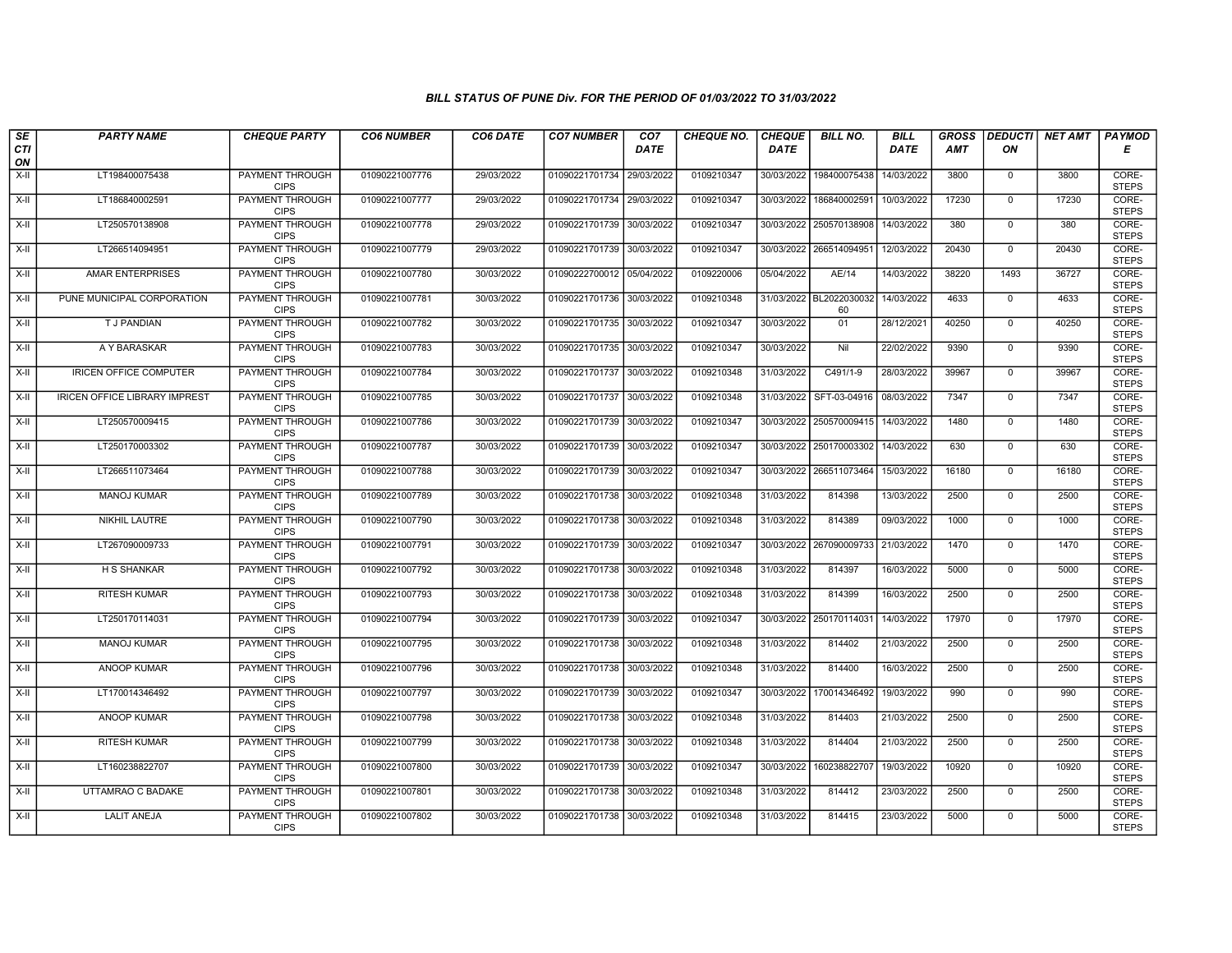| SE               | <b>PARTY NAME</b>                                               | <b>CHEQUE PARTY</b>                   | <b>CO6 NUMBER</b> | CO6 DATE   | <b>CO7 NUMBER</b>         | CO <sub>7</sub> | CHEQUE NO. | <b>CHEQUE</b> | <b>BILL NO.</b>                 | <b>BILL</b> | <b>GROSS</b> |                | DEDUCTI NET AMT | <b>PAYMOD</b>         |
|------------------|-----------------------------------------------------------------|---------------------------------------|-------------------|------------|---------------------------|-----------------|------------|---------------|---------------------------------|-------------|--------------|----------------|-----------------|-----------------------|
| <b>CTI</b><br>ON |                                                                 |                                       |                   |            |                           | <b>DATE</b>     |            | <b>DATE</b>   |                                 | <b>DATE</b> | <b>AMT</b>   | ON             |                 | Е                     |
| $X-H$            | LT170015594899                                                  | <b>PAYMENT THROUGH</b><br><b>CIPS</b> | 01090221007803    | 30/03/2022 | 01090221701739 30/03/2022 |                 | 0109210347 | 30/03/2022    | 170015594899                    | 11/03/2022  | 17920        | $\overline{0}$ | 17920           | CORE-<br><b>STEPS</b> |
| $X-H$            | LT203520000311                                                  | <b>PAYMENT THROUGH</b><br><b>CIPS</b> | 01090221007804    | 30/03/2022 | 01090221701739 30/03/2022 |                 | 0109210347 |               | 30/03/2022 203520000311         | 21/03/2022  | 1020         | $\mathbf{0}$   | 1020            | CORE-<br><b>STEPS</b> |
| $X-II$           | LT173732550251                                                  | PAYMENT THROUGH<br><b>CIPS</b>        | 01090221007805    | 30/03/2022 | 01090221701739 30/03/2022 |                 | 0109210347 | 30/03/2022    | 173732550251                    | 15/03/2022  | 370          | $\mathbf 0$    | 370             | CORE-<br><b>STEPS</b> |
| $X-H$            | LT186840413507                                                  | PAYMENT THROUGH<br><b>CIPS</b>        | 01090221007806    | 30/03/2022 | 01090221701739 30/03/2022 |                 | 0109210347 | 30/03/2022    | 186840413507                    | 19/03/2022  | 800          | $\mathbf 0$    | 800             | CORE-<br><b>STEPS</b> |
| $X-H$            | LT187191573610                                                  | <b>PAYMENT THROUGH</b><br><b>CIPS</b> | 01090221007807    | 30/03/2022 | 01090221701739 30/03/2022 |                 | 0109210347 | 30/03/2022    | 187191573610                    | 18/03/0022  | 2170         | $\mathbf{0}$   | 2170            | CORE-<br><b>STEPS</b> |
| $X-H$            | LT187191583399                                                  | <b>PAYMENT THROUGH</b><br><b>CIPS</b> | 01090221007808    | 30/03/2022 | 01090221701739 30/03/2022 |                 | 0109210347 | 30/03/2022    | 187191583399                    | 18/03/2022  | 720          | $\Omega$       | 720             | CORE-<br><b>STEPS</b> |
| $X-II$           | LT187191573628                                                  | PAYMENT THROUGH<br><b>CIPS</b>        | 01090221007809    | 30/03/2022 | 01090221701739 30/03/2022 |                 | 0109210347 | 30/03/2022    | 187191573628                    | 18/03/2022  | 2160         | $\mathbf 0$    | 2160            | CORE-<br><b>STEPS</b> |
| $X-H$            | LT211752266221                                                  | <b>PAYMENT THROUGH</b><br><b>CIPS</b> | 01090221007810    | 30/03/2022 | 01090221701739 30/03/2022 |                 | 0109210347 |               | 30/03/2022 211752266221         | 18/03/2022  | 4710         | $\overline{0}$ | 4710            | CORE-<br><b>STEPS</b> |
| X-II             | Yourself for D.D                                                | Yourself for D.D                      | 01090221007811    | 30/03/2022 | 01090221701744 30/03/2022 |                 | 970418     |               | 01/04/2022 203520157199         | 19/03/2022  | 410          | $\mathbf{0}$   | 410             | <b>BANK</b><br>CHEQUE |
| $X-H$            | LT170146527429                                                  | <b>PAYMENT THROUGH</b><br><b>CIPS</b> | 01090221007813    | 30/03/2022 | 01090221701744 30/03/2022 |                 | 0109220004 |               | 01/04/2022 170146527429         | 19/03/2022  | 900          | $\overline{0}$ | 900             | CORE-<br><b>STEPS</b> |
| X-II             | LT170014344767                                                  | PAYMENT THROUGH<br><b>CIPS</b>        | 01090221007816    | 30/03/2022 | 01090222700004            | 04/04/2022      | 0109220005 | 04/04/2022    | 170014344767                    | 19/03/2022  | 1010         | $\mathbf 0$    | 1010            | CORE-<br><b>STEPS</b> |
| X-II             | LT160140011131                                                  | PAYMENT THROUGH<br><b>CIPS</b>        | 01090221007817    | 30/03/2022 | 01090222700004 04/04/2022 |                 | 0109220005 | 04/04/2022    | 160140011131                    | 19/03/2022  | 1720         | $\mathbf 0$    | 1720            | CORE-<br><b>STEPS</b> |
| $X-H$            | LT160234899152                                                  | <b>PAYMENT THROUGH</b><br><b>CIPS</b> | 01090221007818    | 30/03/2022 | 01090222700004 04/04/2022 |                 | 0109220005 | 04/04/2022    | 160234899152                    | 19/03/2022  | 1090         | $\overline{0}$ | 1090            | CORE-<br><b>STEPS</b> |
| X-II             | ASSOCIATION FOR ASSISTANCE TO<br><b>IRICEN TRAINEE OFFICERS</b> | <b>PAYMENT THROUGH</b><br><b>CIPS</b> | 01090221007819    | 30/03/2022 | 01090221701741 30/03/2022 |                 | 0109210348 | 31/03/2022    | 814408                          | 22/03/2022  | 165          | $\mathbf 0$    | 165             | CORE-<br><b>STEPS</b> |
| $X-H$            | LT170014461968                                                  | PAYMENT THROUGH<br><b>CIPS</b>        | 01090221007820    | 30/03/2022 | 01090222700004 04/04/2022 |                 | 0109220005 | 04/04/2022    | 170014461968                    | 19/03/2022  | 700          | $\Omega$       | 700             | CORE-<br><b>STEPS</b> |
| $X-H$            | LT170014443641                                                  | PAYMENT THROUGH<br><b>CIPS</b>        | 01090221007821    | 30/03/2022 | 01090222700004 04/04/2022 |                 | 0109220005 | 04/04/2022    | 170014443641                    | 19/03/2022  | 720          | $\mathbf 0$    | 720             | CORE-<br><b>STEPS</b> |
| X-II             | LT170143330993                                                  | PAYMENT THROUGH<br><b>CIPS</b>        | 01090221007822    | 30/03/2022 | 01090222700004 04/04/2022 |                 | 0109220005 | 04/04/2022    | 170143330993                    | 19/03/2022  | 7950         | $\mathbf 0$    | 7950            | CORE-<br><b>STEPS</b> |
| $X-H$            | CMS PA IOD                                                      | <b>PAYMENT THROUGH</b><br><b>CIPS</b> | 01090221007823    | 30/03/2022 | 01090221701746 31/03/2022 |                 | 0109220004 | 01/04/2022    | 464251                          | 11/03/2022  | 18000        | $\mathbf 0$    | 18000           | CORE-<br><b>STEPS</b> |
| $X-II$           | ADEN(S)LNL PETROL                                               | PAYMENT THROUGH<br><b>CIPS</b>        | 01090221007824    | 30/03/2022 | 01090222700003            | 01/04/2022      | 0109220004 |               | 01/04/2022 PETROL/IMP/0<br>0905 | 22/01/2022  | 8308         | $\mathbf 0$    | 8308            | CORE-<br><b>STEPS</b> |
| $X-H$            | LT181060057511                                                  | PAYMENT THROUGH<br><b>CIPS</b>        | 01090221007825    | 30/03/2022 | 01090222700004 04/04/2022 |                 | 0109220005 | 04/04/2022    | 181060057511                    | 09/03/2022  | 15870        | $\overline{0}$ | 15870           | CORE-<br><b>STEPS</b> |
| $X-H$            | LT183871382287                                                  | <b>PAYMENT THROUGH</b><br><b>CIPS</b> | 01090221007827    | 30/03/2022 | 01090222700004 04/04/2022 |                 | 0109220005 | 04/04/2022    | 183871382287                    | 08/03/2022  | 1770         | $\mathsf{O}$   | 1770            | CORE-<br><b>STEPS</b> |
| X-II             | LT183871382261                                                  | <b>PAYMENT THROUGH</b><br><b>CIPS</b> | 01090221007829    | 30/03/2022 | 01090222700004 04/04/2022 |                 | 0109220005 | 04/04/2022    | 183871382261                    | 08/03/2022  | 2310         | $\mathbf 0$    | 2310            | CORE-<br><b>STEPS</b> |
| X-II             | LT160234899161                                                  | PAYMENT THROUGH<br><b>CIPS</b>        | 01090221007830    | 30/03/2022 | 01090222700004            | 04/04/2022      | 0109220005 | 04/04/2022    | 160234899161                    | 19/03/2022  | 3010         | $\mathbf 0$    | 3010            | CORE-<br><b>STEPS</b> |
| $X-II$           | ADEN(S)LNL GENL                                                 | PAYMENT THROUGH<br><b>CIPS</b>        | 01090221007831    | 30/03/2022 | 01090222700003            | 01/04/2022      | 0109220004 |               | 01/04/2022 GEN/IMP/0090<br>512  | 02/03/2022  | 9982         | $\mathbf{0}$   | 9982            | CORE-<br><b>STEPS</b> |
| $X-H$            | LT170003595458                                                  | PAYMENT THROUGH<br><b>CIPS</b>        | 01090221007832    | 30/03/2022 | 01090222700004 04/04/2022 |                 | 0109220005 | 04/04/2022    | 170003595458                    | 15/03/2022  | 1580         | $\mathbf 0$    | 1580            | CORE-<br><b>STEPS</b> |
| $X-H$            | LT170015842353                                                  | <b>PAYMENT THROUGH</b><br><b>CIPS</b> | 01090221007833    | 30/03/2022 | 01090222700004 04/04/2022 |                 | 0109220005 | 04/04/2022    | 170015842353                    | 18/03/2022  | 830          | $\mathsf{O}$   | 830             | CORE-<br><b>STEPS</b> |
| X-II             | <b>SSE PW ML PA</b>                                             | PAYMENT THROUGH<br><b>CIPS</b>        | 01090221007834    | 30/03/2022 | 01090222700003 01/04/2022 |                 | 0109220004 |               | 01/04/2022   PA/ML/Imp/20       | 26/02/2022  | 6278         | $\mathbf 0$    | 6278            | CORE-<br><b>STEPS</b> |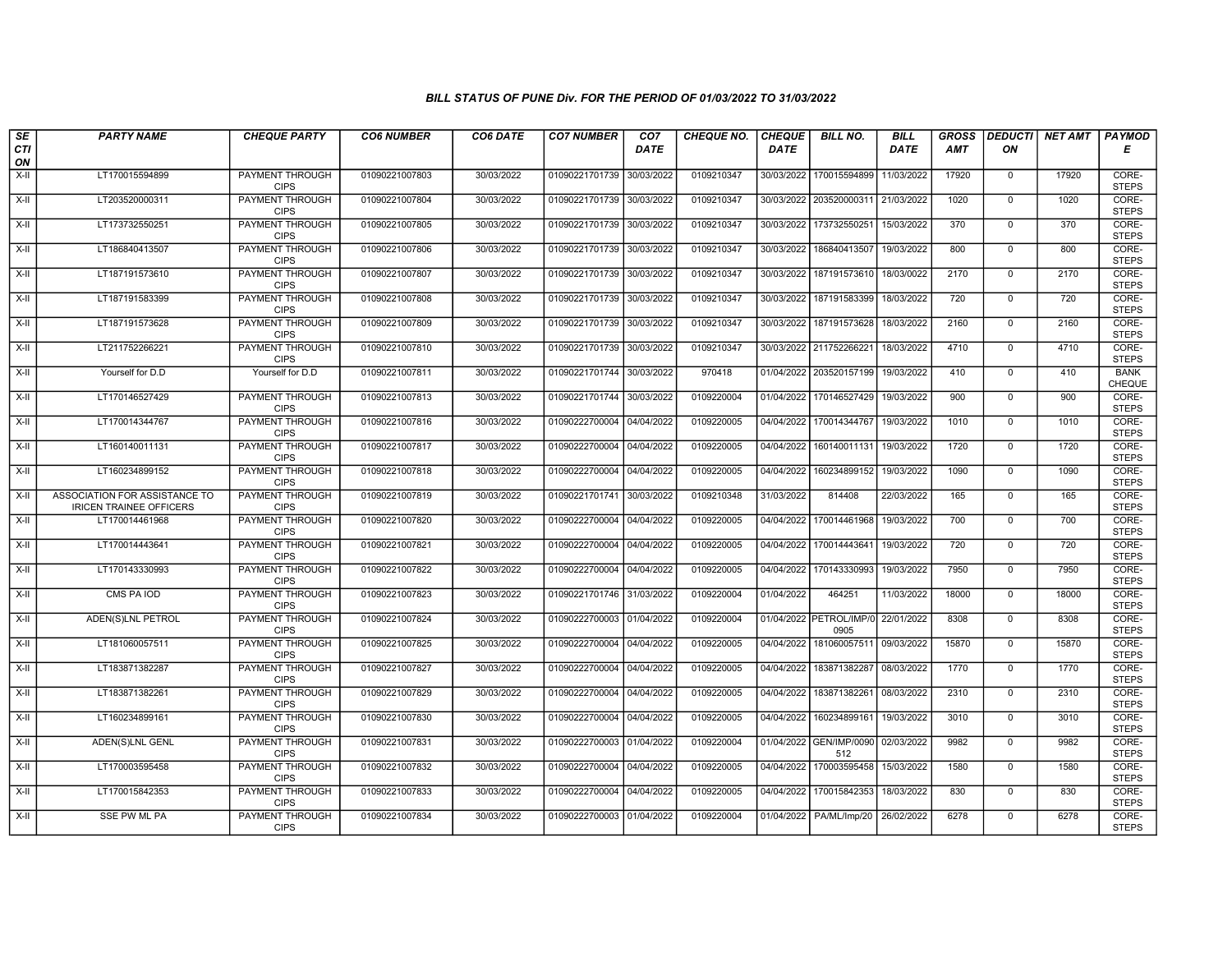| $s_E$            | <b>PARTY NAME</b>        | <b>CHEQUE PARTY</b>                   | <b>CO6 NUMBER</b> | CO6 DATE   | <b>CO7 NUMBER</b>         | CO <sub>7</sub> | <b>CHEQUE NO.</b> | <b>CHEQUE</b> | <b>BILL NO.</b>            | <b>BILL</b> | <b>GROSS</b> |                | DEDUCTI  NET AMT | <b>PAYMOD</b>         |
|------------------|--------------------------|---------------------------------------|-------------------|------------|---------------------------|-----------------|-------------------|---------------|----------------------------|-------------|--------------|----------------|------------------|-----------------------|
| <b>CTI</b><br>ON |                          |                                       |                   |            |                           | <b>DATE</b>     |                   | DATE          |                            | <b>DATE</b> | <b>AMT</b>   | ON             |                  | Е                     |
| $X-H$            | SR DME PA FUEL           | <b>PAYMENT THROUGH</b><br><b>CIPS</b> | 01090221007837    | 30/03/2022 | 01090222700003 01/04/2022 |                 | 0109220004        | 01/04/2022    | Imp/MECH                   | 22/03/2022  | 6900         | $\mathbf 0$    | 6900             | CORE-<br><b>STEPS</b> |
| $X-H$            | <b>SM SANGALI DIESEL</b> | <b>PAYMENT THROUGH</b><br><b>CIPS</b> | 01090221007838    | 30/03/2022 | 01090222700003 01/04/2022 |                 | 0109220004        | 01/04/2022    | 8653                       | 04/03/2022  | 7500         | $\mathbf 0$    | 7500             | CORE-<br><b>STEPS</b> |
| $X-II$           | SM JAYSINGPUR            | PAYMENT THROUGH<br><b>CIPS</b>        | 01090221007839    | 30/03/2022 | 01090222700003 01/04/2022 |                 | 0109220004        | 01/04/2022    | 4361                       | 03/02/2022  | 12789        | $\mathbf 0$    | 12789            | CORE-<br><b>STEPS</b> |
| $X-H$            | <b>SM NANDRE</b>         | <b>PAYMENT THROUGH</b><br><b>CIPS</b> | 01090221007840    | 30/03/2022 | 01090222700003 01/04/2022 |                 | 0109220004        | 01/04/2022    | 72                         | 12/01/2022  | 7500         | $\overline{0}$ | 7500             | CORE-<br><b>STEPS</b> |
| $X-H$            | SM KIRLOSKARWADI         | <b>PAYMENT THROUGH</b><br><b>CIPS</b> | 01090221007841    | 30/03/2022 | 01090222700003 01/04/2022 |                 | 0109220004        | 01/04/2022    | $\mathbf{1}$               | 03/03/2022  | 14547        | $\mathbf{0}$   | 14547            | CORE-<br><b>STEPS</b> |
| $X-II$           | <b>SS HATKANANGALE</b>   | <b>PAYMENT THROUGH</b><br><b>CIPS</b> | 01090221007842    | 30/03/2022 | 01090222700003 01/04/2022 |                 | 0109220004        | 01/04/2022    | 1175                       | 01/03/2022  | 14579        | $\mathbf{0}$   | 14579            | CORE-<br><b>STEPS</b> |
| X-II             | CMS PA OXYGEN            | PAYMENT THROUGH<br><b>CIPS</b>        | 01090221007843    | 30/03/2022 | 01090222700003            | 01/04/2022      | 0109220004        | 01/04/2022    | 425                        | 03/03/2022  | 46003        | $\mathbf 0$    | 46003            | CORE-<br><b>STEPS</b> |
| $X-H$            | SR DPO PA                | <b>PAYMENT THROUGH</b><br><b>CIPS</b> | 01090221007844    | 30/03/2022 | 01090222700003            | 01/04/2022      | 0109220004        | 01/04/2022    | PA/P/ST                    | 10/03/2022  | 7960         | $\mathbf 0$    | 7960             | CORE-<br><b>STEPS</b> |
| $X-H$            | <b>SM MASUR</b>          | <b>PAYMENT THROUGH</b><br><b>CIPS</b> | 01090221007845    | 30/03/2022 | 01090222700003 01/04/2022 |                 | 0109220004        | 01/04/2022    | 755                        | 28/02/2022  | 10000        | $\overline{0}$ | 10000            | CORE-<br><b>STEPS</b> |
| $X-H$            | <b>SM WALHA</b>          | <b>PAYMENT THROUGH</b><br><b>CIPS</b> | 01090221007846    | 30/03/2022 | 01090222700003 01/04/2022 |                 | 0109220004        | 01/04/2022    | 137                        | 23/02/2022  | 8500         | $\mathbf 0$    | 8500             | CORE-<br><b>STEPS</b> |
| $X-II$           | <b>SM DAUNDAJ</b>        | PAYMENT THROUGH<br><b>CIPS</b>        | 01090221007848    | 30/03/2022 | 01090222700003 01/04/2022 |                 | 0109220004        | 01/04/2022    | 226                        | 08/02/2022  | 10000        | $\mathbf 0$    | 10000            | CORE-<br><b>STEPS</b> |
| X-II             | <b>SM ADARKI</b>         | PAYMENT THROUGH<br><b>CIPS</b>        | 01090221007849    | 30/03/2022 | 01090222700003 01/04/2022 |                 | 0109220004        | 01/04/2022    | 428                        | 27/02/2022  | 9815         | $\mathbf 0$    | 9815             | CORE-<br><b>STEPS</b> |
| X-II             | <b>SM ALANDI</b>         | <b>PAYMENT THROUGH</b><br><b>CIPS</b> | 01090221007850    | 30/03/2022 | 01090222700003            | 01/04/2022      | 0109220004        | 01/04/2022    | 154                        | 02/03/2022  | 10000        | $\mathbf 0$    | 10000            | CORE-<br><b>STEPS</b> |
| $X-H$            | CHIEF OS IRICEN          | <b>PAYMENT THROUGH</b><br><b>CIPS</b> | 01090221007851    | 30/03/2022 | 01090221701742 30/03/2022 |                 | 0109210348        | 31/03/2022    | 814417                     | 30/03/2022  | 50000        | $\overline{0}$ | 50000            | CORE-<br><b>STEPS</b> |
| X-II             | SR DME(D)PA GENERAL      | PAYMENT THROUGH<br><b>CIPS</b>        | 01090221007852    | 30/03/2022 | 01090222700003 01/04/2022 |                 | 0109220004        | 01/04/2022    | SR DME(D)<br><b>GENERA</b> | 03/03/2022  | 27515        | $\mathbf{0}$   | 27515            | CORE-<br><b>STEPS</b> |
| $X-II$           | <b>SR DOM PA</b>         | <b>PAYMENT THROUGH</b><br><b>CIPS</b> | 01090221007854    | 30/03/2022 | 01090222700003 01/04/2022 |                 | 0109220004        | 01/04/2022    | 788931                     | 09/03/2022  | 2500         | $\mathbf 0$    | 2500             | CORE-<br><b>STEPS</b> |
| X-II             | <b>SM WATHAR</b>         | PAYMENT THROUGH<br><b>CIPS</b>        | 01090221007855    | 30/03/2022 | 01090222700003 01/04/2022 |                 | 0109220004        | 01/04/2022    | 439                        | 21/02/2022  | 6810         | $\mathbf 0$    | 6810             | CORE-<br><b>STEPS</b> |
| $X-II$           | <b>BPCL E CMS</b>        | <b>PAYMENT THROUGH</b><br><b>CIPS</b> | 01090221007856    | 30/03/2022 | 01090221701743 30/03/2022 |                 | 0109210347        | 30/03/2022    | ttm imprest                | 29/03/2022  | 425678       | $\mathbf 0$    | 425678           | CORE-<br><b>STEPS</b> |
| $X-II$           | <b>SM KOREGAON</b>       | PAYMENT THROUGH<br><b>CIPS</b>        | 01090221007857    | 30/03/2022 | 01090222700003 01/04/2022 |                 | 0109220004        | 01/04/2022    | 3204                       | 27/02/2022  | 5000         | $\Omega$       | 5000             | CORE-<br><b>STEPS</b> |
| X-II             | ARME SPL GPR ((HRD)      | PAYMENT THROUGH<br><b>CIPS</b>        | 01090221007858    | 30/03/2022 | 01090222700003 01/04/2022 |                 | 0109220004        | 01/04/2022    | Arme/scale-<br>$1$ /pa     | 22/02/2022  | 5774         | $\overline{0}$ | 5774             | CORE-<br><b>STEPS</b> |
| $X-H$            | LT160230720123           | PAYMENT THROUGH<br><b>CIPS</b>        | 01090221007859    | 30/03/2022 | 01090222700004 04/04/2022 |                 | 0109220005        | 04/04/2022    | 160230720123               | 15/03/2022  | 710          | $\overline{0}$ | 710              | CORE-<br><b>STEPS</b> |
| X-II             | LT183871382279           | <b>PAYMENT THROUGH</b><br><b>CIPS</b> | 01090221007860    | 30/03/2022 | 01090222700004 04/04/2022 |                 | 0109220005        | 04/04/2022    | 183871382279               | 16/03/2022  | 32190        | $\mathbf 0$    | 32190            | CORE-<br><b>STEPS</b> |
| X-II             | LT281760375453           | PAYMENT THROUGH<br><b>CIPS</b>        | 01090221007861    | 30/03/2022 | 01090222700004            | 04/04/2022      | 0109220005        |               | 04/04/2022 281760375453    | 24/03/2022  | 540          | $\mathbf 0$    | 540              | CORE-<br><b>STEPS</b> |
| $X-II$           | LT279940114980           | PAYMENT THROUGH<br><b>CIPS</b>        | 01090221007862    | 30/03/2022 | 01090222700004            | 04/04/2022      | 0109220005        |               | 04/04/2022 279940114980    | 24/03/2022  | 390          | $\mathbf{0}$   | 390              | CORE-<br><b>STEPS</b> |
| X-II             | LT281570071628           | PAYMENT THROUGH<br><b>CIPS</b>        | 01090221007863    | 30/03/2022 | 01090222700004 04/04/2022 |                 | 0109220005        | 04/04/2022    | 281570071628               | 23/03/2022  | 32670        | $\mathbf 0$    | 32670            | CORE-<br><b>STEPS</b> |
| $X-H$            | LT170565569506           | PAYMENT THROUGH<br><b>CIPS</b>        | 01090221007864    | 30/03/2022 | 01090222700004 04/04/2022 |                 | 0109220005        | 04/04/2022    | 170565569506               | 25/03/2022  | 970          | $\mathbf 0$    | 970              | CORE-<br><b>STEPS</b> |
| X-II             | LT281570071636           | <b>PAYMENT THROUGH</b><br><b>CIPS</b> | 01090221007865    | 30/03/2022 | 01090222700004 04/04/2022 |                 | 0109220005        |               | 04/04/2022 281570071636    | 23/03/2022  | 9630         | $\mathbf 0$    | 9630             | CORE-<br><b>STEPS</b> |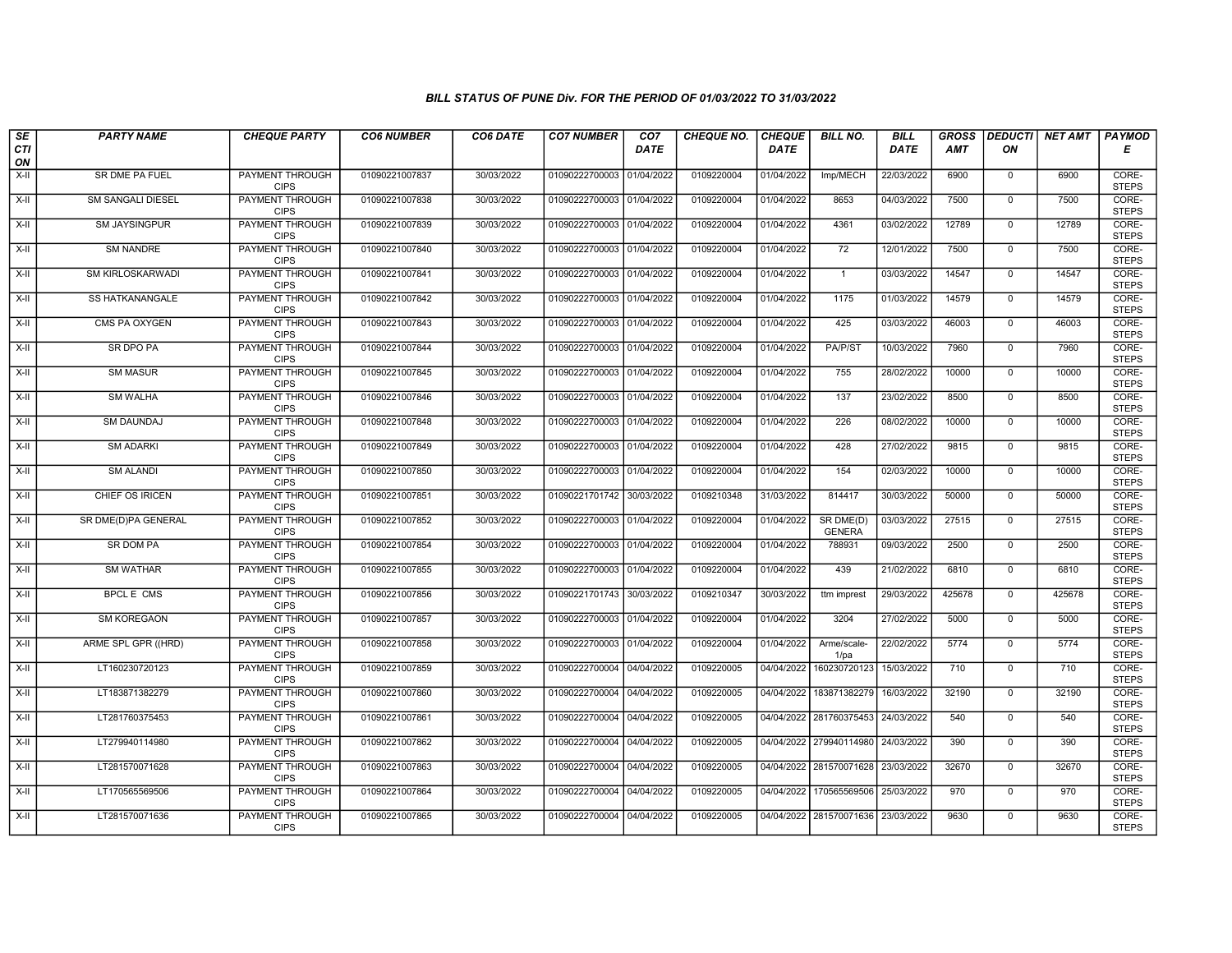| SE<br><b>CTI</b>   | <b>PARTY NAME</b>                         | <b>CHEQUE PARTY</b>                                 | <b>CO6 NUMBER</b> | CO6 DATE   | <b>CO7 NUMBER</b>         | CO <sub>7</sub><br><b>DATE</b> | <b>CHEQUE NO.</b> | <b>CHEQUE</b><br><b>DATE</b> | <b>BILL NO.</b>                          | <b>BILL</b><br><b>DATE</b> | <b>GROSS</b><br><b>AMT</b> | ON          | <b>DEDUCTI NET AMT</b> | <b>PAYMOD</b><br>Е           |
|--------------------|-------------------------------------------|-----------------------------------------------------|-------------------|------------|---------------------------|--------------------------------|-------------------|------------------------------|------------------------------------------|----------------------------|----------------------------|-------------|------------------------|------------------------------|
| ON                 |                                           |                                                     |                   |            |                           |                                |                   |                              |                                          |                            |                            |             |                        |                              |
| $X-H$              | <b>K ENTERPRISES GOREGAON</b>             | <b>PAYMENT THROUGH</b><br><b>CIPS</b>               | 01090221007866    | 30/03/2022 | 01090222700002 01/04/2022 |                                | 0109220004        | 01/04/2022                   | 11614                                    | 25/11/2020                 | 10352.91                   | 6083.91     | 4269                   | CORE-<br><b>STEPS</b>        |
| $X-H$              | <b>GAGAN PHARMA</b>                       | <b>PAYMENT THROUGH</b><br><b>CIPS</b>               | 01090221007867    | 30/03/2022 | 01090222700002 01/04/2022 |                                | 0109220004        | 01/04/2022                   | G/414                                    | 13/01/2021                 | 23200                      | 232         | 22968                  | CORE-<br><b>STEPS</b>        |
| X-II               | SHASHI ENTERPRISES                        | PAYMENT THROUGH<br><b>CIPS</b>                      | 01090221007868    | 30/03/2022 | 01090222700002 01/04/2022 |                                | 0109220004        | 01/04/2022                   | CC/2732                                  | 09/12/2020                 | 2352                       | 236         | 2116                   | CORE-<br><b>STEPS</b>        |
| X-II               | <b>KEPS PHARMA MUMBAI</b>                 | PAYMENT THROUGH<br><b>CIPS</b>                      | 01090221007870    | 30/03/2022 | 01090222700002 01/04/2022 |                                | 0109220004        | 01/04/2022                   | <b>JSI/2138</b>                          | 08/11/2021                 | 20216                      | 21          | 20195                  | CORE-<br><b>STEPS</b>        |
| $X-H$              | <b>KEPS PHARMA MUMBAI</b>                 | <b>PAYMENT THROUGH</b><br><b>CIPS</b>               | 01090221007871    | 30/03/2022 | 01090222700002 01/04/2022 |                                | 0109220004        | 01/04/2022                   | <b>JSI/2176</b>                          | 10/11/2021                 | 16128                      | 17          | 16111                  | CORE-<br><b>STEPS</b>        |
| X-II               | RADHA MEDITECH                            | <b>PAYMENT THROUGH</b><br><b>CIPS</b>               | 01090221007872    | 30/03/2022 | 01090222700002 01/04/2022 |                                | 0109220004        | 01/04/2022                   | RM21-22/319                              | 22/12/2021                 | 24640                      | 25          | 24615                  | CORE-<br><b>STEPS</b>        |
| X-II               | SHASHI ENTERPRISES                        | PAYMENT THROUGH<br><b>CIPS</b>                      | 01090221007873    | 30/03/2022 | 01090222700002 01/04/2022 |                                | 0109220004        | 01/04/2022                   | CC/3456                                  | 25/02/2021                 | 2429                       | 243         | 2186                   | CORE-<br><b>STEPS</b>        |
| $X-H$              | M H MEDICUS PVT LTD-PUNE                  | <b>PAYMENT THROUGH</b><br><b>CIPS</b>               | 01090221007874    | 30/03/2022 | 01090222700002 01/04/2022 |                                | 0109220004        | 01/04/2022                   | MH/2122/359                              | 03/01/2022                 | 33324.48                   | 2366.48     | 30958                  | CORE-<br><b>STEPS</b>        |
| X-II               | SPAN ENTERPRISES MUMBAI 1                 | <b>PAYMENT THROUGH</b><br><b>CIPS</b>               | 01090221007875    | 30/03/2022 | 01090222700002 01/04/2022 |                                | 0109220004        | 01/04/2022                   | SE/2122/1816                             | 08/10/2021                 | 18480                      | 111         | 18369                  | CORE-<br><b>STEPS</b>        |
| $\overline{X}$ -II | <b>SHREE PHARMA</b>                       | <b>PAYMENT THROUGH</b><br><b>CIPS</b>               | 01090221007876    | 30/03/2022 | 01090222700002 01/04/2022 |                                | 0109220004        | 01/04/2022                   | J/1489                                   | 01/09/2021                 | 12285                      | 12          | 12273                  | CORE-<br><b>STEPS</b>        |
| X-II               | DELPHA DRUGS & PHARMACEUTICALS<br>(INDIA) | PAYMENT THROUGH<br><b>CIPS</b>                      | 01090221007878    | 30/03/2022 | 01090222700002 01/04/2022 |                                | 0109220004        | 01/04/2022                   | Q/1393                                   | 23/11/2021                 | 86733.92                   | 8760.92     | 77973                  | CORE-<br><b>STEPS</b>        |
| X-II               | <b>GAGAN PHARMA</b>                       | <b>PAYMENT THROUGH</b><br><b>CIPS</b>               | 01090221007879    | 30/03/2022 | 01090222700002 01/04/2022 |                                | 0109220004        | 01/04/2022                   | G/180                                    | 11/08/2021                 | 19600                      | 240         | 19360                  | CORE-<br><b>STEPS</b>        |
| X-II               | AASTHA PHARMACEUTICALS-DELHI              | <b>PAYMENT THROUGH</b><br><b>CIPS</b>               | 01090221007880    | 30/03/2022 | 01090222700002 01/04/2022 |                                | 0109220004        | 01/04/2022                   | AP001423                                 | 24/01/2022                 | 91069                      | 91          | 90978                  | CORE-<br><b>STEPS</b>        |
| $X-H$              | DOSHI HOSPICARE-MUMBAI                    | <b>PAYMENT THROUGH</b><br><b>CIPS</b>               | 01090221007881    | 30/03/2022 | 01090222700002 01/04/2022 |                                | 0109220004        | 01/04/2022                   | DH/288                                   | 28/06/2021                 | 6014                       | 211         | 5803                   | CORE-<br><b>STEPS</b>        |
| X-II               | DELPHA DRUGS & PHARMACEUTICALS<br>(INDIA) | <b>PAYMENT THROUGH</b><br><b>CIPS</b>               | 01090221007882    | 31/03/2022 | 01090222700002 01/04/2022 |                                | 0109220004        | 01/04/2022                   | Q/1447                                   | 01/12/2021                 | 39065                      | 39          | 39026                  | CORE-<br><b>STEPS</b>        |
| X-II               | ARIHANT MEDITECH PUNE                     | PAYMENT THROUGH<br><b>CIPS</b>                      | 01090221007883    | 31/03/2022 | 01090222700002 01/04/2022 |                                | 0109220004        | 01/04/2022                   | P/1008                                   | 28/12/2021                 | 36225                      | 182         | 36043                  | CORE-<br><b>STEPS</b>        |
| X-II               | OM SAI SURGICALS                          | PAYMENT THROUGH<br><b>CIPS</b>                      | 01090221007884    | 31/03/2022 | 01090222700002 01/04/2022 |                                | 0109220004        | 01/04/2022                   | 21-22/003898                             | 22/12/2021                 | 44074.8                    | 44.8        | 44030                  | CORE-<br><b>STEPS</b>        |
| X-II               | S S PHARMA AGENCY DADAR MUMBAI            | <b>PAYMENT THROUGH</b><br><b>CIPS</b>               | 01090221007885    | 31/03/2022 | 01090222700002            | 01/04/2022                     | 0109220004        | 01/04/2022                   | Y/1354                                   | 13/12/2021                 | 5386.5                     | 33.5        | 5353                   | CORE-<br><b>STEPS</b>        |
| X-II               | S S PHARMA AGENCY DADAR MUMBAI            | PAYMENT THROUGH<br><b>CIPS</b>                      | 01090221007886    | 31/03/2022 | 01090222700002 01/04/2022 |                                | 0109220004        | 01/04/2022                   | Y/1365                                   | 16/12/2021                 | 3472                       | 213         | 3259                   | CORE-<br><b>STEPS</b>        |
| $X-H$              | DELPHA DRUGS & PHARMACEUTICALS<br>(INDIA) | PAYMENT THROUGH<br><b>CIPS</b>                      | 01090221007887    | 31/03/2022 | 01090222700002 01/04/2022 |                                | 0109220004        | 01/04/2022                   | Q/790                                    | 02/08/2021                 | 13251.84                   | 411.84      | 12840                  | CORE-<br><b>STEPS</b>        |
| X-II               | S S PHARMA AGENCY DADAR MUMBAI            | PAYMENT THROUGH<br><b>CIPS</b>                      | 01090221007888    | 31/03/2022 | 01090222700002 01/04/2022 |                                | 0109220004        | 01/04/2022                   | Y/561                                    | 14/07/2021                 | 34229                      | 377         | 33852                  | CORE-<br><b>STEPS</b>        |
| X-II               | SPAN ENTERPRISES MUMBAI 1                 | PAYMENT THROUGH<br><b>CIPS</b>                      | 01090221007889    | 31/03/2022 | 01090222700002 01/04/2022 |                                | 0109220004        | 01/04/2022                   | SE/2122/2991                             | 05/01/2022                 | 22696                      | 250         | 22446                  | CORE-<br><b>STEPS</b>        |
| X-II               | <b>DFM IRICEN</b>                         | PAYMENT THROUGH<br><b>CIPS</b>                      | 01090221007890    | 31/03/2022 | 01090221701745 31/03/2022 |                                | 0109210350        |                              | 31/03/2022 ADFM/IRICEN/<br>PA            | 29/03/2022                 | 500                        | 0           | 500                    | CORE-<br><b>STEPS</b>        |
| $X-H$              | <b>BOSKEY TELANG</b>                      | PAYMENT THROUGH<br><b>CIPS</b>                      | 01090221007893    | 31/03/2022 | 01090221701746 31/03/2022 |                                | 0109220004        | 01/04/2022                   | 464265                                   | 30/03/2022                 | 49800                      | $\mathbf 0$ | 49800                  | CORE-<br><b>STEPS</b>        |
| $X-II$             | LT279940112022                            | PAYMENT THROUGH<br><b>CIPS</b>                      | 01090221007894    | 31/03/2022 | 01090222700004            | 04/04/2022                     | 0109220005        | 04/04/2022                   | 279940112022                             | 15/03/2022                 | 930                        | $\Omega$    | 930                    | CORE-<br><b>STEPS</b>        |
|                    | X-II MEDICAL OFFICER OF HEALTH PMC PUNE   | <b>MEDICAL OFFICER OF</b><br><b>HEALTH PMC PUNE</b> | 01090221007895    | 31/03/2022 | 01090221701746 31/03/2022 |                                | 970416            |                              | 01/04/2022 CBWT/PMC/34 31/01/2022<br>908 |                            | 3979                       | $\mathbf 0$ | 3979                   | <b>BANK</b><br>CHEQUE        |
|                    | X-II   MEDICAL OFFICER OF HEALTH PMC PUNE | MEDICAL OFFICER OF<br>HEALTH PMC PUNE               | 01090221007896    | 31/03/2022 | 01090221701746 31/03/2022 |                                | 970416            | 01/04/2022                   | CBWT/PMC/37<br>949                       | 10/03/2022                 | 3326                       | $\mathbf 0$ | 3326                   | <b>BANK</b><br><b>CHEQUE</b> |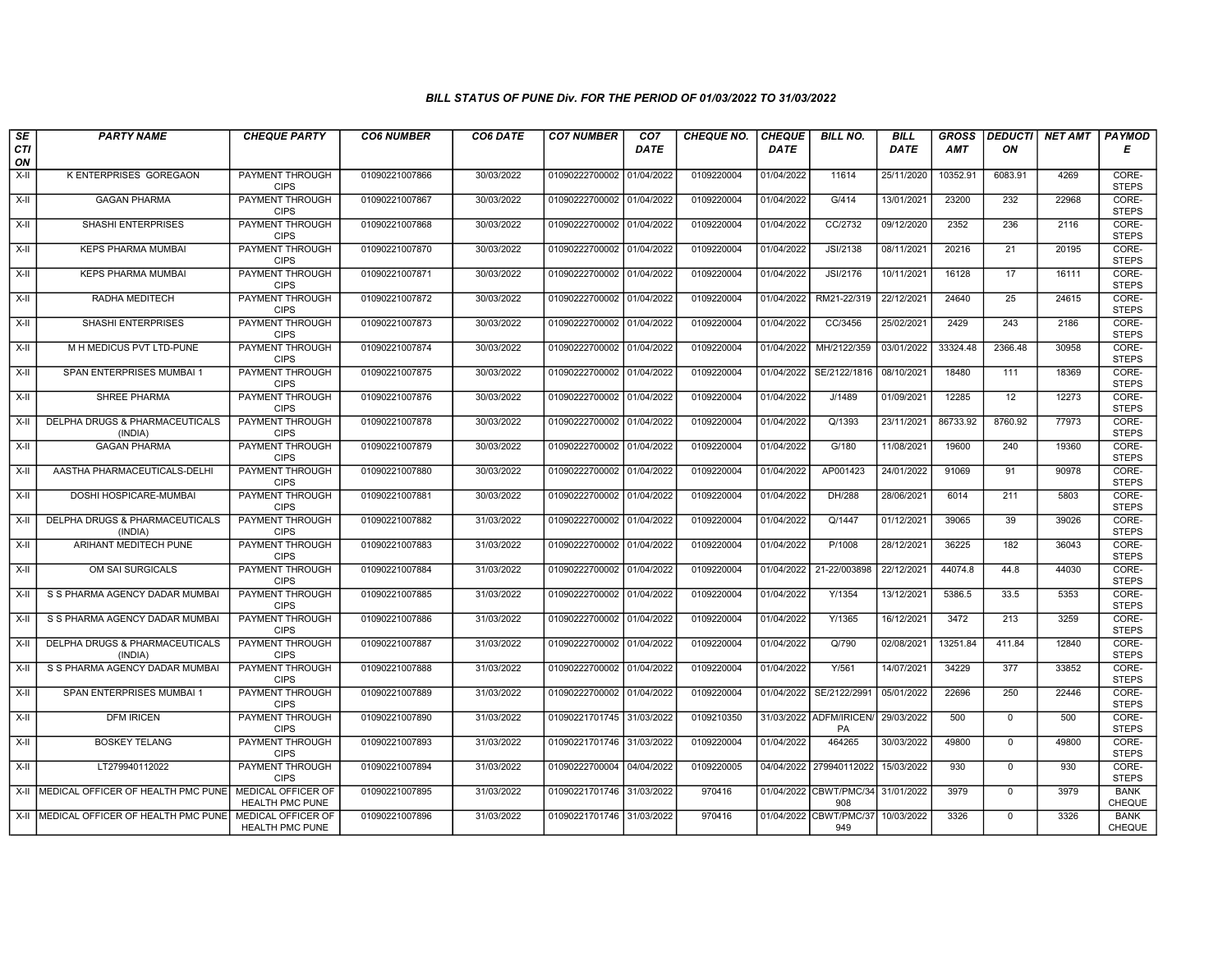| SE               | <b>PARTY NAME</b>                                               | <b>CHEQUE PARTY</b>                   | <b>CO6 NUMBER</b> | CO6 DATE   | <b>CO7 NUMBER</b>         | CO <sub>7</sub> | <b>CHEQUE NO.</b> | <b>CHEQUE</b> | <b>BILL NO.</b>         | <b>BILL</b> | <b>GROSS</b> |              | <b>DEDUCTI</b> NET AMT | <b>PAYMOD</b>         |
|------------------|-----------------------------------------------------------------|---------------------------------------|-------------------|------------|---------------------------|-----------------|-------------------|---------------|-------------------------|-------------|--------------|--------------|------------------------|-----------------------|
| <b>CTI</b><br>ON |                                                                 |                                       |                   |            |                           | <b>DATE</b>     |                   | <b>DATE</b>   |                         | <b>DATE</b> | <b>AMT</b>   | ON           |                        | Е                     |
| $X-H$            | CHIEF OFFICER, TALEGAON DABHADE<br><b>NAGAR PARISHAD</b>        | <b>PAYMENT THROUGH</b><br><b>CIPS</b> | 01090221007897    | 31/03/2022 | 01090221701747 31/03/2022 |                 | 0109210350        | 31/03/2022    | 291419                  | 30/03/2022  | 438000       | $\mathbf 0$  | 438000                 | CORE-<br><b>STEPS</b> |
| X-II             | CHIEF OFFICER . TALEGAON DABHADE<br><b>NAGAR PARISHAD</b>       | <b>PAYMENT THROUGH</b><br><b>CIPS</b> | 01090221007898    | 31/03/2022 | 01090221701747 31/03/2022 |                 | 0109210350        | 31/03/2022    | 291418                  | 30/03/2022  | 438000       | $\mathbf 0$  | 438000                 | CORE-<br><b>STEPS</b> |
| X-II             | ASSOCIATION FOR ASSISTANCE TO<br><b>IRICEN TRAINEE OFFICERS</b> | PAYMENT THROUGH<br><b>CIPS</b>        | 01090221007899    | 31/03/2022 | 01090221701748 31/03/2022 |                 | 0109210350        | 31/03/2022    | 814406                  | 21/03/2022  | 4335         | $\mathbf 0$  | 4335                   | CORE-<br><b>STEPS</b> |
| X-II             | ASSOCIATION FOR ASSISTANCE TO<br><b>IRICEN TRAINEE OFFICERS</b> | <b>PAYMENT THROUGH</b><br><b>CIPS</b> | 01090221007900    | 31/03/2022 | 01090221701748 31/03/2022 |                 | 0109210350        | 31/03/2022    | 814395                  | 16/03/2022  | 1190         | $^{\circ}$   | 1190                   | CORE-<br><b>STEPS</b> |
| X-II             | ASSOCIATION FOR ASSISTANCE TO<br><b>IRICEN TRAINEE OFFICERS</b> | <b>PAYMENT THROUGH</b><br><b>CIPS</b> | 01090221007901    | 31/03/2022 | 01090221701748 31/03/2022 |                 | 0109210350        | 31/03/2022    | 814405                  | 21/03/2022  | 1190         | $\mathbf 0$  | 1190                   | CORE-<br><b>STEPS</b> |
| $X-H$            | ASSOCIATION FOR ASSISTANCE TO<br><b>IRICEN TRAINEE OFFICERS</b> | <b>PAYMENT THROUGH</b><br><b>CIPS</b> | 01090221007902    | 31/03/2022 | 01090221701748 31/03/2022 |                 | 0109210350        | 31/03/2022    | 814396                  | 16/03/2022  | 850          | $\mathbf 0$  | 850                    | CORE-<br><b>STEPS</b> |
| X-II             | ASSOCIATION FOR ASSISTANCE TO<br><b>IRICEN TRAINEE OFFICERS</b> | <b>PAYMENT THROUGH</b><br><b>CIPS</b> | 01090221007903    | 31/03/2022 | 01090221701748 31/03/2022 |                 | 0109210350        | 31/03/2022    | 814407                  | 22/03/2022  | 340          | $\mathbf 0$  | 340                    | CORE-<br><b>STEPS</b> |
| $X-II$           | ASHOK TRAVELS AND TOURS (ITDC)                                  | <b>PAYMENT THROUGH</b><br><b>CIPS</b> | 01090221007904    | 31/03/2022 | 01090221701749 31/03/2022 |                 | 0109210350        | 31/03/2022    | 14233378                | 27/02/2022  | 6440         | $\mathbf 0$  | 6440                   | CORE-<br><b>STEPS</b> |
| X-II             | ASHOK TRAVELS AND TOURS (ITDC)                                  | PAYMENT THROUGH<br><b>CIPS</b>        | 01090221007905    | 31/03/2022 | 01090221701749 31/03/2022 |                 | 0109210350        | 31/03/2022    | 14233789                | 28/02/2022  | 7623         | $^{\circ}$   | 7623                   | CORE-<br><b>STEPS</b> |
| X-II             | ASHOK TRAVELS AND TOURS (ITDC)                                  | <b>PAYMENT THROUGH</b><br><b>CIPS</b> | 01090221007906    | 31/03/2022 | 01090221701749 31/03/2022 |                 | 0109210350        | 31/03/2022    | 14232790                | 25/02/2022  | 20348        | $\mathbf 0$  | 20348                  | CORE-<br><b>STEPS</b> |
| X-II             | ASHOK TRAVELS AND TOURS (ITDC)                                  | PAYMENT THROUGH<br><b>CIPS</b>        | 01090221007907    | 31/03/2022 | 01090221701749 31/03/2022 |                 | 0109210350        | 31/03/2022    | 14232221                | 23/02/2022  | 5004         | $\mathbf{0}$ | 5004                   | CORE-<br><b>STEPS</b> |
| X-II             | ASHOK TRAVELS AND TOURS (ITDC)                                  | <b>PAYMENT THROUGH</b><br><b>CIPS</b> | 01090221007908    | 31/03/2022 | 01090221701749 31/03/2022 |                 | 0109210350        | 31/03/2022    | 14232220                | 23/02/2022  | 3108         | $\Omega$     | 3108                   | CORE-<br><b>STEPS</b> |
| X-II             | ASHOK TRAVELS AND TOURS (ITDC)                                  | <b>PAYMENT THROUGH</b><br><b>CIPS</b> | 01090221007909    | 31/03/2022 | 01090221701749 31/03/2022 |                 | 0109210350        | 31/03/2022    | 14232081                | 22/02/2022  | 4689         | $\mathbf 0$  | 4689                   | CORE-<br><b>STEPS</b> |
| $X-H$            | ASHOK TRAVELS AND TOURS (ITDC)                                  | <b>PAYMENT THROUGH</b><br><b>CIPS</b> | 01090221007910    | 31/03/2022 | 01090221701749 31/03/2022 |                 | 0109210350        | 31/03/2022    | 14232080                | 22/02/2022  | 3108         | $\mathbf 0$  | 3108                   | CORE-<br><b>STEPS</b> |
| X-II             | ASHOK TRAVELS AND TOURS (ITDC)                                  | <b>PAYMENT THROUGH</b><br><b>CIPS</b> | 01090221007911    | 31/03/2022 | 01090221701749 31/03/2022 |                 | 0109210350        | 31/03/2022    | 14232438                | 24/02/2022  | 5004         | $\mathbf 0$  | 5004                   | CORE-<br><b>STEPS</b> |
| $X-II$           | ASHOK TRAVELS AND TOURS (ITDC)                                  | <b>PAYMENT THROUGH</b><br><b>CIPS</b> | 01090221007912    | 31/03/2022 | 01090221701750 31/03/2022 |                 | 0109210350        | 31/03/2022    | 14232029                | 22/02/2022  | 20348        | $\mathbf 0$  | 20348                  | CORE-<br><b>STEPS</b> |
| X-II             | ASHOK TRAVELS AND TOURS (ITDC)                                  | PAYMENT THROUGH<br><b>CIPS</b>        | 01090221007913    | 31/03/2022 | 01090221701750 31/03/2022 |                 | 0109210350        | 31/03/2022    | 14229086                | 01/02/2022  | 6375         | $\mathbf 0$  | 6375                   | CORE-<br><b>STEPS</b> |
| $X-H$            | ASHOK TRAVELS AND TOURS (ITDC)                                  | <b>PAYMENT THROUGH</b><br><b>CIPS</b> | 01090221007914    | 31/03/2022 | 01090221701750 31/03/2022 |                 | 0109210350        | 31/03/2022    | 14229085                | 01/02/2022  | 7953         | $\mathbf 0$  | 7953                   | CORE-<br><b>STEPS</b> |
| X-II             | LT279940409955                                                  | <b>PAYMENT THROUGH</b><br><b>CIPS</b> | 01090221007915    | 31/03/2022 | 01090222700004 04/04/2022 |                 | 0109220005        | 04/04/2022    | 279940409955            | 17/03/2022  | 4790         | $\mathbf{0}$ | 4790                   | CORE-<br><b>STEPS</b> |
| $X-H$            | LT279950004562                                                  | PAYMENT THROUGH<br><b>CIPS</b>        | 01090221007917    | 31/03/2022 | 01090222700004            | 04/04/2022      | 0109220005        | 04/04/2022    | 279940409955            | 15/03/2022  | 1880         | $\mathsf 0$  | 1880                   | CORE-<br><b>STEPS</b> |
| X-II             | LT190650002125                                                  | PAYMENT THROUGH<br><b>CIPS</b>        | 01090221007918    | 31/03/2022 | 01090222700004 04/04/2022 |                 | 0109220005        | 04/04/2022    | 190650002125            | 22/03/2022  | 470          | $\mathbf 0$  | 470                    | CORE-<br><b>STEPS</b> |
| X-II             | LT198160005569                                                  | <b>PAYMENT THROUGH</b><br><b>CIPS</b> | 01090221007919    | 31/03/2022 | 01090222700004 04/04/2022 |                 | 0109220005        |               | 04/04/2022 198160005569 | 23/03/2022  | 4890         | $\mathbf 0$  | 4890                   | CORE-<br><b>STEPS</b> |
| X-II             | SHASHIKANT P. WARANKAR.                                         | <b>PAYMENT THROUGH</b><br><b>CIPS</b> | 01090221007920    | 31/03/2022 | 01090221701751            | 31/03/2022      | 0109210350        | 31/03/2022    | 002                     | 07/02/2022  | 1546         | $\mathbf 0$  | 1546                   | CORE-<br><b>STEPS</b> |
| $X-H$            | SHASHIKANT P. WARANKAR.                                         | PAYMENT THROUGH<br><b>CIPS</b>        | 01090221007921    | 31/03/2022 | 01090221701751 31/03/2022 |                 | 0109210350        | 31/03/2022    | 003                     | 07/02/2022  | 1036         | $\mathbf{0}$ | 1036                   | CORE-<br><b>STEPS</b> |
| X-II             | LT198160004058                                                  | PAYMENT THROUGH<br><b>CIPS</b>        | 01090221007922    | 31/03/2022 | 01090222700004 04/04/2022 |                 | 0109220005        | 04/04/2022    | 198160004058            | 23/03/2022  | 690          | $\mathbf 0$  | 690                    | CORE-<br><b>STEPS</b> |
| X-II             | LT198540000276                                                  | <b>PAYMENT THROUGH</b><br><b>CIPS</b> | 01090221007923    | 31/03/2022 | 01090222700004 04/04/2022 |                 | 0109220005        | 04/04/2022    | 198540000276            | 23/03/2022  | 290          | $\mathbf 0$  | 290                    | CORE-<br><b>STEPS</b> |
| X-II             | LT202360697900                                                  | <b>PAYMENT THROUGH</b><br><b>CIPS</b> | 01090221007924    | 31/03/2022 | 01090222700004 04/04/2022 |                 | 0109220005        |               | 04/04/2022 202360697900 | 23/03/2022  | 17920        | $\mathbf 0$  | 17920                  | CORE-<br><b>STEPS</b> |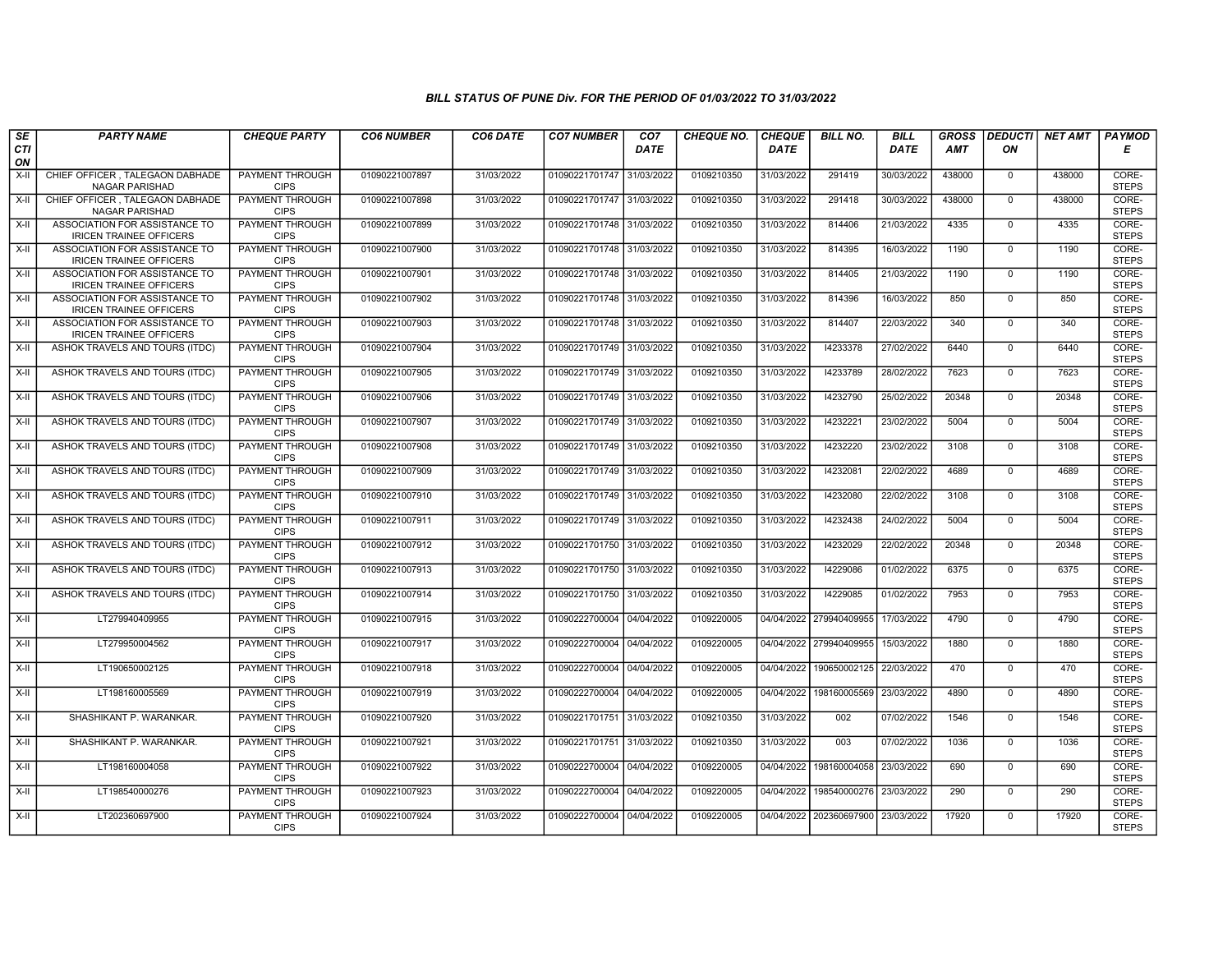| SE<br><b>CTI</b>           | <b>PARTY NAME</b>                                        | <b>CHEQUE PARTY</b>                                  | <b>CO6 NUMBER</b> | CO6 DATE   | <b>CO7 NUMBER</b>         | CO <sub>7</sub><br><b>DATE</b> | <b>CHEQUE NO.</b> | <b>CHEQUE</b><br><b>DATE</b> | <b>BILL NO.</b>                | <b>BILL</b><br><b>DATE</b> | <b>GROSS</b><br><b>AMT</b> | <b>DEDUCTI</b><br>ON | NET AMT        | <b>PAYMOD</b><br>Е    |
|----------------------------|----------------------------------------------------------|------------------------------------------------------|-------------------|------------|---------------------------|--------------------------------|-------------------|------------------------------|--------------------------------|----------------------------|----------------------------|----------------------|----------------|-----------------------|
| ON                         |                                                          |                                                      |                   |            |                           |                                |                   |                              |                                |                            |                            |                      |                |                       |
| X-II                       | <b>DSC PA GENL</b>                                       | PAYMENT THROUGH<br><b>CIPS</b>                       | 01090221007925    | 31/03/2022 | 01090222700003 01/04/2022 |                                | 0109220004        | 01/04/2022                   | 516485                         | 30/03/2022                 | 4150                       | $\mathbf 0$          | 4150           | CORE-<br><b>STEPS</b> |
| $X-H$                      | LT192271712339                                           | PAYMENT THROUGH<br><b>CIPS</b>                       | 01090221007926    | 31/03/2022 | 01090222700003 01/04/2022 |                                | 0109220004        | 01/04/2022                   | 192271712339                   | 24/03/2022                 | 3790                       | $\Omega$             | 3790           | CORE-<br><b>STEPS</b> |
| X-II                       | LT173343528240                                           | PAYMENT THROUGH<br><b>CIPS</b>                       | 01090221007927    | 31/03/2022 | 01090222700004            | 04/04/2022                     | 0109220005        | 04/04/2022                   | 173343528240                   | 23/03/2022                 | 1200                       | $\mathbf 0$          | 1200           | CORE-<br><b>STEPS</b> |
| $X-H$                      | LT170018394840                                           | PAYMENT THROUGH<br><b>CIPS</b>                       | 01090221007928    | 31/03/2022 | 01090222700004            | 04/04/2022                     | 0109220005        | 04/04/2022                   | 170018394840                   | 22/03/2022                 | 330                        | $\mathbf 0$          | 330            | CORE-<br><b>STEPS</b> |
| $X-H$                      | LT170018372871                                           | <b>PAYMENT THROUGH</b><br><b>CIPS</b>                | 01090221007929    | 31/03/2022 | 01090222700004            | 04/04/2022                     | 0109220005        | 04/04/2022                   | 170018372871                   | 22/03/2022                 | 2370                       | $\mathbf 0$          | 2370           | CORE-<br><b>STEPS</b> |
| $X-H$                      | LT170018231215                                           | <b>PAYMENT THROUGH</b><br><b>CIPS</b>                | 01090221007930    | 31/03/2022 | 01090222700004 04/04/2022 |                                | 0109220005        | 04/04/2022                   | 170018231215                   | 22/03/2022                 | 4920                       | $\mathbf 0$          | 4920           | CORE-<br><b>STEPS</b> |
| $X-II$                     | LT187400104347                                           | PAYMENT THROUGH<br><b>CIPS</b>                       | 01090221007931    | 31/03/2022 | 01090222700004 04/04/2022 |                                | 0109220005        | 04/04/2022                   | 187400104347                   | 22/03/2022                 | 1190                       | $\mathbf{0}$         | 1190           | CORE-<br><b>STEPS</b> |
| X-II                       | LT281700466565                                           | <b>PAYMENT THROUGH</b><br><b>CIPS</b>                | 01090221007932    | 31/03/2022 | 01090222700004 04/04/2022 |                                | 0109220005        |                              | 04/04/2022 281700466565        | 18/03/2022                 | 690                        | $\mathbf 0$          | 690            | CORE-<br><b>STEPS</b> |
| X-II                       | LT281800005573                                           | PAYMENT THROUGH<br><b>CIPS</b>                       | 01090221007933    | 31/03/2022 | 01090222700004            | 04/04/2022                     | 0109220005        |                              | 04/04/2022 281800005573        | 21/03/2022                 | 18560                      | $\mathbf 0$          | 18560          | CORE-<br><b>STEPS</b> |
| $X-H$                      | LT281800457491                                           | PAYMENT THROUGH<br><b>CIPS</b>                       | 01090221007934    | 31/03/2022 | 01090222700004 04/04/2022 |                                | 0109220005        |                              | 04/04/2022 281800457491        | 21/03/2022                 | 9110                       | $\mathbf 0$          | 9110           | CORE-<br><b>STEPS</b> |
| X-II                       | Divisional Cashier(Const)C.Rly Pune                      | <b>DIVISIONAL</b><br>CASHIER(CONSTRUCTI<br>ON) C RLY | 01090221007935    | 31/03/2022 | 01090221701752            | 31/03/2022                     | 970410            | 31/03/2022                   | 808550                         | 31/03/2022                 | 360000                     | $\mathbf 0$          | 360000         | CASH                  |
| $X-H$                      | Divisional Cashier(Const)C.Rly Pune                      | <b>DIVISIONAL</b><br>CASHIER(CONSTRUCTI<br>ON) C RLY | 01090221007936    | 31/03/2022 | 01090221701752 31/03/2022 |                                | 970410            | 31/03/2022                   | 808551                         | 31/03/2022                 | 100000                     | $\mathbf 0$          | 100000         | <b>CASH</b>           |
| <b>SBS</b>                 | VINKO AUTO INDUSTRIES LTD.-NEW<br>DELHI                  | PAYMENT THROUGH<br><b>CIPS</b>                       | 01090321000048    | 15/03/2022 | 01090321700024            | 16/03/2022                     | 0109210336        | 16/03/2022                   | 489852                         | 11/03/2022                 | 590303                     | $\mathbf 0$          | 590303         | CORE-<br><b>STEPS</b> |
| <b>SBS</b>                 | KANTI ENTERPRISES-DELHI                                  | <b>PAYMENT THROUGH</b><br><b>CIPS</b>                | 01090321000049    | 17/03/2022 | 01090321700025 21/03/2022 |                                | 0109210340        | 22/03/2022                   | 083                            | 15/09/2021                 | 3392.5                     | 3391.5               | $\overline{1}$ | CORE-<br><b>STEPS</b> |
| <b>SBS</b>                 | INDIA AUTOMOTIVES-GHAZIABAD                              | <b>PAYMENT THROUGH</b><br><b>CIPS</b>                | 01090321000050    | 17/03/2022 | 01090321700025 21/03/2022 |                                | 0109210340        | 22/03/2022                   | A/GZB/006                      | 05/07/2021                 | 9247.84                    | 0.84                 | 9247           | CORE-<br><b>STEPS</b> |
| SBN<br>S                   | RASIKA INTERNATIONAL-NEW DELHI                           | PAYMENT THROUGH<br><b>CIPS</b>                       | 01090421000890    | 02/03/2022 | 01090421700351 02/03/2022 |                                | 0109210321        | 02/03/2022                   | RI/21-22/125                   | 20/12/2021                 | 191632                     | 192                  | 191440         | CORE-<br><b>STEPS</b> |
| <b>SBN</b><br>S            | D. S. ENGINEERING-HOWRAH                                 | PAYMENT THROUGH<br><b>CIPS</b>                       | 01090421000894    | 02/03/2022 | 01090421700354            | 04/03/2022                     | 0109210324        | 04/03/2022                   | 2021-22/56                     | 23/09/2021                 | 36551                      | 37                   | 36514          | CORE-<br><b>STEPS</b> |
| <b>SBN</b><br>S            | MAHAJATI ENGINEERING WORKS-<br><b>HOWRAH</b>             | <b>PAYMENT THROUGH</b><br><b>CIPS</b>                | 01090421000895    | 02/03/2022 | 01090421700352 03/03/2022 |                                | 0109210324        |                              | 04/03/2022 MJ/2021-22/08       | 16/08/2021                 | 16800                      | $\mathbf 0$          | 16800          | CORE-<br><b>STEPS</b> |
| <b>SBN</b><br><sub>S</sub> | PROGRESS RAIL INNOVATIONS PRIVATE<br>LIMITED-NOIDA       | <b>PAYMENT THROUGH</b><br><b>CIPS</b>                | 01090421000896    | 02/03/2022 | 01090421700352 03/03/2022 |                                | 0109210324        |                              | 04/03/2022 UP2021900030        | 04/02/2021                 | 12390                      | 1252                 | 11138          | CORE-<br><b>STEPS</b> |
| <b>SBN</b><br>S            | PROGRESS RAIL INNOVATIONS PRIVATE<br>LIMITED-NOIDA       | PAYMENT THROUGH<br><b>CIPS</b>                       | 01090421000899    | 02/03/2022 | 01090421700352            | 03/03/2022                     | 0109210324        |                              | 04/03/2022 GIUP20219000<br>015 | 21/05/2021                 | 101182.64                  | 101.64               | 101081         | CORE-<br><b>STEPS</b> |
| <b>SBN</b><br>S            | <b>GALAXY ENTERPRISES-PUNE</b>                           | PAYMENT THROUGH<br><b>CIPS</b>                       | 01090421000900    | 03/03/2022 | 01090421700353 04/03/2022 |                                | 0109210325        | 07/03/2022                   | Gal/21-22/45                   | 15/02/2022                 | 67260                      | $\mathbf 0$          | 67260          | CORE-<br><b>STEPS</b> |
| <b>SBN</b><br>S            | SK ENTERPRISES-PUNE                                      | <b>PAYMENT THROUGH</b><br><b>CIPS</b>                | 01090421000901    | 04/03/2022 | 01090421700354            | 04/03/2022                     | 0109210324        | 04/03/2022                   | GST/21-22/003                  | 08/10/2021                 | 137871.8                   | 2068.8               | 135803         | CORE-<br><b>STEPS</b> |
| <b>SBN</b><br>S            | GODREJ AND BOYCE MANUFACTURING<br><b>COMPANY LIMITED</b> | <b>PAYMENT THROUGH</b><br><b>CIPS</b>                | 01090421000902    | 04/03/2022 | 01090421700354 04/03/2022 |                                | 0109210324        | 04/03/2022                   | 3DI11096857                    | 16/04/2021                 | 339209.97                  | 5639.97              | 333570         | CORE-<br><b>STEPS</b> |
| <b>SBN</b><br>S            | GODREJ AND BOYCE MANUFACTURING<br><b>COMPANY LIMITED</b> | PAYMENT THROUGH<br><b>CIPS</b>                       | 01090421000903    | 04/03/2022 | 01090421700354            | 04/03/2022                     | 0109210324        | 04/03/2022                   | 11096982                       | 06/05/2021                 | 463799.8                   | 7711.8               | 456088         | CORE-<br><b>STEPS</b> |
| <b>SBN</b><br>S            | SUBAL ELECTRONICS-NASHIK                                 | <b>PAYMENT THROUGH</b><br><b>CIPS</b>                | 01090421000904    | 07/03/2022 | 01090421700356 07/03/2022 |                                | 0109210325        | 07/03/2022                   | 2021-22/012                    | 20/09/2021                 | 299720                     | 5080                 | 294640         | CORE-<br><b>STEPS</b> |
| <b>SBN</b><br><sub>S</sub> | SHARDA ASSOCIATES AND SUPPLIERS-<br><b>PUNE</b>          | PAYMENT THROUGH<br><b>CIPS</b>                       | 01090421000905    | 07/03/2022 | 01090421700355 07/03/2022 |                                | 0109210325        | 07/03/2022                   | 36/21-22                       | 24/01/2022                 | 73199.62                   | 0.62                 | 73199          | CORE-<br><b>STEPS</b> |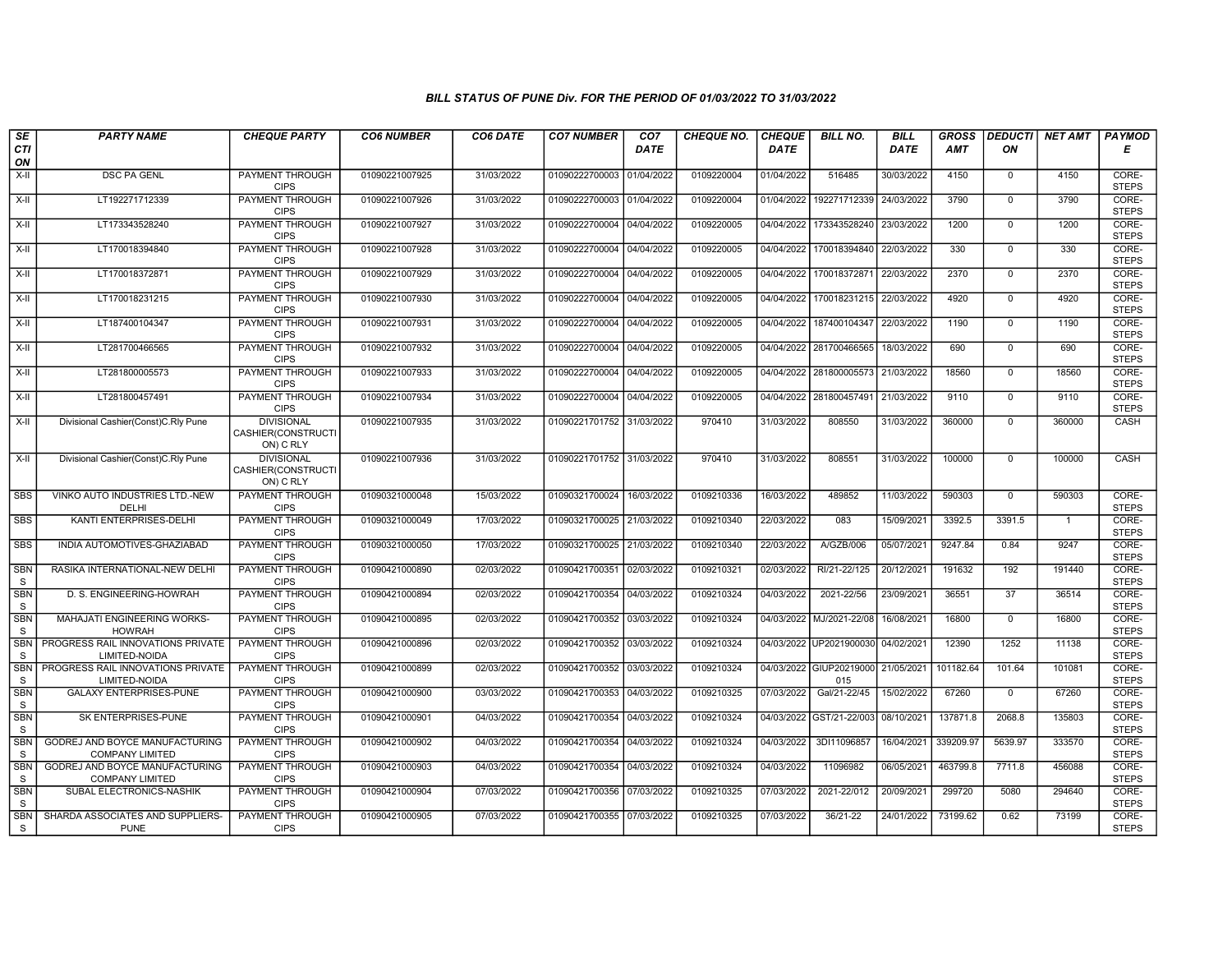| SE                         | <b>PARTY NAME</b>                                           | <b>CHEQUE PARTY</b>                   | <b>CO6 NUMBER</b> | CO6 DATE   | <b>CO7 NUMBER</b>         | CO <sub>7</sub> | <b>CHEQUE NO.</b> | <b>CHEQUE</b> | <b>BILL NO.</b>               | <b>BILL</b> | <b>GROSS</b> |                | <b>DEDUCTI NET AMT</b> | <b>PAYMOD</b>         |
|----------------------------|-------------------------------------------------------------|---------------------------------------|-------------------|------------|---------------------------|-----------------|-------------------|---------------|-------------------------------|-------------|--------------|----------------|------------------------|-----------------------|
| CTI<br>ON                  |                                                             |                                       |                   |            |                           | <b>DATE</b>     |                   | <b>DATE</b>   |                               | <b>DATE</b> | <b>AMT</b>   | ON             |                        | Е                     |
| <b>SBN</b><br>${\tt S}$    | M. M. HYDRO PNEUMATICS PVT. LTD.-<br><b>MUMBAI</b>          | PAYMENT THROUGH<br><b>CIPS</b>        | 01090421000907    | 07/03/2022 | 01090421700356            | 07/03/2022      | 0109210325        |               | 07/03/2022 MMB/395/21-<br>22  | 31/01/2022  | 23069        | 23             | 23046                  | CORE-<br><b>STEPS</b> |
| <b>SBN</b><br>S            | MRUNMAI ENTERPRISES-PUNE                                    | <b>PAYMENT THROUGH</b><br><b>CIPS</b> | 01090421000908    | 07/03/2022 | 01090421700356 07/03/2022 |                 | 0109210325        |               | 07/03/2022 MEPL/01/21-22      | 06/07/2021  | 108192       | $\Omega$       | 108192                 | CORE-<br><b>STEPS</b> |
| SBN<br>S                   | KELVIN ENTERPRISES INDIA -New Delhi                         | PAYMENT THROUGH<br><b>CIPS</b>        | 01090421000909    | 07/03/2022 | 01090421700357            | 07/03/2022      | 0109210325        | 07/03/2022    | 1246                          | 18/01/2022  | 1036040      | 18596          | 1017444                | CORE-<br><b>STEPS</b> |
| <b>SBN</b><br>S            | DEV CORP-PUNE                                               | PAYMENT THROUGH<br><b>CIPS</b>        | 01090421000910    | 07/03/2022 | 01090421700356            | 07/03/2022      | 0109210325        | 07/03/2022    | 63                            | 19/01/2022  | 24000        | $\overline{0}$ | 24000                  | CORE-<br><b>STEPS</b> |
| <b>SBN</b><br>S            | R K ENGINEERING-BHOPAL                                      | <b>PAYMENT THROUGH</b><br><b>CIPS</b> | 01090421000911    | 07/03/2022 | 01090421700358            | 08/03/2022      | 0109210327        | 08/03/2022    | 142                           | 20/10/2021  | 48552        | 2477           | 46075                  | CORE-<br><b>STEPS</b> |
| <b>SBN</b><br>S            | <b>HYDRAULIC SYNDICATE-KOLKATA</b>                          | PAYMENT THROUGH<br><b>CIPS</b>        | 01090421000912    | 07/03/2022 | 01090421700358            | 08/03/2022      | 0109210327        |               | 08/03/2022 HS/0105/2021<br>22 | 08/09/2021  | 75048        | 75             | 74973                  | CORE-<br><b>STEPS</b> |
| <b>SBN</b><br>S            | I. L. ENGINEERING UNIT-HOWRAH                               | PAYMENT THROUGH<br><b>CIPS</b>        | 01090421000913    | 07/03/2022 | 01090421700358            | 08/03/2022      | 0109210327        | 08/03/2022    | ILEU/20/21-22                 | 13/09/2021  | 36288        | $\mathbf 0$    | 36288                  | CORE-<br><b>STEPS</b> |
| <b>SBN</b><br>S            | I. L. ENGINEERING UNIT-HOWRAH                               | <b>PAYMENT THROUGH</b><br><b>CIPS</b> | 01090421000915    | 08/03/2022 | 01090421700359            | 08/03/2022      | 0109210327        | 08/03/2022    | ILEU/19/21-22                 | 13/09/2021  | 48160        | $\overline{0}$ | 48160                  | CORE-<br><b>STEPS</b> |
| <b>SBN</b><br>S            | PACKING HOUSE-MUMBAI                                        | <b>PAYMENT THROUGH</b><br><b>CIPS</b> | 01090421000916    | 08/03/2022 | 01090421700361            | 09/03/2022      | 0109210329        | 09/03/2022    | PH/KPC/27                     | 07/12/2021  | 1407504      | 101603         | 1305901                | CORE-<br><b>STEPS</b> |
| SBN<br>$\mathsf S$         | SPM POWER AND TELECOM PRIVATE<br>LIMITED-HYDERABAD          | <b>PAYMENT THROUGH</b><br><b>CIPS</b> | 01090421000917    | 09/03/2022 | 01090421700360 09/03/2022 |                 | 0109210329        | 09/03/2022    | U2-676/2021-<br>22            | 27/02/2022  | 13714739     | 243825         | 13470914               | CORE-<br><b>STEPS</b> |
| SBN<br>S                   | GODREJ AND BOYCE MFG CO LTD                                 | <b>PAYMENT THROUGH</b><br><b>CIPS</b> | 01090421000918    | 10/03/2022 | 01090421700362            | 10/03/2022      | 0109210330        | 10/03/2022    | 1000K1I11011<br>457           | 31/10/2021  | 1151999.78   | 20677.78       | 1131322                | CORE-<br><b>STEPS</b> |
| <b>SBN</b><br>S            | LAKSHMI INDUSTRIES-THIRUVALLUR                              | PAYMENT THROUGH<br><b>CIPS</b>        | 01090421000923    | 11/03/2022 | 01090421700367            | 16/03/2022      | 0109210336        | 16/03/2022    | 700865                        | 04/03/2022  | 144550       | $\mathbf{0}$   | 144550                 | CORE-<br><b>STEPS</b> |
| <b>SBN</b><br>S            | SHREE GOPAL ENTERPRISES-<br><b>SECUNDERABAD</b>             | <b>PAYMENT THROUGH</b><br><b>CIPS</b> | 01090421000924    | 14/03/2022 | 01090421700363            | 14/03/2022      | 0109210332        |               | 14/03/2022 SGE/21-22/215      | 14/10/2021  | 12390        | 13             | 12377                  | CORE-<br><b>STEPS</b> |
| <b>SBN</b><br>S            | <b>RENUKA ENTERPRISES</b>                                   | <b>PAYMENT THROUGH</b><br><b>CIPS</b> | 01090421000925    | 14/03/2022 | 01090421700364            | 15/03/2022      | 0109210334        | 15/03/2022    | RE/131/21-22                  | 29/12/2021  | 1569400      | 26600          | 1542800                | CORE-<br><b>STEPS</b> |
| <b>SBN</b><br>S            | DEV CORP-PUNE                                               | PAYMENT THROUGH<br><b>CIPS</b>        | 01090421000926    | 15/03/2022 | 01090421700364            | 15/03/2022      | 0109210334        | 15/03/2022    | 64                            | 28/01/2022  | 105477.84    | 0.84           | 105477                 | CORE-<br><b>STEPS</b> |
| <b>SBN</b><br>S            | PRIMESTAR I.T. SERVICES PRIVATE<br>LIMITED                  | <b>PAYMENT THROUGH</b><br><b>CIPS</b> | 01090421000928    | 15/03/2022 | 01090421700365            | 15/03/2022      | 0109210334        |               | 15/03/2022 PSIT21-22/885      | 03/02/2022  | 186204       | 186            | 186018                 | CORE-<br><b>STEPS</b> |
| <b>SBN</b><br><sub>S</sub> | <b>CYPRUSS AGENCY-MUMBAI</b>                                | <b>PAYMENT THROUGH</b><br><b>CIPS</b> | 01090421000929    | 15/03/2022 | 01090421700365            | 15/03/2022      | 0109210334        |               | 15/03/2022 CA/014/21-22       | 03/01/2022  | 410050       | 6950           | 403100                 | CORE-<br><b>STEPS</b> |
| SBN<br>S                   | EITRI TECHNOLOGIES PRIVATE LIMITED-<br><b>SHRIRAMPUR</b>    | PAYMENT THROUGH<br><b>CIPS</b>        | 01090421000930    | 15/03/2022 | 01090421700365            | 15/03/2022      | 0109210334        | 15/03/2022    | 2                             | 13/11/2021  | 4720         | $\mathbf 0$    | 4720                   | CORE-<br><b>STEPS</b> |
| SBN<br>S                   | AUTOMATIC ELECTRIC LTD-MUMBAI                               | PAYMENT THROUGH<br><b>CIPS</b>        | 01090421000931    | 15/03/2022 | 01090421700365            | 15/03/2022      | 0109210334        | 15/03/2022    | 4024868                       | 18/01/2022  | 265441       | 4499           | 260942                 | CORE-<br><b>STEPS</b> |
| <b>SBN</b><br>S            | <b>GREENLEAF IT CONSULTING PRIVATE</b><br>LIMITED-NEW DELHI | PAYMENT THROUGH<br><b>CIPS</b>        | 01090421000933    | 15/03/2022 | 01090421700366            | 16/03/2022      | 0109210335        | 16/03/2022    | GL/TI/21-<br>22/675           | 18/01/2022  | 134789.8     | 0.8            | 134789                 | CORE-<br><b>STEPS</b> |
| <b>SBN</b><br><sub>S</sub> | SNT ENGINEERS-GAUTAM BUDHH NAGAR                            | <b>PAYMENT THROUGH</b><br><b>CIPS</b> | 01090421000934    | 15/03/2022 | 01090421700368            | 16/03/2022      | 0109210336        | 16/03/2022    | 25/2021-22                    | 25/02/2022  | 1137520      | 20418          | 1117102                | CORE-<br><b>STEPS</b> |
| <b>SBN</b><br>S            | OVERSEAS COMMERCIAL CORPORATION<br><b>PUNE</b>              | PAYMENT THROUGH<br><b>CIPS</b>        | 01090421000935    | 16/03/2022 | 01090421700369            | 17/03/2022      | 0109210337        |               | 17/03/2022 OCC/T-159/21<br>22 | 24/01/2021  | 73750        | $\mathbf 0$    | 73750                  | CORE-<br><b>STEPS</b> |
| SBN<br>S                   | JYOTI RUBBER UDYOG INDIA LTD                                | PAYMENT THROUGH<br><b>CIPS</b>        | 01090421000936    | 16/03/2022 | 01090421700369            | 17/03/2022      | 0109210337        | 17/03/2022    | GST/21-<br>22/0862            | 13/10/2021  | 18000        | $\mathbf 0$    | 18000                  | CORE-<br><b>STEPS</b> |
| <b>SBN</b><br>S            | D.M.ASSOCIATES-MUMBAI                                       | PAYMENT THROUGH<br><b>CIPS</b>        | 01090421000937    | 16/03/2022 | 01090421700369            | 17/03/2022      | 0109210337        | 17/03/2022    | 6                             | 25/10/2021  | 11177.6      | 0.6            | 11177                  | CORE-<br><b>STEPS</b> |
| <b>SBN</b><br>S            | <b>BALAJI ENTERPRISES-ITARSI</b>                            | PAYMENT THROUGH<br><b>CIPS</b>        | 01090421000938    | 17/03/2022 | 01090421700370 17/03/2022 |                 | 0109210337        | 17/03/2022    | 75                            | 04/06/2021  | 18816        | 1505           | 17311                  | CORE-<br><b>STEPS</b> |
| <b>SBN</b><br><sub>S</sub> | MACO CORPORATION INDIA PRIVATE<br>LTD-Kolkata               | <b>PAYMENT THROUGH</b><br><b>CIPS</b> | 01090421000939    | 17/03/2022 | 01090421700369            | 17/03/2022      | 0109210337        | 17/03/2022    | AR-<br>KO/2021/0061<br>8      | 07/06/2021  | 161105       | 161            | 160944                 | CORE-<br><b>STEPS</b> |
| <b>SBN</b><br>S.           | G.G.INDUSTRIES-KOLKATA                                      | PAYMENT THROUGH<br><b>CIPS</b>        | 01090421000941    | 17/03/2022 | 01090421700369 17/03/2022 |                 | 0109210337        | 17/03/2022    | 04/20-21                      | 24/11/2020  | 47320        | $\mathbf 0$    | 47320                  | CORE-<br><b>STEPS</b> |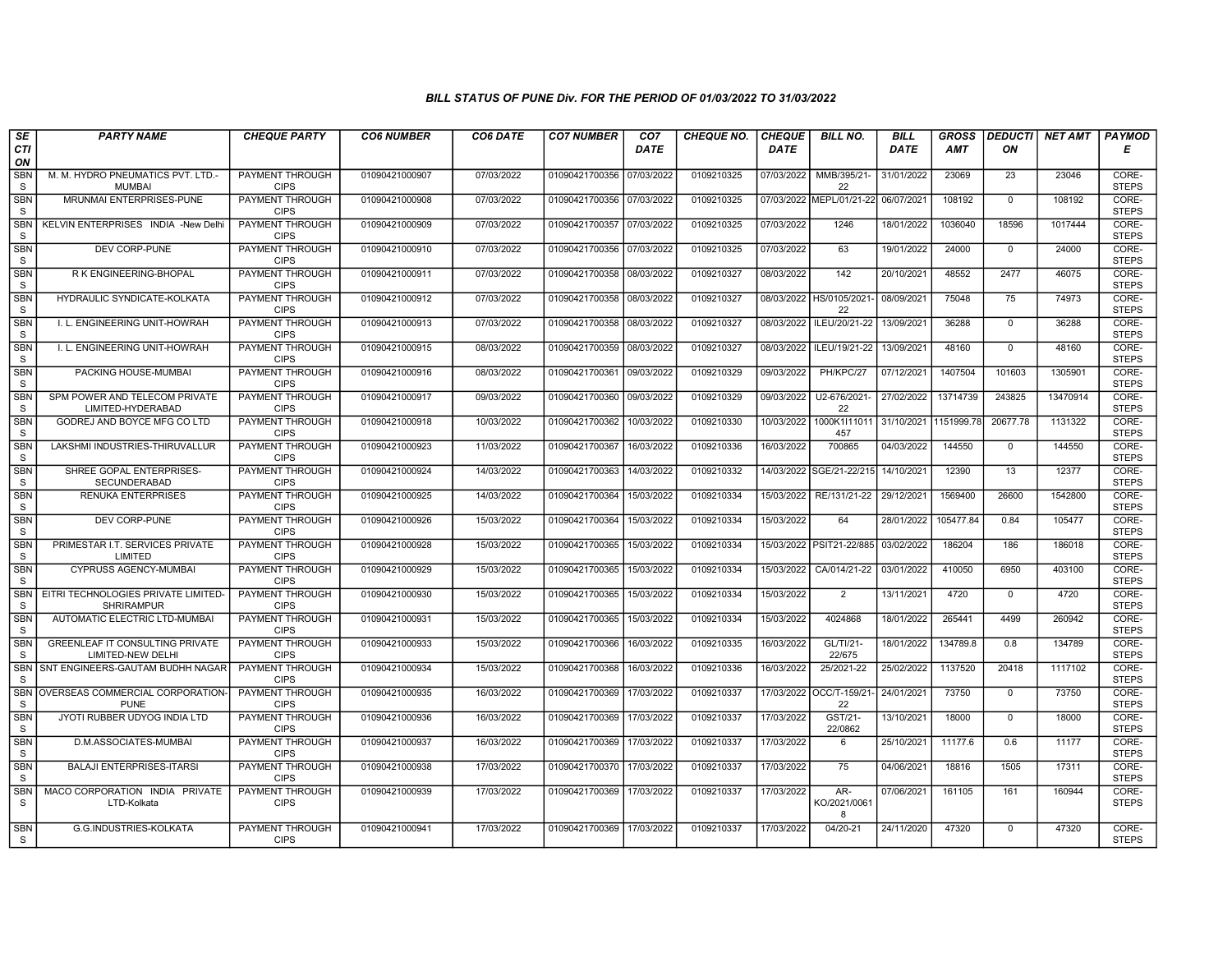| SE                         | <b>PARTY NAME</b>                                             | <b>CHEQUE PARTY</b>                   | <b>CO6 NUMBER</b> | CO6 DATE   | <b>CO7 NUMBER</b>         | CO <sub>7</sub> | <b>CHEQUE NO.</b> | <b>CHEQUE</b> | <b>BILL NO.</b>      | <b>BILL</b> | <b>GROSS</b> |              | <b>DEDUCTI NET AMT</b> | <b>PAYMOD</b>         |
|----------------------------|---------------------------------------------------------------|---------------------------------------|-------------------|------------|---------------------------|-----------------|-------------------|---------------|----------------------|-------------|--------------|--------------|------------------------|-----------------------|
| <b>CTI</b><br>ON           |                                                               |                                       |                   |            |                           | <b>DATE</b>     |                   | <b>DATE</b>   |                      | <b>DATE</b> | <b>AMT</b>   | ON           |                        | Е                     |
| <b>SBN</b><br><sub>S</sub> | NANDA SALES CORPORATION-THANE                                 | <b>PAYMENT THROUGH</b><br><b>CIPS</b> | 01090421000942    | 17/03/2022 | 01090421700369            | 17/03/2022      | 0109210337        | 17/03/2022    | NSC/21-22/22         | 01/09/2021  | 75482        | 1510         | 73972                  | CORE-<br><b>STEPS</b> |
| <b>SBN</b><br>$\mathbf S$  | HE TECHNOCRATS-HYDERABAD                                      | <b>PAYMENT THROUGH</b><br><b>CIPS</b> | 01090421000943    | 17/03/2022 | 01090421700369            | 17/03/2022      | 0109210337        | 17/03/2022    | 34835                | 28/04/2021  | 56754.88     | 4597.88      | 52157                  | CORE-<br><b>STEPS</b> |
| SBN<br>S                   | FREE INDIA GASKET CO.-KOLKATA                                 | PAYMENT THROUGH<br><b>CIPS</b>        | 01090421000944    | 17/03/2022 | 01090421700370            | 17/03/2022      | 0109210337        | 17/03/2022    | 124/21-22            | 16/02/2022  | 8792         | 44           | 8748                   | CORE-<br><b>STEPS</b> |
| <b>SBN</b><br>S            | SAB INDUSTRIES-HOWRAH                                         | PAYMENT THROUGH<br><b>CIPS</b>        | 01090421000945    | 17/03/2022 | 01090421700370            | 17/03/2022      | 0109210337        | 17/03/2022    | SI/07/21-22          | 07/08/2021  | 30240        | $\mathbf{0}$ | 30240                  | CORE-<br><b>STEPS</b> |
| <b>SBN</b><br>S            | FAIVELEY TRANSPORT RAIL<br>TECHNOLOGIES INDIA PRIVATE LIMITED | <b>PAYMENT THROUGH</b><br><b>CIPS</b> | 01090421000946    | 17/03/2022 | 01090421700370            | 17/03/2022      | 0109210337        | 17/03/2022    | 332021010545<br>8    | 27/09/2021  | 113625.6     | 114.6        | 113511                 | CORE-<br><b>STEPS</b> |
| <b>SBN</b><br><sub>S</sub> | SHARDA ASSOCIATES AND SUPPLIERS-<br><b>PUNE</b>               | <b>PAYMENT THROUGH</b><br><b>CIPS</b> | 01090421000948    | 17/03/2022 | 01090421700370            | 17/03/2022      | 0109210337        | 17/03/2022    | 37/21-22             | 29/01/2022  | 76500        | $\Omega$     | 76500                  | CORE-<br><b>STEPS</b> |
| <b>SBN</b><br>S            | <b>GURUSEWAK SALES CORPORATION</b>                            | PAYMENT THROUGH<br><b>CIPS</b>        | 01090421000949    | 21/03/2022 | 01090421700371 22/03/2022 |                 | 0109210340        | 22/03/2022    | 541                  | 17/10/2020  | 3399.58      | 0.58         | 3399                   | CORE-<br><b>STEPS</b> |
| <b>SBN</b><br>S            | <b>GURUSEWAK SALES CORPORATION</b>                            | <b>PAYMENT THROUGH</b><br><b>CIPS</b> | 01090421000950    | 21/03/2022 | 01090421700371 22/03/2022 |                 | 0109210340        | 22/03/2022    | 657                  | 17/02/2021  | 84989.5      | 0.5          | 84989                  | CORE-<br><b>STEPS</b> |
| <b>SBN</b><br><sub>S</sub> | <b>GURUSEWAK SALES CORPORATION</b>                            | <b>PAYMENT THROUGH</b><br><b>CIPS</b> | 01090421000951    | 21/03/2022 | 01090421700371 22/03/2022 |                 | 0109210340        | 22/03/2022    | 49                   | 17/06/2021  | 3399.58      | 0.58         | 3399                   | CORE-<br><b>STEPS</b> |
| <b>SBN</b><br>S            | <b>GURUSEWAK SALES CORPORATION</b>                            | <b>PAYMENT THROUGH</b><br><b>CIPS</b> | 01090421000952    | 21/03/2022 | 01090421700371 22/03/2022 |                 | 0109210340        | 22/03/2022    | 102                  | 07/08/2021  | 78199.84     | 0.84         | 78199                  | CORE-<br><b>STEPS</b> |
| SBN<br>S                   | <b>Tushar Tours and Travels</b>                               | PAYMENT THROUGH<br><b>CIPS</b>        | 01090421000953    | 22/03/2022 | 01090421700372 23/03/2022 |                 | 0109210341        | 23/03/2022    | GEM/DLS/01           | 20/01/2022  | 23624.2      | 0.2          | 23624                  | CORE-<br><b>STEPS</b> |
| <b>SBN</b><br>S            | MYCO ELECTRICALS P LTD-SIRMOUR                                | PAYMENT THROUGH<br><b>CIPS</b>        | 01090421000954    | 23/03/2022 | 01090421700373            | 24/03/2022      | 0109210343        | 24/03/2022    | 160                  | 10/03/2022  | 9137159.65   | 164004.65    | 8973155                | CORE-<br><b>STEPS</b> |
| <b>SBN</b><br>S            | ASIAN ENGINEERING-COIMBATORE                                  | <b>PAYMENT THROUGH</b><br><b>CIPS</b> | 01090421000955    | 25/03/2022 | 01090421700375            | 30/03/2022      | 0109210347        | 30/03/2022    | 83                   | 30/10/2021  | 396547.2     | 13066.2      | 383481                 | CORE-<br><b>STEPS</b> |
| <b>SBN</b><br>S            | EXCEL SALES CORPORATION-KOLKATA                               | <b>PAYMENT THROUGH</b><br><b>CIPS</b> | 01090421000956    | 29/03/2022 | 01090421700374 29/03/2022 |                 | 0109210346        | 29/03/2022    | 184259               | 29/03/2022  | 9935         | $\mathbf 0$  | 9935                   | CORE-<br><b>STEPS</b> |
| SBN<br>-S                  | UNION SPARES MFG CO-HOWRAH                                    | PAYMENT THROUGH<br><b>CIPS</b>        | 01090421000957    | 29/03/2022 | 01090421700374            | 29/03/2022      | 0109210346        | 29/03/2022    | 53/2020-21           | 27/03/2021  | 17136        | 514          | 16622                  | CORE-<br><b>STEPS</b> |
| <b>SBN</b><br><sub>S</sub> | MEDHA SERVO DRIVES PRIVATE LIMITED-<br><b>HYDERABAD</b>       | PAYMENT THROUGH<br><b>CIPS</b>        | 01090421000958    | 29/03/2022 | 01090421700374 29/03/2022 |                 | 0109210346        | 29/03/2022    | MS201910183<br>3     | 25/09/2021  | 244319       | 244          | 244075                 | CORE-<br><b>STEPS</b> |
| <b>SBN</b><br>S            | AJAY ENGINEERING WORKS-MUMBAI                                 | <b>PAYMENT THROUGH</b><br><b>CIPS</b> | 01090421000959    | 30/03/2022 | 01090422700004            | 04/04/2022      | 0109220005        | 04/04/2022    | 0075-<br>AEW/2021-22 | 02/02/2022  | 424261.92    | 7190.92      | 417071                 | CORE-<br><b>STEPS</b> |
| <b>SBN</b><br>S            | AKASH ENTERPRISES-DELHI                                       | <b>PAYMENT THROUGH</b><br><b>CIPS</b> | 01090421000960    | 30/03/2022 | 01090422700004            | 04/04/2022      | 0109220005        | 04/04/2022    | 21034                | 01/01/2022  | 107127       | 2678         | 104449                 | CORE-<br><b>STEPS</b> |
| <b>SBN</b><br>S            | AKASH ENTERPRISES-DELHI                                       | PAYMENT THROUGH<br><b>CIPS</b>        | 01090421000961    | 30/03/2022 | 01090422700004 04/04/2022 |                 | 0109220005        | 04/04/2022    | 21038                | 28/01/2022  | 46805.88     | 0.88         | 46805                  | CORE-<br><b>STEPS</b> |
| SBN<br>$\mathbf S$         | SHREE SHIV SAMARTH ELECTRICALS-<br>THANE.                     | PAYMENT THROUGH<br><b>CIPS</b>        | 01090421000963    | 30/03/2022 | 01090421700376 31/03/2022 |                 | 0109220004        | 01/04/2022    | 018                  | 01/02/2022  | 14868        | $\mathbf{0}$ | 14868                  | CORE-<br><b>STEPS</b> |
| <b>SBN</b><br>S            | RATILAL AND SONS-MUMBAI                                       | PAYMENT THROUGH<br><b>CIPS</b>        | 01090421000964    | 30/03/2022 | 01090422700003 01/04/2022 |                 | 0109220005        | 04/04/2022    | 13411                | 15/12/2021  | 71425        | $\mathbf{0}$ | 71425                  | CORE-<br><b>STEPS</b> |
| <b>SBN</b><br>S            | <b>GENERAL AUTO ELECTRIC</b><br>CORPORATION-MUMBAI            | <b>PAYMENT THROUGH</b><br><b>CIPS</b> | 01090421000968    | 30/03/2022 | 01090421700377 31/03/2022 |                 | 0109210350        | 31/03/2022    | $C-21-148$           | 09/02/2022  | 770422       | 13828        | 756594                 | CORE-<br><b>STEPS</b> |
| <b>SBN</b><br><sub>S</sub> | UNION AUTO ELECTRIC ENGINEERING-<br><b>MUMBAI</b>             | PAYMENT THROUGH<br><b>CIPS</b>        | 01090421000969    | 30/03/2022 | 01090421700375 30/03/2022 |                 | 0109210347        | 30/03/2022    | 016                  | 21/10/2021  | 101480       | $\mathbf 0$  | 101480                 | CORE-<br><b>STEPS</b> |
| <b>SBN</b><br><sub>S</sub> | SHARDA ASSOCIATES AND SUPPLIERS-<br><b>PUNE</b>               | PAYMENT THROUGH<br><b>CIPS</b>        | 01090421000972    | 30/03/2022 | 01090421700377            | 31/03/2022      | 0109210350        | 31/03/2022    | 38/21-22             | 28/02/2022  | 1870         | $\Omega$     | 1870                   | CORE-<br><b>STEPS</b> |
| <b>SBN</b><br><sub>S</sub> | AMIT GRAMODHYOG SANSTHANKANPUR                                | PAYMENT THROUGH<br><b>CIPS</b>        | 01090421000976    | 30/03/2022 | 01090422700002 01/04/2022 |                 | 0109220004        | 01/04/2022    | 192                  | 13/11/2021  | 839838.56    | 99981.56     | 739857                 | CORE-<br><b>STEPS</b> |
| <b>SBN</b><br>S            | ATLANTIC TRADELINKS PRIVATE LIMITED-<br><b>LUCKNOW</b>        | <b>PAYMENT THROUGH</b><br><b>CIPS</b> | 01090421000978    | 30/03/2022 | 01090421700377 31/03/2022 |                 | 0109210350        | 31/03/2022    | 38                   | 27/12/2021  | 605952       | 10074        | 595878                 | CORE-<br><b>STEPS</b> |
| <b>SBN</b><br>S            | <b>GENERAL AUTO ELECTRIC</b><br>CORPORATION-MUMBAI            | PAYMENT THROUGH<br><b>CIPS</b>        | 01090421000979    | 30/03/2022 | 01090422700003 01/04/2022 |                 | 0109220005        | 04/04/2022    | C-20-007             | 22/06/2021  | 902831.94    | 15302.94     | 887529                 | CORE-<br><b>STEPS</b> |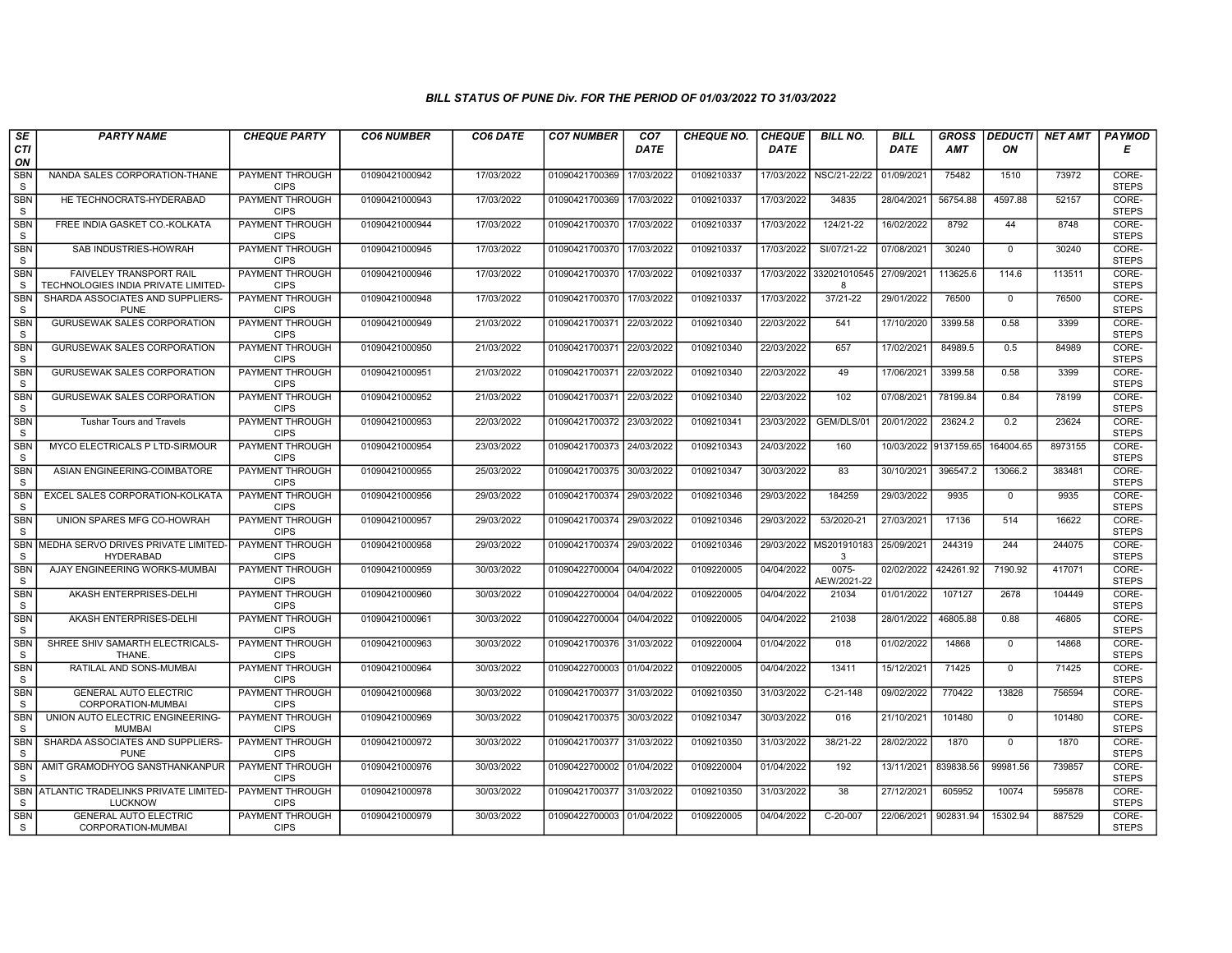| SE         | <b>PARTY NAME</b>                           | <b>CHEQUE PARTY</b> | <b>CO6 NUMBER</b> | CO6 DATE   | CO7 NUMBER                  | CO <sub>7</sub> | <b>CHEQUE NO.</b> | <b>CHEQUE</b> | <b>BILL NO.</b>                    | <b>BILL</b> | <b>GROSS</b> | <b>DEDUCTI</b> | <b>NET AMT</b> | <b>PAYMOD</b> |
|------------|---------------------------------------------|---------------------|-------------------|------------|-----------------------------|-----------------|-------------------|---------------|------------------------------------|-------------|--------------|----------------|----------------|---------------|
| l CTI      |                                             |                     |                   |            |                             | <b>DATE</b>     |                   | <b>DATE</b>   |                                    | <b>DATE</b> | <b>AMT</b>   | ON             |                |               |
| l on       |                                             |                     |                   |            |                             |                 |                   |               |                                    |             |              |                |                |               |
| l SBN      | PRAGATI ENTERPRISE-KOLKATA                  | PAYMENT THROUGH     | 01090421000982    | 30/03/2022 | 01090422700004 04/04/2022   |                 | 0109220005        | 04/04/2022    | PE/2021-                           | 17/01/2022  | 133694       | 11758          | 121936         | CORE-         |
|            |                                             | <b>CIPS</b>         |                   |            |                             |                 |                   |               | 2022/47                            |             |              |                |                | <b>STEPS</b>  |
| <b>SBN</b> | MAHABIR STEEL INDUSTRIES-KOLKATA            | PAYMENT THROUGH     | 01090421000991    | 30/03/2022 | 01090422700007 05/04/2022   |                 | 0109220006        | 05/04/2022    | CR18/21-                           | 05/01/2022  | 65314.59     | 0.59           | 65314          | CORE-         |
|            |                                             | <b>CIPS</b>         |                   |            |                             |                 |                   |               | 22/076                             |             |              |                |                | <b>STEPS</b>  |
| <b>SBN</b> | D D ENTERPRISES-PUNE                        | PAYMENT THROUGH     | 01090421000992    | 30/03/2022 | 01090422700006   05/04/2022 |                 | 0109220006        | 05/04/2022    | 112                                | 15/02/2022  | 73800        |                | 73800          | CORE-         |
|            |                                             | <b>CIPS</b>         |                   |            |                             |                 |                   |               |                                    |             |              |                |                | <b>STEPS</b>  |
|            | I SBN I M/s- INDUSTRIAL TOOLS & ELECTRICALS | PAYMENT THROUGH     | 01090421000994    | 31/03/2022 | 01090421700376 31/03/2022   |                 | 0109220004        |               | 01/04/2022 511687757505 02/10/2021 |             | 41090        | 2055           | 39035          | CORE-         |
|            | INDIA PRIVATE LIMITED                       | <b>CIPS</b>         |                   |            |                             |                 |                   |               | 593                                |             |              |                |                | <b>STEPS</b>  |